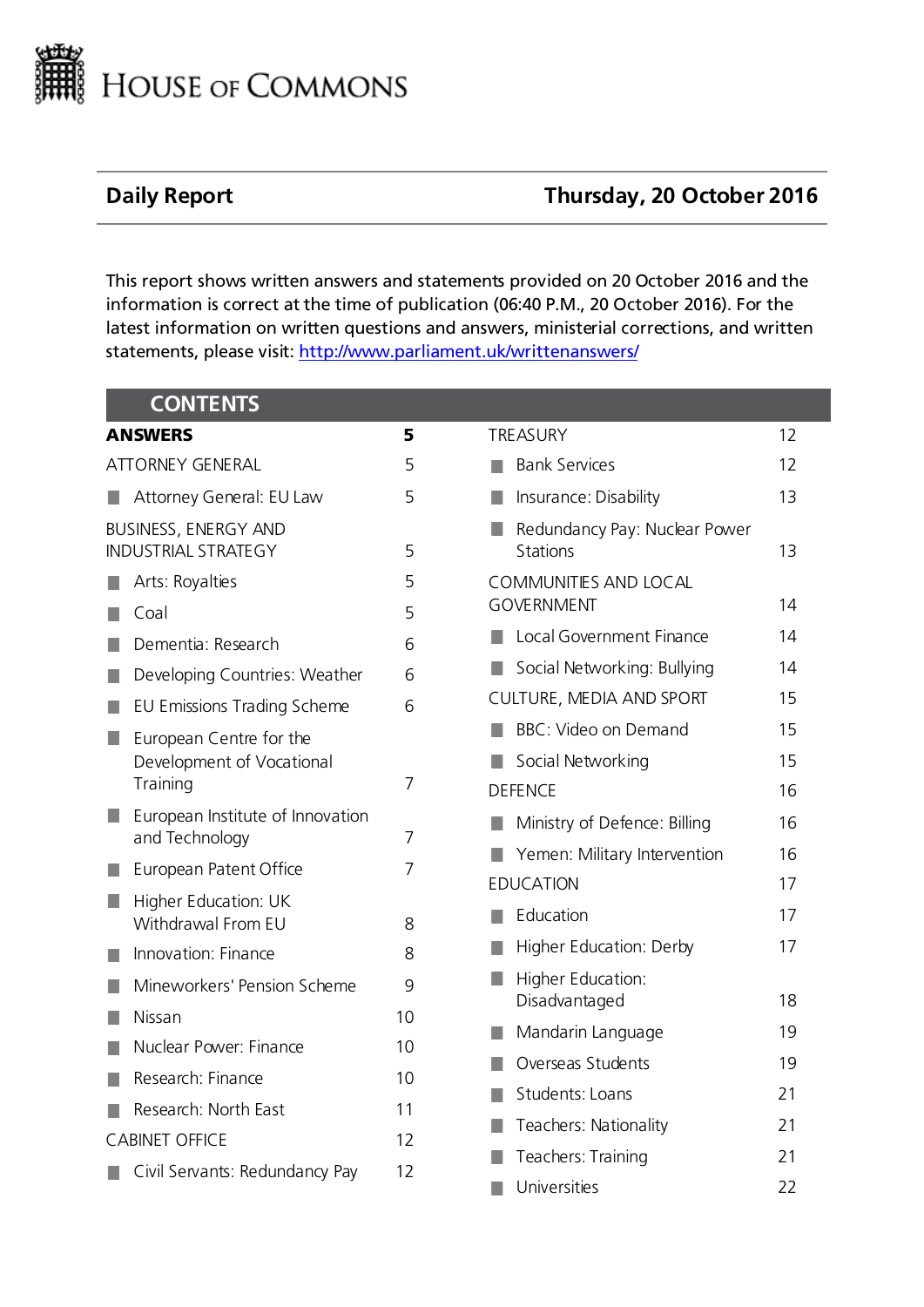# [ENVIRONMENT, FOOD AND RURAL](#page-21-1)  [AFFAIRS](#page-21-1) 22

| Air Pollution                                               | 22 |
|-------------------------------------------------------------|----|
| Birds of Prey                                               | 23 |
| <b>Bovine Tuberculosis: Disease</b><br>Control              | 23 |
| Dangerous Dogs: Prosecutions                                | 24 |
| Fisheries: Monitoring                                       | 25 |
| Floods: Insurance                                           | 26 |
| EXITING THE EUROPEAN UNION                                  | 26 |
| Department for Exiting the<br>European Union: Visits Abroad | 26 |
| <b>Higher Education: EU Nationals</b>                       | 27 |
| Immigration: Scotland                                       | 27 |
| FOREIGN AND COMMONWEALTH                                    |    |
| <b>OFFICE</b>                                               | 28 |
| Iraq: Military Intervention                                 | 28 |
| Sri Lanka: Tamils                                           | 28 |
| Syria: Armed Conflict                                       | 29 |
| <b>HEALTH</b>                                               | 29 |
| Accident and Emergency<br>Departments: Greater London       | 29 |
| <b>Breast Cancer</b>                                        | 32 |
| Cancer: Diagnosis                                           | 32 |
| Carers: Living Wage                                         | 33 |
| Circle Holdings                                             | 33 |
| Diseases: Medical Treatments                                | 34 |
| Foetal Alcohol Syndrome                                     | 35 |
| <b>General Practitioners: Greater</b><br>London             | 41 |
| <b>Health Professions: EU Nationals</b>                     | 42 |
| Health Professions: Temporary<br>Employment                 | 42 |
| <b>Health Services</b>                                      | 43 |
| <b>Health Services: Directors</b>                           | 43 |

|    | Health Services: Liverpool City                   |    |
|----|---------------------------------------------------|----|
|    | Region                                            | 44 |
|    | Health Services: Standards                        | 45 |
|    | Hospitals: Surrey                                 | 46 |
|    | Medicine: Education                               | 47 |
|    | NHS England: Private Finance<br>Initiative        | 47 |
|    |                                                   | 48 |
|    | NHS Improvement                                   |    |
|    | <b>NHS Protect</b>                                | 49 |
|    | <b>NHS: Directors</b>                             | 51 |
| ٠  | NHS: Doctors                                      | 52 |
|    | NHS: Fraud                                        | 52 |
|    | NHS: Sustainable Development                      | 56 |
| H. | Patients: Transport                               | 58 |
|    | Pharmacy: Finance                                 | 58 |
|    | Pregnancy: Mental Illness                         | 59 |
|    | Vitamin B12: Vaccination                          | 59 |
|    | <b>Written Questions: Government</b><br>Responses | 60 |
|    | <b>HOME OFFICE</b>                                | 60 |
| ٠  | <b>Abortion: Protest</b>                          | 60 |
|    | Assaults on Police                                |    |
|    |                                                   | 61 |
|    | Asylum                                            | 62 |
|    | Asylum: Cambridge                                 | 62 |
|    | Asylum: Children                                  | 63 |
|    | Asylum: Housing                                   | 64 |
|    | Asylum: Scotland                                  | 64 |
|    | Asylum: Vetting                                   | 65 |
|    | Child Sexual Abuse                                |    |
|    | Independent Panel Inquiry                         | 67 |
|    | Crime: Research                                   | 67 |
|    | Forced Marriage: Prosecutions                     | 67 |
|    | Graduates: Migrant Workers                        | 68 |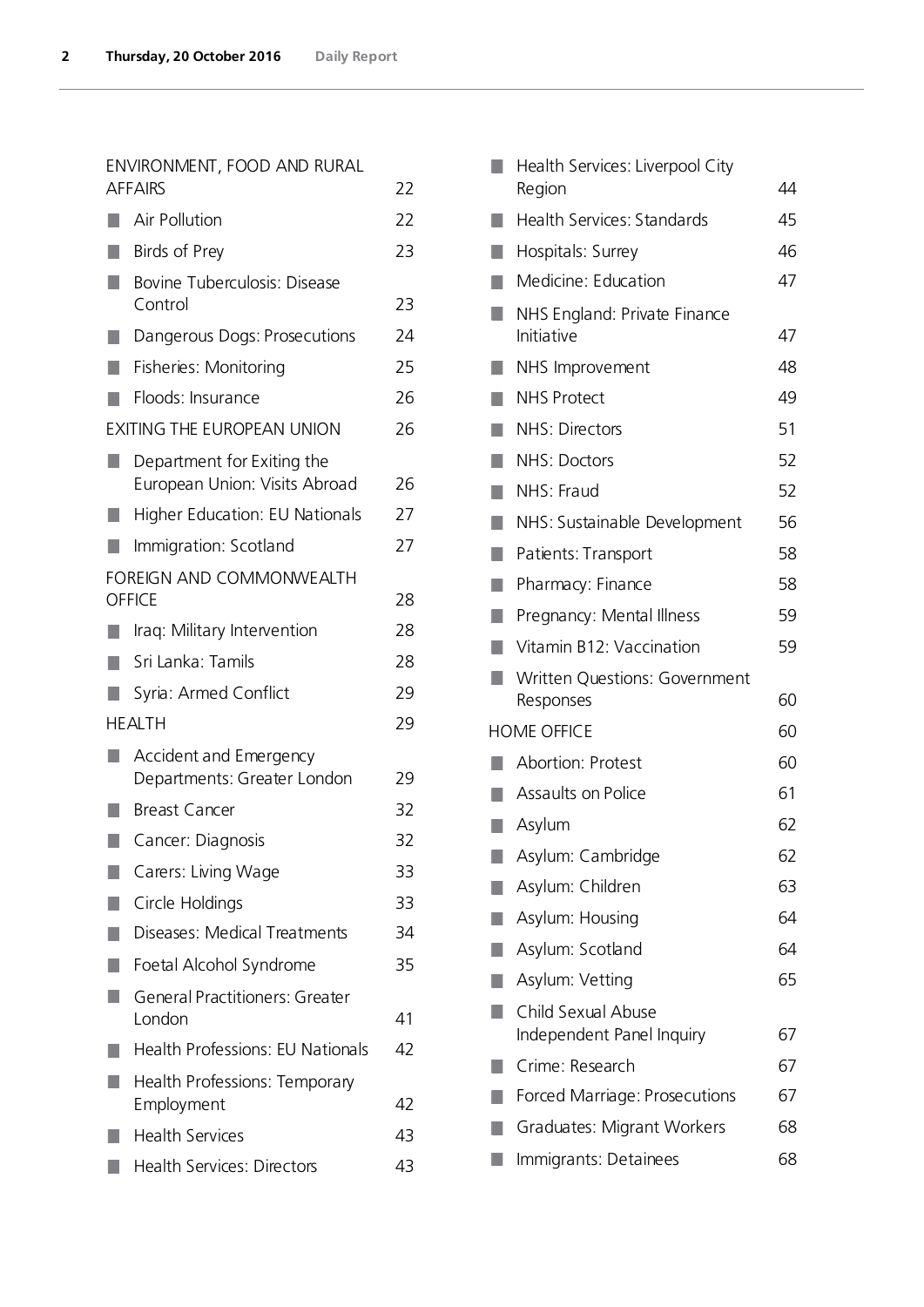|                  | Internet: Bullying                                         | 69 |
|------------------|------------------------------------------------------------|----|
|                  | Metals: Licensing                                          | 70 |
| H.               | Migrant Camps: France                                      | 71 |
|                  | Pathology                                                  | 71 |
| ٠                | Refugees: Climate Change                                   | 71 |
| П                | Refugees: Syria                                            | 72 |
| П                | Social Networking                                          | 73 |
| ш                | Spit Guards                                                | 73 |
| ٠                | <b>Work Permits</b>                                        | 73 |
|                  | INTERNATIONAL DEVELOPMENT                                  | 74 |
|                  | Climate Change Convention:<br>Morocco                      | 74 |
|                  | Department for International<br>Development: Visits Abroad | 75 |
|                  | Israel: Palestinians                                       | 75 |
| ٠                | Palestinians: Overseas Aid                                 | 76 |
| T.               | Refugees: Finance                                          | 76 |
| H.               | RMS St Helena                                              | 77 |
| Ш                | St Helena: Airports                                        | 77 |
| П                | St Helena: Aviation                                        | 77 |
|                  | St Helena: Emigration                                      | 78 |
|                  | Turkey: Overseas Aid                                       | 78 |
|                  | <b>INTERNATIONAL TRADE</b>                                 | 79 |
|                  | Overseas Trade: Wales                                      | 79 |
|                  | <b>JUSTICE</b>                                             | 79 |
|                  | Assaults on Police                                         | 79 |
|                  | Prisoners' Release: Greater<br>London                      | 81 |
|                  | Prisoners' Release: Housing                                | 82 |
| <b>The State</b> | Road Traffic Offences                                      | 82 |
| ٠                | Sentencing                                                 | 82 |
|                  | Victims: EU Law                                            | 83 |
|                  | PRIME MINISTER                                             | 83 |
|                  | Social Networking                                          | 83 |

| <b>TRANSPORT</b>                                              | 83 |
|---------------------------------------------------------------|----|
| A595                                                          | 83 |
| Air Routes: Egypt                                             | 83 |
| Air Routes: Iraq                                              | 84 |
| Airports: South East                                          | 84 |
| British Transport Police: Staff                               | 84 |
| Dartford-Thurrock Crossing:<br>Tolls                          | 85 |
| Driving: First Aid                                            | 86 |
| Egypt: Terrorism                                              | 86 |
| London Airports: Northern<br>Ireland                          | 86 |
| M56: Accidents                                                | 87 |
| Motor Vehicles: Registration                                  | 87 |
| <b>WORK AND PENSIONS</b>                                      | 87 |
| Attendance Allowance                                          | 87 |
| Attendance Allowance:<br><b>Terminal Illnesses</b>            | 88 |
| <b>British Steel: Pensions</b>                                | 88 |
| Children: Maintenance                                         | 88 |
| Duro Dakovic TEP                                              | 89 |
| Long Term Unemployed People                                   | 89 |
| Migrant Workers: Pay                                          | 90 |
| Mining: Industrial Health and<br>Safety                       | 90 |
| Occupational Pensions                                         | 90 |
| <b>Pension Funds</b>                                          | 91 |
| Personal Independence<br>Payment                              | 91 |
| Personal Independence<br>Payment: Yorkshire and the<br>Humber | 91 |
| Work Capability Assessment:<br><b>Chronic Illnesses</b>       | 92 |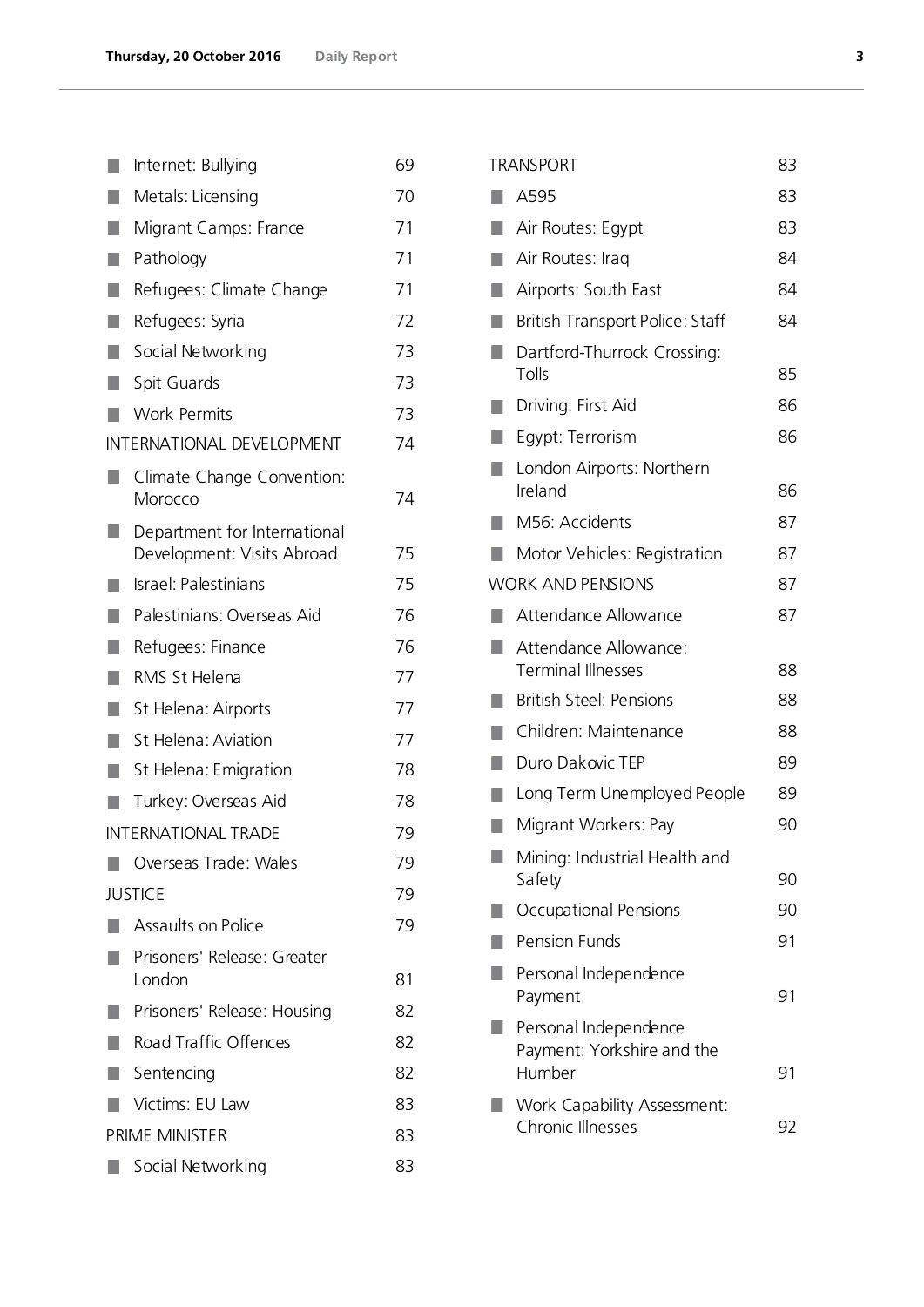| <b>WRITTEN STATEMENTS</b> | 93 | The Global Fund to Fight AIDS,<br>and the con- |     |
|---------------------------|----|------------------------------------------------|-----|
| INTERNATIONAL DEVELOPMENT | 93 | Tuberculosis and Malaria (The<br>Global Fund)  | 93. |

### **Notes:**

Questions marked thus [R] indicate that a relevant interest has been declared. Questions with identification numbers of **90 0000 or greater** indicate that the question was originally tabled as an oral question and has since been unstarred.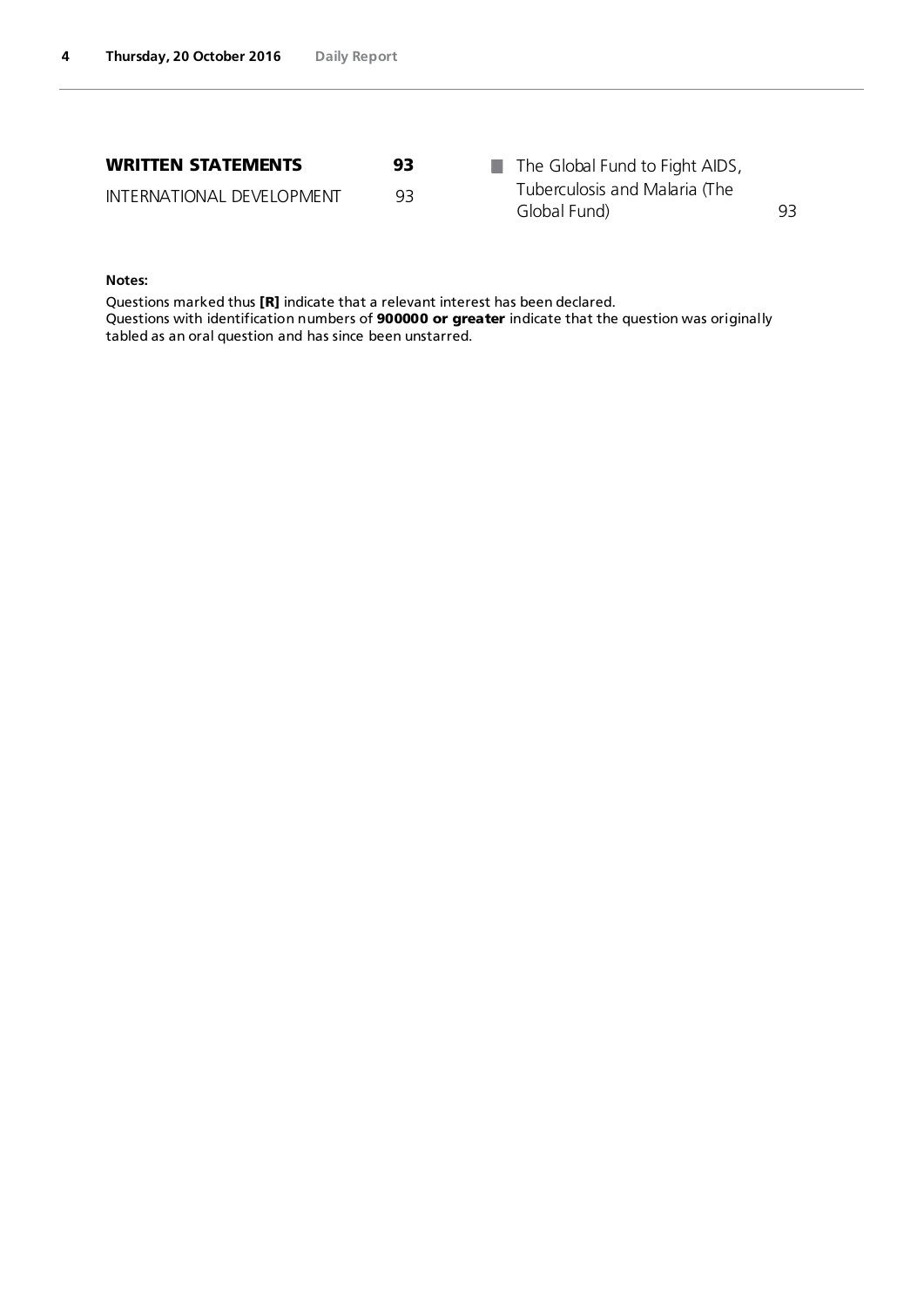# <span id="page-4-0"></span>**ANSWERS**

# <span id="page-4-1"></span>**ATTORNEY GENERAL**

# <span id="page-4-2"></span>Attorney General: EU Law

# Gareth Thomas: [\[48170\]](http://www.parliament.uk/business/publications/written-questions-answers-statements/written-question/Commons/2016-10-11/48170)

To ask the Attorney General, which agreed EU directives have not yet been transposed directly into UK law; and if he will make a statement.

# Jeremy Wright:

Until exit negotiations are concluded, the UK remains a full member of the European Union and all the rights and obligations of EU membership remain in force. During this period the Government will continue to negotiate, implement and apply EU legislation.

The Attorney General's Office does not have departmental responsibility for the transposition of directives.

# <span id="page-4-3"></span>**BUSINESS, ENERGY AND INDUSTRIAL STRATEGY**

### <span id="page-4-4"></span>Arts: Royalties

### Grant Shapps: [\[48555\]](http://www.parliament.uk/business/publications/written-questions-answers-statements/written-question/Commons/2016-10-13/48555)

To ask the Secretary of State for Business, Energy and Industrial Strategy, whether he plans to repeal the EU directive on the artist's resale right after the UK leaves the EU.

### Joseph Johnson:

The Government has no current plans to repeal the Artist's Resale Right Regulations 2006, but keeps the matter under review.

### <span id="page-4-5"></span>П Coal

### Alex Cunningham: [\[47907\]](http://www.parliament.uk/business/publications/written-questions-answers-statements/written-question/Commons/2016-10-10/47907)

To ask the Secretary of State for Business, Energy and Industrial Strategy, with reference to the speech of the then Secretary of State for Energy and Climate Change on 18 November 2015, at the Institution of Civil Engineers, on a new direction for UK energy policy, when he plans to publish the terms of reference for the consultation on coal use; and if he will make a statement.

# Jesse Norman:

Most of the UK's existing coal fired power stations are old, relatively inefficient and require investment to reduce the level of damaging pollutants they emit. I expect to consult shortly on additional measures to close unabated coal stations by 2025.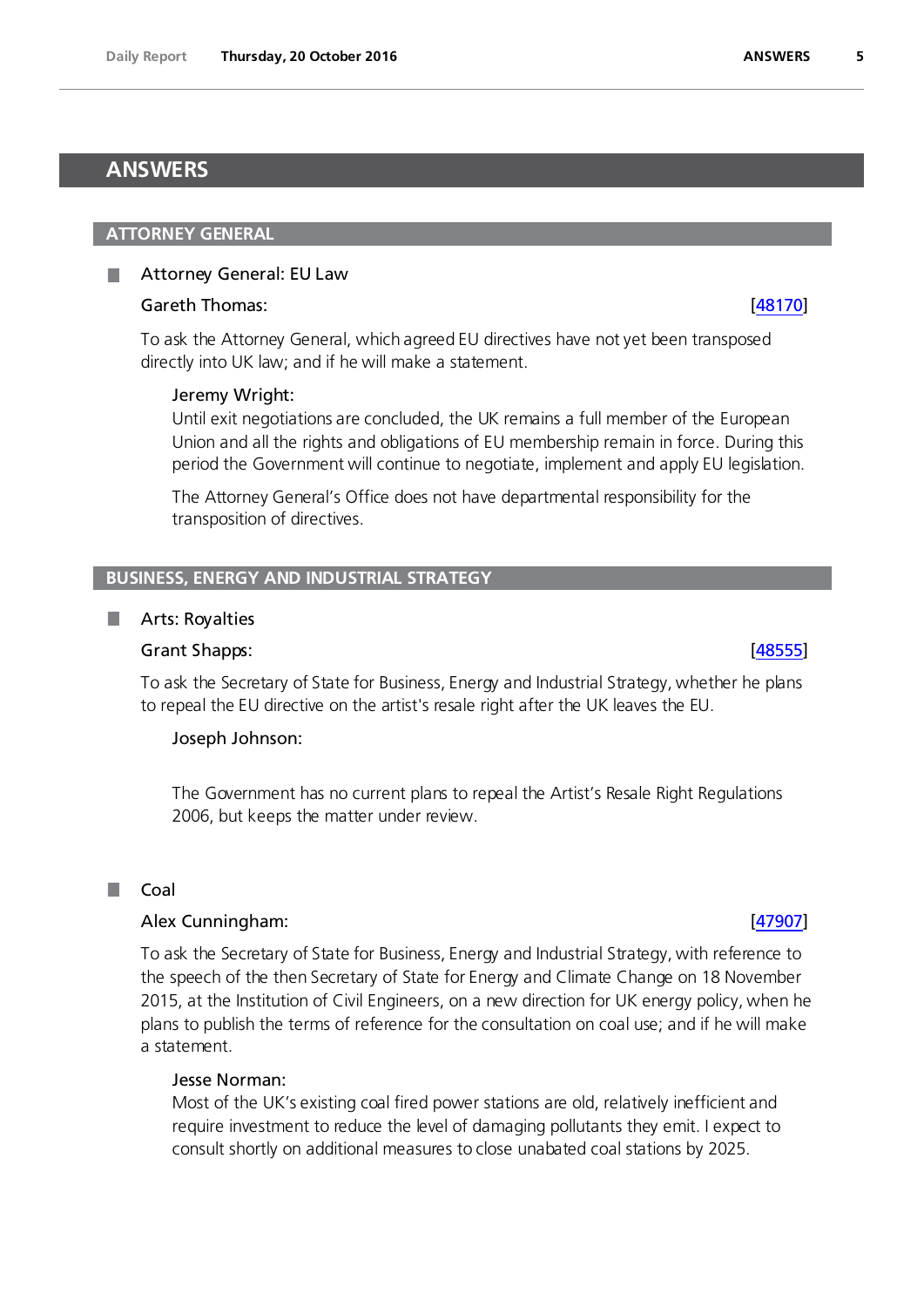### <span id="page-5-0"></span>Dementia: Research

### Dan Jarvis: [\[47999\]](http://www.parliament.uk/business/publications/written-questions-answers-statements/written-question/Commons/2016-10-11/47999)

To ask the Secretary of State for Business, Energy and Industrial Strategy, what assessment his Department has made of the effect of the UK leaving the EU on funding for dementia research.

### Joseph Johnson:

The Government is committed to maintain and enhance the strength of our research base. This is why we have protected the science resource budget in real terms from its 2015/16 level of £4.7 billion for the rest of the parliament, as well as committing to invest in new scientific infrastructure on a record scale – £6.9 billion over the period 2015-2021, including £150 million for the Dementia Research Institute.

The Treasury decision to underwrite the grants of competitively bid for EU research funding will give British participants and their EU partners the assurance and certainty needed to plan ahead for projects that can run over many years. We are committed to ensure that the UK continues to be a world leader in international science, including research on dementia.

# <span id="page-5-1"></span>Developing Countries: Weather

### Rob Marris: <u>[\[48994\]](http://www.parliament.uk/business/publications/written-questions-answers-statements/written-question/Commons/2016-10-17/48994)</u>

To ask the Secretary of State for Business, Energy and Industrial Strategy, what recent discussions he has had with the Department for International Development on the UK's commitment to weather-indexed insurance.

### Jesse Norman:

My rt. hon. Friend the Secretary of State for Business, Energy and Industrial Strategy has not had any discussions with my rt. hon. Friend the Secretary of State for International Development on weather-indexed insurance in the last six months.

### <span id="page-5-2"></span>**I** EU Emissions Trading Scheme

# Helen Goodman: [\[47104\]](http://www.parliament.uk/business/publications/written-questions-answers-statements/written-question/Commons/2016-10-07/47104)

To ask the Secretary of State for Business, Energy and Industrial Strategy, what recent progress his Department has made in negotiations on phase IV of the EU Emissions Trading Scheme.

### Jesse Norman:

The Department remains an active participant in negotiations on Phase IV of the EU Emission Trading System (ETS) and, after publication of the high level UK position in November 2015 continues to develop a more detailed position in discussion with EU ETS participants and other interested parties. Slovakia as the current EU Presidency is keen to progress negotiations further.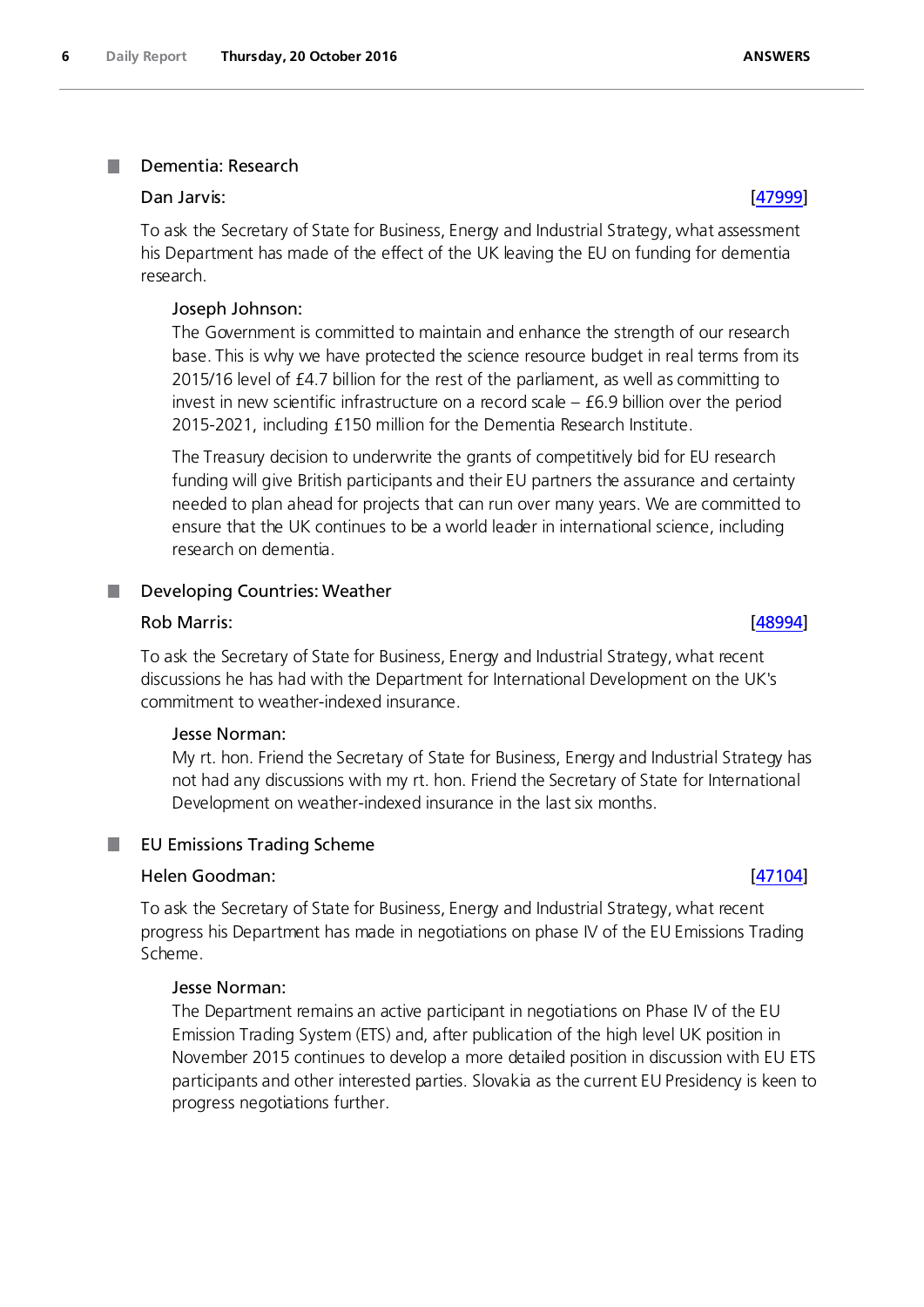### <span id="page-6-0"></span>. European Centre for the Development of Vocational Training

# Catherine West: [\[47171\]](http://www.parliament.uk/business/publications/written-questions-answers-statements/written-question/Commons/2016-10-07/47171)

To ask the Secretary of State for Business, Energy and Industrial Strategy, whether the Government plans continued participation in the European Centre for the Development of Vocational Training after the UK leaves the EU.

# Joseph Johnson:

The UK will continue to participate in the European Centre for the Development of Vocational Training until we leave the EU. Future participation after we leave the EU is a matter for the forthcoming negotiations.

# <span id="page-6-1"></span>**European Institute of Innovation and Technology**

# Catherine West: [\[47166\]](http://www.parliament.uk/business/publications/written-questions-answers-statements/written-question/Commons/2016-10-07/47166)

To ask the Secretary of State for Business, Energy and Industrial Strategy, whether the Government plans to continue to participate in the European Institute of Innovation and Technology after the UK leaves the EU.

# Joseph Johnson:

There is no immediate effect on our participation in the European Institute of Innovation and Technology (EIT) while we remain a member of the EU. Post-exit participation in EIT will be a matter for the forthcoming negotiations. We will work through the implications for future years as part of the wider negotiations.

# <span id="page-6-2"></span>European Patent Office

# Hilary Benn: [\[47913\]](http://www.parliament.uk/business/publications/written-questions-answers-statements/written-question/Commons/2016-10-10/47913)

To ask the Secretary of State for Business, Energy and Industrial Strategy, whether it is the Government's policy to negotiate to continue participation in the European Patent Office after the UK leaves the EU.

# Joseph Johnson:

The UK's participation in the European Patent Office will be unaffected by leaving the European Union. The European Patent Office and the European Patent Organisation are established by an international treaty, the European Patent Convention, to which the UK is a contracting party. The European Patent Convention is not restricted to EU countries and it currently comprises 38 Contracting Member States.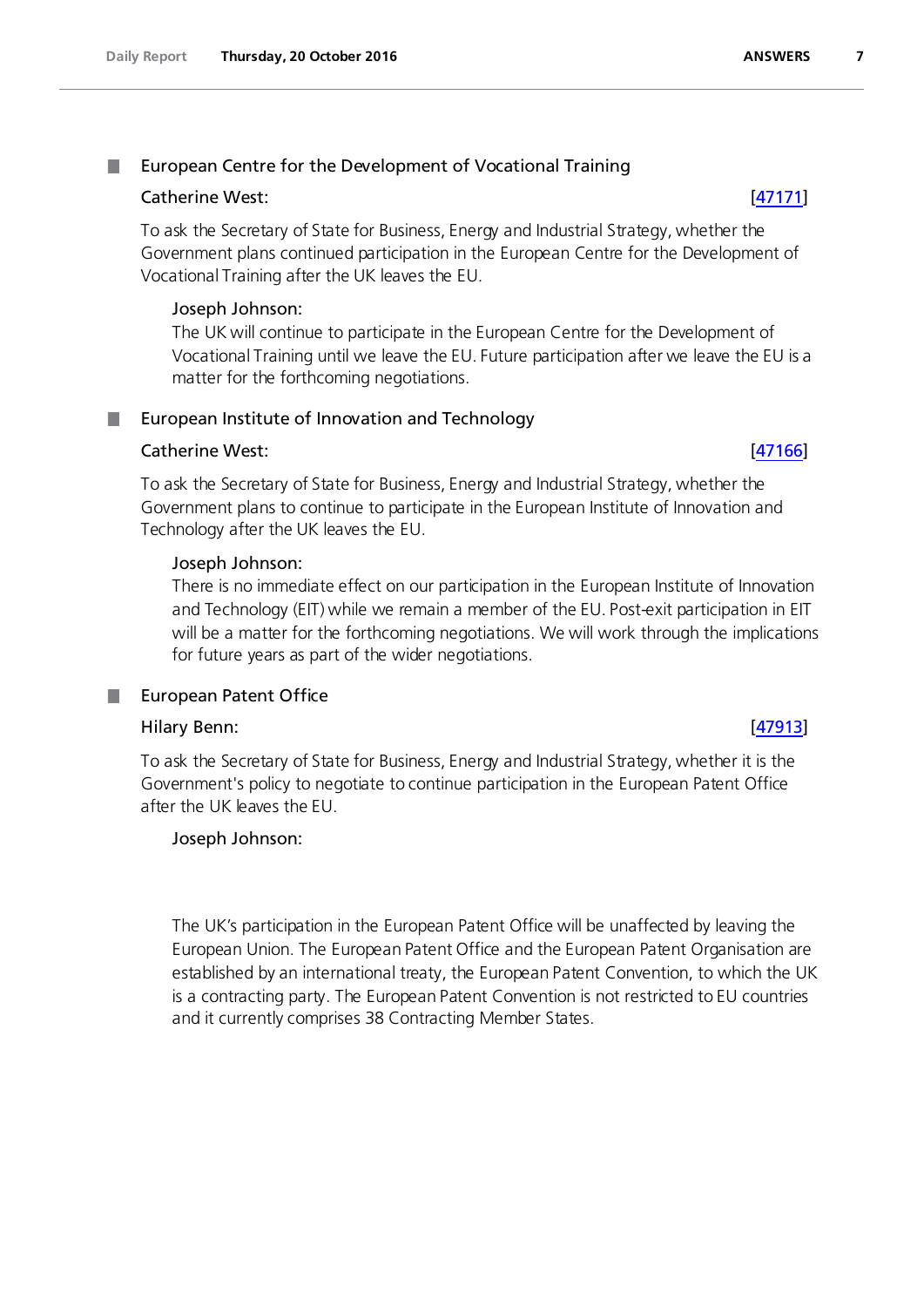### <span id="page-7-0"></span>Higher Education: UK Withdrawal From EU .

# Stephen Gethins: [\[47399\]](http://www.parliament.uk/business/publications/written-questions-answers-statements/written-question/Commons/2016-10-07/47399)

To ask the Secretary of State for Business, Energy and Industrial Strategy, if the Government plans to remain a signatory of the Bologna Declaration after the UK leaves the EU.

# Joseph Johnson:

The Bologna Process, which created the European Higher Education Area in 2010, is an intergovernmental agreement among 28 countries in the European region. It is not an EU body and therefore UK membership will not be affected by the UK's departure from the EU.

# <span id="page-7-1"></span>Innovation: Finance

# Anna Turley: [\[49036\]](http://www.parliament.uk/business/publications/written-questions-answers-statements/written-question/Commons/2016-10-17/49036)

To ask the Secretary of State for Business, Energy and Industrial Strategy, what checks his Department and its agencies undertake to ensure public funding for new innovation facilities does not result in a duplication of existing commercial assets.

# Anna Turley: [\[49037\]](http://www.parliament.uk/business/publications/written-questions-answers-statements/written-question/Commons/2016-10-17/49037)

To ask the Secretary of State for Business, Energy and Industrial Strategy, what assessment his Department has made of the presence and scope of existing commercial assets when considering new public funding for research and development and innovation.

# Anna Turley: [\[49038\]](http://www.parliament.uk/business/publications/written-questions-answers-statements/written-question/Commons/2016-10-17/49038)

To ask the Secretary of State for Business, Energy and Industrial Strategy, what assessment his Department has made of the risk and potential effect of new government-funded assets on commercial innovation activity in existing commercial innovation facilities.

# Joseph Johnson:

All potential major capital projects are assessed against the additional value they add, including an evaluation of whether the research or innovation activity is already being undertaken elsewhere. The majority of decisions about which research investments to undertake are taken directly by Research Councils, based on rigorous criteria including peer review.

In respect of the establishment of Innovate UK's 11 Catapult Centres, all candidate areas have undergone a robust evaluation by Innovate UK's Senior Innovation Leads who have relevant domain expertise. In addition, facilitated workshops, with leading figures in the relevant industries - including business, academic and representatives from the public sector, are held to ascertain whether Innovate UK's analysis of the market opportunities in this area is correct. Each candidate area is evaluated according to an agreed process to assess the size of the global market opportunity and the demand for a Catapult to help business build on their capabilities to commercialise innovation and realise this potential in the UK.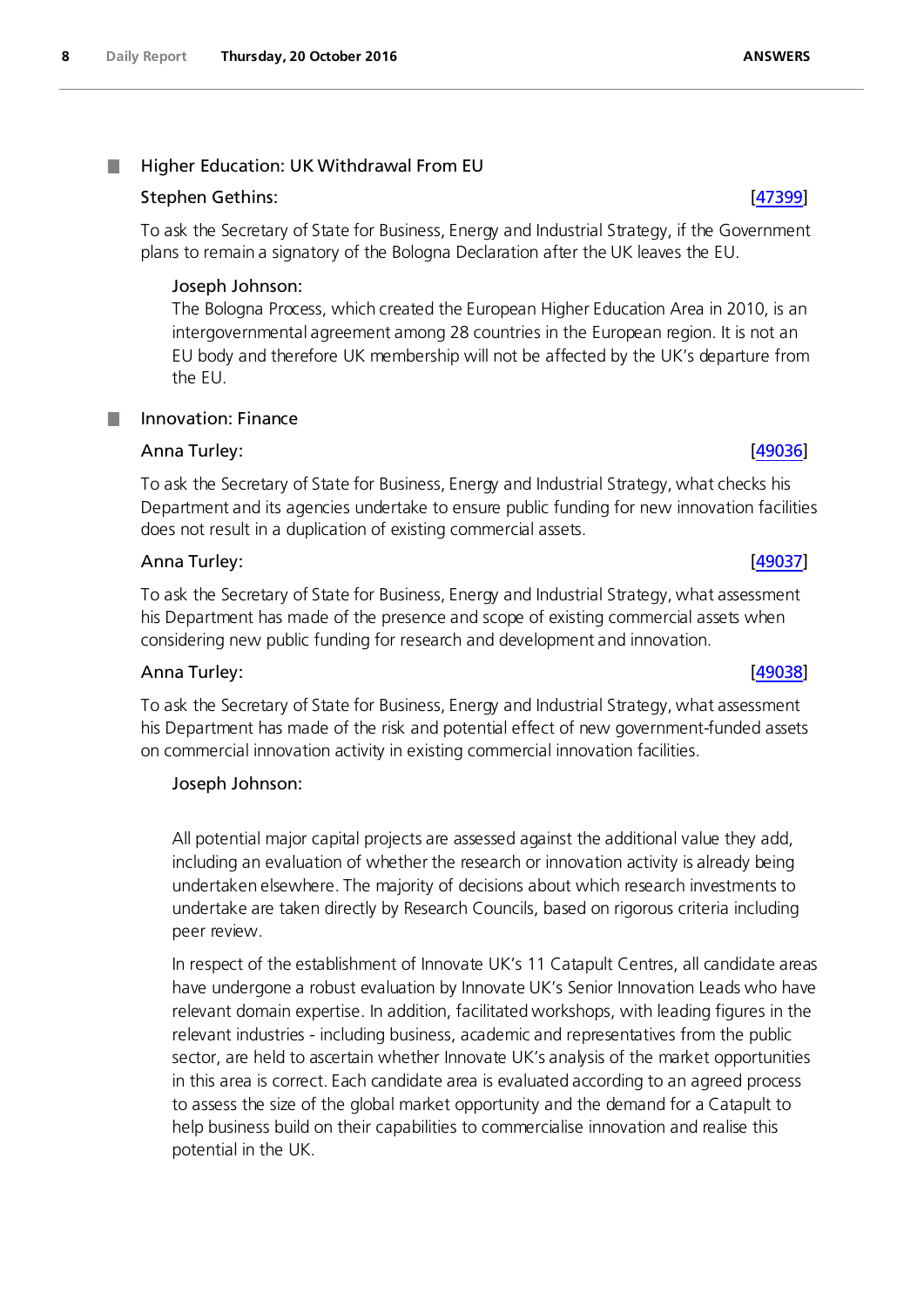In setting up new Catapult centres Innovate UK take into account the option of working within or alongside existing physical centres in the UK either to avoid duplication or to achieve quicker delivery.

At a local level, Local Enterprise Partnerships (LEPs) are responsible for identifying, assessing and approving Local Growth Funded projects. They do this in accordance with their strategic economic objectives and Local Assurance Frameworks which have to comply with the LEP National Assurance Framework. The National Assurance Framework covers value for money and states that methodology should be proportionate to the funding allocated and in line with established Government guidance including the HM Treasury Green Book.

# <span id="page-8-0"></span>Mineworkers' Pension Scheme

# Gloria De Piero: [\[48674\]](http://www.parliament.uk/business/publications/written-questions-answers-statements/written-question/Commons/2016-10-13/48674)

To ask the Secretary of State for Business, Energy and Industrial Strategy, how many (a) former miners and (b) widows of former miners are in receipt of the mineworker's pension in (i) the UK, (ii) the East Midlands and (iii) Ashfield constituency.

# Jesse Norman:

*[Holding answer 18 October 2016]:* The scheme is not administered by the Government, but by the Scheme Trustees. The Department does not, therefore, hold this information.

# Gloria De Piero: [\[48676\]](http://www.parliament.uk/business/publications/written-questions-answers-statements/written-question/Commons/2016-10-13/48676)

To ask the Secretary of State for Business, Energy and Industrial Strategy, pursuant to the oral Answer of 13 September 2016, Official Report, column 764, when he plans to meet the hon. Member for Ashfield to discuss the mineworker's pension scheme.

# Jesse Norman:

*[Holding answer 18 October 2016]:* The hon. Member has been offered a meeting with my rt. Hon. Friend the Secretary of State. We hope she is able to attend.

# Gloria De Piero: [\[48677\]](http://www.parliament.uk/business/publications/written-questions-answers-statements/written-question/Commons/2016-10-13/48677)

To ask the Secretary of State for Business, Energy and Industrial Strategy, how much the Government has received from the mineworker's pension scheme since 1994.

# Jesse Norman:

*[Holding answer 18 October 2016]:* Primarily as a result of strong investment returns, the Mineworkers' Pension Scheme has generated surpluses which have been shared equally between Government and the scheme members as bonuses, in accordance with the agreement reached in 1994. In its role as Guarantor, the Government has received £3,356.3m by this means since 1994.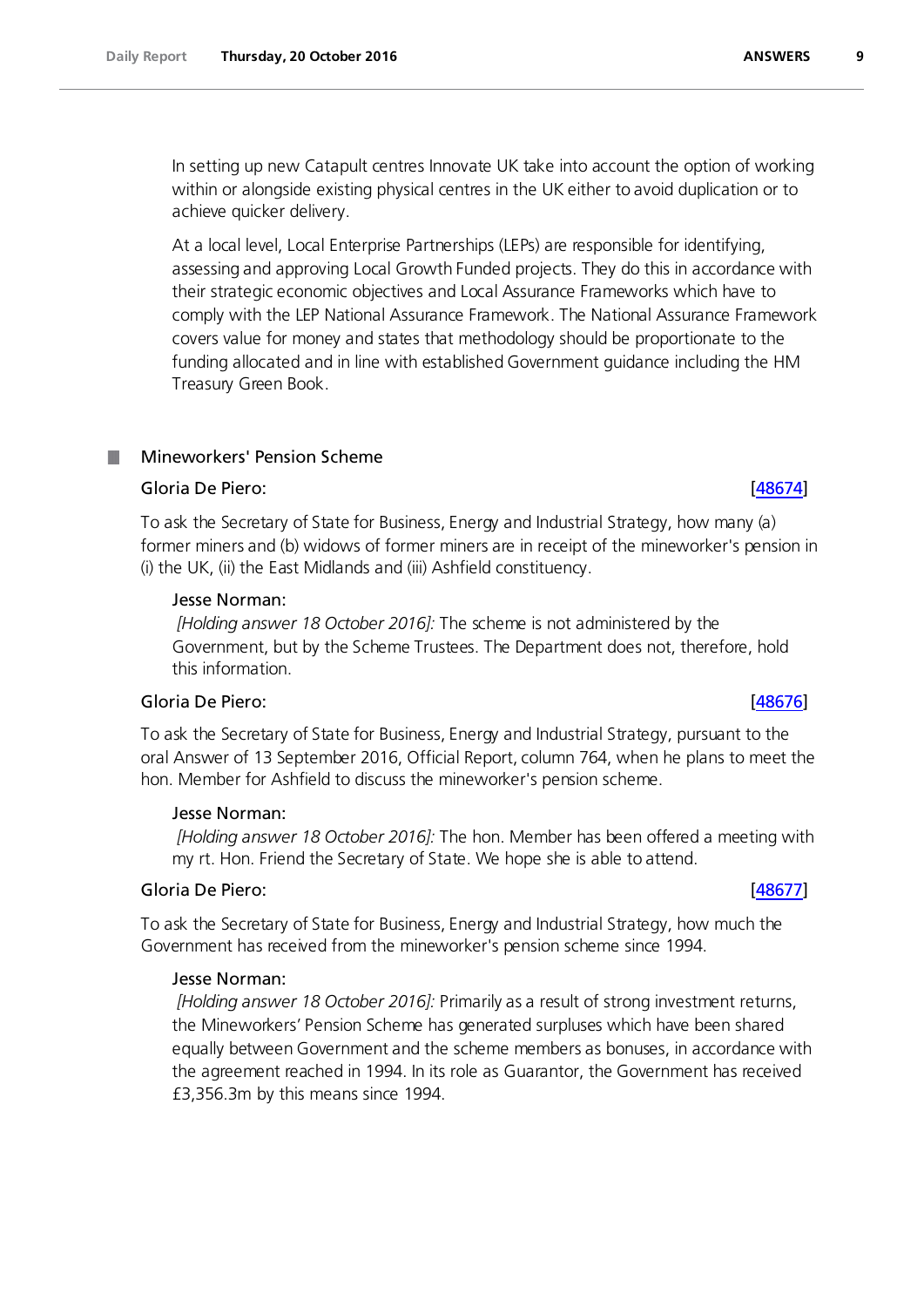### <span id="page-9-0"></span>Nissan **The State**

<span id="page-9-1"></span>**The State** 

# Catherine West: [\[48849\]](http://www.parliament.uk/business/publications/written-questions-answers-statements/written-question/Commons/2016-10-17/48849)

To ask the Secretary of State for Business, Energy and Industrial Strategy, what discussions he has had with Nissan on its future investment in the UK after the UK's exit of the EU.

# Mr Nick Hurd:

The Department is in close contact with Nissan as part of its responsibility to actively manage the relationship with our major manufacturers.

# Nuclear Power: Finance

# Catherine West: [\[47461\]](http://www.parliament.uk/business/publications/written-questions-answers-statements/written-question/Commons/2016-10-07/47461)

To ask the Secretary of State for Business, Energy and Industrial Strategy, how much his Department has allocated to schemes to encourage investment in nuclear energy in each of the last five years.

# Jesse Norman:

The Government welcomes investment in nuclear energy. Under the Electricity Market Reform (EMR) framework, Contracts for Difference (CfDs) are available to potential developers of new nuclear plant – a mechanism which offers a return on private sector investment in the sector. In September 2016 a CfD for Hinkley Point C was awarded to EDF and China General Nuclear (CGN), giving a strike price of £92.50 per megawatt hour for 35 years.

# <span id="page-9-2"></span>Research: Finance

# Stephen Gethins: [\[47637\]](http://www.parliament.uk/business/publications/written-questions-answers-statements/written-question/Commons/2016-10-10/47637)

To ask the Secretary of State for Business, Energy and Industrial Strategy, if he will make it his policy to make available research funding at the same level as currently received after the UK leaves the EU.

# Joseph Johnson:

The Government is committed to maintain and enhance the strength of our research base. This is why we have protected the science resource budget in real terms from its 2015/16 level of £4.7 billion for the rest of the parliament, as well as committing to invest in new scientific infrastructure on a record scale  $-$  £6.9 billion over the period 2015-2021.

The Treasury decision to underwrite the grants of competitively bid for EU research funding will give British participants and their EU partners the assurance and certainty needed to plan ahead for projects that can run over many years. We will ensure that the UK continues to be a world leader in international research and innovation.

# Andrew Rosindell: [\[47836\]](http://www.parliament.uk/business/publications/written-questions-answers-statements/written-question/Commons/2016-10-10/47836)

To ask the Secretary of State for Business, Energy and Industrial Strategy, what forecast his Department has made of the change in international and EU investment in UK-based science research in the next five years.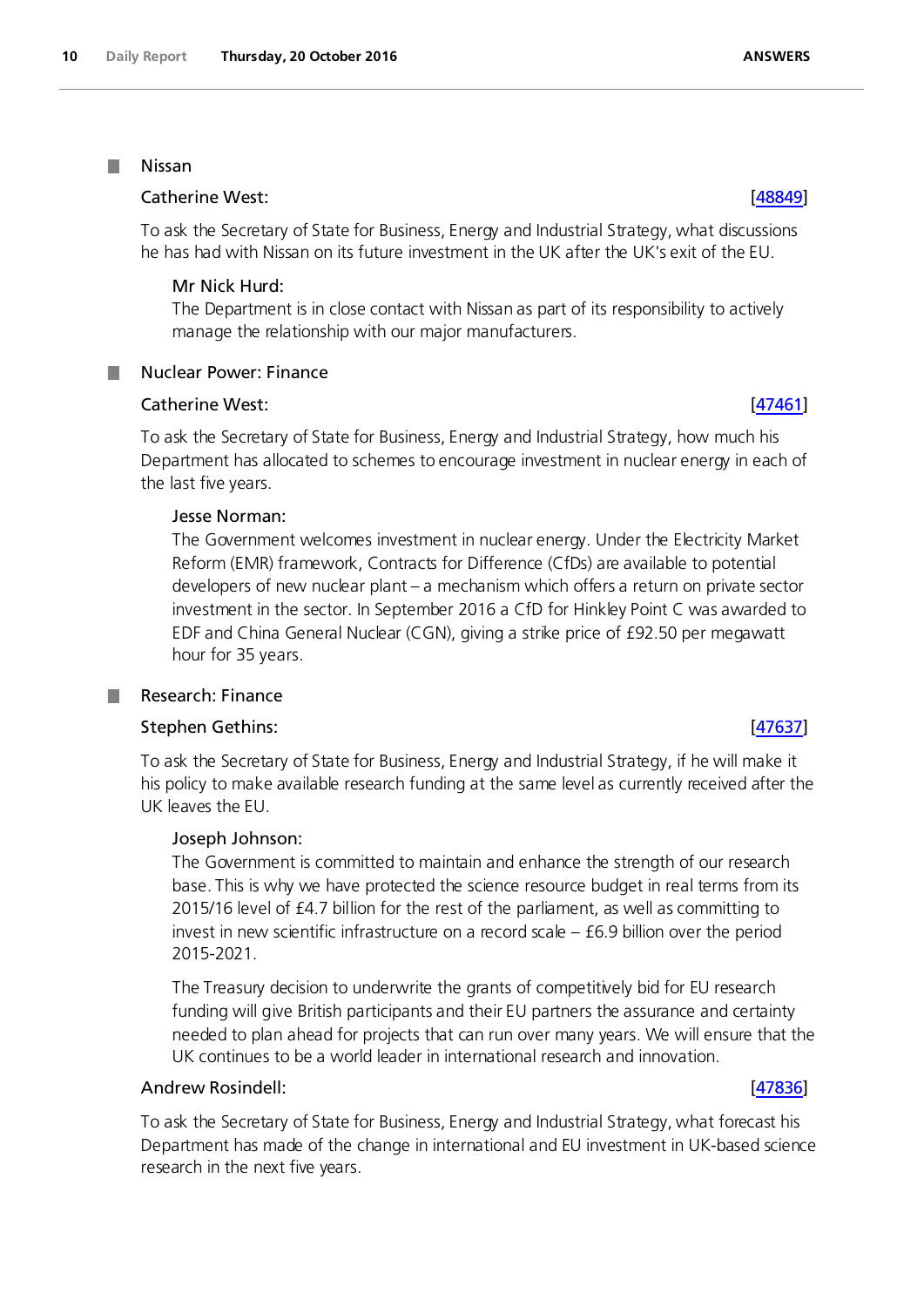# Joseph Johnson:

The Government is determined to ensure that the UK continues to play a leading role in European and international science, research and innovation. The strengths of UK science and research draw in significant international and EU funding as evidenced by the £5.4 billion of overseas investment in UK research and development in 2014.

The Government's commitment to supporting international collaborations is demonstrated by the introduction of the Global Challenges Research Fund which will provide £1.5 billion over the next five years to support research on global issues affecting developing countries. Our international partnerships are also supported by the Newton Fund linking UK researchers with researchers in 16 partner countries. The Government is committed to ensuring that UK remains open for business and continues to grow and thrive.

# <span id="page-10-0"></span>Research: North East

# Chi Onwurah: [\[47664\]](http://www.parliament.uk/business/publications/written-questions-answers-statements/written-question/Commons/2016-10-10/47664)

To ask the Secretary of State for Business, Energy and Industrial Strategy, what assessment he has made of the potential effect of the UK leaving the EU on research funding across all disciplines in universities in the North East.

# Chi Onwurah: [\[47666\]](http://www.parliament.uk/business/publications/written-questions-answers-statements/written-question/Commons/2016-10-10/47666)

To ask the Secretary of State for Business, Energy and Industrial Strategy, what estimate he has made of the potential effect of the UK leaving the EU on science research funding in the North East.

# Joseph Johnson:

*[Holding answer 13 October 2016]:* The Government is committed to maintain and enhance the strength of our research base. This is why we have protected the science resource budget in real terms from its 2015/16 level of £4.7 billion for the rest of the parliament, as well as committing to invest in new scientific infrastructure on a record scale – £6.9 billion over the period 2015-2021 – including £65 million in the North East in 2014/15.

The Treasury decision to underwrite the grants of competitively bid for EU research funding will give British participants and their EU partners the assurance and certainty needed to plan ahead for projects that can run over many years. We will ensure that the UK, including science and research in the North East, continues to be a world leader in international research and innovation.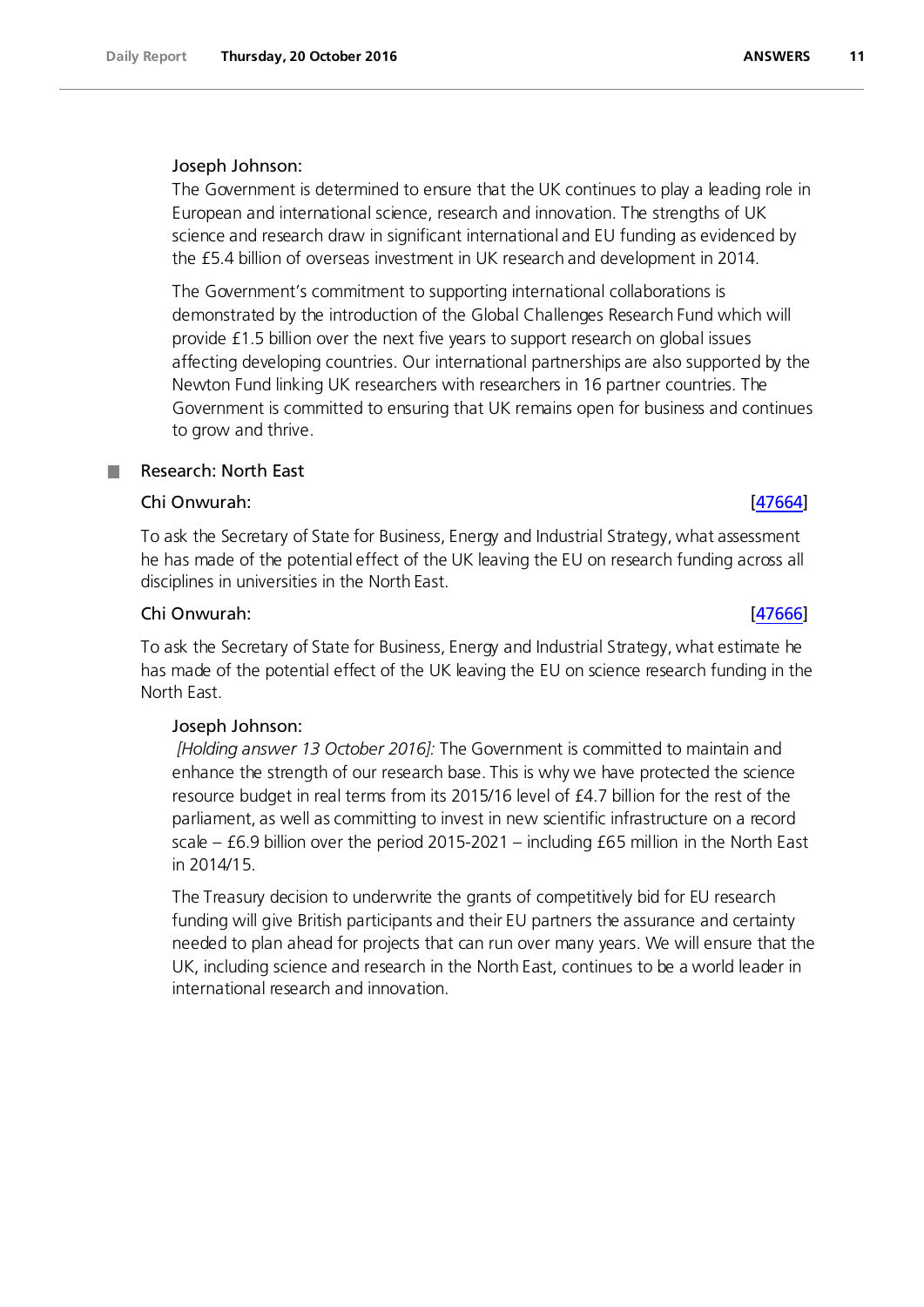### <span id="page-11-0"></span>**CABINET OFFICE**

### <span id="page-11-1"></span>ш Civil Servants: Redundancy Pay

### Clive Efford: [\[48873\]](http://www.parliament.uk/business/publications/written-questions-answers-statements/written-question/Commons/2016-10-17/48873)

To ask the Minister for the Cabinet Office, pursuant to the Answer of 23 May 2016 to Question 37393, how many civil servants have had their exit payments capped at £95,000 prior to 1 October 2016; and if he will make a statement.

### Chris Skidmore:

I shall reply to the hon. Member as soon as possible.

### <span id="page-11-2"></span>**TREASURY**

### <span id="page-11-3"></span>Bank Services ш

# Chi Onwurah: [\[48842\]](http://www.parliament.uk/business/publications/written-questions-answers-statements/written-question/Commons/2016-10-17/48842)

To ask Mr Chancellor of the Exchequer, what discussions his Department has had with the (a) Department for Business, Energy and Industrial Strategy, (b) Cabinet Office, (c) Department for Culture, Media and Sport, (d) Financial Conduct Authority, (e) Information Commissioner's Office, (f) European Commission and (g) European Banking Authority on open banking and their responsibilities in protecting customers' interests.

# Chi Onwurah: [\[48843\]](http://www.parliament.uk/business/publications/written-questions-answers-statements/written-question/Commons/2016-10-17/48843)

To ask Mr Chancellor of the Exchequer, what the timeline is for implementing the Open Banking Standard; and how he plans to ensure that sensitive banking data passes safely and securely from banks to third parties when that standard is implemented.

# Simon Kirby:

Treasury ministers and officials have meetings with a wide variety of organisations in the public and private sectors as part of the process of policy development and delivery. Details of ministerial and permanent secretary meetings with external organisations on departmental business are published on a quarterly basis and are available at: https://www.gov.uk/government/collections/hmt-ministers-meetings-hospitality-giftsand-overseas-travel

The Competition and Markets Authority (CMA) published the final report of its market investigation into retail banking on 9 August 2016. As part of this the CMA requires the nine largest UK banks to develop and adopt an open banking standard for application programming interfaces (APIs) to allow access to customer account information, as set out in the revised Payment Services Directive (PSDII) which will come into force in January 2018. These nine banks are required to deliver open data APIs and midata APIs by Q1 2017, and deliver the full open API banking standard by early 2018. Data protection and cyber security are key considerations in PSDII, and the government will be consulting on the transposition of this directive shortly.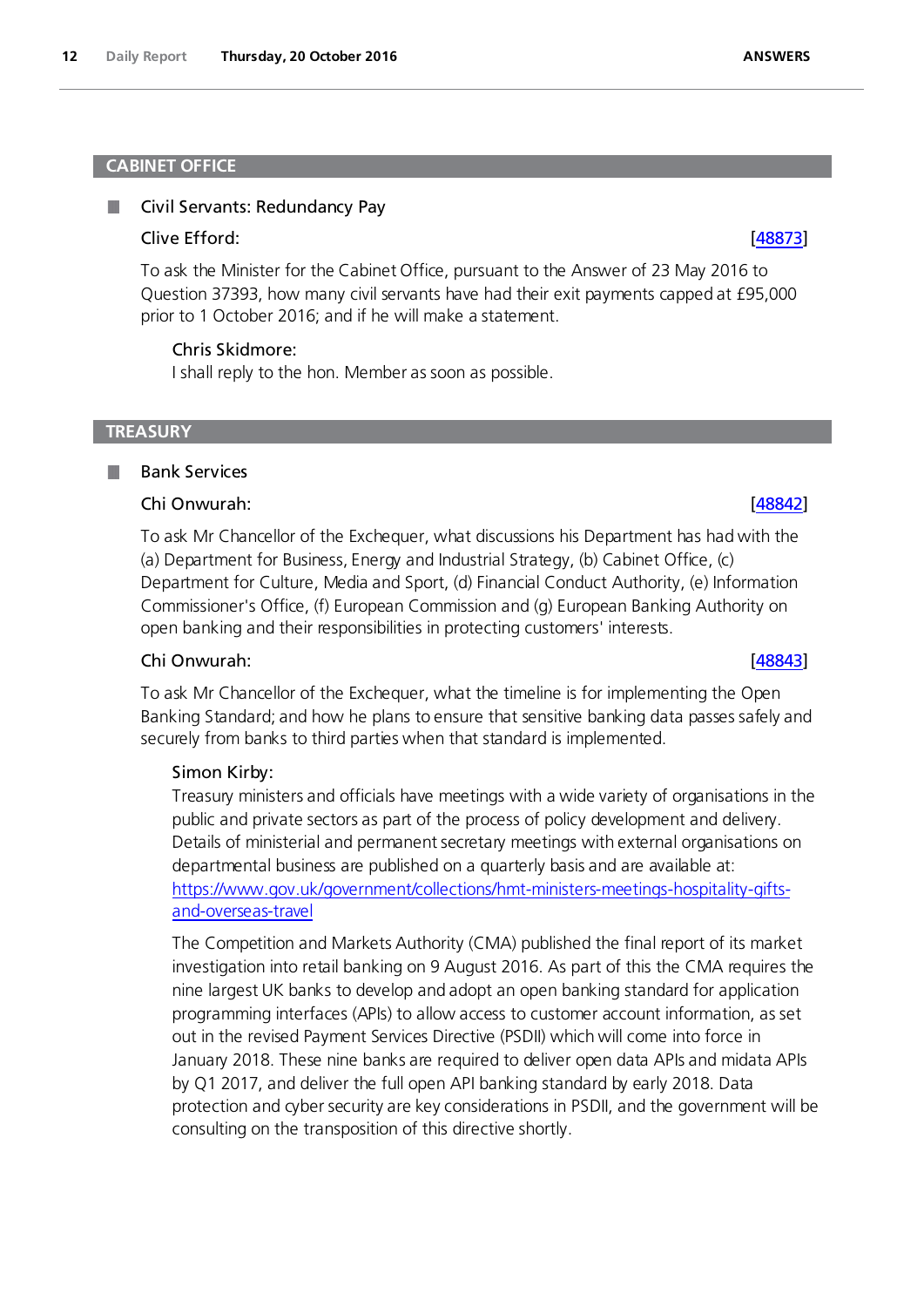### <span id="page-12-0"></span>. Insurance: Disability

# Tulip Siddiq: [\[48865\]](http://www.parliament.uk/business/publications/written-questions-answers-statements/written-question/Commons/2016-10-17/48865)

To ask Mr Chancellor of the Exchequer, if he will request that regulators investigate whether disabled people have access to insurance that fairly reflects risk.

# Simon Kirby:

Paragraph 21(1) of Schedule 3, Part 5 of the Equality Act 2010 makes clear that it is not a contravention of the Act for insurers to make decisions on the grounds of disability provided they do so by reference to information from a reliable source that is relevant to the risk to be insured, and that it is a reasonable decision. The Financial Conduct Authority (FCA) expects firms to comply with relevant legislation, including the Equality Act, and can undertake its own enquiries to better understand what the firm is doing and whether any of its regulatory requirements have been breached.

### <span id="page-12-1"></span>Redundancy Pay: Nuclear Power Stations .

# Mr Jamie Reed: [\[49042\]](http://www.parliament.uk/business/publications/written-questions-answers-statements/written-question/Commons/2016-10-17/49042)

To ask Mr Chancellor of the Exchequer, if he will meet the hon. Member for Copeland to discuss the effect of the exit payment cap on nuclear workers in Copeland constituency.

# Mr David Gauke:

The government announced in May 2015 that it intends to take forward its manifesto commitment to end six-figure exit payments for public sector workers. The Enterprise Act, which contains provisions for the £95,000 public sector exit payment cap, received Royal Assent on 4 May 2016.

Public sector exit payments cost around £2 billion a year and it is important that they are fair, proportionate and provide value for money to the taxpayer that funds them. The proposed cap, amounting to 3.5 times the average public sector salary, will still offer a significant level of compensation and support to an employee, and will apply to only a small percentage of public sector exits. The exit payment cap will apply to organisations classified as within the public sector by the Office for National Statistics, with a small number of exceptions.

I am aware that the hon. Member for Copeland is discussing the effect of the cap on nuclear workers in his constituency with my noble friend the Minister of State for Business, Energy and Industrial Strategy (BEIS). That is the appropriate route for these discussions as BEIS is the department responsible for the nuclear industry.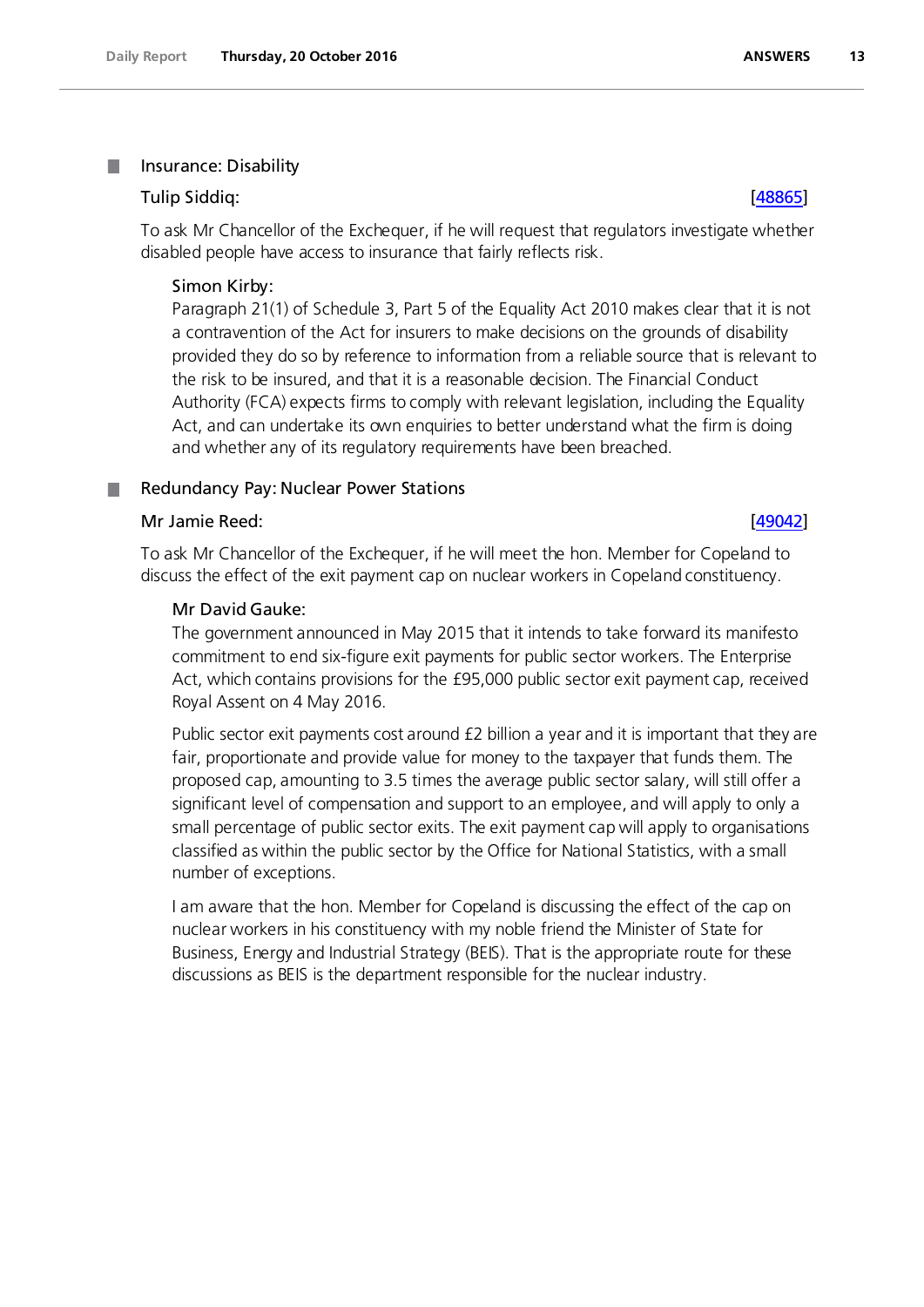# <span id="page-13-0"></span>**COMMUNITIES AND LOCAL GOVERNMENT**

### <span id="page-13-1"></span>П Local Government Finance

# Gareth Thomas: [\[48160\]](http://www.parliament.uk/business/publications/written-questions-answers-statements/written-question/Commons/2016-10-11/48160)

To ask the Secretary of State for Communities and Local Government, when he expects to publish the Local Government Settlement; and if he will make a statement.

# Mr Marcus Jones:

The Secretary of State for Communities and Local Government published an historic four year local government finance settlement on 8 February 2016 which was debated by Members of the House on 10 February. We published a technical consultation which confirmed the approach for 2017-18 on 15 September. Councils across England applied for the four year offer by 14 October and the Government will respond as soon as practicable. We intend to publish in the normal way a statutory provisional settlement for 2017-18 that honours the Government's commitment to the four year offer later this year.

# <span id="page-13-2"></span>Social Networking: Bullying

# Tulip Siddiq: [\[48851\]](http://www.parliament.uk/business/publications/written-questions-answers-statements/written-question/Commons/2016-10-17/48851)

To ask the Secretary of State for Communities and Local Government, what plans his Department has to tackle online abuse and harassment targeted at Jewish people on (a) social media networks, (b) Facebook and (c) Twitter.

# Mr Marcus Jones:

The Government recognises the significant harm caused to individual Jewish victims and communities by online hate material. We have a robust legislative framework which allows the operationally independent Crown Prosecution Service and Judiciary to balance the right to exercise free speech with the need to protect communities and individuals from targeted abuse.

In July 2016, we published Action Against Hate: The UK Government's Plan for Tackling Hate Crime which sets out a range of non-legislative responses. This includes counternarrative activity and collaborative work with the Internet industry to identify ways to reduce the harm caused, for example, by taking down illegal material within 24 hours.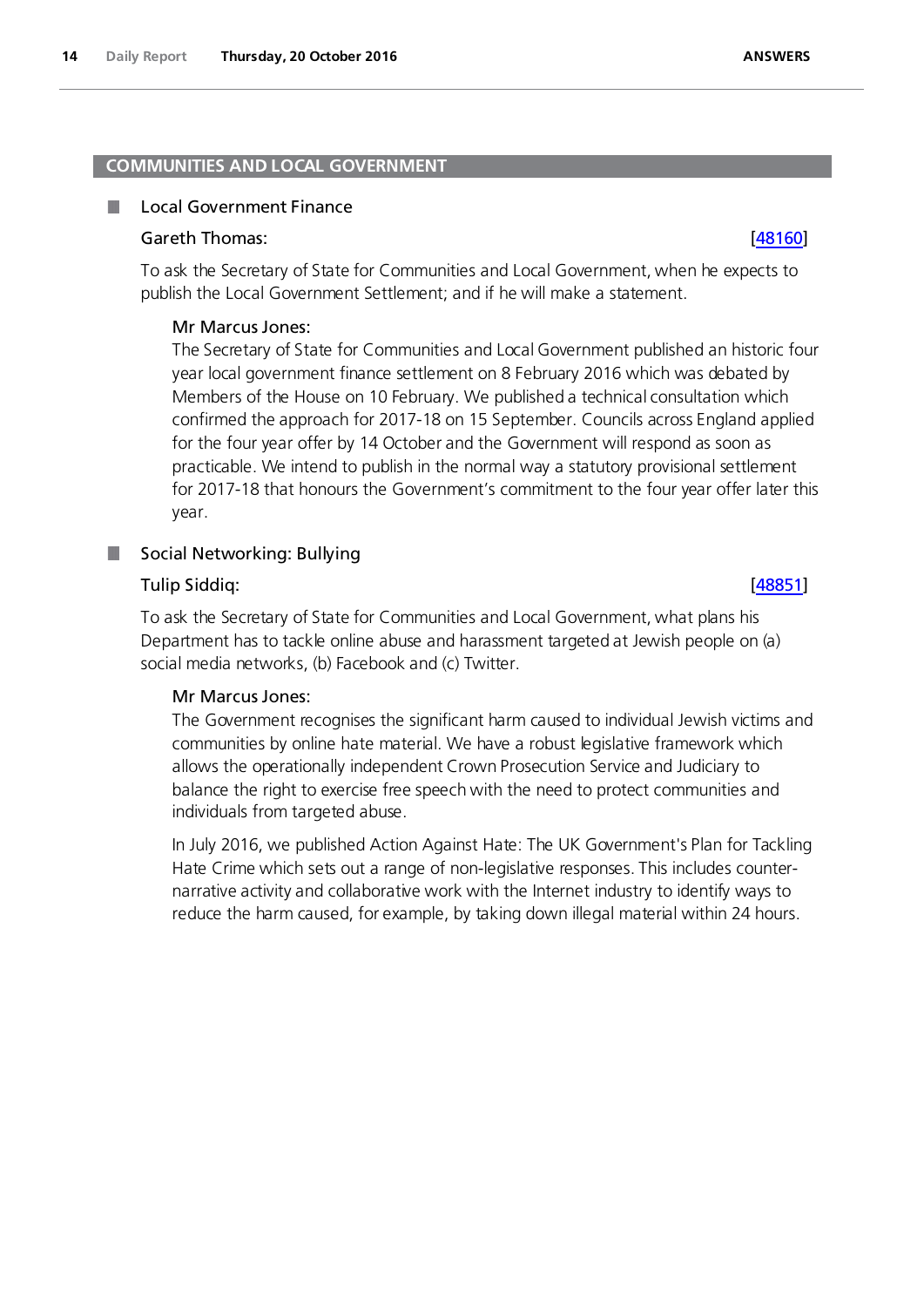### <span id="page-14-0"></span>**CULTURE, MEDIA AND SPORT**

### <span id="page-14-1"></span>BBC: Video on Demand п

### Chi Onwurah: [\[48840\]](http://www.parliament.uk/business/publications/written-questions-answers-statements/written-question/Commons/2016-10-17/48840)

To ask the Secretary of State for Culture, Media and Sport, what discussions she has had with the BBC Trust and Ofcom on the implications for users of the BBC requiring registration and identification to use iPlayer.

# Matt Hancock:

The case for requiring user verification for the iPlayer was discussed during the Charter Review process and the White Paper, published in May, made clear that the Government thinks there is a case for iPlayer to require verification both to improve enforcement and allow BBC content to be 'portable' for UK licence fee payers. However, it will ultimately be up to the BBC to decide if and how they wish to implement this.

### Chi Onwurah: [\[48841\]](http://www.parliament.uk/business/publications/written-questions-answers-statements/written-question/Commons/2016-10-17/48841)

To ask the Secretary of State for Culture, Media and Sport, what representations she has received on the decision of the BBC to require registration for using iPlayer from 2017.

### Matt Hancock:

We have received no representations about this matter.

# <span id="page-14-2"></span>Anna Turley: [\[48744\]](http://www.parliament.uk/business/publications/written-questions-answers-statements/written-question/Commons/2016-10-14/48744)

To ask the Secretary of State for Culture, Media and Sport, how many meetings Ministers of her Department have had with social media companies to discuss harmful online content since May 2015.

### Matt Hancock:

Department for Culture, Media and Sport Ministers regularly meet a wide range of stakeholders, including social media companies, to discuss a number of issues including those affecting children and young people on the internet.

Details of Ministerial meetings with external stakeholders are available via the Department's transparency returns, which can be found at: [https://www.gov.uk/search?q=DCMS+ministerial+meetings.](https://www.gov.uk/search?q=DCMS+ministerial+meetings)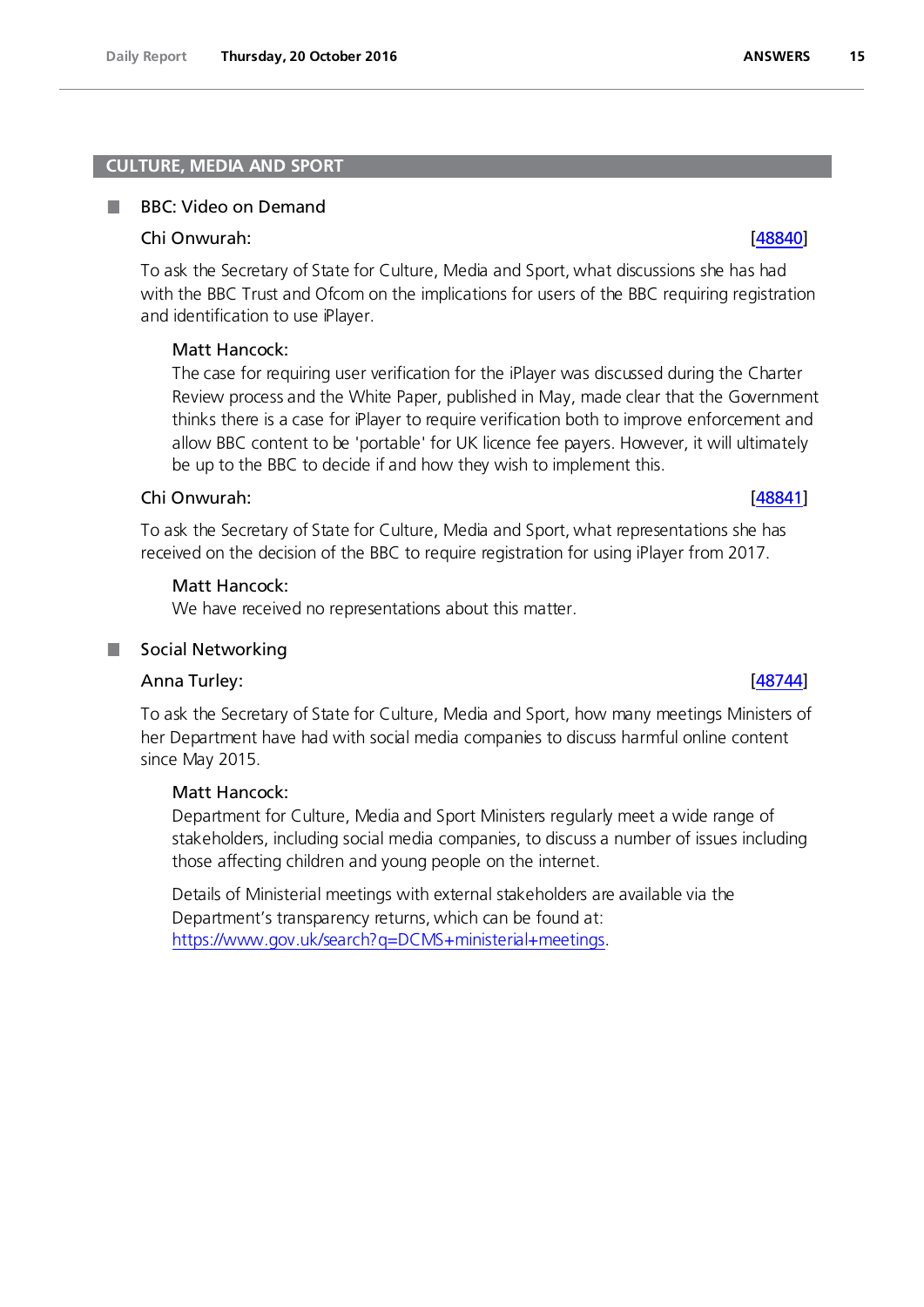# <span id="page-15-0"></span>**DEFENCE**

### <span id="page-15-1"></span>Ministry of Defence: Billing ш

# Richard Arkless: [\[49002\]](http://www.parliament.uk/business/publications/written-questions-answers-statements/written-question/Commons/2016-10-17/49002)

To ask the Secretary of State for Defence, how his Department monitors the obligations it places on its subcontractors to pay bills within 30 days.

# Harriett Baldwin:

The Ministry of Defence (MOD) is committed to implementing a prompt payment policy throughout the supply chain. We place a contractual obligation on our prime contractors to pay their subcontractors within 30 days.

As with all contractual issues, in relation to direct contracts between the MOD and its suppliers, we would investigate any breaches to contract conditions on a case-by-case basis. While there is currently no established method of monitoring prompt payment outside of our direct contracts, we are working to update MOD contractual conditions to strengthen the prompt payment obligation throughout the supply chain.

# <span id="page-15-2"></span>**No. 3 Yemen: Military Intervention**

# Stephen Doughty: [\[49029\]](http://www.parliament.uk/business/publications/written-questions-answers-statements/written-question/Commons/2016-10-17/49029)

To ask the Secretary of State for Defence, what (a) training and (b) specific operational advice has been provided to the Kingdom of Saudi Arabia on (i) political authorisation of military operations, (ii) targeting of aerial operations and (iii) after-action reviews on operations in Yemen in the last 12 months.

# Sir Michael Fallon:

As part of our ongoing Defence engagement with Saudi Arabia the UK has provided training to the Royal Saudi Air Force (RSAF) both in the UK and in Saudi Arabia, including International Targeting courses for RSAF personnel, to improve their targeting processes and to support International Humanitarian Law (IHL) compliance.

The UK has supported the development of the coalition Joint Incident Assessment Team (JIAT) and delivered two training sessions in Saudi Arabia on the process for investigating alleged IHL violations. The UK has not been directly involved in investigations undertaken by the JIAT, has not provided any specific operational advice to the Kingdom of Saudi Arabia for operations in Yemen and has not provided training on political authorisation of military operations.

# Stephen Doughty: [\[49030\]](http://www.parliament.uk/business/publications/written-questions-answers-statements/written-question/Commons/2016-10-17/49030)

To ask the Secretary of State for Defence, what (a) technical and (b) personnel support has been provided to the Kingdom of Saudi Arabia to investigate possible breaches of (i) targeting procedures, (ii) the rules of engagement and (iii) international humanitarian law on operations in Yemen in the last 12 months.

# Sir Michael Fallon:

It is important that all parties to the conflict in Yemen conduct thorough and conclusive investigations into all incidents where it is alleged that International Humanitarian Law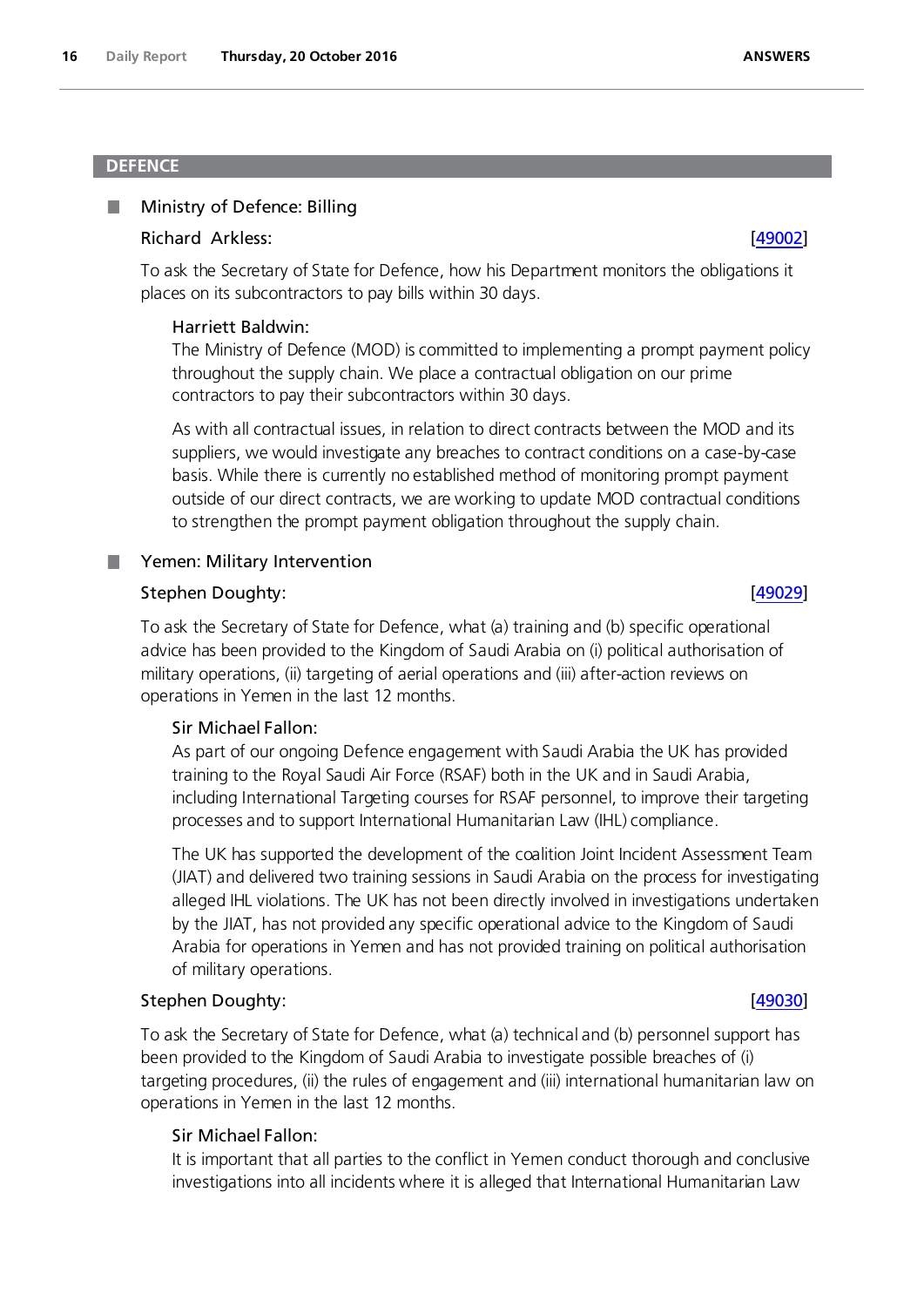(IHL) has been breached. We regularly raise the importance of compliance with IHL with the Saudi Arabian Government and other members of the military coalition.

The UK has supported the development of the coalition Joint Incident Assessment Team (JIAT) and delivered two training sessions in Saudi Arabia on the process for investigating alleged IHL violations. We have not been directly involved in investigations undertaken by the JIAT.

# <span id="page-16-0"></span>**EDUCATION**

# <span id="page-16-1"></span>Education

### Margaret Greenwood: [\[906538\]](http://www.parliament.uk/business/publications/written-questions-answers-statements/written-question/Commons/2016-09-15/906538)

To ask the Secretary of State for Education, what assessment she has made of the potential effect of the provisions in the Higher Education and Research Bill on part-time and adult students.

### Joseph Johnson:

In our assessment the Higher Education and Research Bill will benefit all students. The Bill will deliver greater competition and choice, promoting all forms of learning, including for part time and mature students. However, we are not waiting for the Bill to take action. We will introduce part time maintenance loans in 2018 and from next year allow many more part time students to take a second degree in any science subject.

### <span id="page-16-2"></span>Higher Education: Derby .

# Amanda Solloway: [\[47126\]](http://www.parliament.uk/business/publications/written-questions-answers-statements/written-question/Commons/2016-10-07/47126)

To ask the Secretary of State for Education, how many school leavers in Derby North constituency who went to university in the last five years for which figures are available were (a) entitled and (b) not entitled to free school meals.

### Joseph Johnson:

Information is given on the number and percentage of students completing Key Stage 5 study (A level and other Level 3 qualifications) in mainstream state-funded schools and colleges, before progressing to study at a UK higher education institution for at least two terms the following year, in each of the last five years for which information is available. Free school meal eligibility is as recorded when students were in Year 11.

The table below show figures for the Derby North constituency for the years 2010/11 to 2014/15. Numbers of pupils are shown rounded to the nearest ten in line with how published information was shown in these years. Percentages are calculated using unrounded figures.

In each of the last five years ten students in the Derby North constituency (rounded to the nearest ten), who had been eligible for free school meals in Year 11 and completed Key Stage 5 study, progressed to higher education. This compares to between 190 and 220 students who had not been eligible for free school meals completing Key Stage 5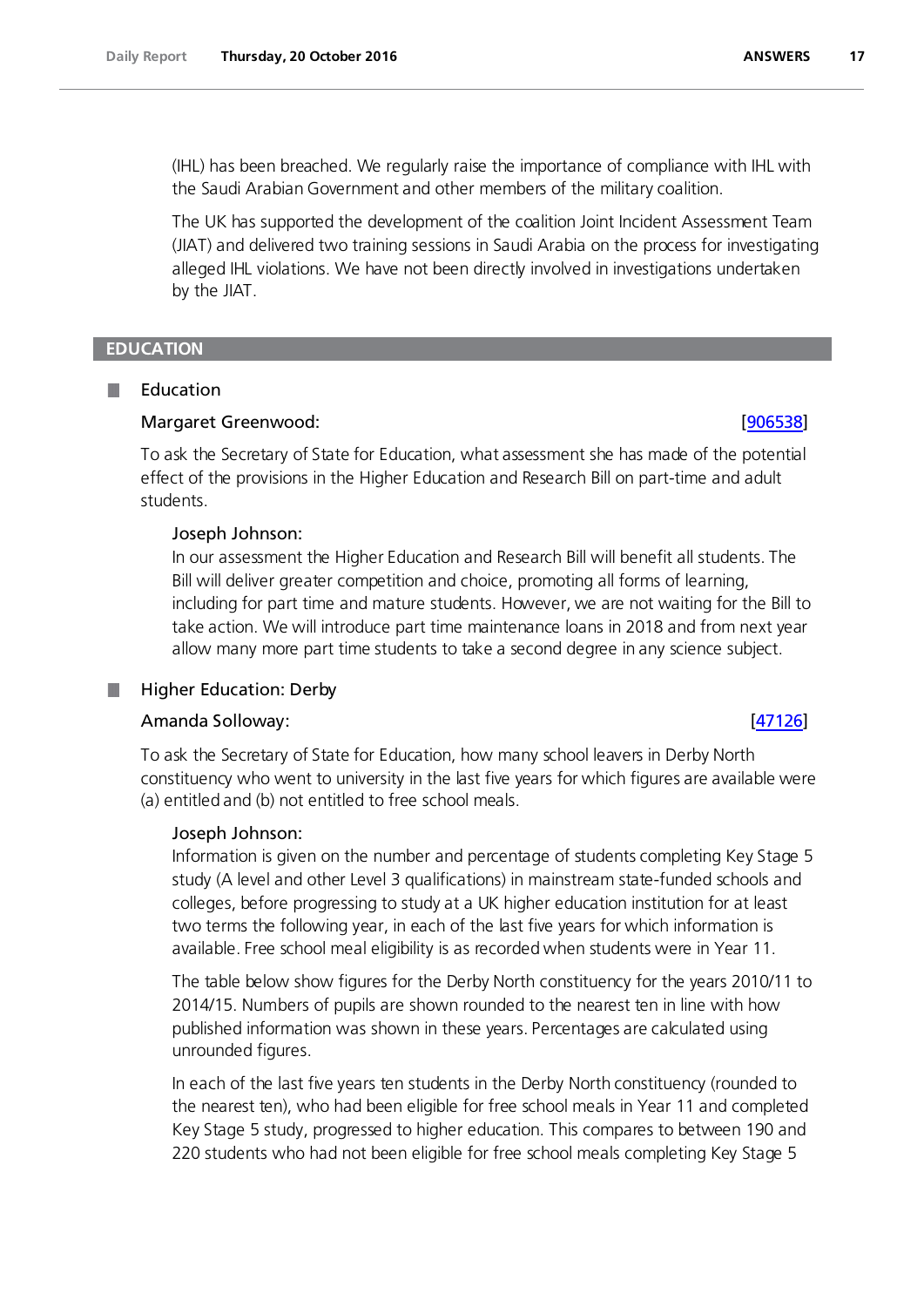study in the latest year. Due to the small numbers involved, the proportion of students represented by these numbers has varied year on year.

Information on pupil destinations at local authority, regional and national level is published annually at[: https://www.gov.uk/government/collections/statistics-destinations](https://www.gov.uk/government/collections/statistics-destinations)

# Due to the complexity of the accompanying table, the link below is to the web version of the answer:

[http://www.parliament.uk/business/publications/written-questions-answers](http://www.parliament.uk/business/publications/written-questions-answers-statements/written-question/Commons/2016-10-07/47126)[statements/written-question/Commons/2016-10-07/47126](http://www.parliament.uk/business/publications/written-questions-answers-statements/written-question/Commons/2016-10-07/47126)

### <span id="page-17-0"></span>Higher Education: Disadvantaged .

# Mr Jonathan Lord: [\[46761\]](http://www.parliament.uk/business/publications/written-questions-answers-statements/written-question/Commons/2016-10-07/46761)

To ask the Secretary of State for Education, what proportion of children who receive free school meals in (a) Woking constituency, (b) Surrey, (c) the South East and (d) the UK have participated in higher education in each year since 2010.

### Joseph Johnson:

Information is given on the number and percentage of students completing Key Stage 5 study (A level and other Level 3 qualifications) in mainstream state-funded schools and colleges, before progressing to study at a UK higher education institution for at least two terms the following year, in each of the last five years for which information is available. Free school meal eligibility is as recorded when students were in Year 11.

The table below show figures for the Woking constituency for the years 2010/11 to 2014/15. Numbers of pupils are shown rounded to the nearest ten, in line with how published information was shown in these years. Percentages are calculated using unrounded figures.

In each of the last five years, ten students in the Woking constituency (rounded to the nearest ten), who had been eligible for free school meals in Year 11 and completed Key Stage 5 study, progressed to higher education. This compares to between 180 and 250 students who had not been eligible for free school meals. In 2014/15, this represents 34% of free school meals students and 50% of other students who had completed Key Stage 5 study. Due to the small numbers of students involved, these proportions have varied year on year.

Comparable information on pupil destinations for b) Surrey, c) the South East and d) England is published annually at[: https://www.gov.uk/government/collections/statistics](https://www.gov.uk/government/collections/statistics-destinations)[destinations](https://www.gov.uk/government/collections/statistics-destinations)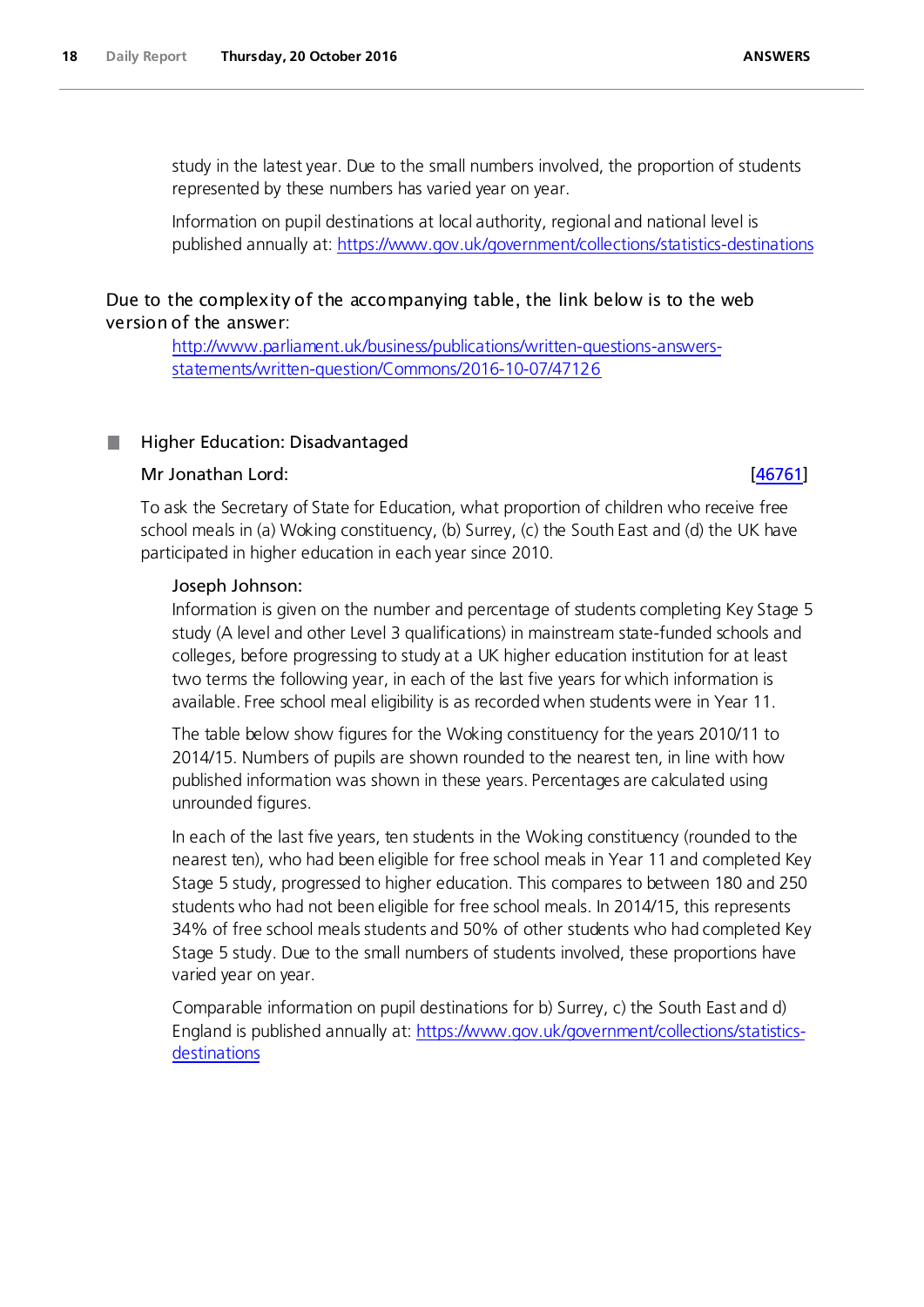| Woking                          | Number of<br>students<br>completing KS5 |         | Number at UK<br><b>Higher Education</b><br>Institution |         | % at UK Higher Education<br>Institution (calculated on<br>unrounded figures) |         |
|---------------------------------|-----------------------------------------|---------|--------------------------------------------------------|---------|------------------------------------------------------------------------------|---------|
| constituency                    | (rounded to<br>nearest 10)              |         | (rounded to<br>nearest 10)                             |         |                                                                              |         |
|                                 | <b>FSM</b>                              | Non-FSM | <b>FSM</b>                                             | Non-FSM | <b>FSM</b>                                                                   | Non-FSM |
| 2014/15 (2013/14<br>KS5 cohort) | 30                                      | 510     | 10                                                     | 250     | 34%                                                                          | 50%     |
| 2013/14 (2012/13<br>KS5 cohort) | 20                                      | 370     | 10                                                     | 180     | 32%                                                                          | 49%     |
| 2012/13 (2011/12<br>KS5 cohort) | 30                                      | 450     | 10                                                     | 200     | 31%                                                                          | 45%     |
| 2011/12 (2010/11<br>KS5 cohort) | 20                                      | 450     | 10                                                     | 230     | 61%                                                                          | 52%     |
| 2010/11 (2009/10<br>KS5 cohort) | 30                                      | 490     | 10                                                     | 220     | 41%<br>45%                                                                   |         |

### <span id="page-18-0"></span>ш Mandarin Language

# Caroline Ansell: [\[906530\]](http://www.parliament.uk/business/publications/written-questions-answers-statements/written-question/Commons/2016-09-15/906530)

To ask the Secretary of State for Education, what steps the Government is taking to increase the uptake of Mandarin.

# Nick Gibb:

Between 2012 and 2015, entries for Chinese GCSE in England increased by 34%.

We introduced the Mandarin Excellence Programme this year for highly motivated pupils. It has started in 14 schools with more to follow over the next two years.

The programme will result in at least 5,000 young people heading towards a high level of fluency in Mandarin by 2020.

### <span id="page-18-1"></span>Overseas Students **TIL**

# Mr Jim Cunningham: **[\[49043\]](http://www.parliament.uk/business/publications/written-questions-answers-statements/written-question/Commons/2016-10-17/49043)**

To ask the Secretary of State for Education, what estimate she has made of the financial contribution made by international students to UK universities in each of the last three years; and if she will make a statement.

# Joseph Johnson:

Information on the finances of UK higher education institutions (HEIs) is collected and published by the Higher Education Statistics Agency (HESA). The table below summarises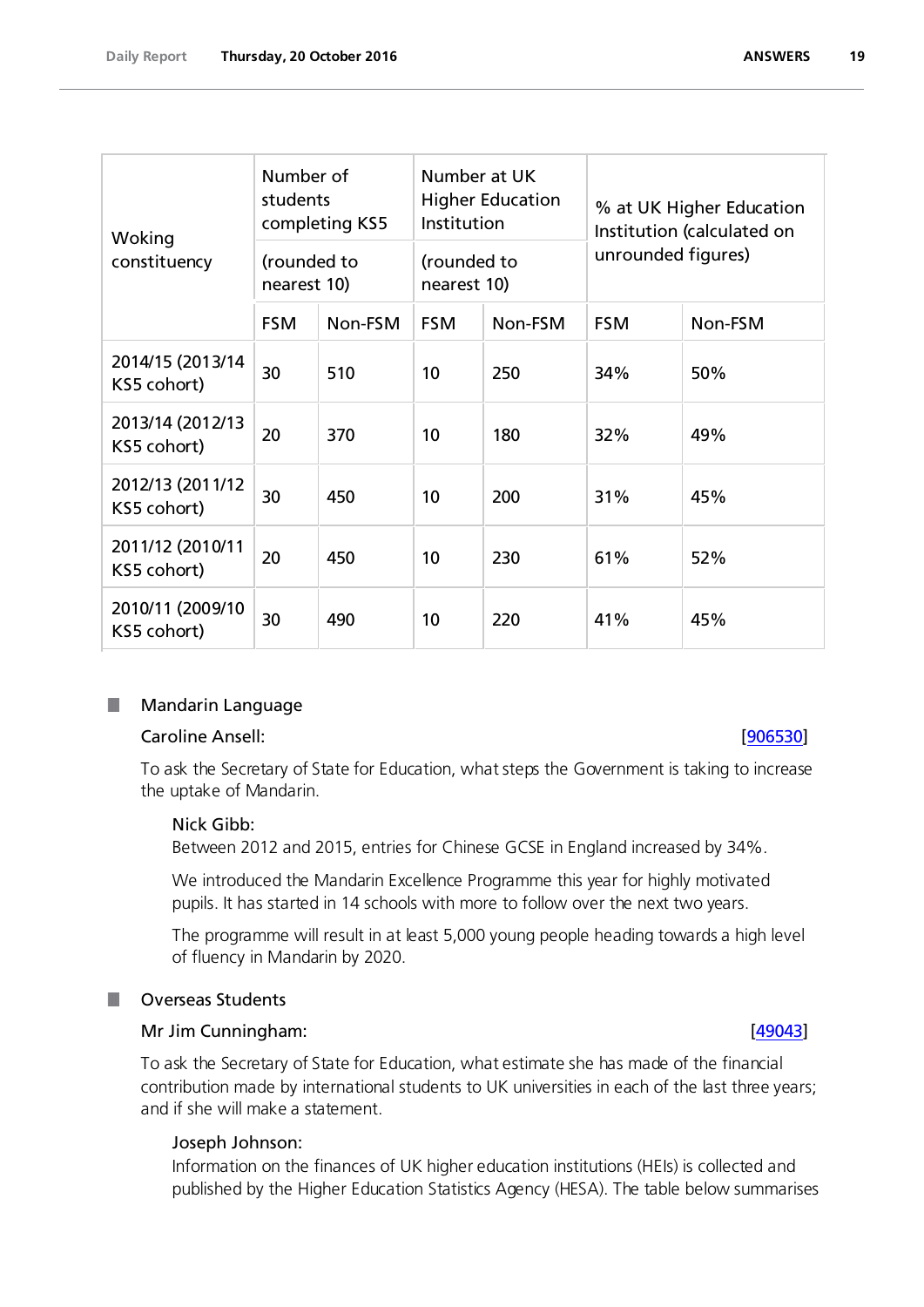the total income from the tuition fees of non-EU domiciled to UK HEIs in the last three academic years. HESA finance data does not distinguish between UK and EU students, therefore data on EU fee income is not available.

UK Higher Education Institutions

Total HEI income from Non-EU Course Fees

Academic Year 2012/13 – 2014/15

| <b>ACADEMIC YEAR</b> | <b>TOTAL HEI INCOME FROM NON-EU TUITION FEES</b> |
|----------------------|--------------------------------------------------|
| 2012/13              | £3.5bn                                           |
| 2013/14              | £3.9 <sub>bn</sub>                               |
| 2014/15              | f4.2bn                                           |

# Mr Jim Cunningham: [\[49044\]](http://www.parliament.uk/business/publications/written-questions-answers-statements/written-question/Commons/2016-10-17/49044)

To ask the Secretary of State for Education, what estimate she has made of the effect on university finances of linking Teaching Excellence Framework outcomes to the enrolment of international students; and if she will make a statement.

# Joseph Johnson:

The Government recently set out its response to the Teaching Excellence Framework (TEF) Year 2 Technical Consultation and the operational specification for TEF Year 2.

Overall, we expect the TEF to enhance the international reputation of UK higher education by encouraging all universities to maintain and improve their teaching standards. By showcasing the excellence of UK higher education, the TEF will support the sector by attracting international students in a globally competitive market. We anticipate that the outcomes of the TEF assessment process will inform student choices, including international student choices. However, no direct link (and therefore no estimate) has been made between TEF outcomes and international student enrolment.

# Mr Jim Cunningham: [\[49045\]](http://www.parliament.uk/business/publications/written-questions-answers-statements/written-question/Commons/2016-10-17/49045)

To ask the Secretary of State for Education, what estimate she has made of the benefits of international students at UK universities to the wider UK economy in the last five years; and if she will make a statement.

# Joseph Johnson:

The Government's International Education Strategy, published in July 2013, included an analysis of the value of international education to the UK. This analysis showed that EU and non-EU students at UK universities contributed £9.7bn in 2011 to the UK economy (tuition fees and living expenditure).

International students also bring indirect economic benefits to the UK, including: strengthening the quality, diversity and reputation of the UK education sector; providing a pipeline of global talent that supports world class research and collaboration; and improving overseas trade, social and cultural links.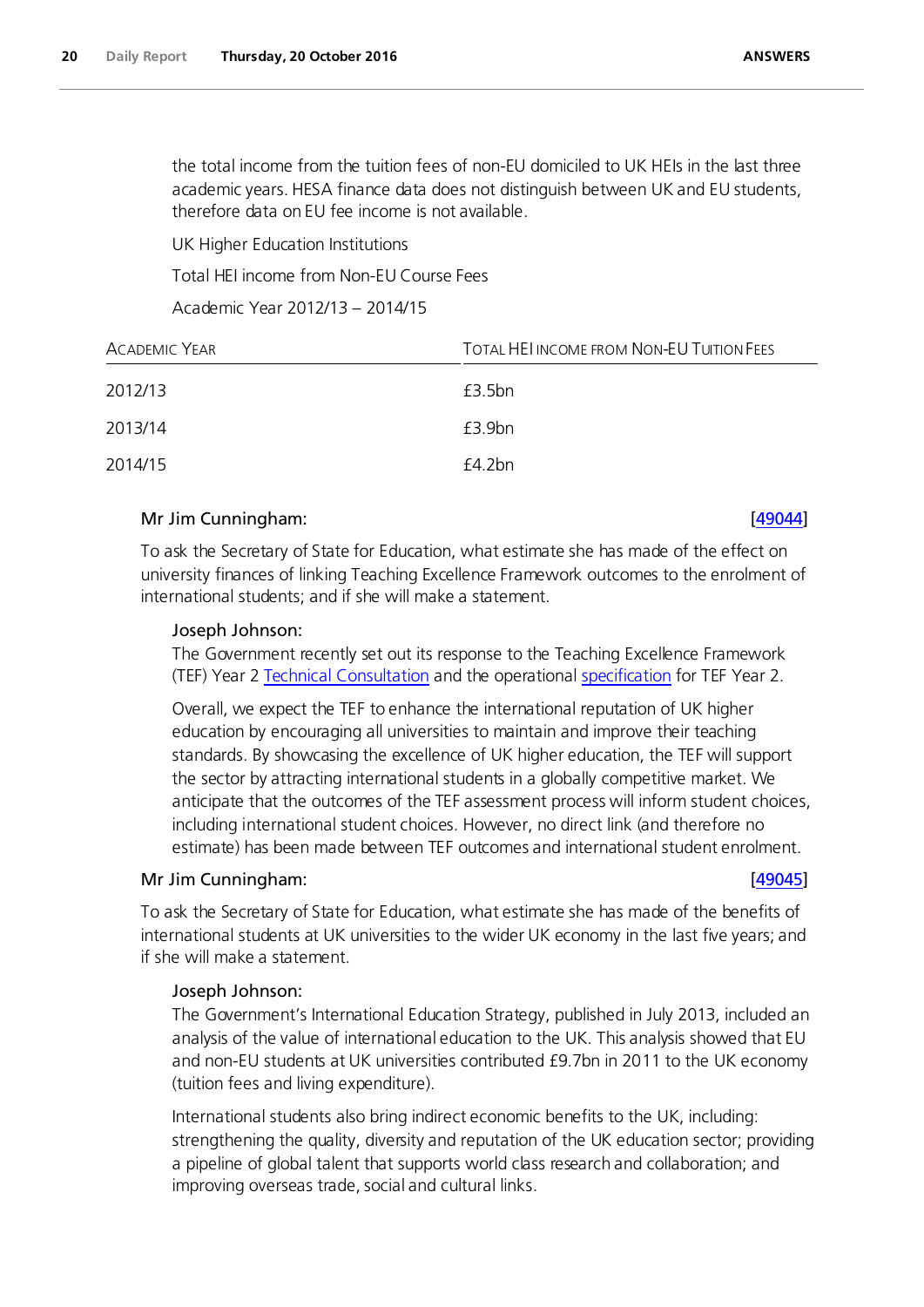### <span id="page-20-0"></span>Students: Loans .

# Dr Andrew Murrison: [\[48221\]](http://www.parliament.uk/business/publications/written-questions-answers-statements/written-question/Commons/2016-10-12/48221)

To ask the Secretary of State for Education, what the value is of outstanding student loan debts owed by graduates who have moved overseas since 2006.

# Joseph Johnson:

The information requested is not available without disproportionate cost.

Data provided by the Student Loans Company (SLC) shows that the 113,600 English student loan borrowers who were known to be overseas at the beginning of the financial year 2016-17 had a total loan balance of £1.6 billion. Statistics covering English student loan borrowers are published annually by the SLC in the Statistical First Release (SFR) 'Student Loans in England'.

<http://www.slc.co.uk/official-statistics/student-loans-debt-and-repayment/england.aspx>

Information on the repayment status of English student loan borrowers who have become liable to repay (by repayment cohort) can be found in table 3A of the SFR.

# <span id="page-20-1"></span>**Teachers: Nationality**

# Stephen Timms: [\[48229\]](http://www.parliament.uk/business/publications/written-questions-answers-statements/written-question/Commons/2016-10-12/48229)

To ask the Secretary of State for Education, what proportion of teachers in English schools are (a) British nationals and (b) non-British EU nationals.

# Nick Gibb:

Information on the nationality of teachers is not centrally collected.

### <span id="page-20-2"></span>٠ Teachers: Training

# Neil Coyle: [\[46830\]](http://www.parliament.uk/business/publications/written-questions-answers-statements/written-question/Commons/2016-10-07/46830)

To ask the Secretary of State for Education, how her Department plans to award teacher training contracts to universities; and what the selection criteria will be for such contracts.

# Nick Gibb:

The Department does not award teacher training contracts. In order to deliver Initial Teacher Training (ITT), providers must be accredited by the National College for Teaching and Leadership (NCTL). The NCTL considers the accreditation of new ITT providers on a case-by-case basis. Applications from potential new providers (PNPs) must follow a specified format, available at: www.gov.uk/government/publications/arrangements-foritt-accreditation-submissions. To be eligible for accreditation, a PNP must have been rated at least "Good" by Ofsted. Further information on the requirements for ITT providers can be found in the statutory 'ITT criteria' document, available at: www.gov.uk/government/publications/initial-teacher-training-criteria.

The Teacher Supply Model calculates the estimated number of trainees required across England by subject each year and providers are invited to request training places. The NCTL then allocates teacher training places to accredited providers and School Direct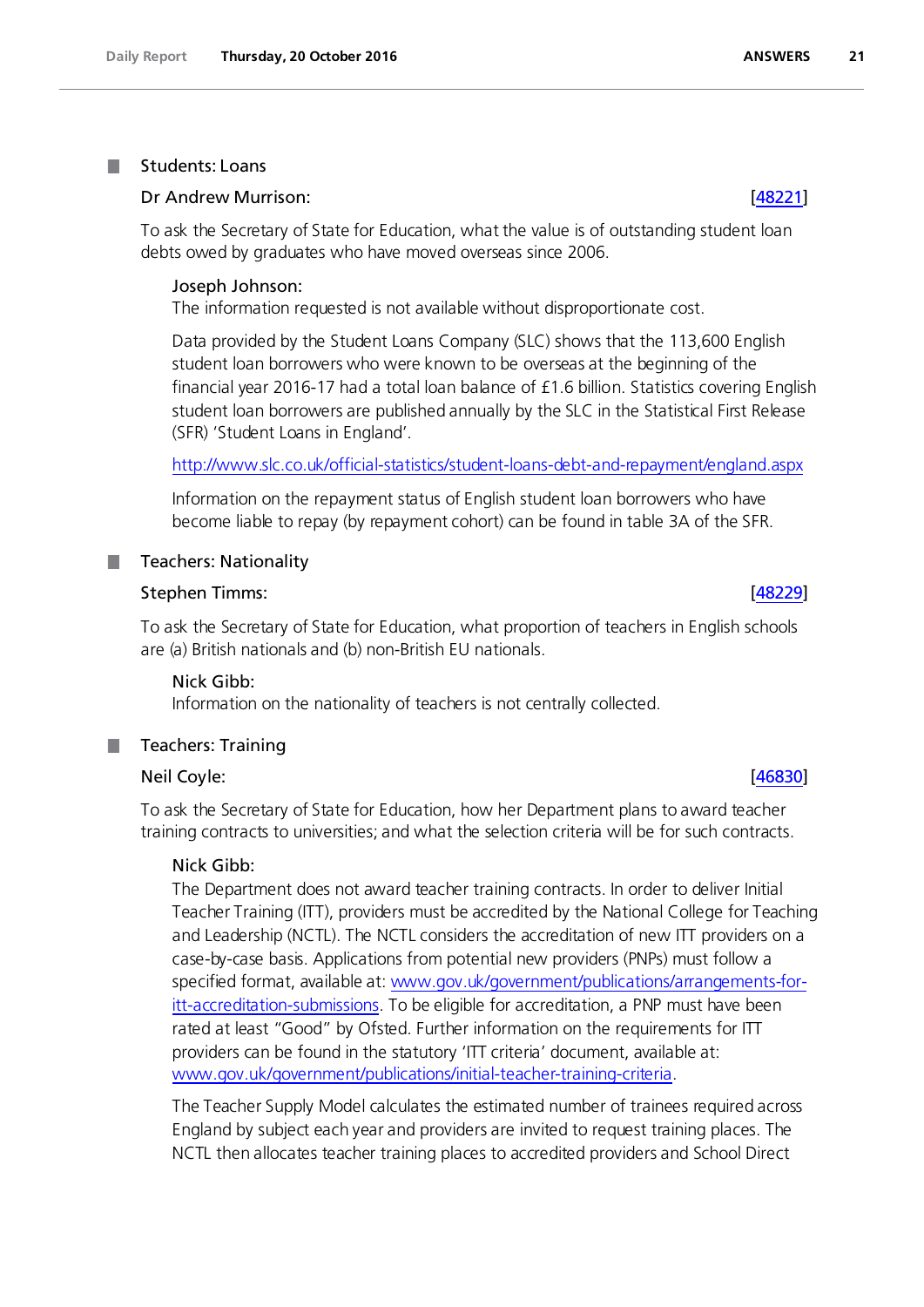lead schools. This year, the number of places requested again significantly exceeded the number of trainees required.

We review the methodology for allocating teacher training places each year. This year, a combination of requests and historic recruitment performance were used to allocate places. Multi-year allocations have been awarded to the top-performing providers on the basis of assessment against key performance indicators. Full details of the 2017/18 allocations methodology can be found at:

[www.gov.uk/government/uploads/system/uploads/attachment\\_data/file/556735/The\\_all](http://www.gov.uk/government/uploads/system/uploads/attachment_data/file/556735/The_allocation_of_initial_teacher_training_places_2017-18.pdf) [ocation\\_of\\_initial\\_teacher\\_training\\_places\\_2017-18.pdf.](http://www.gov.uk/government/uploads/system/uploads/attachment_data/file/556735/The_allocation_of_initial_teacher_training_places_2017-18.pdf)

# <span id="page-21-0"></span>Universities

# Stephen Gethins: [\[47609\]](http://www.parliament.uk/business/publications/written-questions-answers-statements/written-question/Commons/2016-10-10/47609)

To ask the Secretary of State for Education, what assessment she has made of the potential effect of the UK leaving the EU on UK universities' ability to attract high-quality students and researchers from across Europe.

# Joseph Johnson:

The UK has a long-established system that supports, and therefore attracts, the brightest minds, at all stages of their careers. We fund excellent research wherever it is found and ensure there is the freedom to tackle important scientific questions. HM Treasury's announcement on underwriting EU research funding awarded while we remain EU members, even when specific projects continue beyond the UK's departure from the EU, underlines our commitment to maintain the UK as an attractive place to conduct research and innovation.

The Government has also announced that EU students applying for a place at an English university or further education institution in the 2017/2018 academic year will continue to be eligible for student loans and grants, and will be for the duration of their course.

# <span id="page-21-1"></span>**ENVIRONMENT, FOOD AND RURAL AFFAIRS**

### <span id="page-21-2"></span>ш Air Pollution

# Mr Roger Godsiff: [\[48267\]](http://www.parliament.uk/business/publications/written-questions-answers-statements/written-question/Commons/2016-10-12/48267)

To ask the Secretary of State for Environment, Food and Rural Affairs, whether she plans to put mechanisms in place to maintain the UK's air quality (a) targets and (b) levels after the UK leaves the EU.

# Dr Thérèse Coffey:

The UK has a long commitment to improving the environment even before the EU; for example the Clean Air Act was introduced in 1956. Our strong commitment to improving air quality will continue after the UK leaves the EU.

As we prepare to negotiate our exit the Government will continue to ensure the right policies are in place for a cleaner, healthier environment for everyone.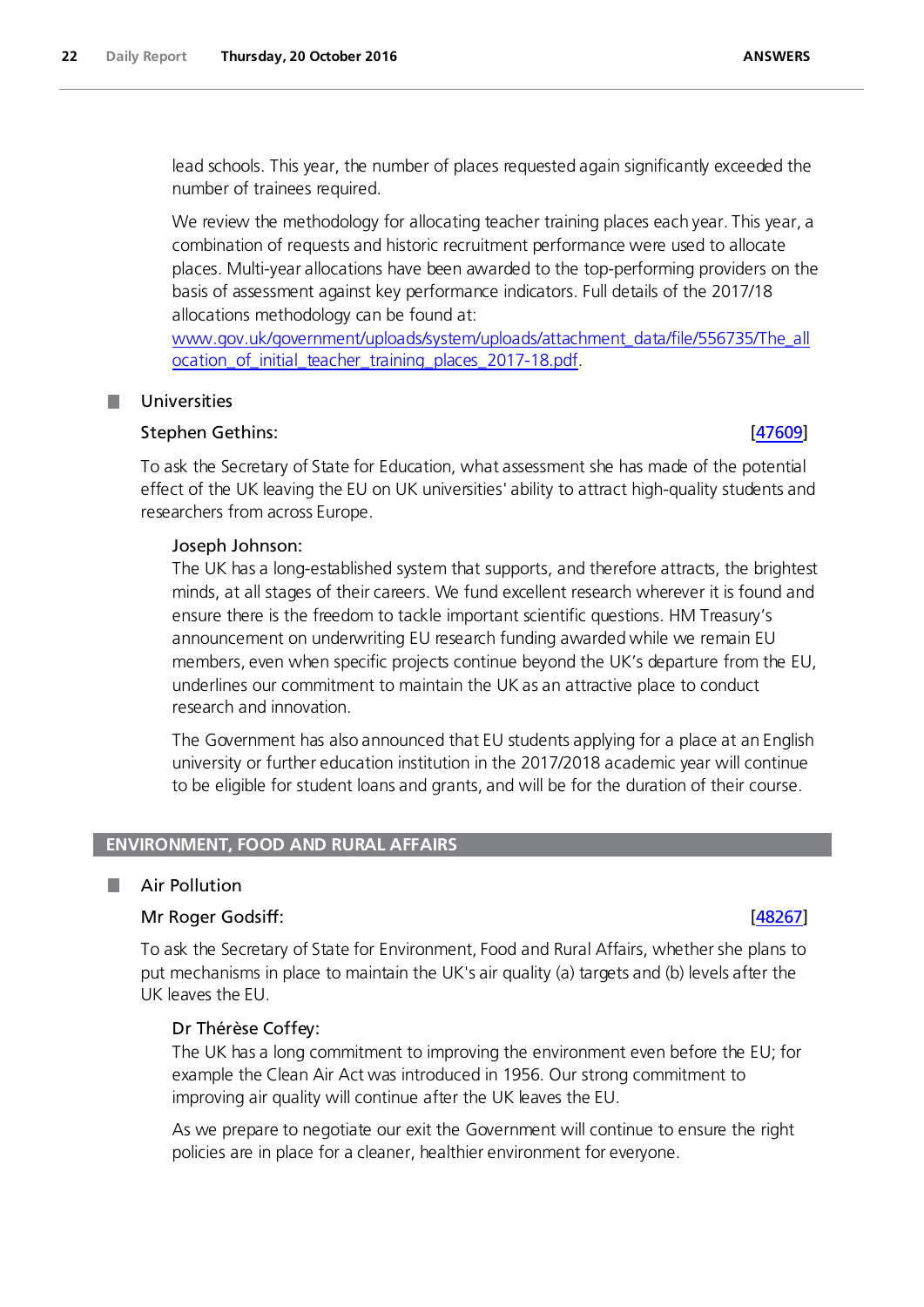DEFRA will soon be publishing a 25 Year Environment Plan Framework, in line with our manifesto. The publication of the Framework will be a clear message on our worldleading ambition to leave the environment in a better state for future generations than we find it.

Air quality has improved significantly in recent decades; we are working at local, national and international levels and will continue to do more.

Birds of Prey

# Derek Thomas: [\[48687\]](http://www.parliament.uk/business/publications/written-questions-answers-statements/written-question/Commons/2016-10-13/48687)

To ask the Secretary of State for Environment, Food and Rural Affairs, what steps her Department is taking to prevent the illegal killing of hen harriers.

# Dr Thérèse Coffey:

All wild birds are protected under the Wildlife and Countryside Act 1981, with strong penalties for committing offences against birds of prey and other wildlife.

The Government takes wildlife crime very seriously and raptor persecution is a UK wildlife crime priority and has a delivery group led by a senior police officer to consider what action should be taken, and develop a plan to prevent crime, gather intelligence on offences and enforce against it. It focuses on the golden eagle, goshawk, hen harrier, peregrine, red kite and white tailed eagle.

The National Wildlife Crime Unit, which Defra funds jointly with the Home Office, monitors and gathers intelligence on illegal activities affecting birds of prey and provides assistance to police forces when required.

The Government has also published the Hen Harrier Action Plan, setting out proposals to increase hen harrier populations in England and includes measures to stop illegal persecution. A copy of the plan can be accessed at

[www.gov.uk/government/uploads/system/uploads/attachment\\_data/file/491818/hen](http://www.gov.uk/government/uploads/system/uploads/attachment_data/file/491818/hen-harrier-action-plan-england-2016.pdf)[harrier-action-plan-england-2016.pdf.](http://www.gov.uk/government/uploads/system/uploads/attachment_data/file/491818/hen-harrier-action-plan-england-2016.pdf)

# <span id="page-22-1"></span>Bovine Tuberculosis: Disease Control

# Paul Flynn: [\[48570\]](http://www.parliament.uk/business/publications/written-questions-answers-statements/written-question/Commons/2016-10-13/48570)

To ask the Secretary of State for Environment, Food and Rural Affairs, how many operators have been licenced to carry out badger culling; and how many such licence applications have been refused since the badger cull began.

# George Eustice:

For 2016 over the 10 licensed areas, 1446 operators are authorised to carry out badger culling, (latest figures: 17/10/16).

The control companies submit details of those operators they wish to put forward to become authorised to undertake licensed action, (each operator does not submit an individual licence application). Natural England has not refused to authorise any operator where the relevant details were submitted; i.e. confirmation of attending and passing

# <span id="page-22-0"></span>m.

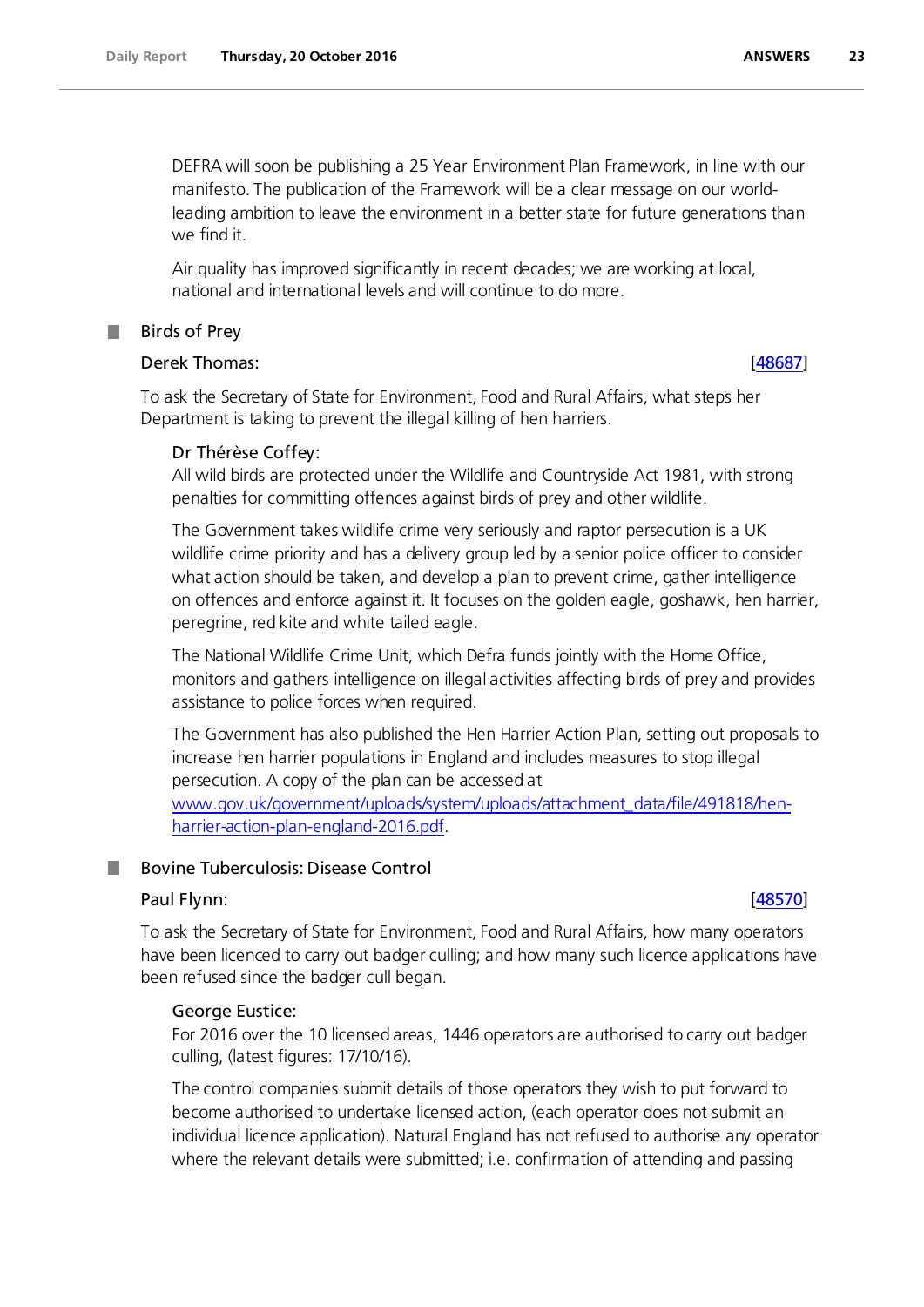the relevant training or refresher courses and valid Firearms Certificate or Shotgun Certificate details.

### <span id="page-23-0"></span>Dangerous Dogs: Prosecutions H.

# Michelle Donelan: [\[48656\]](http://www.parliament.uk/business/publications/written-questions-answers-statements/written-question/Commons/2016-10-13/48656)

To ask the Secretary of State for Environment, Food and Rural Affairs, how many people in (a) the UK and (b) Wiltshire have been prosecuted under sections (a) 1(3), (b) 3(1) and (c) 3(3) of the Dangerous Dogs Act 1991 in (i) 2015 and (ii) 2016 to date; and if she will make a statement.

# George Eustice:

The number of defendants proceeded against at magistrates' courts in 2015 for offences, under the requested sections of the Dangerous Dogs Act 1991, in England and Wales, and specifically for Wiltshire, is in the table below. Data for 2016 is not yet available.

Defendants proceeded against at magistrates courts for offences under selected sections of the Dangerous Dogs Act 1991, England and Wales (with breakdown for Wiltshire Police Force Area),  $2015$  (1)(2)

| Section of Act | Coverage          |                          |
|----------------|-------------------|--------------------------|
|                | England and Wales | 199                      |
| Section $1(3)$ | of which          |                          |
|                | Wiltshire         | $\mathbf{1}$             |
|                | England and Wales | 1,501                    |
| Section $3(1)$ | of which          |                          |
|                | Wiltshire         | 11                       |
|                | England and Wales | 8                        |
| Section $3(3)$ | of which          |                          |
|                | Wiltshire         | $\overline{\phantom{a}}$ |
| $'$ -' = Nil   |                   |                          |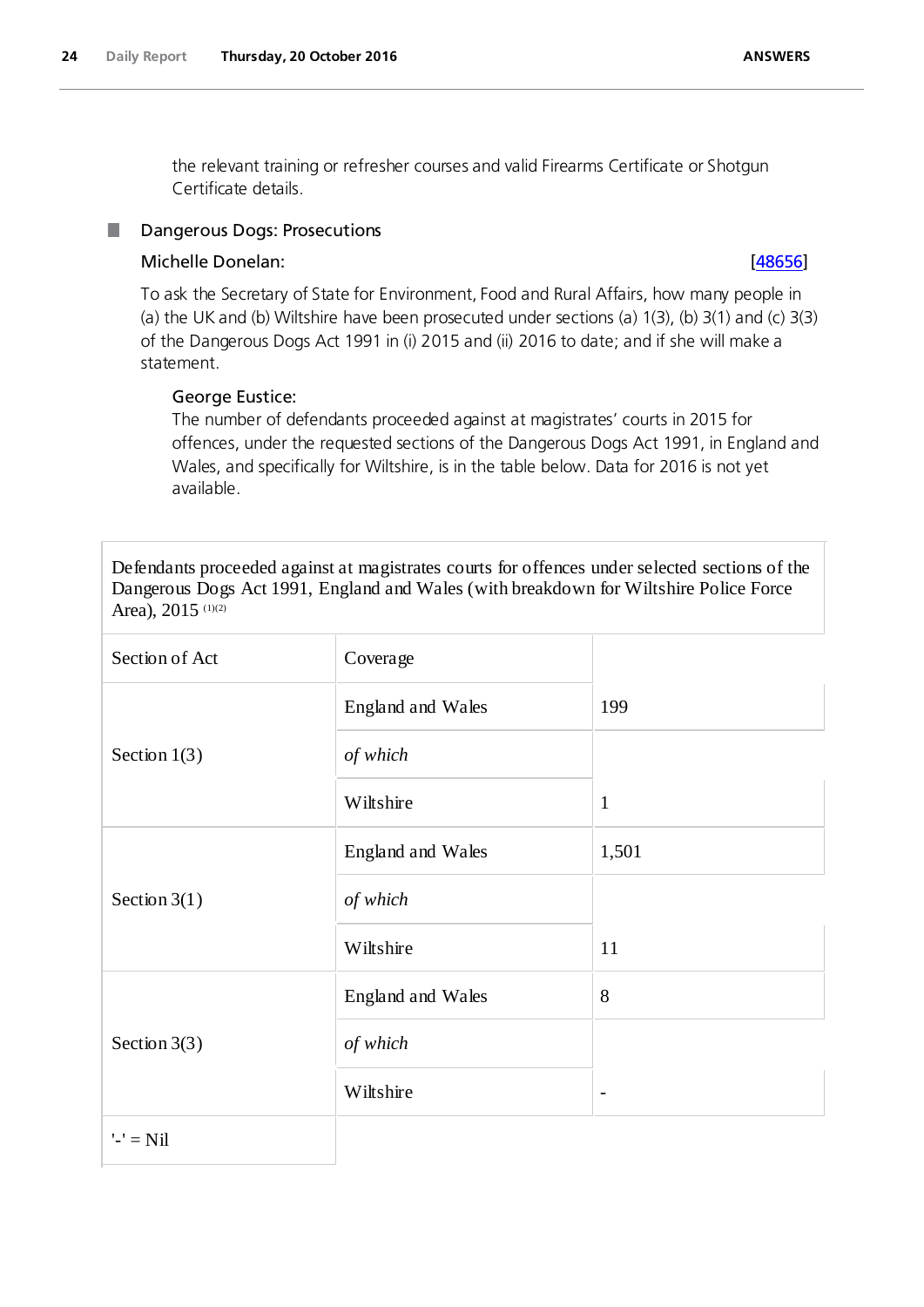- (1) The figures given in the table relate to persons for whom these offences were the principal offences for which they were dealt with. When a defendant has been found guilty of two or more offences it is the offence for which the heaviest penalty is imposed. Where the same disposal is imposed for two or more offences, the offence selected is the offence for which the statutory maximum penalty is the most severe.
- (2) Every effort is made to ensure that the figures presented are accurate and complete. However, it is important to note that these data have been extracted from large administrative data systems generated by the courts and police forces. As a consequence, care should be taken to ensure data collection processes and their inevitable limitations are taken into account when those data are used.

Source: Justice Statistics Analytical Services - Ministry of Justice.

Ref: 557-16 PQC 48656

# Fisheries: Monitoring

# Peter Aldous: [\[48853\]](http://www.parliament.uk/business/publications/written-questions-answers-statements/written-question/Commons/2016-10-17/48853)

<span id="page-24-0"></span>.

To ask the Secretary of State for Environment, Food and Rural Affairs, how many and what proportion of UK fishing trips and hauls were (a) accompanied by fisheries observers and (b) electronically monitored by cameras in each of the last three years.

# George Eustice:

UK fisheries observers accompanied 610 UK fishing trips in 2013, 755 in 2014 and 595 in 2015.

The number of vessels that have been electronically monitored using remote electronic monitoring (REM) equipment (which includes cameras) in each of the last three years (to and including 2016) is show in the table below.

| <b>YEAR</b>    | 2014 | 2015 | 2016 (то 18/10) |
|----------------|------|------|-----------------|
| No. of vessels | 44   | 45   | -21             |
| No. of trips   | 1214 | 1652 | 1005            |

While the number of vessels being electronically monitored is a low proportion of all UK vessels, those which are electronically monitored have a high catching capacity. For example, in 2015 some 82% of total landings by English vessels of North Sea cod were made by vessels monitored by REM equipment.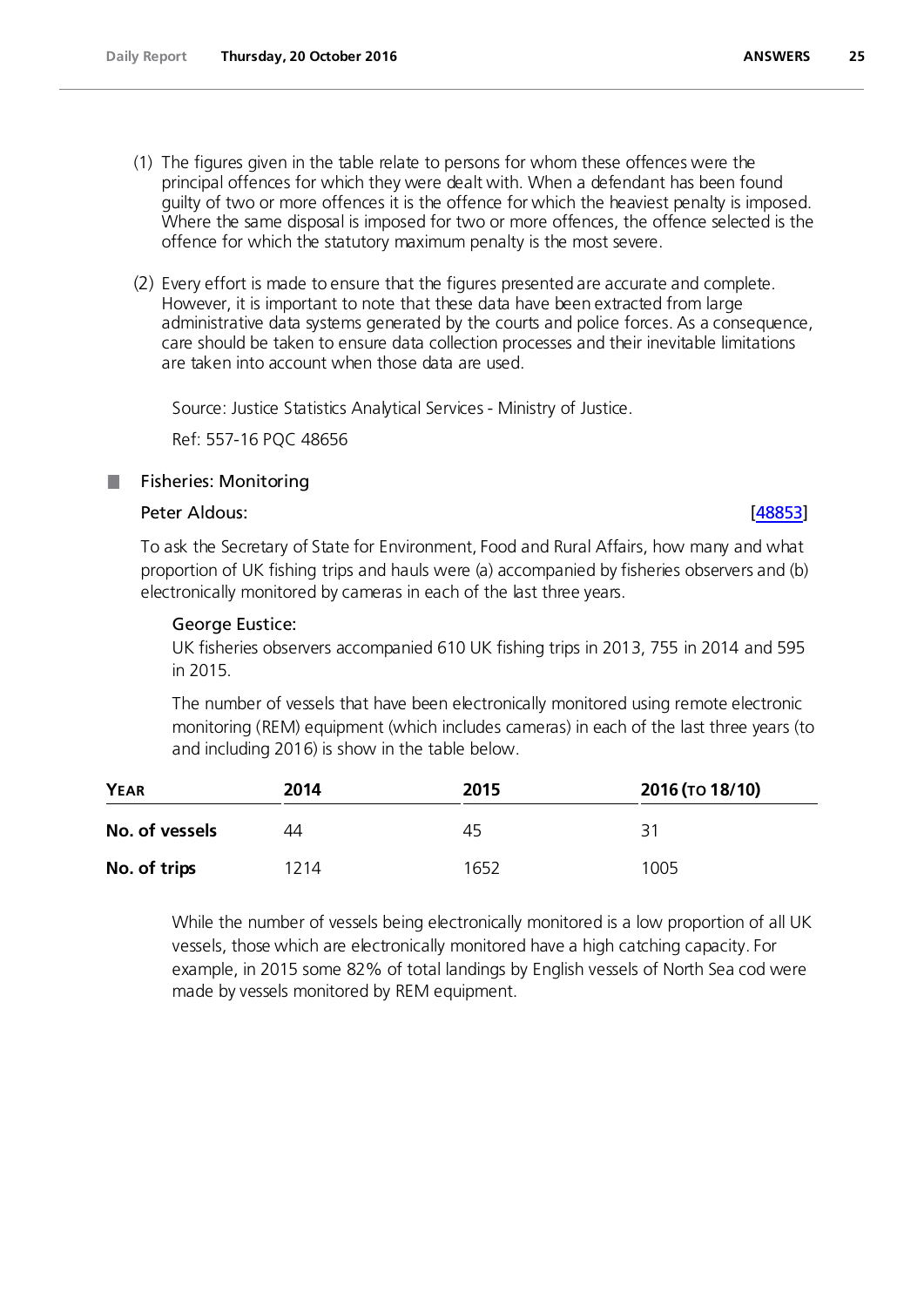# Peter Aldous: [\[48854\]](http://www.parliament.uk/business/publications/written-questions-answers-statements/written-question/Commons/2016-10-17/48854)

To ask the Secretary of State for Environment, Food and Rural Affairs, how the Government plans to monitor the phased in landing obligation requirements (a) generally and (b) for North Sea cod in 2017 to ensure that no illegal discarding or high grading is occurring; and what the level of (a) observer coverage and (b) electronic monitoring coverage is planned for 2017.

# George Eustice:

Responsibility for ensuring compliance with the Landing Obligation (LO) rests with Defra, the Marine Management Organisation (MMO) and the UK's Devolved Administrations. After an advisory period, and for the vessels for which it is responsible, the MMO is ensuring that fishing vessels are fully compliant with LO requirements while working at sea through inspections, including those made by Royal Navy offshore patrol vessels.

Fishing vessels are selected for inspection at sea using a risk-based and intelligence-led approach. Any illegal discarding or high grading discovered is dealt with in-line with the MMO's compliance strategy. Coastal inspectors have received guidance and instruction on the LO, covering both pelagic and demersal fisheries. This guidance is updated in-line with regulatory changes every year, and coastal inspectors are monitoring both fish markets and landings.

We are currently working with industry to continue a scheme that will fully document certain catches using electronic monitoring equipment in 2017, and going forward, as the LO is phased in.

### <span id="page-25-0"></span>Floods: Insurance .

# Richard Burden: [\[48461\]](http://www.parliament.uk/business/publications/written-questions-answers-statements/written-question/Commons/2016-10-12/48461)

To ask the Secretary of State for Environment, Food and Rural Affairs, what recent assessment she has made of the (a) availability and (b) affordability of contents insurance for renters in at-risk flood areas.

# Dr Thérèse Coffey:

Content insurance is widely available to tenants in high flood risk areas, with the Flood Re scheme helping this to be affordable. The Scheme has provided backing to 53,000 policies since its launch in April 2016.

# <span id="page-25-1"></span>**EXITING THE EUROPEAN UNION**

# <span id="page-25-2"></span>Department for Exiting the European Union: Visits Abroad

# Catherine West: [\[48919\]](http://www.parliament.uk/business/publications/written-questions-answers-statements/written-question/Commons/2016-10-17/48919)

To ask the Secretary of State for Exiting the European Union, what overseas visits he has made since his appointment.

# Mr David Jones:

The Prime Minister has been clear we will not give a running commentary on our EU exit negotiations. We will ensure that we engage closely with all relevant interlocutors.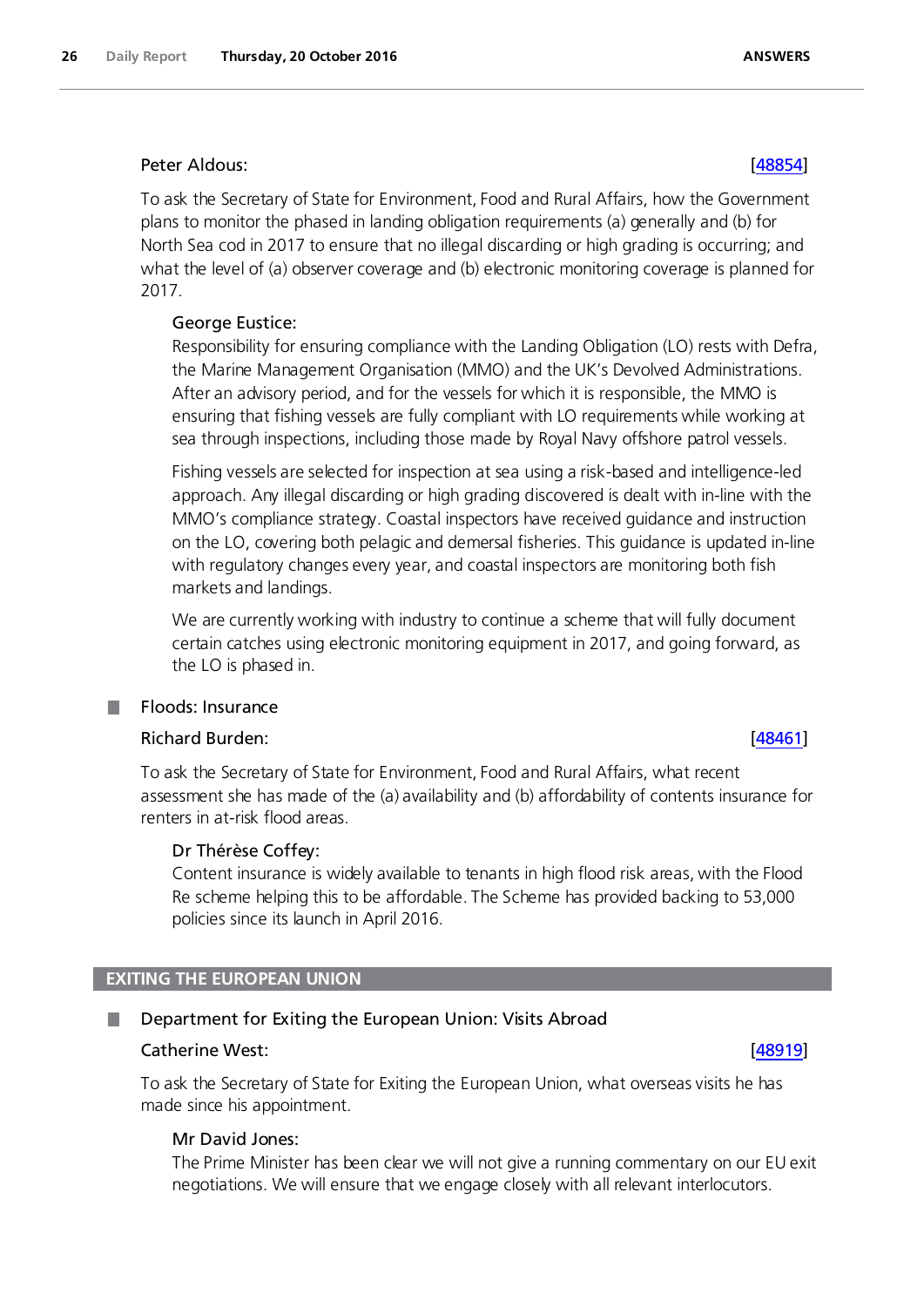### <span id="page-26-0"></span>Higher Education: EU Nationals .

### Ian Murray: [\[48877\]](http://www.parliament.uk/business/publications/written-questions-answers-statements/written-question/Commons/2016-10-17/48877)

To ask the Secretary of State for Exiting the European Union, pursuant to the Answer of 13 October 2016 to Question 47818, what the Government's policy is on changes to the rights of UK universities and their students and staff from other EU countries.

# Mr Robin Walker:

We want to continue to attract the brightest and the best to the UK after exit. UK researchers can still apply for Horizon 2020 projects, with the certainty that any funding will be guaranteed by the UK Government for the cycle of the programme. The government has recently announced that EU students applying for a place at an English university or further education institution in the 2017 to 2018 academic year will continue to be eligible for student loans and grants – and will be for the duration of their course. The Prime Minister has been clear that during negotiations she wants to protect the status of EU nationals already living here, and the only circumstances in which that would not be possible is if British citizens' rights in European member states were not protected in return.

### <span id="page-26-1"></span>Immigration: Scotland T.

### Alan Brown: [\[49003\]](http://www.parliament.uk/business/publications/written-questions-answers-statements/written-question/Commons/2016-10-17/49003)

To ask the Secretary of State for Exiting the European Union, what recent discussions he has had with stakeholders in the UK on devolution of control over immigration to the Scottish Parliament once the UK leave the EU.

# Mr David Jones:

Legislation resulting from the UK's exit must work for the whole of the United Kingdom. The Prime Minister has already held initial conversations with the leaders of the devolved Governments about our plans, and she will make sure that the devolved Administrations have every opportunity to work closely with us.

### Owen Thompson: [\[906710\]](http://www.parliament.uk/business/publications/written-questions-answers-statements/written-question/Commons/2016-10-17/906710)

To ask the Secretary of State for Exiting the European Union, if he will devolve control over immigration to the Scottish Government as part of his negotiations on the UK leaving the EU.

# Mr David Jones:

Immigration is a reserved matter. However, we are working closely with the Scottish Government and we will get the best possible deal for all parts of the United Kingdom as we leave the EU. We will give the Scottish Government every opportunity to have their say as we develop the negotiating strategy.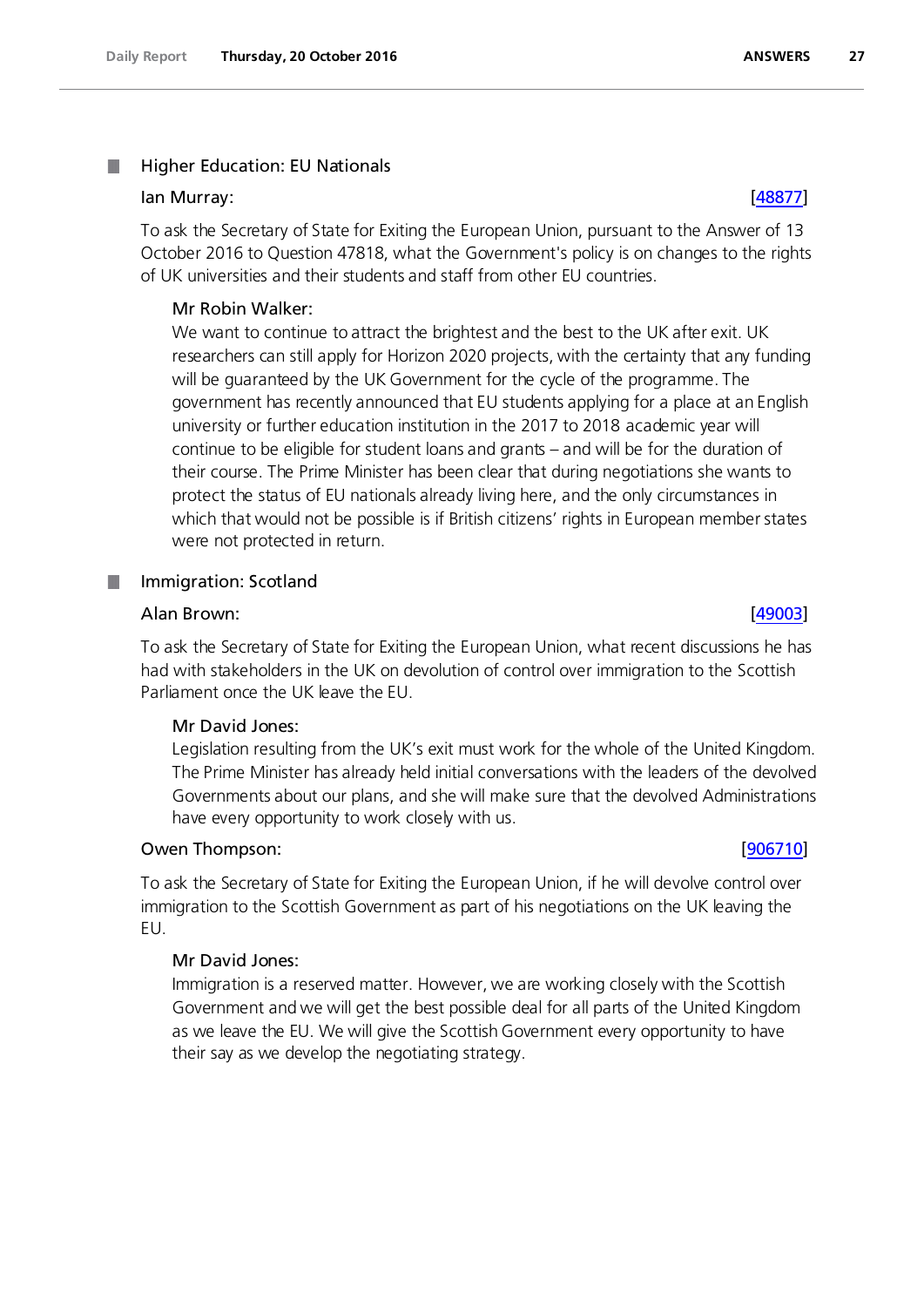### <span id="page-27-0"></span>**FOREIGN AND COMMONWEALTH OFFICE**

### <span id="page-27-1"></span>Iraq: Military Intervention

### Steve McCabe: [\[48999\]](http://www.parliament.uk/business/publications/written-questions-answers-statements/written-question/Commons/2016-10-17/48999)

To ask the Secretary of State for Foreign and Commonwealth Affairs, what steps his Department took to protect (a) all civilians and (b) children in Mosul before the coalition forces' attack on that city began.

# Mr Tobias Ellwood:

The UK has made clear to the Government of Iraq in Baghdad and the Kurdistan Regional Government the importance the UK attaches to protecting civilians, including children, in the offensive to liberate Mosul from Daesh. I last highlighted this to Iraqi Foreign Minister Ibrahim al-Jaafari and Kurdistan Region Minister of Foreign Relations Falah Mustafa during a meeting in London on 12 October.

We have received assurances from Iraqi Prime Minister Haider al-Abadi and Kurdistan Region President Masoud Barzani that all allegations of human rights abuses and violations will be investigated and those responsible held to account.

In addition, the UK has announced an extra £40 million of humanitarian funding to Iraq on 21 September, taking our total commitment to £90 million this financial year and £169.5 million since June 2014. This new assistance will be targeted specifically to enable a scale up of humanitarian assistance during the Mosul operation, helping to support efforts to protect civilians, including children.

# Sri Lanka: Tamils

<span id="page-27-2"></span>.

# Steve McCabe: [\[49000\]](http://www.parliament.uk/business/publications/written-questions-answers-statements/written-question/Commons/2016-10-17/49000)

To ask the Secretary of State for Foreign and Commonwealth Affairs, what recent representations his Department has made to the government of Sri Lanka on the persecution of Tamil people in that country; and if he will call for an international investigation into that persecution.

# Alok Sharma:

The Sri Lankan government has taken a number of positive steps to improve the human rights situation in that country, but we recognise that there remains much to be done. In our statement to the UN Human Rights Council (UNHRC) in June we set out the areas we felt were important for Sri Lanka to focus on. These included further land returns in the north of the island, the repealing of the Prevention of Terrorism Act, the devolution of political authority through constitutional reform and the creation of credible justice mechanisms. I most recently raised Tamil issues with Sri Lanka's Foreign Minister in September. We will continue to work with the UN, Sri Lanka and our other international partners to ensure full implementation of UNHRC resolution 30/1, co-sponsored by the UK in October 2015, while recognising the scale of the challenge this represents and allowing time for credible, well thought out transitional justice mechanisms to be developed and implemented.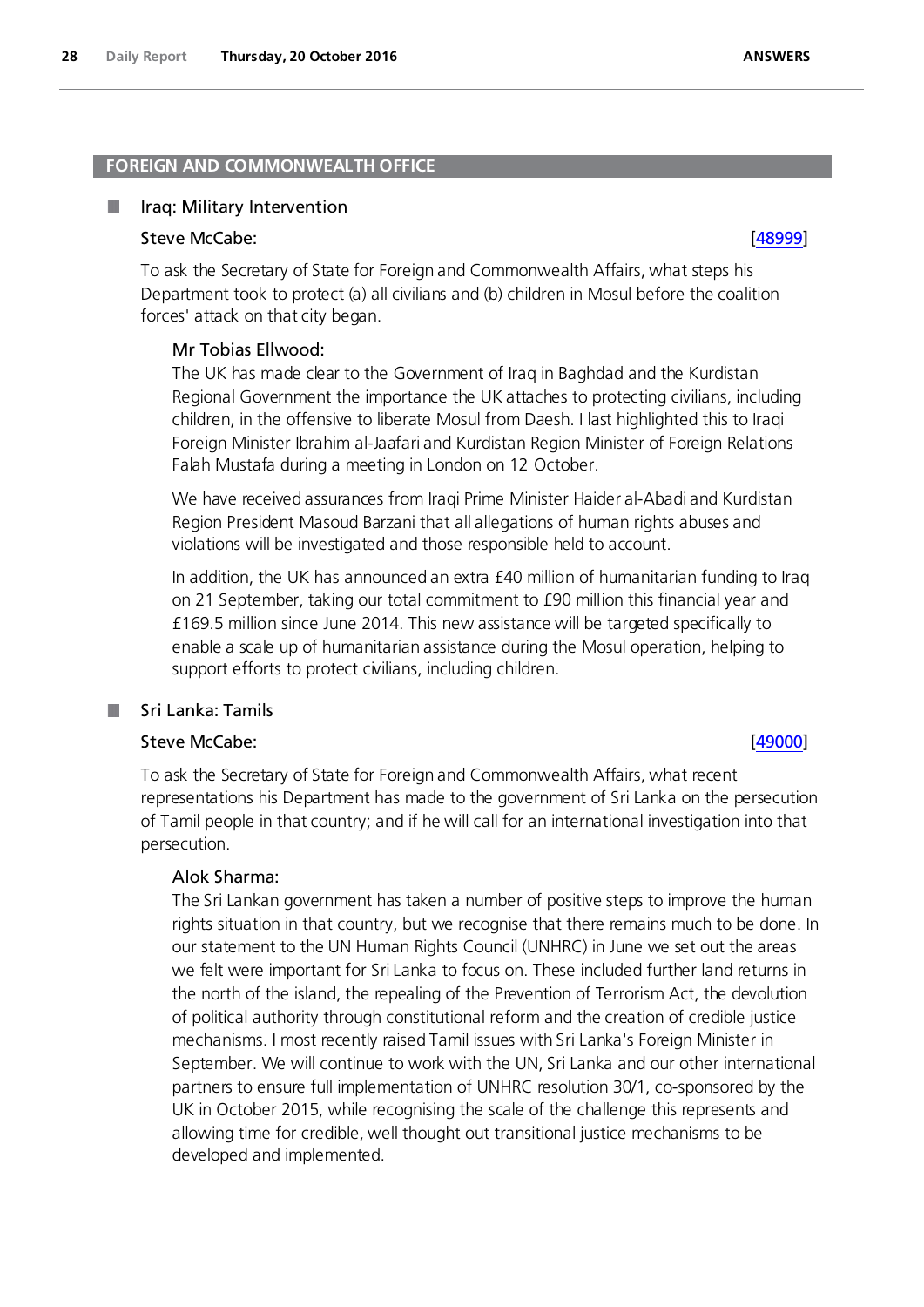### <span id="page-28-0"></span>Syria: Armed Conflict .

# Catherine West: [\[48850\]](http://www.parliament.uk/business/publications/written-questions-answers-statements/written-question/Commons/2016-10-17/48850)

To ask the Secretary of State for Foreign and Commonwealth Affairs, what his recent assessment is of the (a) security situation and (b) state of human rights in Rojava region of Syria.

# Mr Tobias Ellwood:

The security situation in Syria remains extremely volatile and dangerous. There is widespread fighting throughout Syria. Full scale military operations involving the use of small arms, tanks, artillery and aircraft are ongoing. We advise against all travel to Syria, without geographic exception.

The UK Government does not recognise the self-declared Rojava region in Syria. We continue to have concerns about the human rights situation in areas under the control of the PYD and its allies. Human Rights Watch and others have reported the abduction and arbitrary arrest of political opponents. Amnesty International has also highlighted reports of arbitrary detentions and unfair trials of those deemed to support Daesh without credible evidence, and the demolition of civilian homes and forced displacement of civilians. We continue to press the PYD to address these concerns; and for the PYD and all other actors to adopt a pluralistic approach, inclusive of all ethnic groups, and to abide by international human rights standards.

# <span id="page-28-1"></span>**HEALTH**

### <span id="page-28-2"></span>Accident and Emergency Departments: Greater London T.

# Joan Ryan: [\[48213\]](http://www.parliament.uk/business/publications/written-questions-answers-statements/written-question/Commons/2016-10-12/48213)

To ask the Secretary of State for Health, what estimate he has made of the average waiting times for treatment in the accident and emergency departments of (a) the Royal Free London NHS Foundation Trust and (b) North Middlesex University Hospital NHS Trust for each of the last 12 months.

# Mr Philip Dunne:

NHS Digital, Hospital Episode Statistics (HES) measure accident and emergency (A&E) waiting times from arrival to assessment, treatment and departure. A table showing the mean and median waiting times for the last 12 months for the Royal Free London NHS Foundation Trust and North Middlesex University Hospital is below. Data for 2015-16 and 2016-17 is provisional and may be subject to in-year changes.

Mean and median <sup>1</sup> duration in minutes to assessment <sup>2</sup>, treatment <sup>3</sup> and departure <sup>4</sup> for unplanned A&E attendances <sup>4</sup> at the Royal Free London NHS Foundation Trust and North Middlesex University Hospital for 2015-16 (provisional data) 5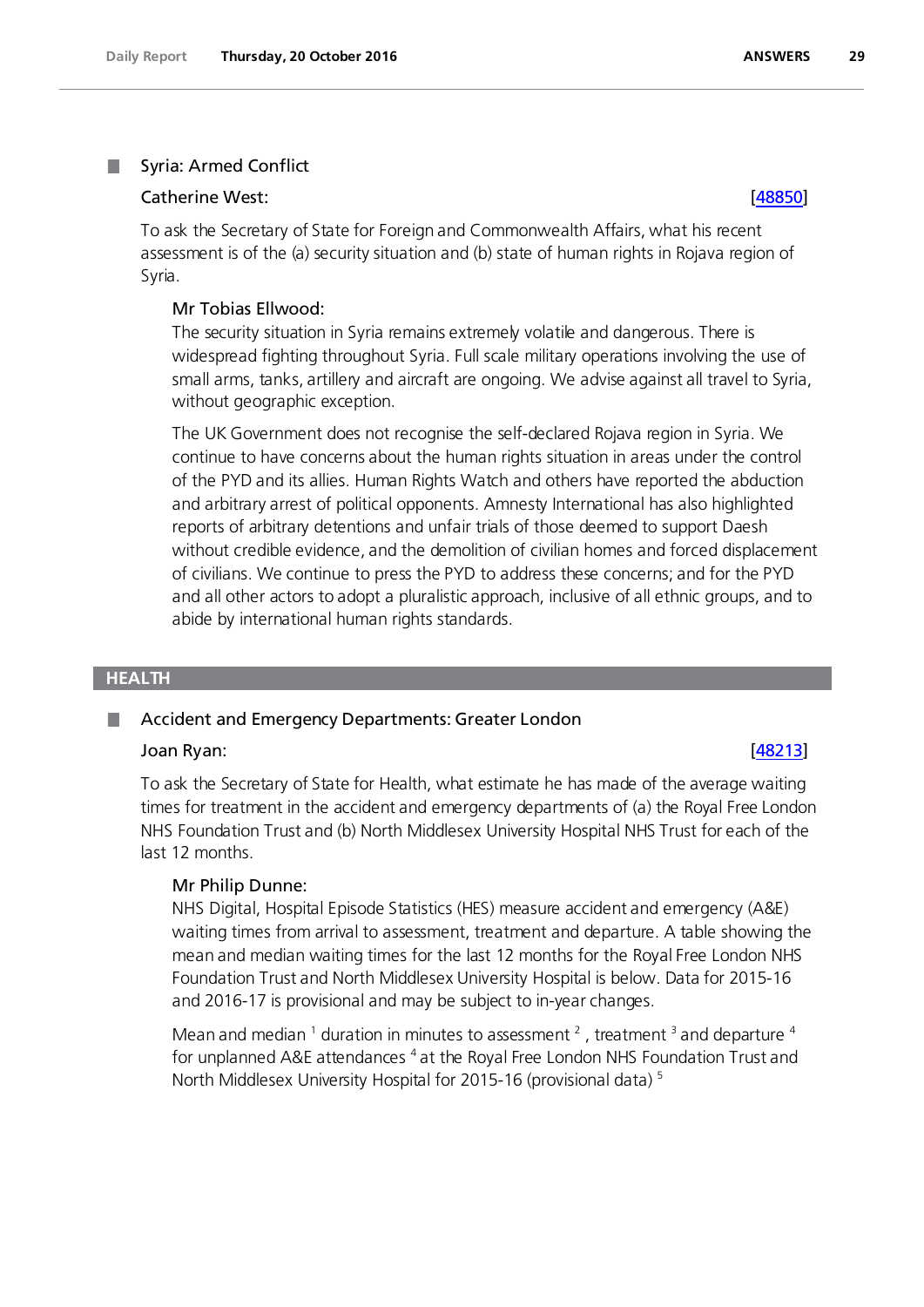|                                             | Month             | Duration to<br>Assessment<br>(minutes) <sup>2</sup> |        | Duration to<br>Treatment<br>(minutes) <sup>3</sup> |        | Duration to<br>Departure<br>(minutes) <sup>4</sup> |        |
|---------------------------------------------|-------------------|-----------------------------------------------------|--------|----------------------------------------------------|--------|----------------------------------------------------|--------|
|                                             | August            | Mean                                                | Median | Mean                                               | Median | Mean                                               | Median |
|                                             | 2015              | 63                                                  | 16     | 102                                                | 64     | 159                                                | 148    |
|                                             | September<br>2015 | 70                                                  | 18     | 171                                                | 80     | 163                                                | 151    |
|                                             | October<br>2015   | 71                                                  | 19     | 158                                                | 80     | 165                                                | 155    |
|                                             | November<br>2015  | 168                                                 | 30     | 146                                                | 85     | 182                                                | 165    |
| Royal Free London                           | December<br>2015  | 205                                                 | 33     | 146                                                | 80     | 178                                                | 162    |
| <b>NHS Foundation</b><br>Trust <sup>6</sup> | January<br>2016   | 298                                                 | 101    | 165                                                | 91     | 204                                                | 177    |
|                                             | February<br>2016  | 237                                                 | 50     | 153                                                | 99     | 199                                                | 179    |
|                                             | <b>March 2016</b> | 252                                                 | 55     | 166                                                | 108    | 201                                                | 183    |
|                                             | April 2016        | 245                                                 | 46     | 145                                                | 86     | 185                                                | 168    |
|                                             | May 2016          | 263                                                 | 59     | 143                                                | 91     | 180                                                | 172    |
|                                             | June 2016         | 292                                                 | 80     | 163                                                | 93     | 193                                                | 177    |
|                                             | <b>July 2016</b>  | 267                                                 | 53     | 149                                                | 87     | 180                                                | 164    |
| North Middlesex<br>University Hospital      | August<br>2015    | 25                                                  | 16     | 100                                                | 92     | 178                                                | 180    |
| <b>NHS Trust</b>                            | September<br>2015 | 30                                                  | 18     | 107                                                | 94     | 190                                                | 185    |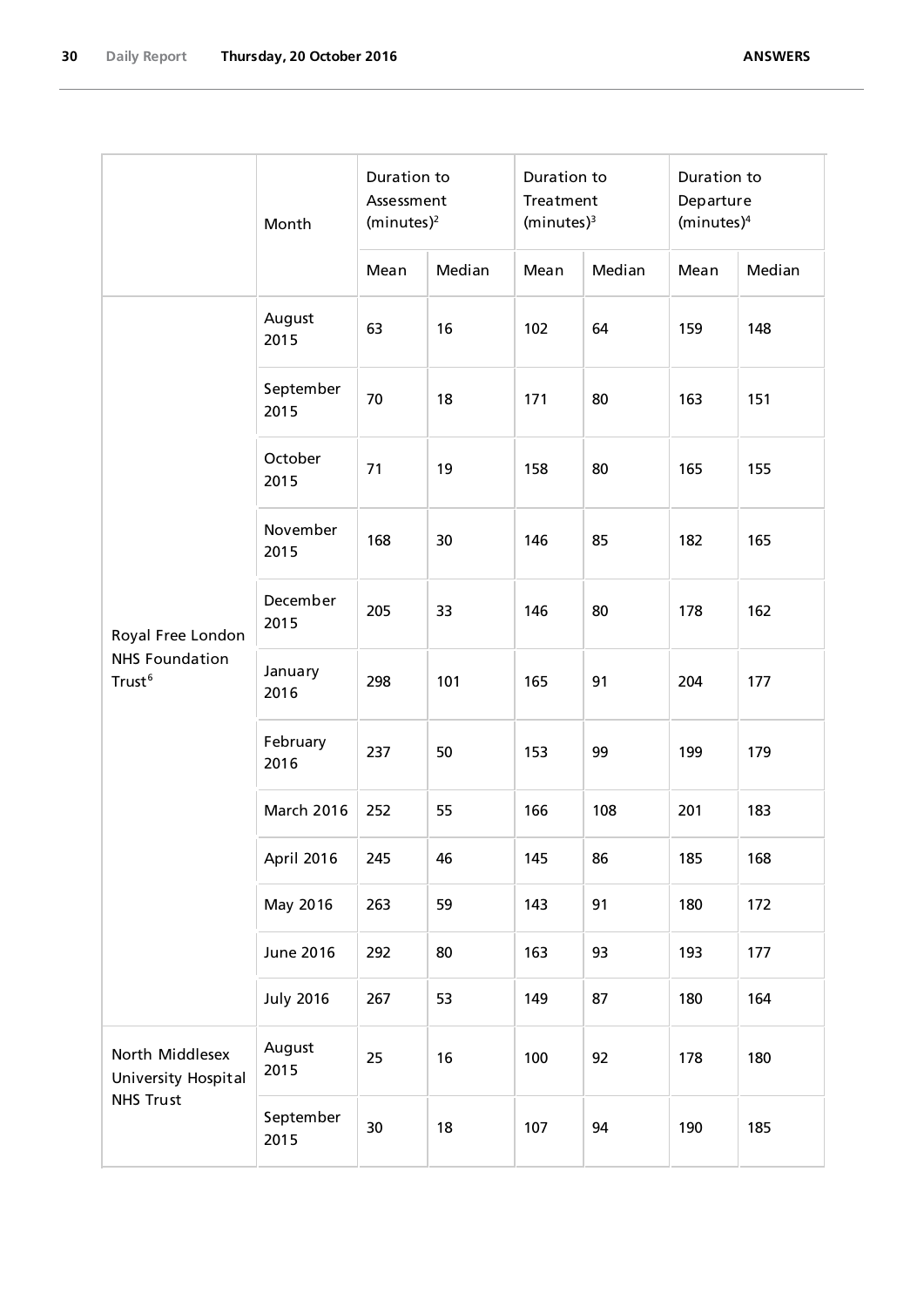| North Middlesex<br>University Hospital<br><b>NHS Trust</b> | October<br>2015   | 29 | 19 | 118 | 107 | 195 | 191 |
|------------------------------------------------------------|-------------------|----|----|-----|-----|-----|-----|
|                                                            | November<br>2015  | 35 | 24 | 132 | 119 | 219 | 204 |
|                                                            | December<br>2015  | 33 | 23 | 136 | 122 | 229 | 207 |
|                                                            | January<br>2016   | 35 | 23 | 142 | 118 | 250 | 207 |
|                                                            | February<br>2016  | 35 | 22 | 141 | 120 | 241 | 206 |
|                                                            | <b>March 2016</b> | 32 | 21 | 132 | 110 | 228 | 197 |
|                                                            | April 2016        | 26 | 17 | 113 | 91  | 215 | 182 |
|                                                            | May 2016          | 25 | 18 | 115 | 92  | 212 | 181 |
|                                                            | <b>June 2016</b>  | 25 | 18 | 104 | 86  | 197 | 175 |
|                                                            | <b>July 2016</b>  | 21 | 15 | 78  | 65  | 161 | 153 |

*Source* : Hospital Episode Statistics (HES), NHS Digital

*Notes:*

Activity in English National Health Service Hospitals and English NHS commissioned activity in the independent sector.

<sup>1</sup> Mean and Median: The mean (average) and median (middle) in ranking when all values are sorted in order) duration in minutes to assessment, treatment or duration.

 $2$  Duration to assessment: This is the total amount of time in minutes between the patients' arrival and their initial assessment in the A&E department. This is calculated as the difference in time from arrival at A&E to the time when the patient is initially assessed.

<sup>3</sup> Duration to treatment: This is the total amount of time in minutes between the patients' arrival and the start of their treatment. This is calculated as the difference in time from arrival at A&E to the time when the patient began treatment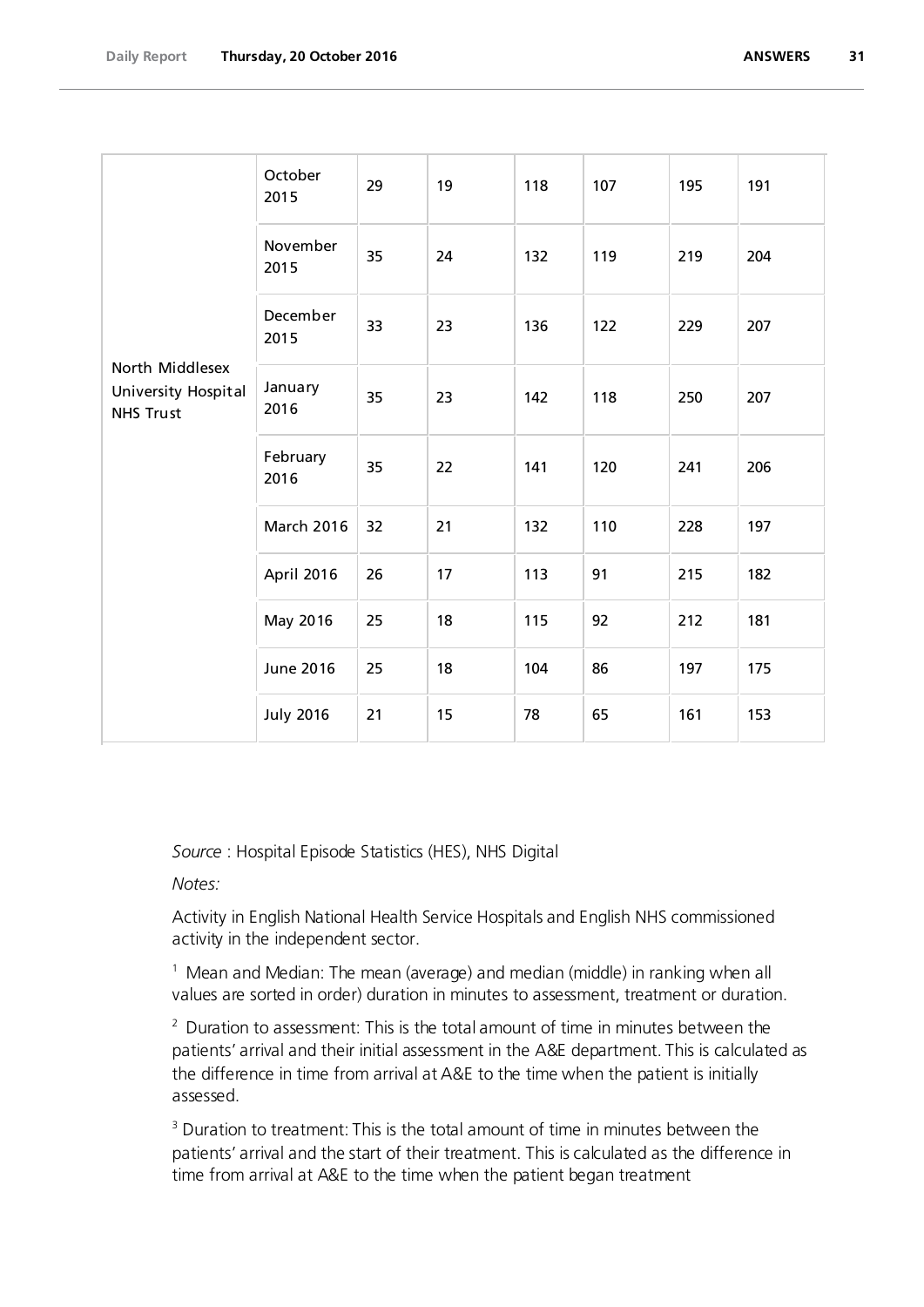<sup>4</sup> Duration to departure: This is total amount of time spent in minutes in an A&E department. This is calculated as the difference in time from arrival at A&E to the time when the patient is discharged from A&E care. This includes being admitted to hospital, dying in the department, discharged with no follow up or discharged and referred to another specialist department

<sup>5</sup> 2015-16 and 2016-17 is provisional data and may be incomplete or contain errors for which no adjustments have yet been made.

<sup>6</sup> Between November 2015 and July 2016, the Royal Free London NHS Foundation Trust shows a mean time to assessment greater than the mean time to treatment. This appears to be a data quality.

# <span id="page-31-0"></span>Breast Cancer

# Thangam Debbonaire: [\[48508\]](http://www.parliament.uk/business/publications/written-questions-answers-statements/written-question/Commons/2016-10-13/48508)

To ask the Secretary of State for Health, what assessment he has made of the effect of the new 28-day diagnosis standard for all cancers on the urgent and non-urgent two-week waits for breast cancer referrals.

# David Mowat:

The new 28 Day Faster Diagnosis Standard is currently being tested in four test sites across England.

As part of this process we will be assessing its impact on other referral pathways, including existing cancer and breast symptom pathways. We are committed to ensuring that the new standard improves diagnosis for all patients, including breast cancer patients or those with breast symptoms.

# <span id="page-31-1"></span>Cancer: Diagnosis

# Thangam Debbonaire: [\[48238\]](http://www.parliament.uk/business/publications/written-questions-answers-statements/written-question/Commons/2016-10-12/48238)

To ask the Secretary of State for Health, with reference to the Spending Review and Autumn Statement 2015, how the Government's committed spend of up to £300 million per year to improve cancer diagnostics was allocated in 2015-16.

# David Mowat:

In September 2015 the Government announced funding of up to £300 million a year by 2020 to increase diagnostic capacity to meet the new target that patients will be given a definitive cancer diagnosis, or the all clear, within 28 days of being referred by a general practitioner.

As the commitment was made during the 2015/16 financial year no funding was allocated in that year.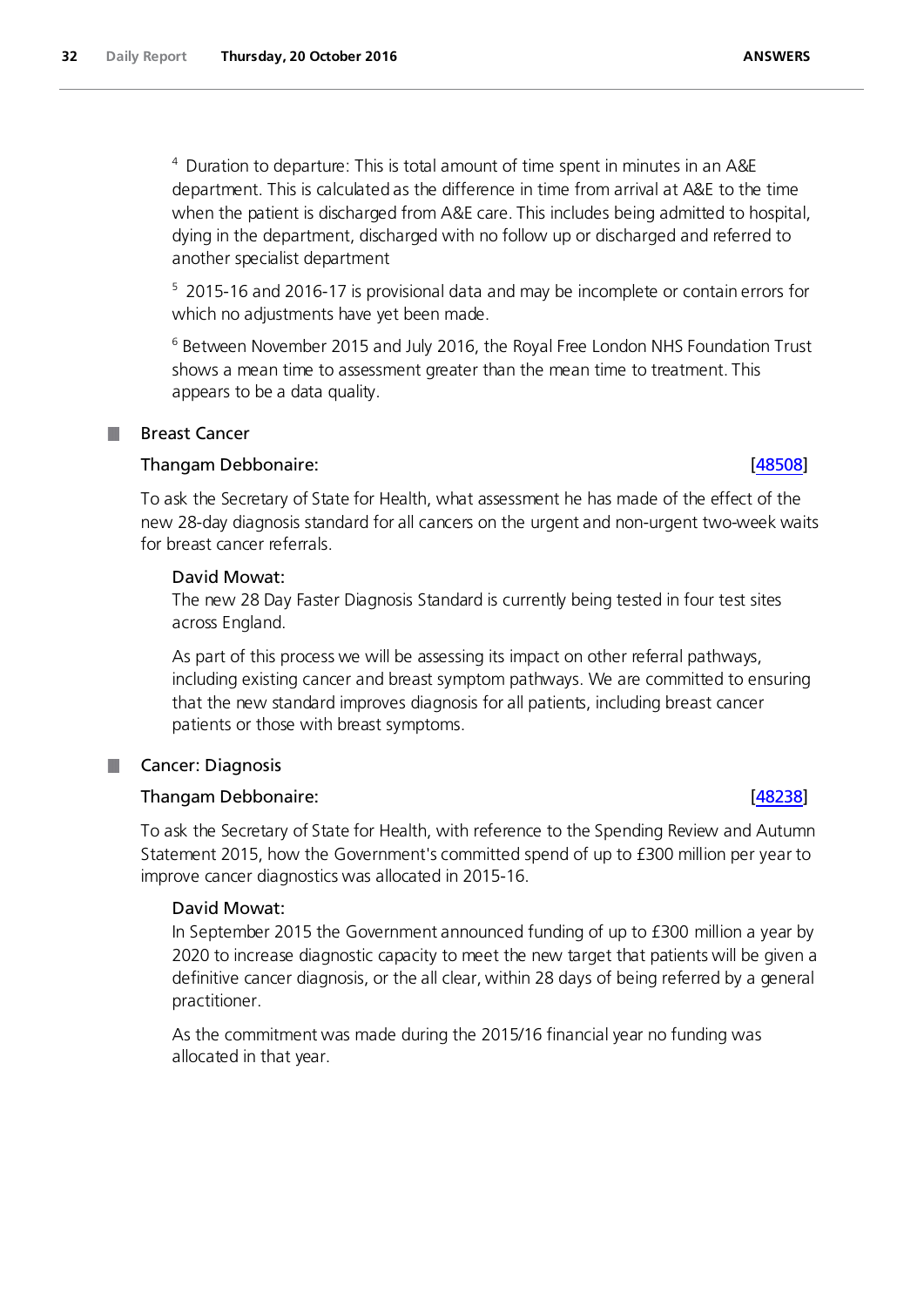### <span id="page-32-0"></span>Carers: Living Wage .

### Ian Austin: [\[49212\]](http://www.parliament.uk/business/publications/written-questions-answers-statements/written-question/Commons/2016-10-18/49212)

To ask the Secretary of State for Health, what steps he is taking to ensure that local authorities are properly funded to pay carers the national living wage.

### lan Austin: [\[49214\]](http://www.parliament.uk/business/publications/written-questions-answers-statements/written-question/Commons/2016-10-18/49214)

To ask the Secretary of State for Health, what assessment he has made of the future viability of care providers after the introduction of the national living wage.

### Ian Austin: [\[49299\]](http://www.parliament.uk/business/publications/written-questions-answers-statements/written-question/Commons/2016-10-18/49299)

To ask the Secretary of State for Health, what estimate he has made of the potential effect of the introduction of the national living wage on the cost of care paid for by local authorities.

### David Mowat:

Social care continues to be a key priority for the Government. This is why, against the context of tough public sector finances; the Government has taken steps to protect social care services. The Government is giving local authorities access to up to £3.5 billion of new support for social care by 2019/20. This should mean local government has access to the funding to increase social care spending in real terms by the end of the Parliament. This will support councils to continue to focus on core services and to pay fees which reflect provider costs including the National Living Wage.

The spending took into account a range of financial and economic factors, including projections and data on the National Living Wage from the Office of Budget Responsibility and Skills for Care.

The National Living Wage is an important step in rewarding the valuable contribution made by care workers, who often fall into the lowest earning occupations. Out of an estimated 1.16 million workers in adult social care in England, up to 900,000 people are expected to benefit.

Under the Care Act 2014, local authorities must have regard to fostering an effective workforce with the appropriate capabilities when shaping their local markets. The Act and its statutory guidance make clear that prices and fee rates agreed with providers must reflect these new duties, including the National Living Wage. The Department continues to monitor the whole of the market of care providers and engage with the sector to better understand the challenges they face and support local authorities who purchase services.

### <span id="page-32-1"></span>Circle Holdings .

# Clive Efford: [\[48834\]](http://www.parliament.uk/business/publications/written-questions-answers-statements/written-question/Commons/2016-10-17/48834)

To ask the Secretary of State for Health, what discussions he has had with Greenwich Clinical Commissioning Group and Healthwatch Greenwich on patient involvement in the commissioning process prior to the granting of the contract to provide musculoskeletal services to Circle Holdings PLC; and if he will make a statement.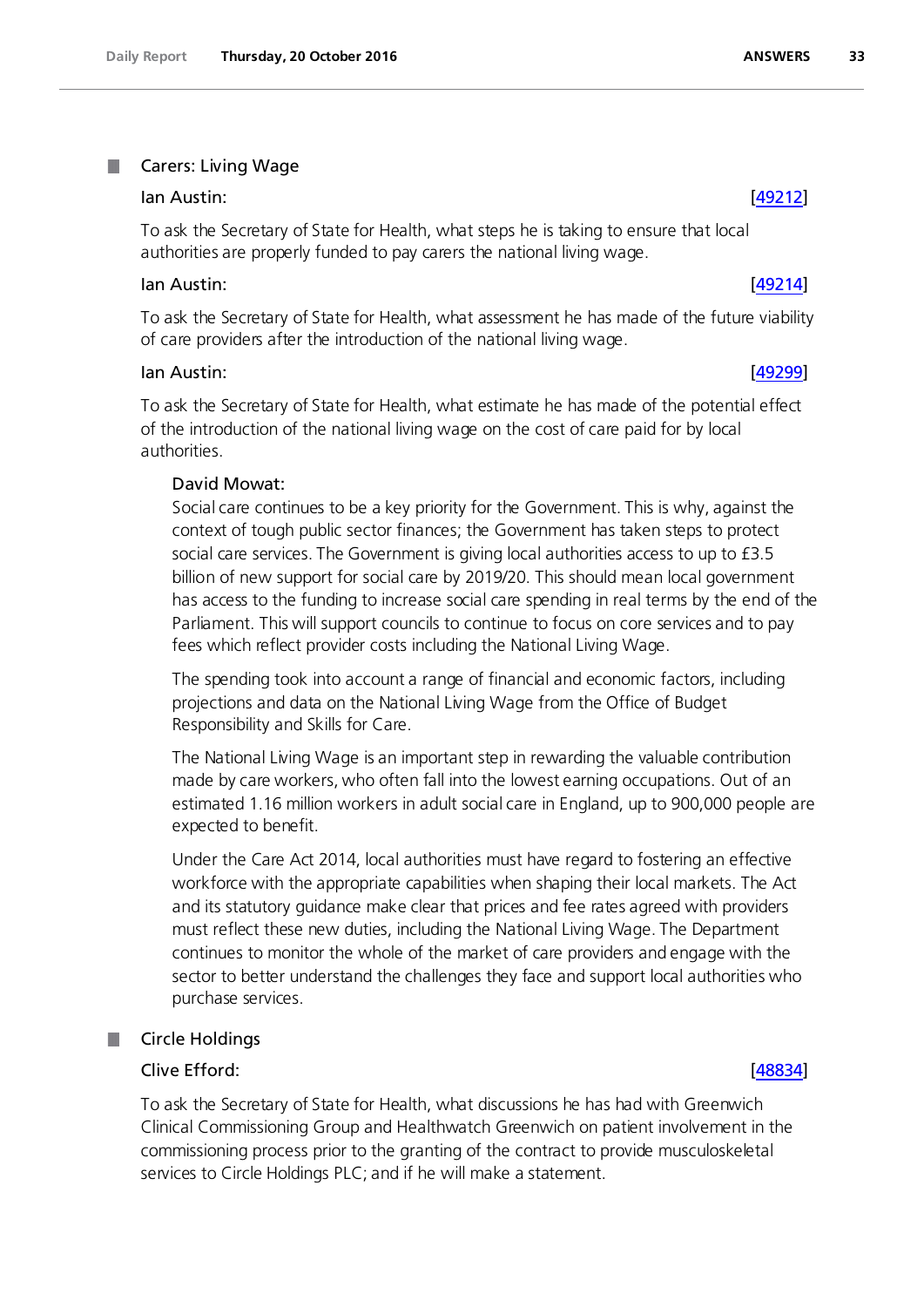# Mr Philip Dunne:

The provision of local health services is a matter for the local National Health Service.

There have been no meetings between Ministers at the Department and Greenwich Clinical Commissioning Group and Healthwatch Greenwich about patient involvement in the commissioning process prior to the granting of the contract to provide musculoskeletal services to Circle Holdings PLC.

# Clive Efford: [\[48889\]](http://www.parliament.uk/business/publications/written-questions-answers-statements/written-question/Commons/2016-10-17/48889)

To ask the Secretary of State for Health, whether he has received representations on whether Greenwich Clinical Commissioning Group was quorate at its meeting of 29 June 2016 when it awarded the contract for musculoskeletal services to Circle Holdings PLC; and if he will make a statement.

# Mr Philip Dunne:

The procurement of local health services by means of competitive tendering is a matter for the local National Health Service.

The Department has not received any representations on the matter of whether Greenwich Clinical Commissioning Group (CCG) was quorate at its meeting of 29 June 2016 when it awarded the contract for musculoskeletal services to Circle Health.

We are informed by NHS England that the CCG follows standard NHS procurement procedures and these procedures were followed for this procurement.

# <span id="page-33-0"></span>Diseases: Medical Treatments

# Diana Johnson: [\[48515\]](http://www.parliament.uk/business/publications/written-questions-answers-statements/written-question/Commons/2016-10-13/48515)

To ask the Secretary of State for Health, if he will discuss with NHS England the decision to put treatment for (a) Waldenström's macroglobulinaemia and (b) other diseases on hold after the recent High Court decision on HIV pre-exposure prophylaxis.

# David Mowat:

On 11 July 2016 NHS England set out its provisional investment decisions for specialised services. This was the result of its annual process for deciding which new treatments and services it will make available to patients. However, this year it was made clear that decisions are provisional and subject to the outcome of an appeal to the judicial review on whether NHS England had the power to commission the use of anti-retroviral drugs for the prevention of HIV, given before exposure (known as PrEP, or pre-exposure prophylaxis). This is to ensure that sufficient funding remains available for PrEP should it be prioritised in the event that the Court of Appeal upholds the judge's decision.

Prior to this year's commissioning round NHS England did not routinely fund the treatments considered, including stem cell transplants for Waldenström's Macroglobulinaemia.

NHS England has in place a robust, clinically led process to reach commissioning decisions. Given this, although Ministers provide oversight of the efficiency and effectiveness of specialised commissioning overall, they do not become involved in individual commissioning decisions made by NHS England.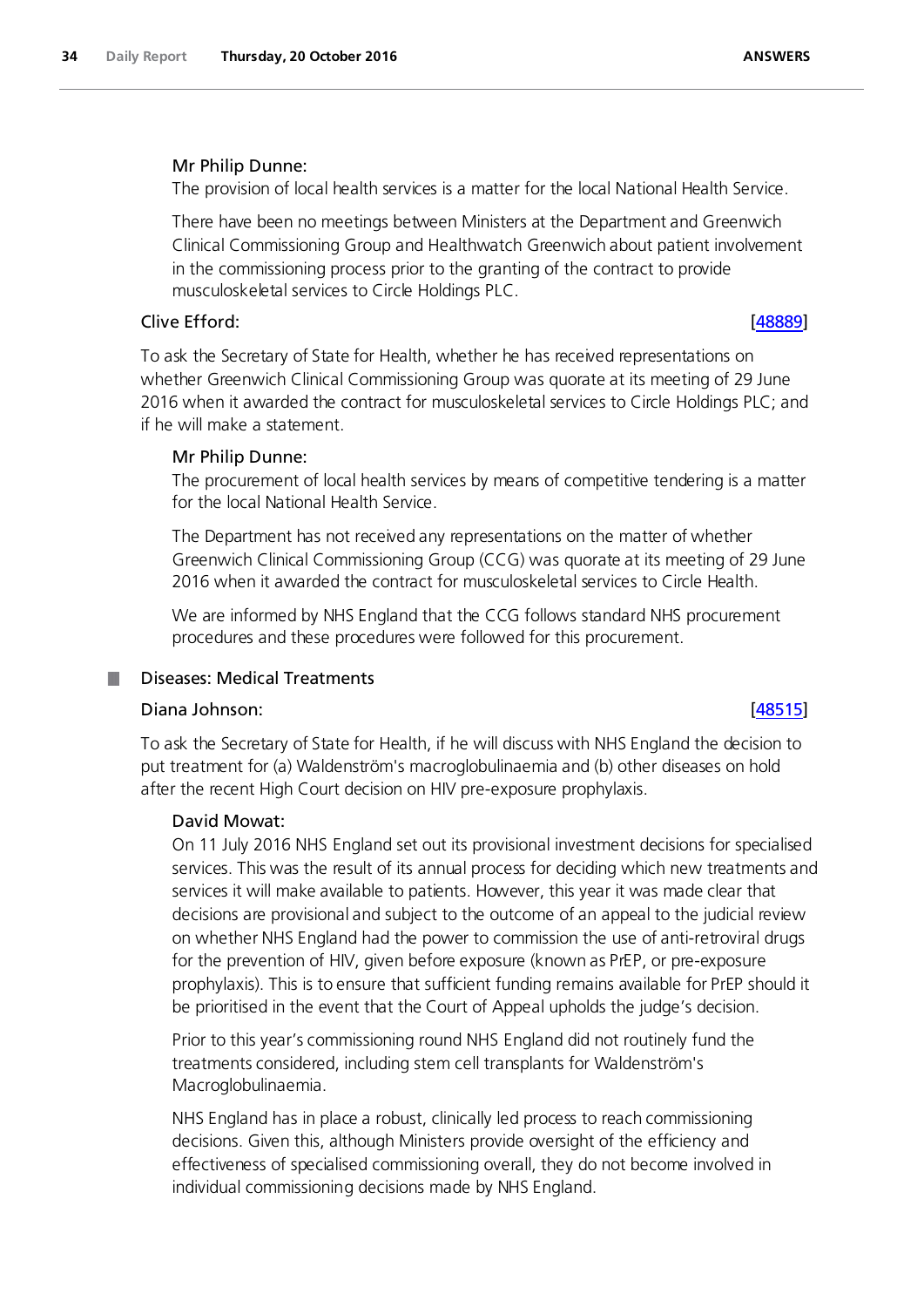### <span id="page-34-0"></span>. Foetal Alcohol Syndrome

### Luciana Berger: [\[48844\]](http://www.parliament.uk/business/publications/written-questions-answers-statements/written-question/Commons/2016-10-17/48844)

To ask the Secretary of State for Health, what estimate he has made of the proportion of the population affected by (a) foetal alcohol syndrome and (b) foetal alcohol spectrum disorder in (a) Liverpool, Wavertree constituency, (b) Liverpool, (c) the Liverpool City Region and (d) England.

# Luciana Berger: [\[48847\]](http://www.parliament.uk/business/publications/written-questions-answers-statements/written-question/Commons/2016-10-17/48847)

To ask the Secretary of State for Health, what estimate he has made of the proportion of the population affected by (a) foetal alcohol syndrome and (b) foetal alcohol spectrum disorder in each region of England in each year since 2010.

# Mr Philip Dunne:

The Department has made no estimate of the proportion of the population affected by Foetal Alcohol Syndrome (FAS) or Foetal Alcohol Spectrum Disorders (FASD) in England, regionally or locally.

The diagnosis for babies born with FAS may not be made easily at birth, and problems may present only later in childhood, for example at school. Estimates for the incidence of FASD are still more uncertain and relate to the lack of consensus on diagnostic criteria for these conditions.

## Luciana Berger: [\[48845\]](http://www.parliament.uk/business/publications/written-questions-answers-statements/written-question/Commons/2016-10-17/48845)

To ask the Secretary of State for Health, how many people were diagnosed with (a) foetal alcohol syndrome and (b) foetal alcohol spectrum disorder in each region of England in each year since 2010.

### Mr Philip Dunne:

The following tables contain a count of the number of FAEs<sup>1</sup> with a primary<sup>2</sup> or secondary<sup>3</sup> diagnosis of (a) Foetal Alcohol Syndrome<sup>4</sup> or (b) Foetal Alcohol Spectrum disorders<sup>5</sup> in each region<sup>6</sup> in England for the years 2010-11 to 2014-15<sup>7</sup>

Table 1: Foetal Alcohol Syndrome

| GOVERNMENT<br><b>OFFICE REGION</b> | Years   |         |         |         |         |  |
|------------------------------------|---------|---------|---------|---------|---------|--|
|                                    | 2010-11 | 2011-12 | 2012-13 | 2013-14 | 2014-15 |  |
| North East                         | 8       | 12      | 3       | 8       | 21      |  |
| North West                         | 65      | 53      | 47      | 43      | 58      |  |
| Yorkshire and 9<br>The Humber      |         | 33      | 37      | 59      | 49      |  |
| East Midlands 31                   |         | 48      | 21      | 30      | 15      |  |
| West Midlands 12                   |         | 23      | 14      | 18      | 14      |  |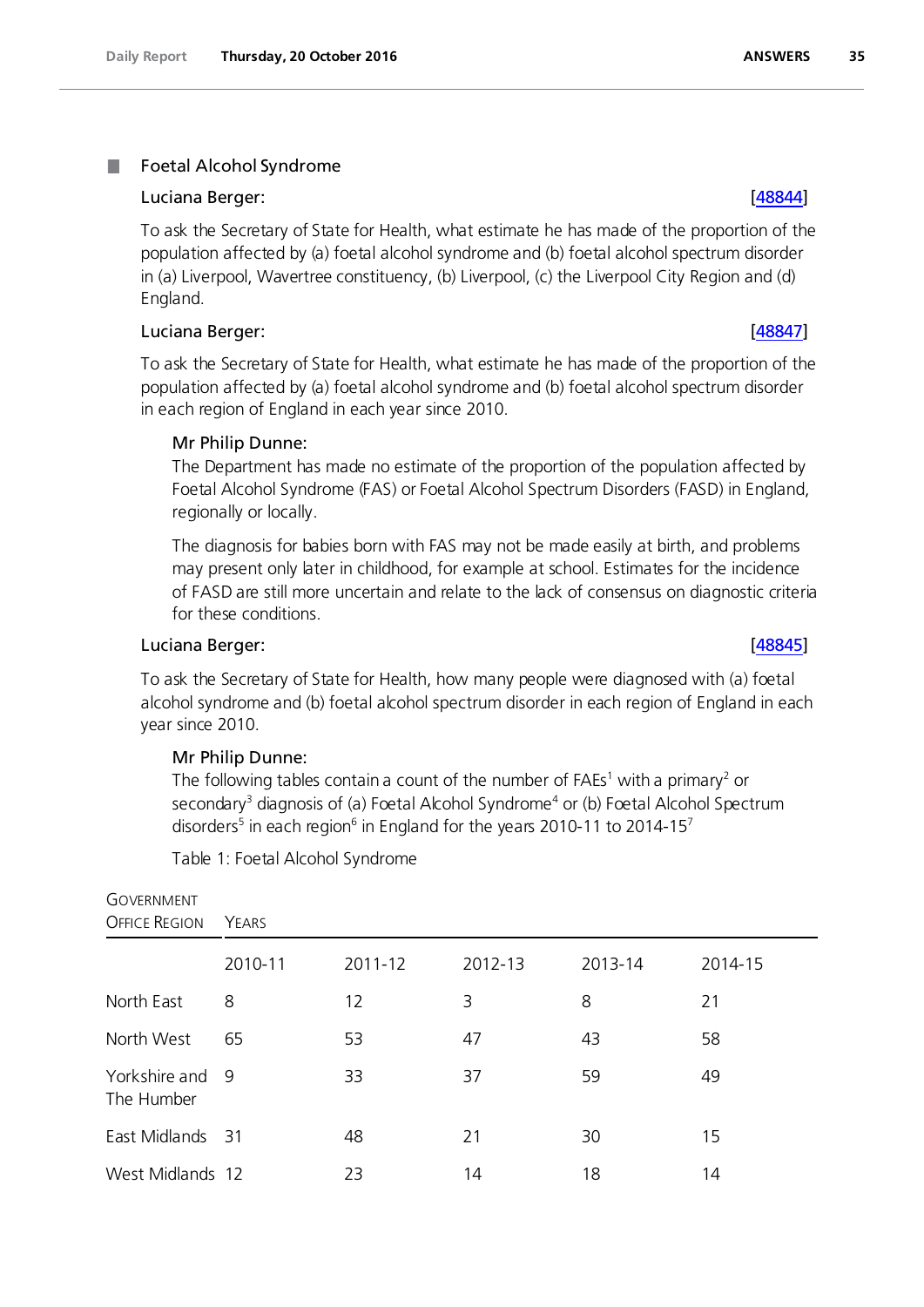| <b>GOVERNMENT</b><br><b>OFFICE REGION</b>  | YEARS          |                |                |             |                |
|--------------------------------------------|----------------|----------------|----------------|-------------|----------------|
| East of England 16                         |                | 13             | 20             | 11          | 21             |
| London                                     | 13             | 31             | 21             | 31          | 28             |
| South East                                 | 31             | 24             | 46             | 44          | 52             |
| South West                                 | 22             | 12             | 22             | 15          | 18             |
| Scotland (area<br>of residence)            | $\overline{0}$ | $\mathbf 0$    | $\overline{2}$ | $\mathbf 1$ | $\mathbf 0$    |
| England - Not<br>Otherwise<br>Specified    | $\overline{0}$ | 1              | 1              | $\mathbf 0$ | $\mathbf 0$    |
| Wales (area of 3<br>residence)             |                | 5              | $\overline{2}$ | 3           | $\overline{2}$ |
| Unknown                                    | $\overline{2}$ | 13             | 16             | 9           | 8              |
| Northern<br>Ireland (area of<br>residence) | $\overline{0}$ | $\overline{2}$ | 0              | $\mathbf 0$ | $\mathbf 0$    |
| Total                                      | 212            | 270            | 252            | 272         | 286            |

# Table 2: Foetal Alcohol Spectrum Disorders

| <b>GOVERNMENT</b><br><b>OFFICE REGION</b> | YEARS                    |                |                |                |                |  |
|-------------------------------------------|--------------------------|----------------|----------------|----------------|----------------|--|
|                                           | 2010-11                  | 2011-12        | 2012-13        | 2013-14        | 2014-15        |  |
| North East                                | 0                        | $\overline{0}$ | 0              |                | $\overline{2}$ |  |
| North West                                | 7                        |                | 1              | 3              | $\overline{2}$ |  |
| Yorkshire and 8<br>The Humber             |                          | 3              | 2              | 8              | 5              |  |
| East Midlands                             | $\overline{\phantom{a}}$ | 5              | $\overline{2}$ | $\overline{2}$ | 0              |  |
| West Midlands 0                           |                          |                | 0              | $\overline{2}$ | 0              |  |
| East of England 3                         |                          | 0              | 5              | $\overline{2}$ | 3              |  |
| London                                    | 6                        | 0              |                | 3              | 5              |  |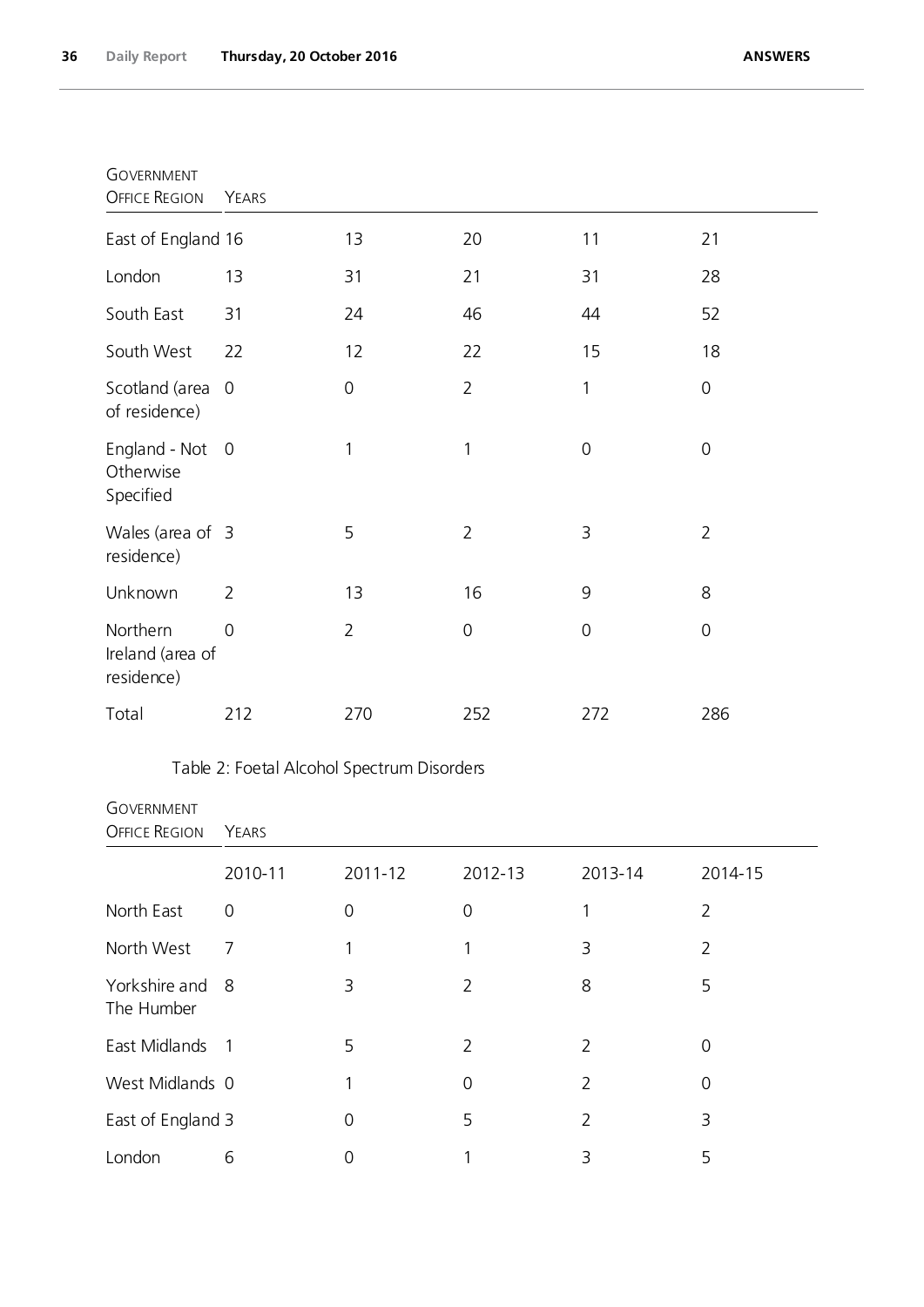| <b>GOVERNMENT</b><br>OFFICE REGION         | YEARS          |             |                     |                |                     |
|--------------------------------------------|----------------|-------------|---------------------|----------------|---------------------|
| South East                                 | $\overline{4}$ | 0           | 1                   | 4              | 4                   |
| South West                                 | 1              | 1           | $\mathsf{O}\xspace$ | $\mathbf 0$    | $\mathsf{O}\xspace$ |
| Scotland (area<br>of residence)            | $\overline{0}$ | 0           | $\mathbf 0$         | 0              | $\mathbf 0$         |
| England - Not 0<br>Otherwise<br>Specified  |                | 0           | $\mathbf 0$         | $\mathbf 0$    | $\mathbf 0$         |
| Wales (area of 0<br>residence)             |                | $\mathbf 0$ | $\boldsymbol{0}$    | $\mathbf 0$    | $\overline{2}$      |
| Unknown                                    | 9              | 19          | 26                  | 5              | $\overline{4}$      |
| Northern<br>Ireland (area of<br>residence) | $\Omega$       | $\mathbf 0$ | $\mathsf{O}\xspace$ | $\overline{0}$ | $\mathbf 0$         |
| Total                                      | 39             | 30          | 38                  | 30             | 27                  |

Activity in English NHS Hospitals and English NHS commissioned activity in the independent sector

*Source:* Hospital Episode Statistics (HES), NHS Digital

*Notes:*

1. Finished admission episodes

A finished admission episode (FAE) is the first period of admitted patient care under one consultant within one healthcare provider. FAEs are counted against the year or month in which the admission episode finishes. Admissions do not represent the number of patients, as a person may have more than one admission within the period.

2. Primary diagnosis

The primary diagnosis is the first of up to 20 (14 from 2002-03 to 2006-07 and 7 prior to 2002-03) diagnosis fields in the HES data set and provides the main reason why the patient was admitted to hospital.

# 3. Secondary diagnosis

As well as the primary diagnosis, there are up to 19 (13 from 2002-03 to 2006-07 and 6 prior to 2002-03) secondary diagnosis fields in HES that show other diagnoses relevant to the episode of care.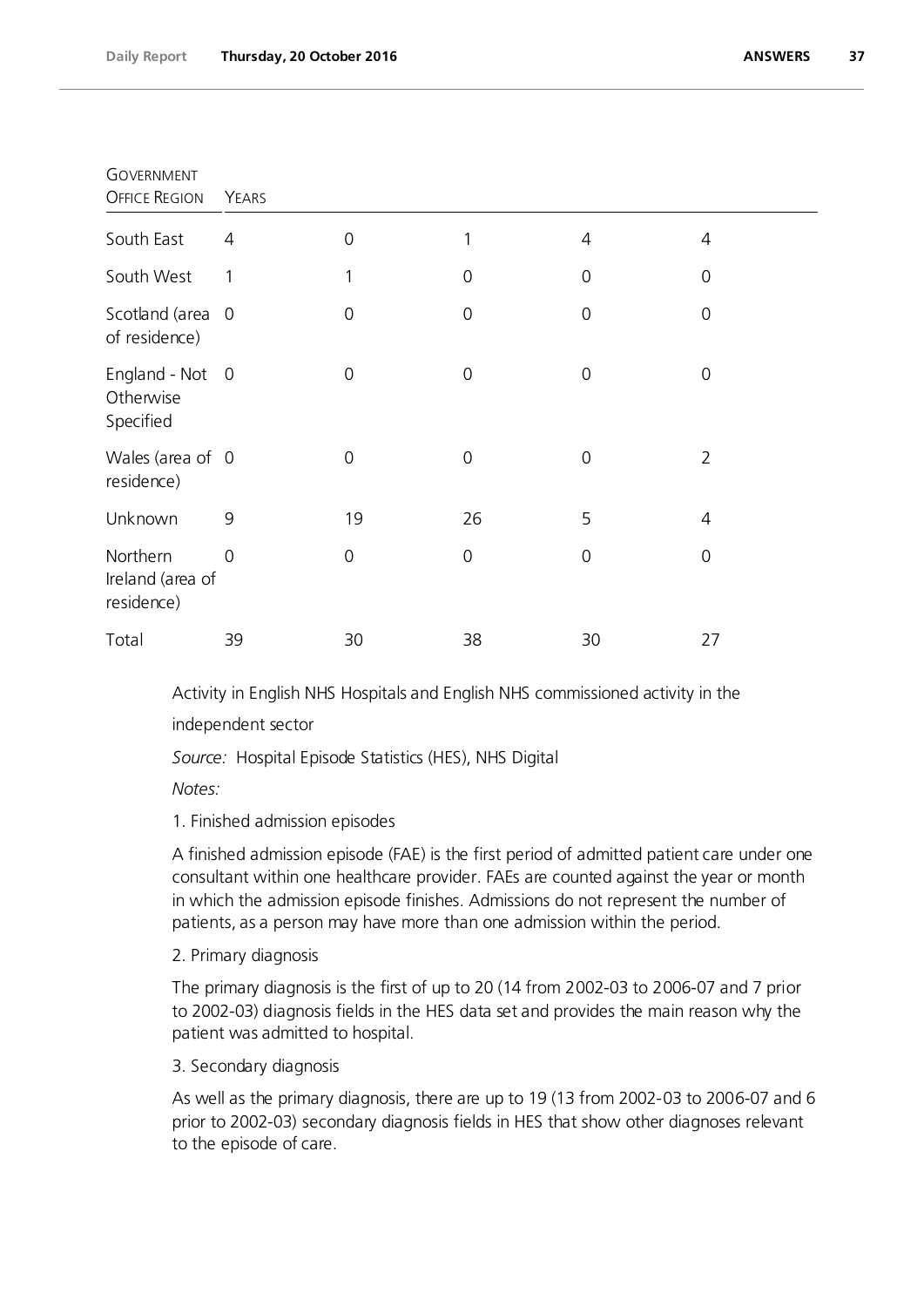4. Foetal Alcohol Syndrome

Diagnosis 4 code = Q860

5. Foetal alcohol spectrum disorders

Diagnosis 4 code = P043

6. Government Office Region of Residence

Government office region of residence = North West

7. Assessing growth through time (Admitted patient care)

HES figures are available from 1989-90 onwards. Changes to the figures over time need to be interpreted in the context of improvements in data quality and coverage (particularly in earlier years), improvements in coverage of independent sector activity (particularly from 2006-07) and changes in NHS practice. For example, apparent reductions in activity may be due to a number of procedures which may now be undertaken in outpatient settings and so no longer include in admitted patient HES data. Conversely, apparent increases in activity may be due to improved recording of diagnosis or procedure information.

Note that HES include activity ending in the year in question and run from April to March, e.g. 2012-13 includes activity ending between 1 April 2012 and 31 March 2013.

There are many other codes within ICD-10 which classify the defects found in patients with Foetal Alcohol Spectrum Disorders, however, there is no way of identifying that these conditions are due to prenatal exposure to alcohol. For example, in a child of 8 years old with learning difficulties related to maternal alcohol use, it is not possible to link the learning difficulties with the previous maternal alcohol use. Therefore, it is not possible to identify all Foetal Alcohol Spectrum Disorders using data derived from ICD-10 codes.

# Luciana Berger: [\[48846\]](http://www.parliament.uk/business/publications/written-questions-answers-statements/written-question/Commons/2016-10-17/48846)

To ask the Secretary of State for Health, how many clinical commissioning groups commission foetal alcohol spectrum disorder and foetal alcohol syndrome services.

### Mr Philip Dunne:

This information is not held centrally.

### Luciana Berger: [\[48848\]](http://www.parliament.uk/business/publications/written-questions-answers-statements/written-question/Commons/2016-10-17/48848)

To ask the Secretary of State for Health, how many people were diagnosed with (a) foetal alcohol syndrome and (b) foetal alcohol spectrum disorder in (i) Liverpool, Wavertree constituency, (ii) Liverpool, (iii) the Liverpool City Region and (iv) England.

## Mr Philip Dunne:

The following tables contain a count of the number of FAEs<sup>1</sup> with a primary<sup>2</sup> or secondary<sup>3</sup> diagnosis of Foetal Alcohol Syndrome<sup>4</sup> or Foetal Alcohol Spectrum Disorder<sup>5</sup>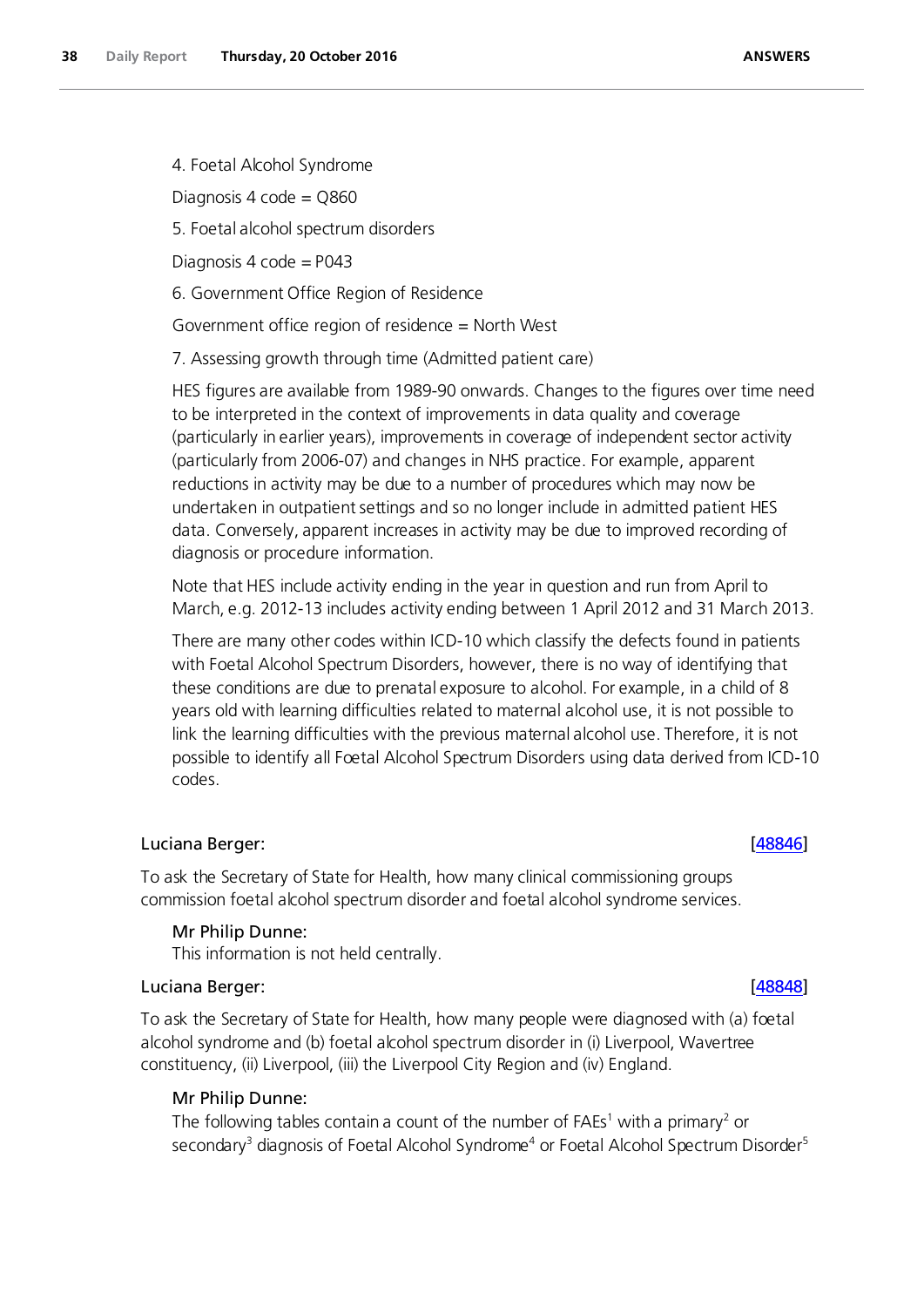in Liverpool, Wavertree<sup>6</sup> Clinical Commissioning Group (CCG) – NHS Liverpool CCG<sup>7</sup> and England<sup>8</sup> for the years 2010-11 to 2014-15<sup>10</sup>.

Data for Liverpool and city regions cannot be separately identified.

# Westminster Parliamentary Constituency, Liverpool, Wavertree

| CONDITIONS                                       | YEARS                      |             |                     |                     |                     |
|--------------------------------------------------|----------------------------|-------------|---------------------|---------------------|---------------------|
|                                                  | 2010-11                    | 2011-12     | 2012-13             | 2013-14             | 2014-15             |
| Foetal Alcohol<br>Syndrome                       | $\overline{0}$             | $\mathbf 0$ | $\mathbf 0$         | $\mathbf 0$         | $\mathbf 0$         |
| Foetal Alcohol 0<br>Spectrum<br><b>Disorders</b> |                            | $\mathbf 0$ | $\mathsf{O}\xspace$ | $\mathsf{O}\xspace$ | $\mathsf{O}\xspace$ |
|                                                  | CCG, Liverpool City Region |             |                     |                     |                     |
| CONDITIONS                                       | YEARS                      |             |                     |                     |                     |
|                                                  | 2010-11                    | 2011-12     | 2012-13             | 2013-14             | 2014-15             |
| Foetal Alcohol<br>Syndrome                       | 6                          | $^\star$    | $\star$             | $\star$             | $\star$             |
| Foetal Alcohol 0<br>Spectrum<br><b>Disorders</b> |                            | $\mathbf 0$ | $\mathsf{O}\xspace$ | $\mathsf{O}\xspace$ | $\overline{0}$      |
| England                                          |                            |             |                     |                     |                     |
| CONDITIONS                                       | YEARS                      |             |                     |                     |                     |
|                                                  | 2010-11                    | 2011-12     | 2012-13             | 2013-14             | 2014-15             |
| Foetal Alcohol<br>Syndrome                       | 212                        | 270         | 252                 | 272                 | 286                 |
| Foetal Alcohol<br>Spectrum<br>Disorders          | 39                         | 30          | 38                  | 30                  | 27                  |

Activity in English National Health Service Hospitals and English NHS commissioned activity in the independent sector

*Source* : Hospital Episode Statistics (HES), NHS Digital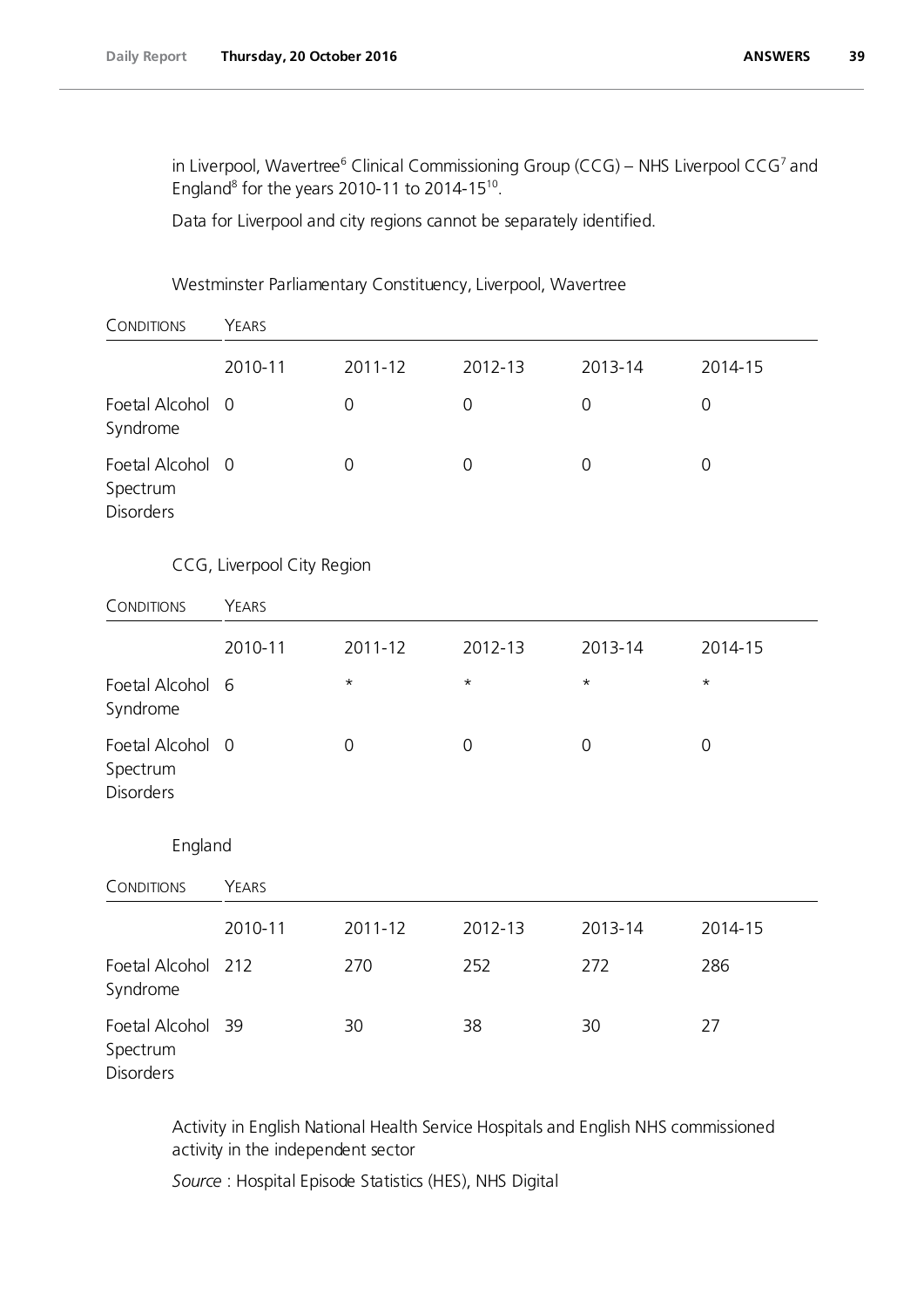# *Notes* :

1. Finished admission episodes

A finished admission episode (FAE) is the first period of admitted patient care under one consultant within one healthcare provider. FAEs are counted against the year or month in which the admission episode finishes. Admissions do not represent the number of patients, as a person may have more than one admission within the period.

2. Primary diagnosis

The primary diagnosis is the first of up to 20 (14 from 2002-03 to 2006-07 and prior to 2002-03) diagnosis fields in the HES data set and provides the main reason why the patient was admitted to hospital.

3. Secondary diagnosis

As well as the primary diagnosis, there are up to 19 (13 from 2002-03 to 2006-07 and 6 prior to 2002-03) secondary diagnosis fields in HES that show other diagnoses relevant to the episode of care.

4. Foetal Alcohol Syndrome

Diagnosis 4 code = Q860

5. Foetal alcohol spectrum disorders

Diagnosis 4 code =  $P043$ 

6. Liverpool and Wavertree

Westminster Parliamentary Constituency = Liverpool, Wavertree

7. Clinical Commissioning Group = NHS Liverpool CCG

8. England total

All Diagnoses

9. Assessing growth through time (Admitted patient care)

HES figures are available from 1989-90 onwards. Changes to the figures over time need to be interpreted in the context of improvements in data quality and coverage (particularly in earlier years), improvements in coverage of independent sector activity (particularly from 2006-07) and changes in NHS practice. For example, apparent reductions in activity may be due to a number of procedures which may now be undertaken in outpatient settings and so no longer include in admitted patient HES data. Conversely, apparent increases in activity may be due to improved recording of diagnosis or procedure information.

Note that HES include activity ending in the year in question and run from April to March, e.g. 2012-13 includes activity ending between 1 April 2012 and 31 March 2013.

There are many other codes within ICD-10 which classify the defects found in patients with Foetal Alcohol Spectrum Disorders, however, there is no way of identifying that these conditions are due to prenatal exposure to alcohol. For example, in a child of 8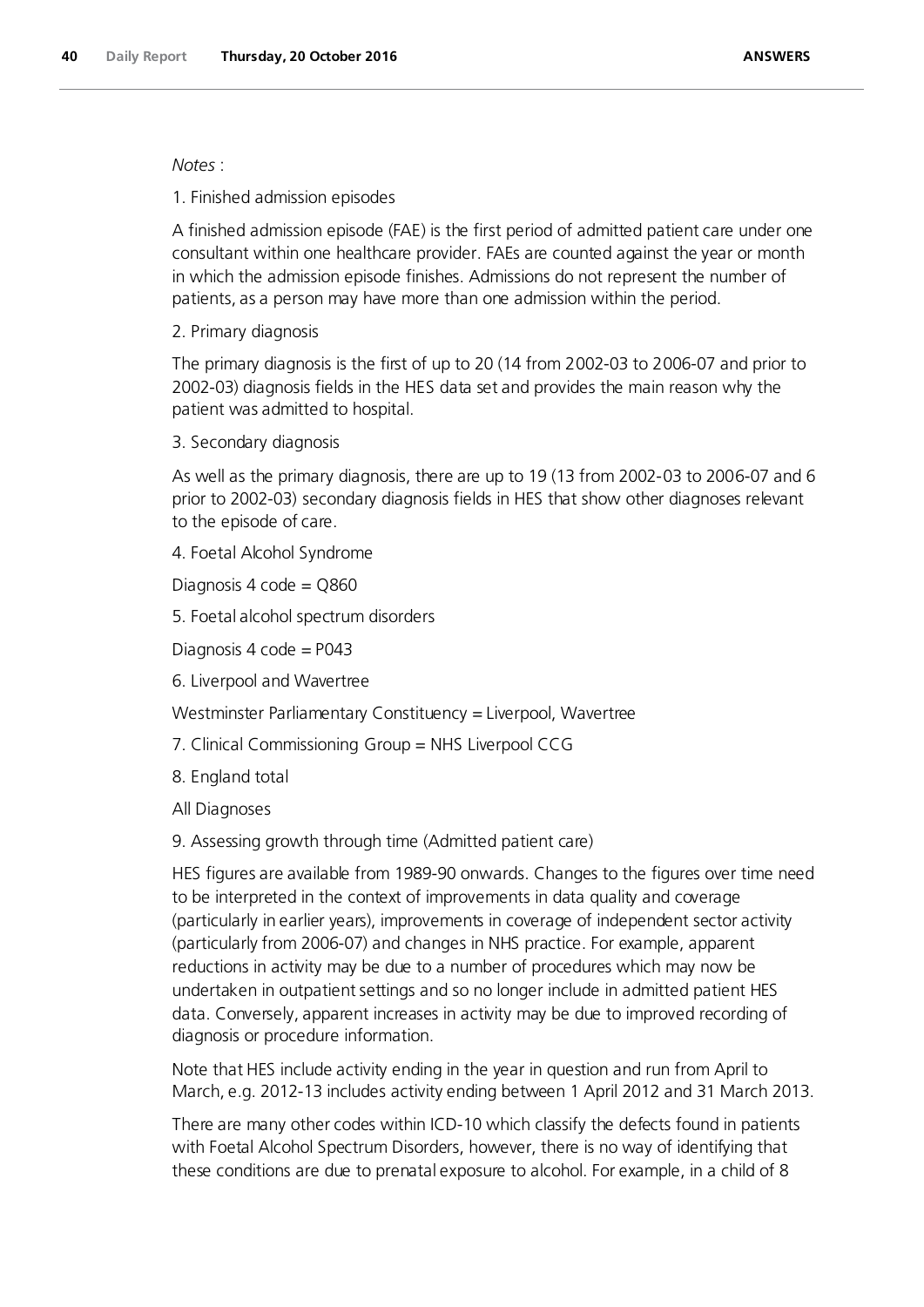years old with learning difficulties related to maternal alcohol use, it is not possible to link the learning difficulties with the previous maternal alcohol use. Therefore, it is not be possible to identify all Foetal Alcohol Spectrum Disorders using data derived from ICD-10 codes.

Small numbers

To protect patient confidentiality, figures between 1 and 5 have been replaced with "\*" (an asterisk). Where it was still possible to identify figures from the total, additional figures have been replaced with "\*". Where the symbol "-" (dash) appears this represents the absence of data.

Note that HES disclosure control rules only apply to 'known' values, e.g. small numbers where the age is unknown do not need to be replaced with "\*".

# General Practitioners: Greater London

# Joan Ryan: [\[48212\]](http://www.parliament.uk/business/publications/written-questions-answers-statements/written-question/Commons/2016-10-12/48212)

To ask the Secretary of State for Health, how much was spent per head on GP services in (a) Enfield Clinical Commissioning Group area, (b) Barnet Clinical Commissioning Group area, (c) Haringey Clinical Commissioning Group area and (d) on average by all Clinical Commissioning Group areas across Greater London in each of the last three years.

# David Mowat:

Information on expenditure on general practice (GP) services during 2013/14 and 2014/15 is not available, as the expenditure was not recorded at that level during those years. Figures showing NHS England's expenditure on GP services in the three specified clinical commissioning group (CCG) areas and in London overall for 2015/16, are given below:

| Area                                                      | <b>OUTTURN - 2015/16</b> |
|-----------------------------------------------------------|--------------------------|
| Barnet CCG                                                |                          |
| Medical Primary Care spend per capita -<br>weighted list  | £120.89                  |
| Medical Primary Care spend per capita - raw list £110.06  |                          |
| Enfield CCG                                               |                          |
| Medical Primary Care spend per capita -<br>weighted list  | £123.18                  |
| Medical Primary Care spend per capita - raw list £ 113.02 |                          |
| Haringey CCG                                              |                          |
| Medical Primary Care spend per capita -                   | £119.33                  |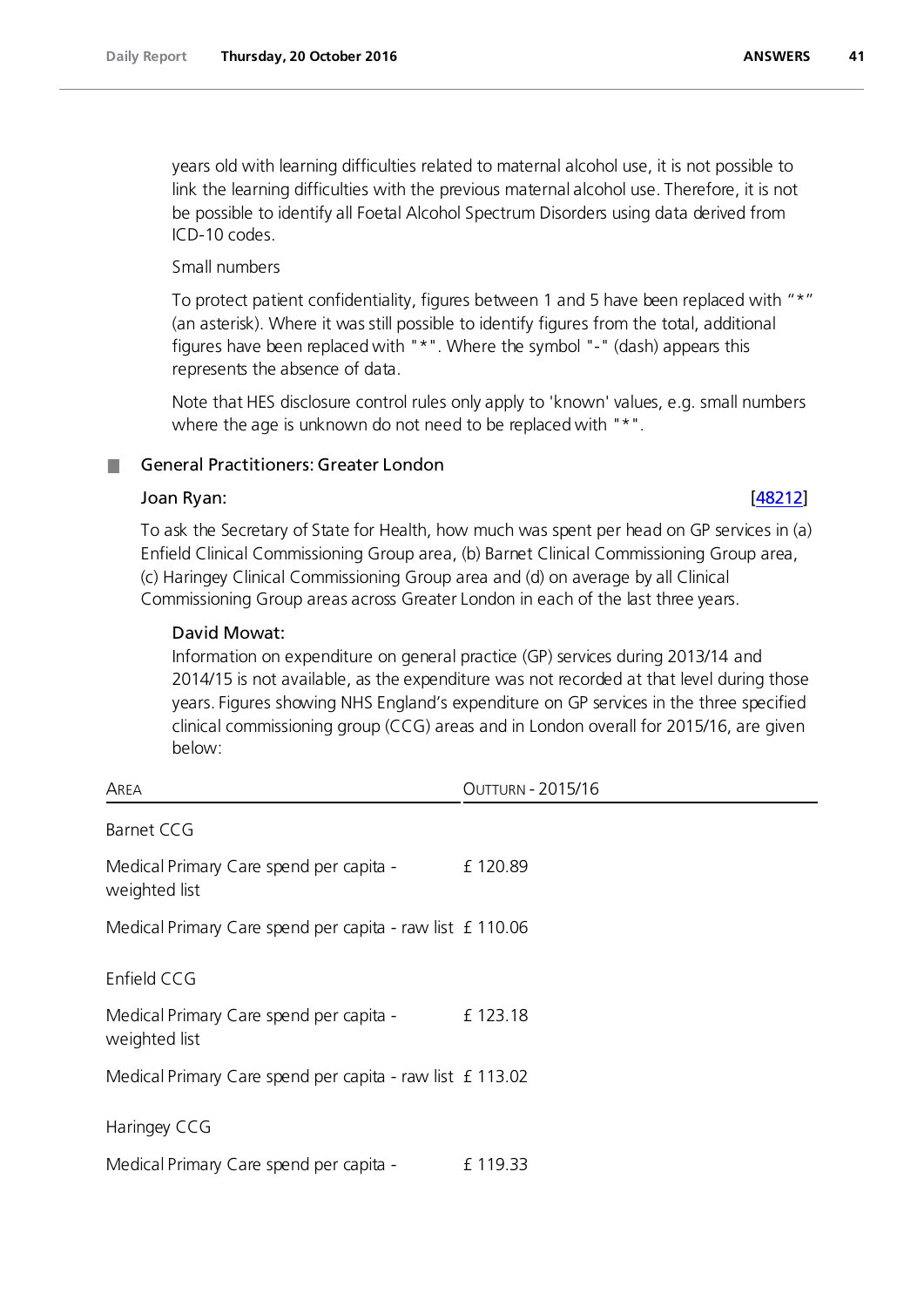| Area<br>$\cdots$ | $201517$<br>$\sim$<br><b>IRN</b><br>ו וכ<br>ΙU<br>. |
|------------------|-----------------------------------------------------|
|                  |                                                     |

weighted list

Medical Primary Care spend per capita - raw list £114.33

London

Medical Primary Care spend per capita weighted list £ 126.30

Medical Primary Care spend per capita - raw list £ 118.92

Source: NHS England. The raw figure is the number of individuals before they are weighted for characteristics such as age, needs etc. The weighted figure is the actual spend per person.

### Health Professions: EU Nationals H.

## Imran Hussain: [\[48254\]](http://www.parliament.uk/business/publications/written-questions-answers-statements/written-question/Commons/2016-10-12/48254)

To ask the Secretary of State for Health, what discussions he has had with his counterparts in the Home Office and the Department for Exiting the European Union on ensuring job security for EU nationals employed in NHS England.

# David Mowat:

The Prime Minister has made it clear that she wishes for European Union citizens, including those working in NHS England, to remain in the United Kingdom and that such a thing would only not be possible if British citizens' rights in European member states were not protected in return. My Rt. hon. Friends the Secretary of State for Health, Home Secretary and the Secretary of State for Exiting the EU are working together to achieve that outcome.

## Health Professions: Temporary Employment

### Imran Hussain: [\[48255\]](http://www.parliament.uk/business/publications/written-questions-answers-statements/written-question/Commons/2016-10-12/48255)

To ask the Secretary of State for Health, what meetings he has had in the last 12 months with representatives from the British Medical Association, the General Medical Council and the Royal College of Nursing on reducing the need for temporary and agency staff in NHS England.

## Mr Philip Dunne:

My Rt. hon. Friend the Secretary of State meets regularly with external partners, including the British Medical Association, the General Medical Council and the Royal College of Nursing to discuss a range of issues affecting the National Health Service, including reducing spending on temporary and agency staff in the NHS. The Secretary of State introduced a series of radical measures to bring spiralling agency spending back under control in 2015, including price caps limiting the amount a trust can pay to an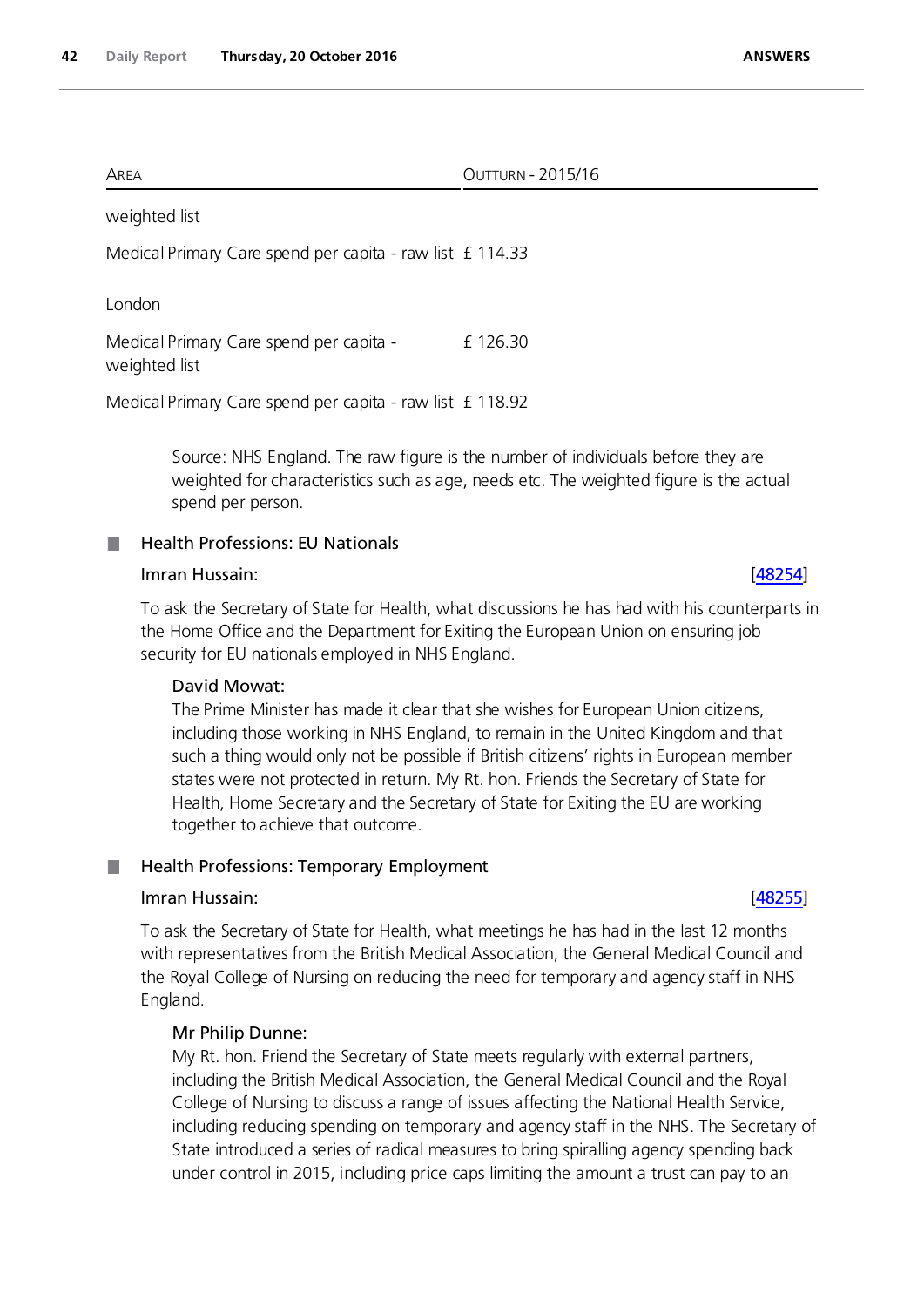agency for temporary staff. The measures have had a significant impact, trusts are using the price caps to negotiate lower rates and secure a better deal for taxpayers. The NHS spent £300 million less on agency staff than it was projected to in 2015/16 with further savings forecast for the current financial year.

### Health Services

# Diana Johnson: [\[48404\]](http://www.parliament.uk/business/publications/written-questions-answers-statements/written-question/Commons/2016-10-12/48404)

To ask the Secretary of State for Health, how many (a) private and (b) NHS providers were registered with the Care Quality Commission (CQC) in each year since 2009-10; and how many (i) routine and (ii) risk-based inspections the CQC carried out of each type of provider in each such year.

# Mr Philip Dunne:

The Care Quality Commission (CQC) has supplied the following information:

The CQC is unable to provide the information due to disproportionate cost. The information requested is held within the CQC, however, due to the introduction of its new inspection approach and the way the data is recorded, additional verification processes must be undertaken to ensure the response robust and accurate. These verification processes would incur disproportionate cost.

# Health Services: Directors

## Diana Johnson: [\[48406\]](http://www.parliament.uk/business/publications/written-questions-answers-statements/written-question/Commons/2016-10-12/48406)

To ask the Secretary of State for Health, how many (a) previous NHS directors and (b) previous private provider directors the Care Quality Commission (CQC) has on record as not being fit and proper persons to act as directors since the new responsibilities of the CQC and NHS trusts came into force in 2014; and how the CQC ensures that individual providers are aware of the people on this list when making a decision to hire directors.

# Diana Johnson: [\[48407\]](http://www.parliament.uk/business/publications/written-questions-answers-statements/written-question/Commons/2016-10-12/48407)

To ask the Secretary of State for Health, on how many occasions since the Care Quality Commission's (CQC) new powers in relation to the fit and proper person test came into force the CQC has rejected an application to register a provider because of concerns about whether the registered manager is a fit and proper person.

## Diana Johnson: [\[48408\]](http://www.parliament.uk/business/publications/written-questions-answers-statements/written-question/Commons/2016-10-12/48408)

To ask the Secretary of State for Health, on how many occasions since the Care Quality Commission's (CQC) new powers in relation to the fit and proper person test came into force the CQC has received concerns raised by a third party about whether a director meets the fit and proper person standards; and on how many such occasions (a) the CQC passed on those concerns and (b) the director in question denied consent to the CQC to pass on those concerns.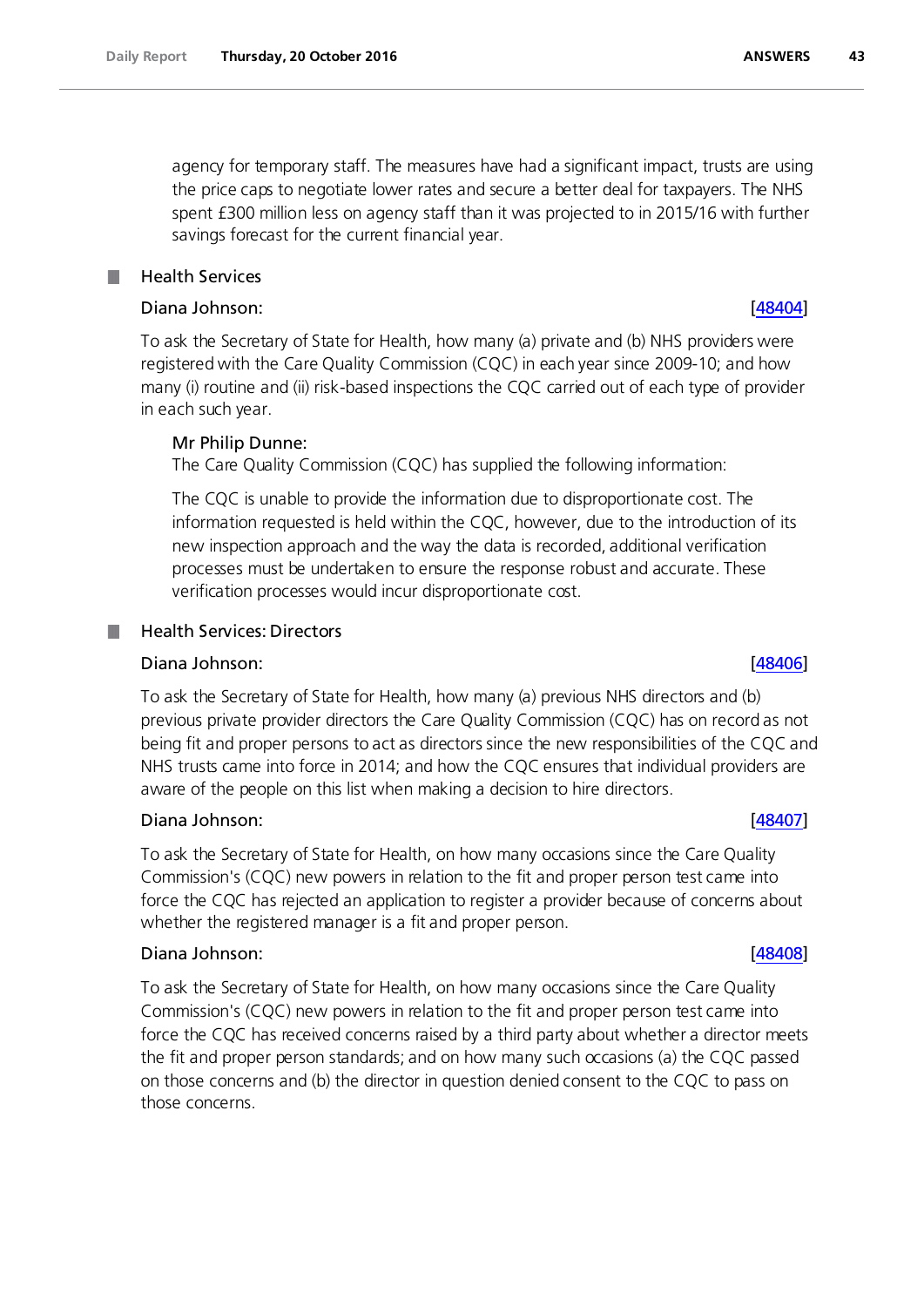## Diana Johnson: [\[48409\]](http://www.parliament.uk/business/publications/written-questions-answers-statements/written-question/Commons/2016-10-12/48409)

To ask the Secretary of State for Health, on how many occasions since the Care Quality Commission's (CQC) new powers in relation to the fit and proper person test came into force the CQC has assessed the directors of (a) NHS and (b) private providers as not being fit and proper persons after an inspection.

## Mr Philip Dunne:

The Care Quality Commission (CQC) provided the following information:

As the regulator for health and social care in England, the CQC's role is to determine whether providers have a process for assessing their directors are fit and proper and are compliant with the regulations. The CQC does not maintain a record of directors who are not fit and proper persons within the meaning of the Health and Social Care Act 2008 (Regulated Activities) Regulations 2014 ("the 2014 Regulations").

The requirement of Regulation 5 of the 2014 Regulations is for providers (and not the CQC) to determine whether their directors are fit for recruitment, and the CQC is not notified of the outcome of these determinations. The regulation also states that any information relating to the fit and proper person requirement (FPPR) for each of their directors must be available to be supplied to the CQC and so where it is not available to be supplied that would also potentially be a breach of the regulation. If a director were deemed unfit in line with the definition in the regulations and the provider was aware of this and the provider did not take necessary and proportionate action, this may constitute a breach of the legislation.

Where the CQC has identified breaches of any part of the regulation to date, the CQC has issued requirement notices to providers requesting that they share with the CQC an action plan on how they intend to address the identified breach. The CQC has civil enforcement powers which it can use in response to a breach of the regulation that governs the FPPR but the CQC has not taken this action since the FPPR legislation was enacted.

### . Health Services: Liverpool City Region

## Mr George Howarth: [\[48630\]](http://www.parliament.uk/business/publications/written-questions-answers-statements/written-question/Commons/2016-10-13/48630)

To ask the Secretary of State for Health, what assessment he has made of the implications of devolution for the future of health services in the Liverpool City Region.

## David Mowat:

Devolution has the potential to support integration of health and social care, as well as catalyse collaboration between health and wider public services. As part of the second devolution deal agreed with Liverpool City Region in March 2016, the Government is committed to ongoing dialogue with the city region with regards to their health and social care system. The Government welcomes the publication of Liverpool City Region's Case for Change which clearly set out the challenges faced by that health system and which necessitates a collective focus on prevention and early intervention. The Department and national partners continue to engage with Liverpool City Region with regards to next steps.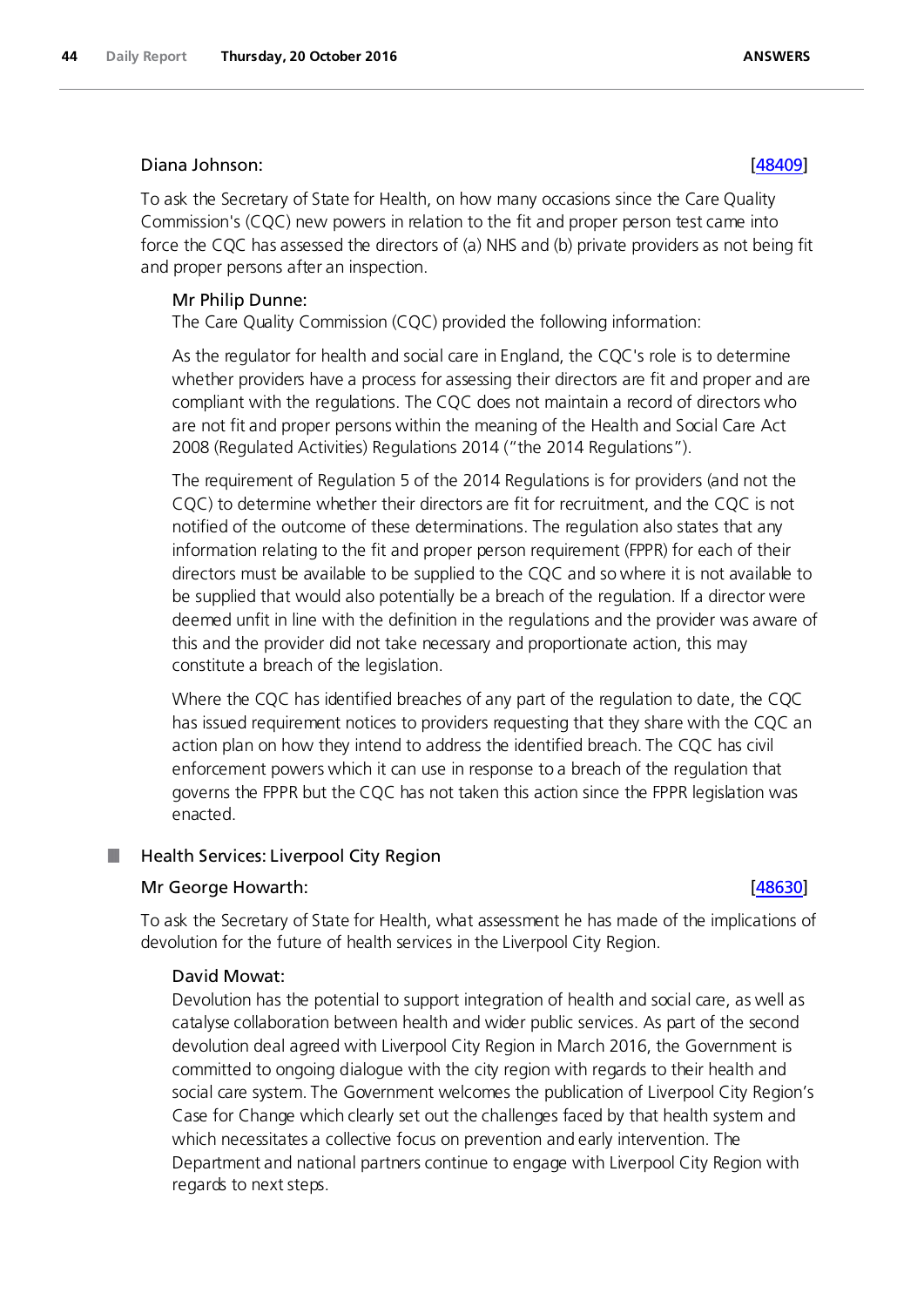### Health Services: Standards a a

## Diana Johnson: [\[48395\]](http://www.parliament.uk/business/publications/written-questions-answers-statements/written-question/Commons/2016-10-12/48395)

To ask the Secretary of State for Health, how many registered private providers the Care Quality Commission has placed under special measures in each year since 2009-10.

### Mr Philip Dunne:

The Care Quality Commission (CQC) is the independent regulator of health and adult social care providers in England. The CQC has provided the following information:

For the purposes of this Parliamentary Question, the CQC classify 'private' to mean 'independent'.

All data is shown at location-level. The CQC only reports on data at provider-level for National Health Service trusts. The CQC has provided the data from 2013/14 onwards only as this is when we began inspecting under our new methodology.

Table showing the number of independent provider locations placed in special measures under the CQC's new methodology

|         | <b>HOSPITALS</b> | <b>ADULT SOCIAL CARE SERVICES</b> | PRIMARY MEDICAL | <b>TOTAL</b> |
|---------|------------------|-----------------------------------|-----------------|--------------|
| 2013/14 | 0                | 0                                 | 0               | 0            |
| 2014/15 | 0                | 0                                 | 0               | 0            |
| 2015/16 |                  | 458                               | 0               | 459          |
| 2016/17 | 5.               | 300                               | $\Omega$        | 305          |
| Total   | 6                | 758                               | 0               | 764          |

# Diana Johnson: [\[48401\]](http://www.parliament.uk/business/publications/written-questions-answers-statements/written-question/Commons/2016-10-12/48401)

To ask the Secretary of State for Health, how many providers NHS Protect has quality assessed against fraud, bribery and corruption standards in each year since 2009-10; and how many such providers NHS Protect has found to be performing below those standards in each such year.

## Mr Philip Dunne:

The NHS Protect quality assurance programme that measures compliance against standards became fully operational in 2014-15. Providers may be assessed against one or more of NHS Protect's key principles for action (strategic governance; inform and involve; prevent and deter and hold to account).

The information for each year since 2014-15 is in the table.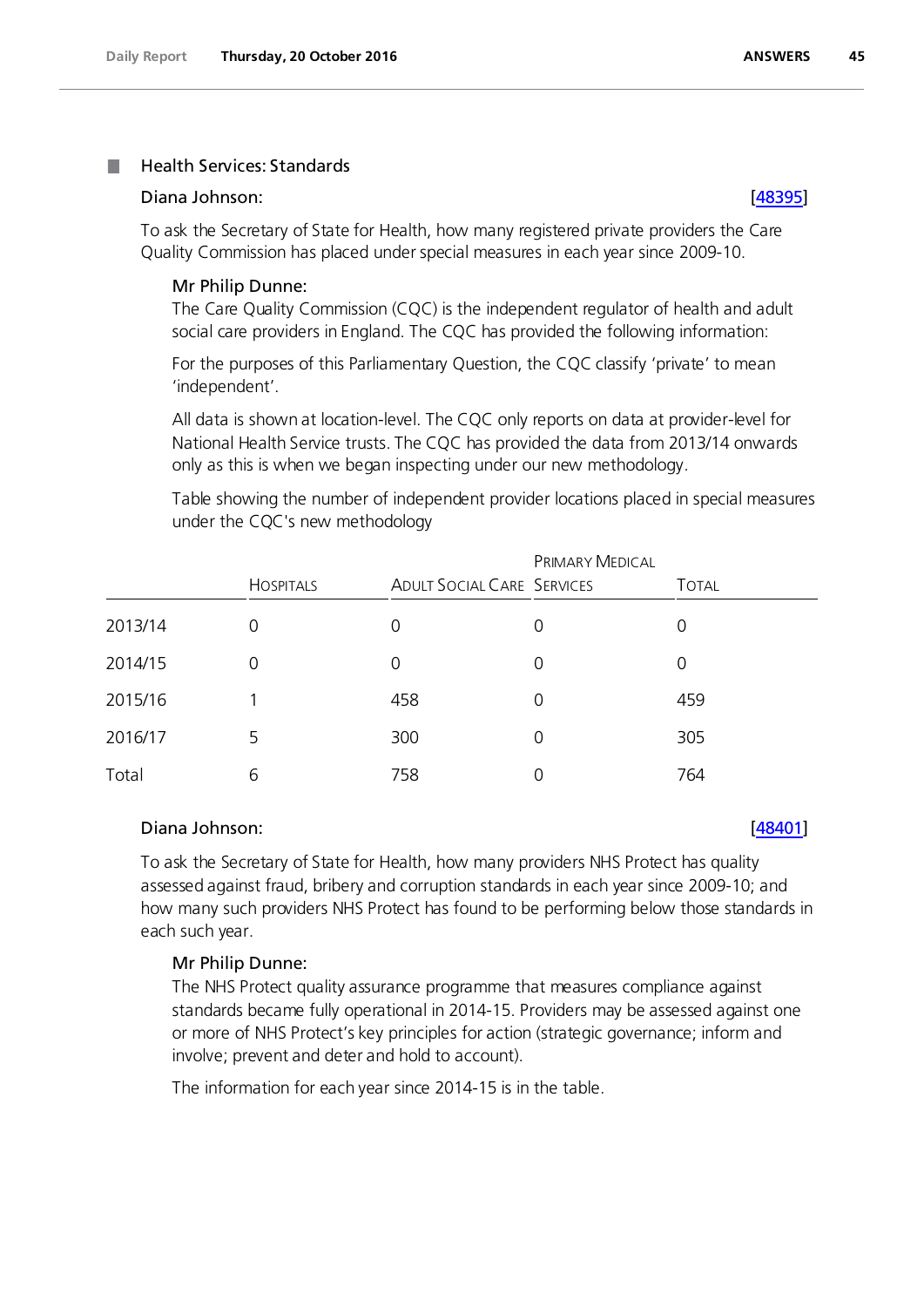|         |                     | PARTIAL AND       | PARTIAL AND       | PARTIAL AND                                                                                             | PARTIAL AND    |
|---------|---------------------|-------------------|-------------------|---------------------------------------------------------------------------------------------------------|----------------|
|         |                     | NON-              | NON-              | NON-                                                                                                    | NON-           |
|         |                     |                   |                   | COMPLIANCE <sup>1</sup> : COMPLIANCE <sup>1</sup> : COMPLIANCE <sup>1</sup> : COMPLIANCE <sup>1</sup> : |                |
|         | <b>TOTAL NUMBER</b> | <b>STRATEGIC</b>  | <b>INFORM AND</b> | <b>PREVENT AND</b>                                                                                      | <b>HOLD TO</b> |
| YEAR    | ASSESSED            | <b>GOVERNANCE</b> | <b>INVOLVE</b>    | <b>DETER</b>                                                                                            | <b>ACCOUNT</b> |
| 2014-15 | 52                  |                   | 22                | 17                                                                                                      | 25             |
| 2015-16 | 38                  |                   | 25                | 6                                                                                                       | 21             |

*Note:*

 $1$  Partial-compliance with the standard means the effectiveness of work undertaken has not yet been evaluated or there is no reduction of the risk. There is therefore little or no evidence of outcomes. Non-compliance with the standard means a risk has been identified but no action has been taken to mitigate it, or the action taken is insufficient in scope.

### Hospitals: Surrey ш

# Sir Paul Beresford: [\[48886\]](http://www.parliament.uk/business/publications/written-questions-answers-statements/written-question/Commons/2016-10-17/48886)

To ask the Secretary of State for Health, how much has been spent on external consultants at (a) Epsom Hospital, (b) East Surrey Hospital and (c) The Royal Surrey County Hospital respectively over the last five years.

## Mr Philip Dunne:

The requested information is not held centrally.

The available information is provided in the table below.

The Department holds expenditure data for National Health Service trusts as part of the year end accounts consolidation process. The data is held for the trust which a hospital belongs to rather than for individual hospitals.

FINANCIAL YEAR EPSOM AND ST HELIER UNIVERSITY (£000) SURREY AND SUSSEX HEALTHCARE NHS TRUST NHS FOUNDATION TRUST (£000) ROYAL SURREY COUNTY (£000) 2011/12 2,836 881 2,067 2012/13 1,525 1,036 1,216 2013/14 1,289 509 2,288 2014/15 1,215 502 3,165 2015/16 1,784 56 2,537

External Consultant Spend by Trust (2011/12-2015/16)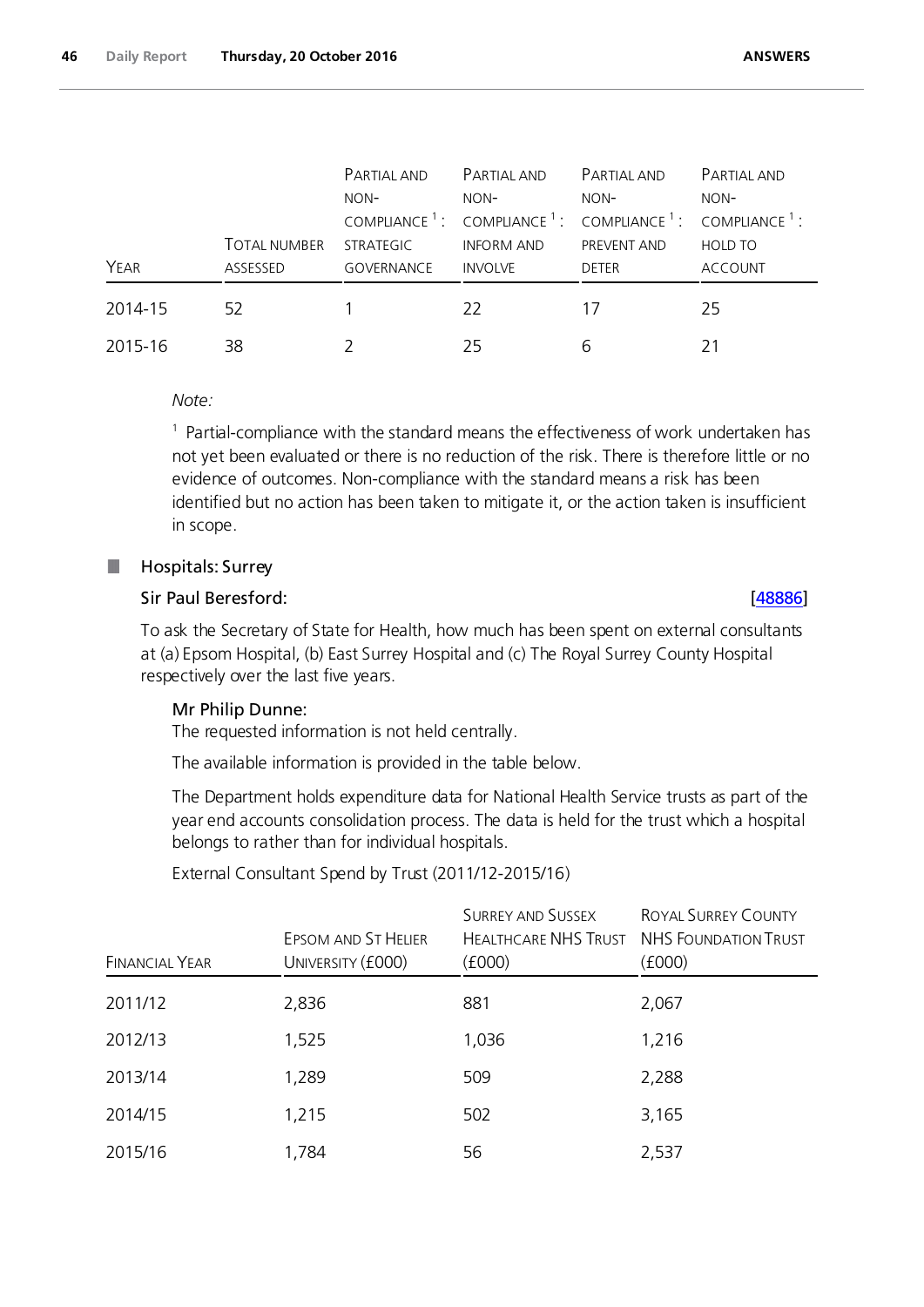*Source:* Department of Health Accounts and NHS Improvement

*Notes:*

1. This information is based on the Cabinet Office definition of "Consultancy Services" (https://www.gov.uk/government/uploads/system/uploads/attachment\_data/file/405538/ 6.1\_Cons\_definitions.pdf):

"Assistance provided by consultancy services provided outside the 'business-as-usual' environment when in-house skills are not available and will be of no essential consequence and time-limited. Consultancy may include the identification of options with recommendations, or assistance with (but not delivery of) the implementation of solutions."

This is not the same as spend on external medical consultants; which would have to be obtained from trusts/foundation trusts directly.

2. This guidance is issued to NHS trusts and NHS foundation trusts as part of the Department's Group Accounting Manual, and can be seen on pages 160/161 of that document.

# Medicine: Education

# Imran Hussain: [\[48253\]](http://www.parliament.uk/business/publications/written-questions-answers-statements/written-question/Commons/2016-10-12/48253)

To ask the Secretary of State for Health, whether he plans to meet representatives from the British Medical Association to discuss his Department's plans to increase medical school places.

# Mr Philip Dunne:

As announced by my Rt. hon. Friend the Secretary of State on 4 October, the Government will run a public consultation in early 2017 on increasing the number of medical training places available to students each year from September 2018. All stakeholders, including the British Medical Association, will have an opportunity to input into policy development at this stage.

### NHS England: Private Finance Initiative T.

# Frank Field: [\[48876\]](http://www.parliament.uk/business/publications/written-questions-answers-statements/written-question/Commons/2016-10-17/48876)

To ask the Secretary of State for Health, how much NHS England spent as a proportion of its budget in PFI repayments each year since the first such repayment was made.

# Mr Philip Dunne:

Individual National Health Service trusts, NHS foundations trusts ('NHS Providers') and NHS Property Services Ltd make the payments from their overall income for the Private Finance Initiative (PFI) schemes they are individually accountable and responsible for under the contract. NHS England's budget and expenditure is principally to commission services from NHS Providers either directly or through clinical commissioning groups (CCGs), but also from non-NHS providers (e.g. private and voluntary sector) as well as public health and primary care providers (e.g. general practitioners).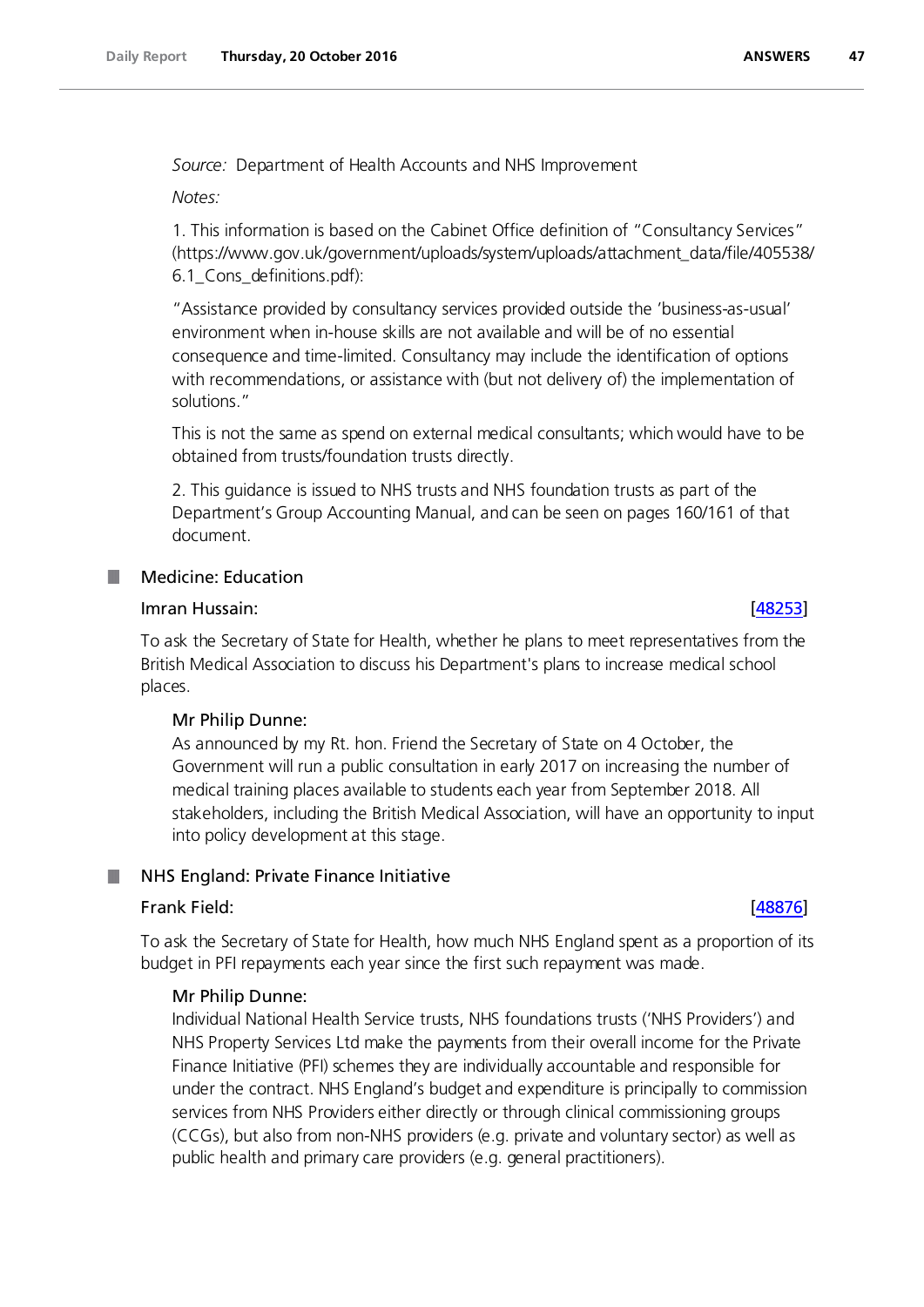The latest published information for the overall cost projections for all PFI schemes is available on the Treasury's website, via:

# [https://www.gov.uk/government/publications/private-finance-initiative-and-private](https://www.gov.uk/government/publications/private-finance-initiative-and-private-finance-2-projects-2015-summary-data)[finance-2-projects-2015-summary-data](https://www.gov.uk/government/publications/private-finance-initiative-and-private-finance-2-projects-2015-summary-data)

The Treasury table shows that for the 106 NHS PFI schemes that have now been signed, the estimated total revenue payments (over the lifetime of their contracts) are £79.0 billion (in nominal terms i.e. including an inflation assumption). This is from the date of the first construction completions in 2000-01 to the date of the very last payment in 2049-50. The revenue payment figures include not just the financing costs (debt repayment and interest) for initial construction but also the costs of all the other services such as building maintenance and support services (cleaning, catering, portering etc) provided over the lifetime of the contract. The payments are subject to meeting agreed performance and quality standards and include an annual uprate assumption for inflation of 2.5%.

The total PFI payment made by NHS Providers for 2015-16 was £1.9 billion, which represents 2.4% of total budgeted expenditure of NHS Providers.

## NHS Improvement

### Diana Johnson: [\[48405\]](http://www.parliament.uk/business/publications/written-questions-answers-statements/written-question/Commons/2016-10-12/48405)

To ask the Secretary of State for Health, how much funding NHS Improvement has received for the 2016-17 financial year; how many staff that body employs; and how much funding each of the organisations that body has superseded received in each of the preceding five financial years.

### Mr Philip Dunne:

NHS Improvement has an agreed budget of £166 million for the 2016/17 financial year and, as at 30 September, employs 913 people. Funding for the National Health Service Trust Development Authority (NHS TDA) and Monitor for the five proceeding years is provided in the table below. No figure is provided for NHS TDA against 2011/12 as the organisation had not been established.

|         | MONITOR (000s) | NHS TDA (000s) |  |
|---------|----------------|----------------|--|
| 2011/12 | 16,200         | N/A            |  |
| 2012/13 | 44,771         | 2,460          |  |
| 2013/14 | 52,500         | 40,516         |  |
| 2014/15 | 83,363         | 65,612         |  |
| 2015/16 | 73,685         | 61,328         |  |

The figures in the table above represent non-ring-fenced revenue and capital funding. Ring-fenced and annually managed expenditure budgets are not included.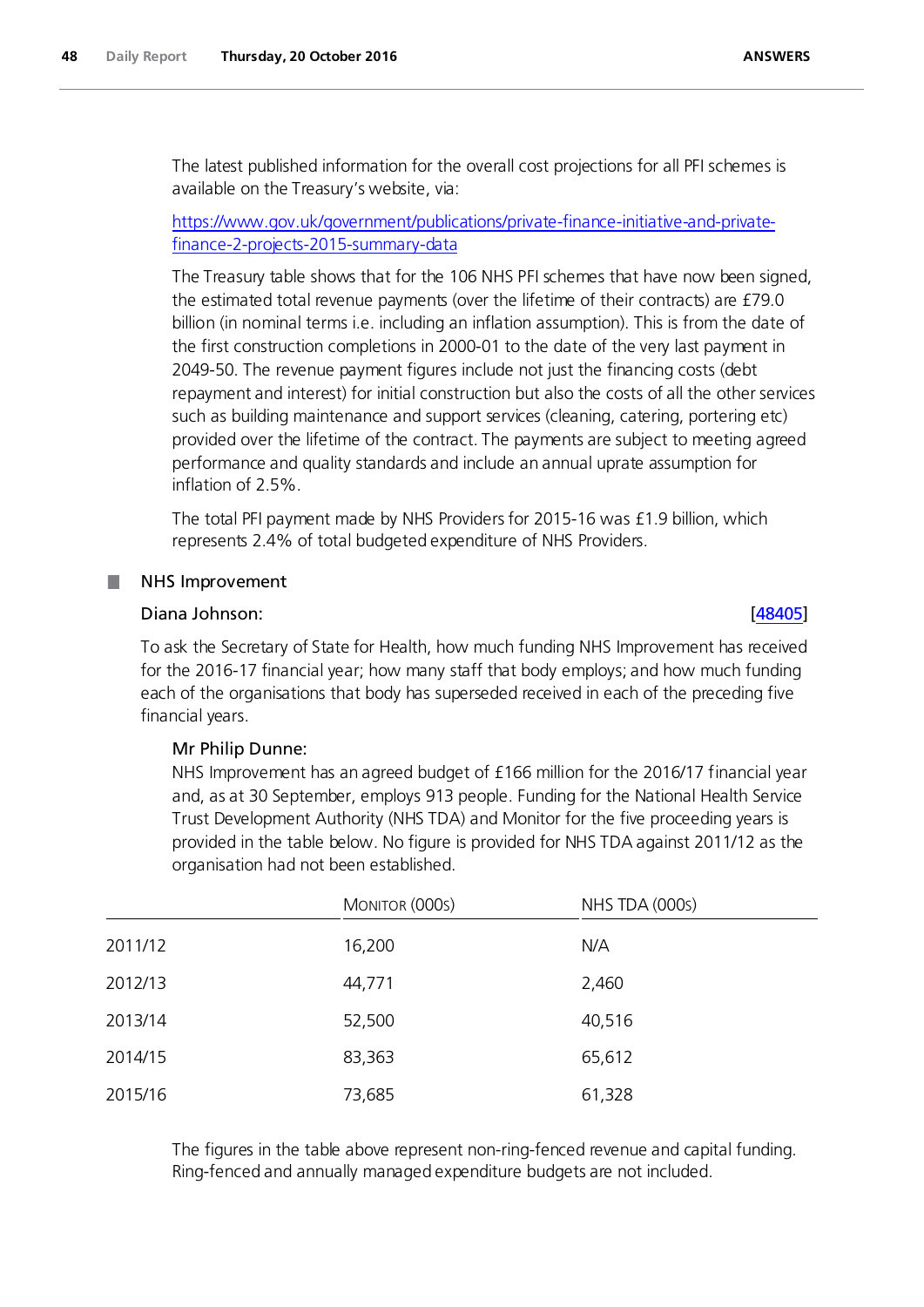### NHS Protect П

## Diana Johnson: [\[48393\]](http://www.parliament.uk/business/publications/written-questions-answers-statements/written-question/Commons/2016-10-12/48393)

To ask the Secretary of State for Health, with reference to Table 1 on page 5 of the NHS Protect document, Payroll fraud: guidance for prevention, detection and investigation, published in June 2015, if he will provide that information for each financial year since 2009- 10.

# Mr Philip Dunne:

The information for the period 1 June 2012 to 31 May 2014 included in the NHS Protect guidance 'Payroll fraud: guidance for prevention, detection and investigation' published in June 2015 was a bespoke piece of analysis for that document. For the financial years 2009-10 to 2013-14 comparative information could only be obtained at disproportionate cost.

From 1 April 2014 reports submitted to NHS Protect have been classified using a new fraud classification system. The information requested for the financial years 2014-15 and 2015-16 is provided in the tables below.

# 2014-15

| PAYROLL CATEGORY REPORTS (IRS)                                      | <b>INFORMATION</b> | % OF INFO REPORTS<br>PER KEY AREA | TURNED INTO CASES | % OF IRS TURNED<br><b>INTO CASES</b> |
|---------------------------------------------------------------------|--------------------|-----------------------------------|-------------------|--------------------------------------|
| Sickness (Working 563<br>while sick)                                |                    | 40.89%                            | 239               | 42.45%                               |
| Timesheet and<br>Overtime fraud                                     | 478                | 34.71%                            | 214               | 44.77%                               |
| Travel and<br>Subsistence<br>(Expenses and<br>allowances)           | 168                | 12.20%                            | 93                | 55.36%                               |
| CV issues<br>(Misrepresentation<br>of qualifications<br>and skills) | 168                | 12.20%                            | 54                | 32.14%                               |
| Total                                                               | 1,377              | 100%                              | 600               | 43.68%                               |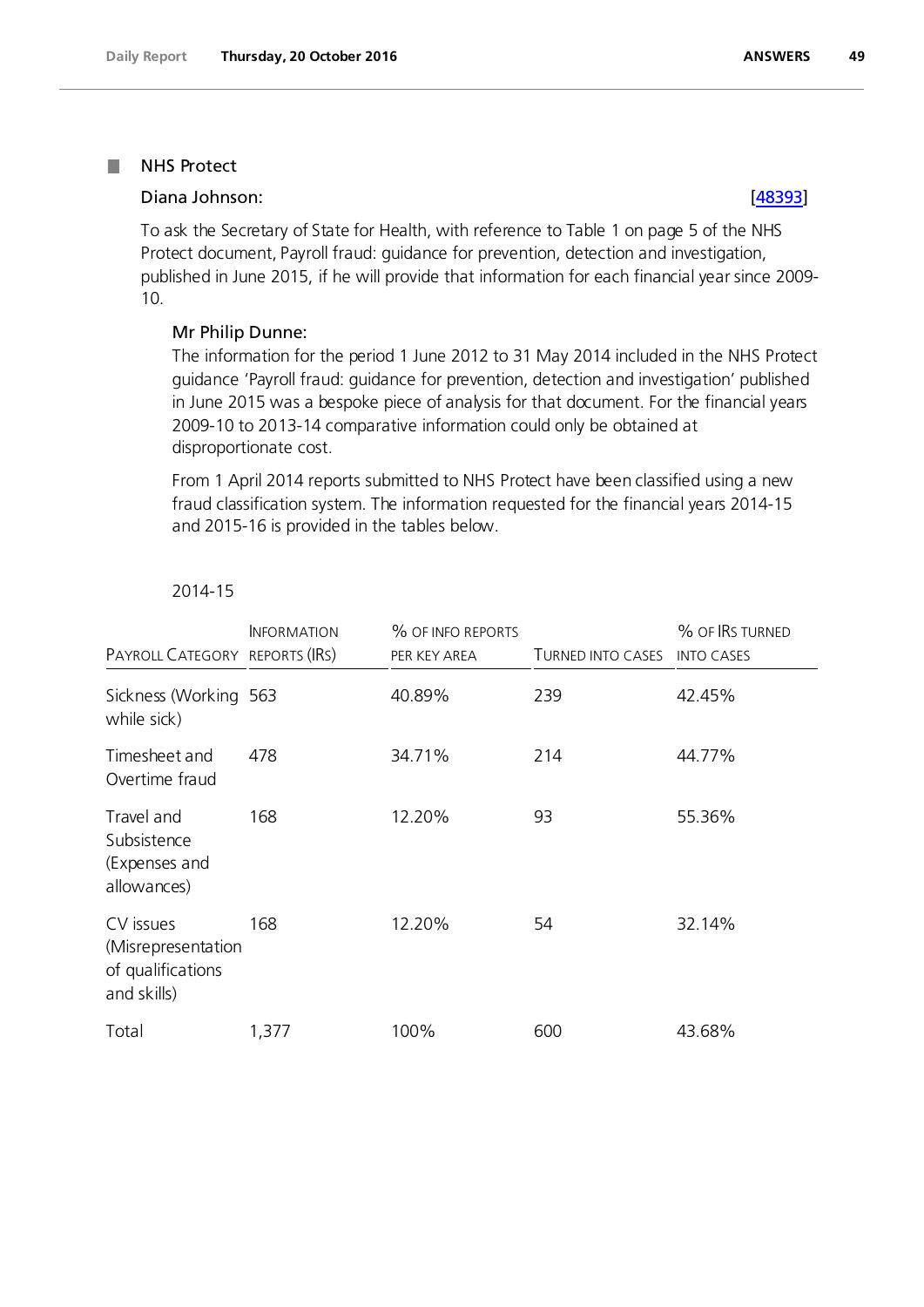# 2015-16

| PAYROLL CATEGORY REPORTS (IRS)                                      | <b>INFORMATION</b> | % OF INFO REPORTS<br>PER KEY AREA | <b>TURNED INTO CASES</b> | % OF IRS TURNED<br><b>INTO CASES</b> |
|---------------------------------------------------------------------|--------------------|-----------------------------------|--------------------------|--------------------------------------|
| Sickness (Working 638<br>while sick)                                |                    | 44.87%                            | 214                      | 33.54%                               |
| Timesheet and<br>Overtime fraud                                     | 478                | 33.61%                            | 166                      | 34.72%                               |
| Travel and<br>Subsistence<br>(Expenses and<br>allowances)           | 188                | 13.22%                            | 79                       | 42.02%                               |
| CV issues<br>(Misrepresentation<br>of qualifications<br>and skills) | 118                | 8.30%                             | 56                       | 47.46%                               |
| Total                                                               | 1,422              | 100%                              | 515                      | 39.44%                               |

# Diana Johnson: [\[48396\]](http://www.parliament.uk/business/publications/written-questions-answers-statements/written-question/Commons/2016-10-12/48396)

To ask the Secretary of State for Health, (a) how many accredited training sessions and (b) how much free paralegal advice NHS Protect has provided to staff throughout the NHS in each year since 2010-11; and how many staff in NHS Protect were employed to carry out those activities in each such year.

# Mr Philip Dunne:

The information requested is in the table.

| YEAR    | <b>ACCREDITED</b><br>TRAINING SESSIONS <sup>1</sup> DELIVERY STAFF | TRAINING,<br><b>DEVELOPMENT AND</b> | <b>LEGAL ADVICE</b><br>PROVIDED <sup>2</sup> | <b>LEGAL PROTECT UNIT</b><br><b>STAFF</b> |
|---------|--------------------------------------------------------------------|-------------------------------------|----------------------------------------------|-------------------------------------------|
| 2010/11 | 14                                                                 | 21                                  | 187                                          | 3                                         |
| 2011/12 | 10                                                                 | 19                                  | 147                                          | 3                                         |
| 2012/13 | 11                                                                 | 17                                  | 145                                          | 3                                         |
| 2013/14 | 14                                                                 | 19                                  | 102                                          | 3                                         |
| 2014/15 | 10                                                                 | 19                                  | 110                                          | 3                                         |
| 2015/16 | 11                                                                 | 18                                  | 112                                          | 3                                         |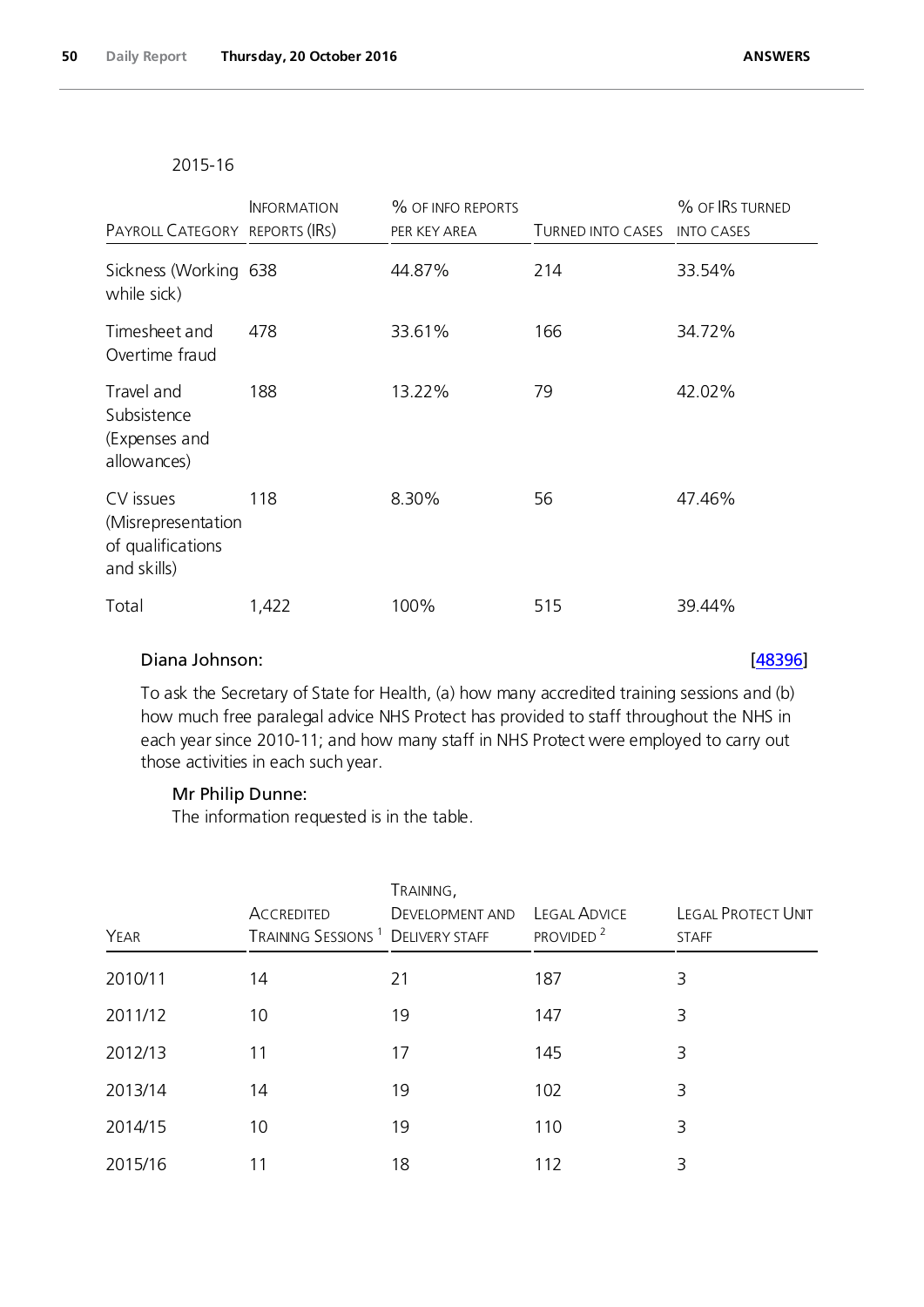*Notes* :

 $1$  Courses are delivered to up to eight students within each programme.

 $2$  The figures for legal advice relate to files that have been opened, and do not include queries that take only a short time to resolve.

# NHS: Directors

# Diana Johnson: [\[48402\]](http://www.parliament.uk/business/publications/written-questions-answers-statements/written-question/Commons/2016-10-12/48402)

To ask the Secretary of State for Health, whether and by how much the (a) funding and (b) staffing of (i) the Care Quality Commission and (ii) NHS providers has increased as a result of the new requirement to apply a fit and proper person test to NHS directors since October 2014.

# Mr Philip Dunne:

Grant in Aid funding for the Care Quality Commission (CQC) is agreed with the Department based on a number of factors, including any changes to its statutory function, the range of priorities identified in their business plan and any efficiencies needing to be met. It also takes account of funds received in fees from providers. The fit and proper person test is one of many elements of the CQC's overall business.

The cost to providers would be very small as providers were already required by the CQC regulations to notify CQC of any appointment of a new director.

# Diana Johnson: [\[48403\]](http://www.parliament.uk/business/publications/written-questions-answers-statements/written-question/Commons/2016-10-12/48403)

To ask the Secretary of State for Health, how many directors were employed by NHS (a) trusts and (b) foundation trusts at the start of the 2014-15 financial year; and of those directors, how many no longer held posts in each type of trust by the start of the (i) 2015-16 and (ii) 2016-17 financial years.

## Mr Philip Dunne:

The following table from NHS Digital shows the number of National Health Service Hospital and Community Health Services Directors: Leavers from selected job roles in NHS trusts in England, between 31 March 2014 and 31 March 2016.

Data is not available for the 2016-17 financial year so the latest data has been provided

|                                    | Headcount | Leavers                                                                       |     |
|------------------------------------|-----------|-------------------------------------------------------------------------------|-----|
|                                    |           | March 2014   March 2014 to March 2015   March 2014 to March 2016 <sup>1</sup> |     |
|                                    |           |                                                                               |     |
| <b>Foundation trusts</b>           | 1160      | 222                                                                           | 373 |
|                                    |           |                                                                               |     |
| Trusts excluding foundation trusts | 570       | 130                                                                           | 220 |
|                                    |           |                                                                               |     |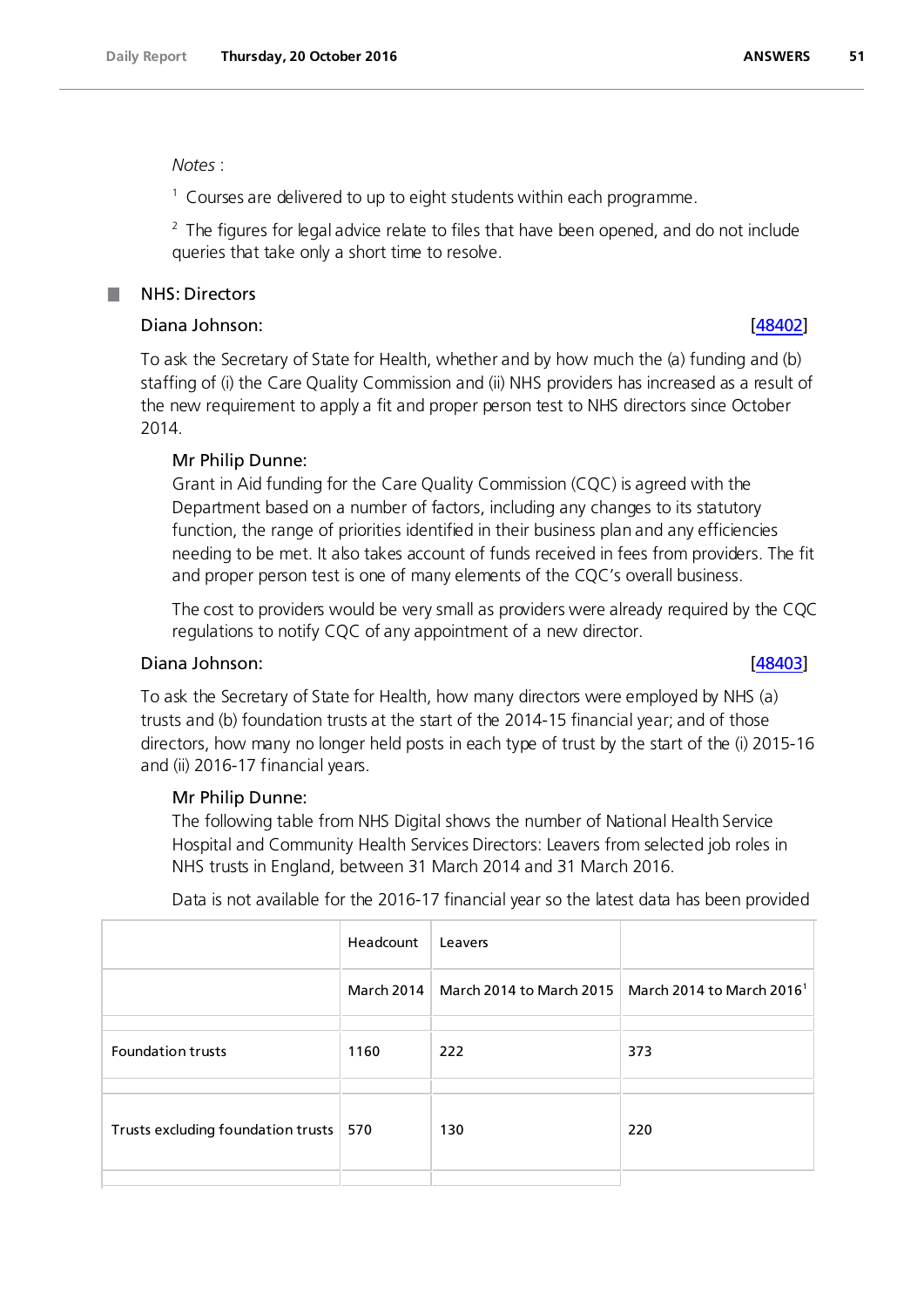*Source*: NHS Digital, NHS Hospital and Community Health Service (HCHS) workforce statistics.

*Notes:*

- 1. These figures include staff who had left by March 2015 shown under the previous column.
- 2. The data includes the following job roles Board Level Director, Other Executive Director, Chief Executive, Director of Nursing, Director of Public Health, Finance Director, Medical Director.
- 3. The data excludes Moorfields Eye Hospital NHS Foundation Trust and Chesterfield Royal Hospital NHS Foundation Trust.

# William Wragg: [\[48632\]](http://www.parliament.uk/business/publications/written-questions-answers-statements/written-question/Commons/2016-10-13/48632)

To ask the Secretary of State for Health, if he will publish the number of (a) hospital and (b) community care service doctors working in the NHS by nationality.

# Mr Philip Dunne:

NHS Digital publishes data on the nationality of doctors working in the National Health Service in England. This is a self-reported field within the NHS human resources and payroll system, the electronic staff record.

This data is published twice a year and the next set will be published in December 2016 showing the position at September 2016.

The latest data is for March 2016 and is available from NHS Digital's website at the following link:

[http://content.digital.nhs.uk/article/2021/Website-](http://content.digital.nhs.uk/article/2021/Website-Search?q=nationality&go=Go&area=both)[Search?q=nationality&go=Go&area=both](http://content.digital.nhs.uk/article/2021/Website-Search?q=nationality&go=Go&area=both)

# NHS: Fraud

**I** 

# Diana Johnson: [\[48394\]](http://www.parliament.uk/business/publications/written-questions-answers-statements/written-question/Commons/2016-10-12/48394)

To ask the Secretary of State for Health, how much money was (a) restrained and (b) confiscated by (i) NHS Protect and (ii) local counter-fraud specialists as a result of the discovery of wrongdoing within the NHS in each year since 2009-10.

# Mr Philip Dunne:

The purpose of a restraint order is to prevent the dissipation of assets and retain their availability for any subsequent confiscation following conviction. A restraint order includes property and non-monetary assets, to which a provisional (unconfirmed) value is applied. This value may vary significantly during the period of restraint for reasons of depreciation of fixed assets or fluctuations in market value. For this reason, information is not held on the amount of money restrained by individual financial year.

The total value of confiscation orders executed by NHS Protect Financial Investigators is in the table.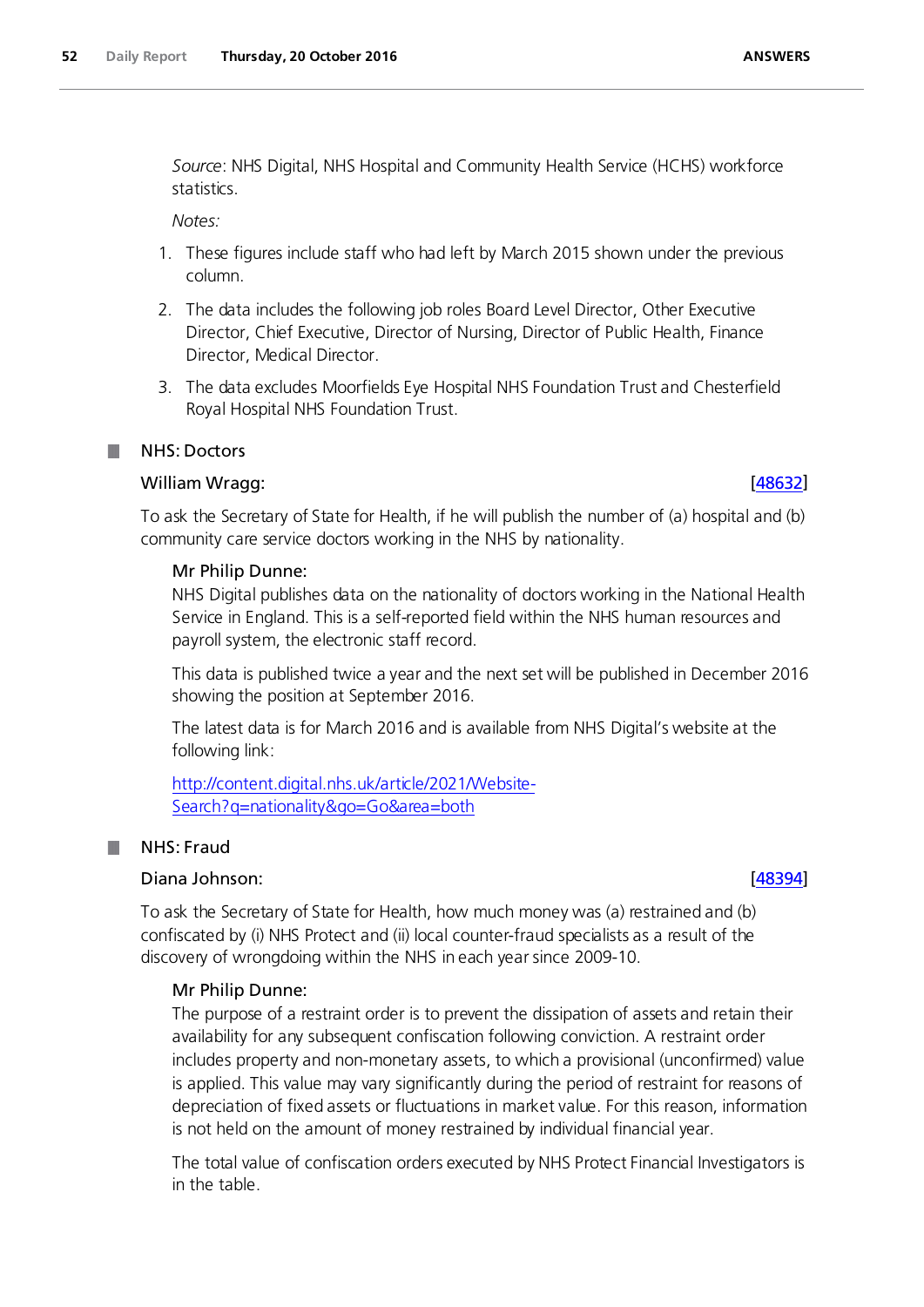| <b>FINANCIAL YEAR</b> |                | NUMBER OF CONFISCATION ORDERS TOTAL CONFISCATION VALUE |
|-----------------------|----------------|--------------------------------------------------------|
| 2009/10               | $\mathbf 0$    | £0                                                     |
| 2010/11               | 4              | £93,222                                                |
| 2011/12               | 5              | £173,363                                               |
| 2012/13               | 2              | £43,383                                                |
| 2013/14               | $\overline{4}$ | £178,228                                               |
| 2014/15               | 1              | £1                                                     |
| 2015/16               | 11             | £2,406,839                                             |

# *Notes:*

 $<sup>1</sup>$  Entries include values listed as £1 which relate to nominal orders where the individual</sup> does not have realisable assets, but may have in the future.

 $2$  The values stated represent those monies subject to confiscation under the Proceeds of Crime Act 2002, and do not represent the full value of monies recovered as a result of fraud investigations.

<sup>3</sup> Powers of restraint and confiscation are not available to Local Counter Fraud Specialists.

## Diana Johnson: [\[48397\]](http://www.parliament.uk/business/publications/written-questions-answers-statements/written-question/Commons/2016-10-12/48397)

To ask the Secretary of State for Health, which NHS bodies have Local Counter-Fraud Specialists (LCFSs); and (a) how much funding each LCFS received, (b) how many investigations each LCFS carried out and (c) in how many such investigations wrongdoing was found in each year since 2009-10.

## Diana Johnson: [\[48398\]](http://www.parliament.uk/business/publications/written-questions-answers-statements/written-question/Commons/2016-10-12/48398)

To ask the Secretary of State for Health, if he will list the Regional and Specialist teams within NHS Protect; how many investigations have been carried out by each of those teams in each year since 2009-10; and how many such investigations in each area led to a finding of wrongdoing in each such year.

# Mr Philip Dunne:

As at 13 October 2016 all National Health Service bodies that are referenced in the NHS Choices list of authorities and trusts and clinical commissioning groups (CCGs) (published at http://www.nhs.uk/ServiceDirectories/Pages/NHSTrustListing.aspx) have nominated Local Counter Fraud Specialists (LCFS) except for West London Mental Health Trust and NHS City and Hackney CCG.

Information concerning the cost of counter fraud services cannot be provided as the release of this data would prejudice commercial interests.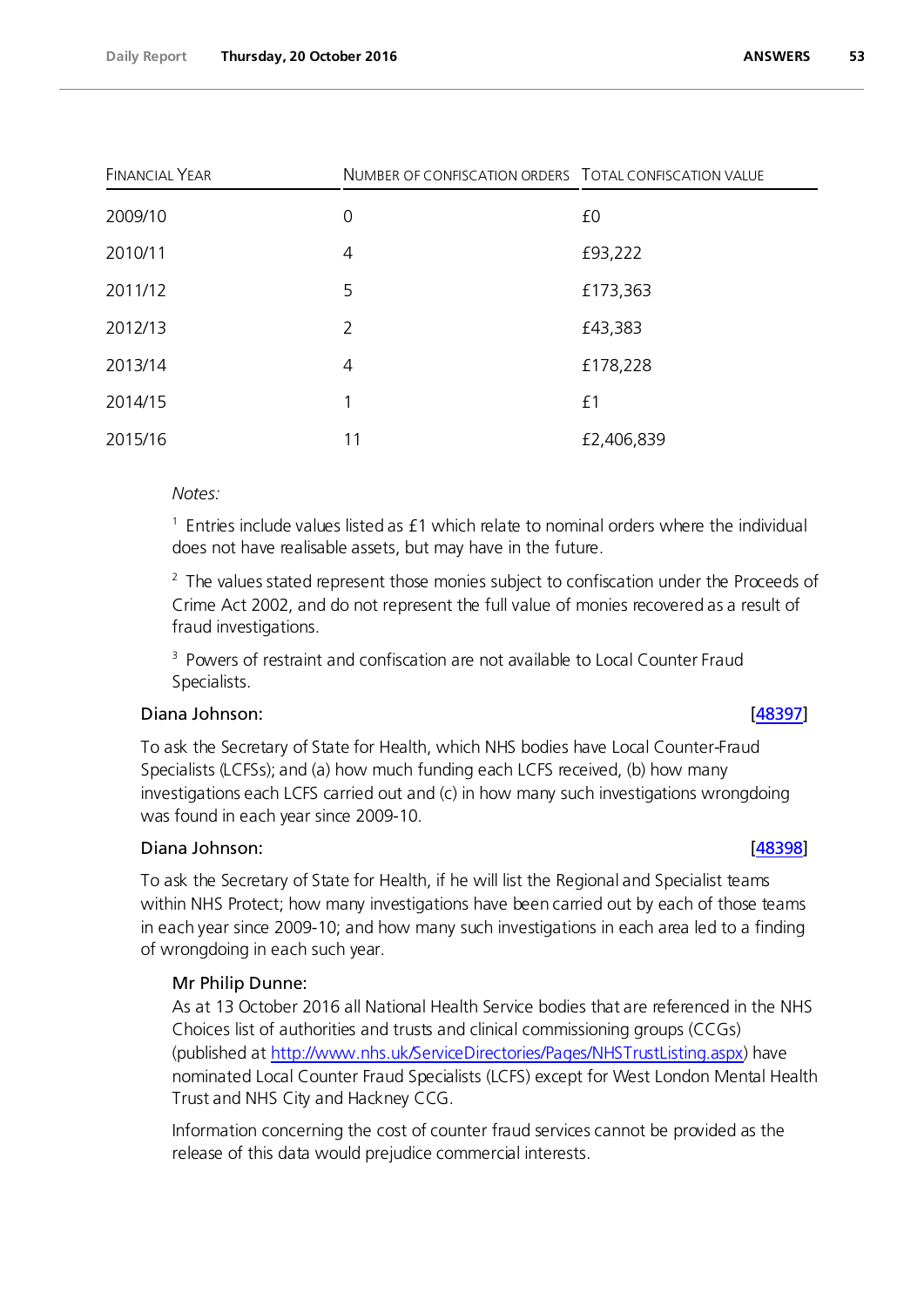The number of investigations carried out by each LCFS and the cases where fraud was found and proven are shown in the table.

|                       | NUMBER OF COMPLETED   | NUMBER OF CASES WHERE FRAUD<br><b>FOUND AND PROVEN</b> |  |
|-----------------------|-----------------------|--------------------------------------------------------|--|
| <b>FINANCIAL YEAR</b> | <b>INVESTIGATIONS</b> |                                                        |  |
| 2009/10               | 2,920                 | 918                                                    |  |
| 2010/11               | 3,506                 | 1,026                                                  |  |
| 2011/12               | 2,465                 | 764                                                    |  |
| 2012/13               | 2,363                 | 662                                                    |  |
| 2013/14               | 2,002                 | 555                                                    |  |
| 2014/15               | 1,543                 | 510                                                    |  |
| 2015/16               | 996                   | 357                                                    |  |

# *Notes:*

 $1$  Figures provided are drawn from investigations that are concluded and closed within each financial year.

 $2$  The undertaking and completion of fraud investigations can span different financial years and, in the case of serious and complex investigations, multiple years.

Between 2009/10 and 2010/11 NHS Protect's predecessor organisation, the Counter Fraud and Security Management Service, undertook investigations and was structured in regional and specialist teams. Numbers of investigations and the cases where fraud was found and proven are shown in the table.

| REGION/TEAM     | <b>2009-10 NUMBER</b><br>OF COMPLETED CASES PROVEN | <b>2009-10 NUMBER</b><br>OF CASES WHERE<br><b>FRAUD FOUND AND</b> | <b>2010-11 NUMBER</b><br>OF COMPLETED CASES PROVEN | 2010-11 NUMBER<br>OF CASES WHERE<br>FRAUD FOUND AND |
|-----------------|----------------------------------------------------|-------------------------------------------------------------------|----------------------------------------------------|-----------------------------------------------------|
| Eastern         | 36                                                 | 12                                                                | 49                                                 | 26                                                  |
| East Midlands   | 38                                                 | 22                                                                | 46                                                 | 20                                                  |
| London          | 147                                                | 24                                                                | 110                                                | 27                                                  |
| North West      | 33                                                 | 20                                                                | 46                                                 | 19                                                  |
| North and Yorks | 29                                                 | 12                                                                | 22                                                 | 14                                                  |
| South Eastern   | 33                                                 | 13                                                                | 39                                                 | 21                                                  |
| South West      | 21                                                 | 7                                                                 | 22                                                 | 11                                                  |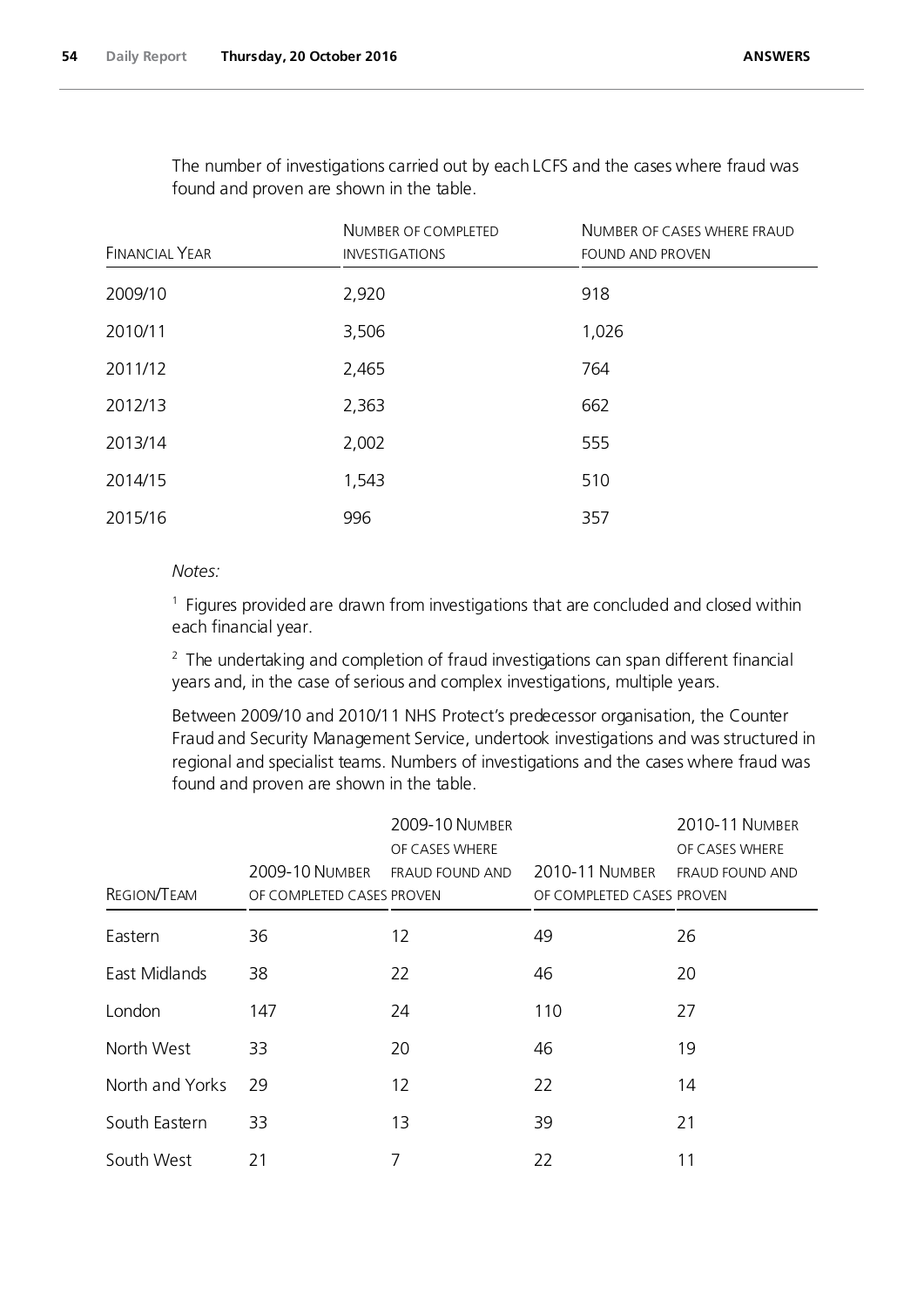|                              |                           | 2009-10 NUMBER<br>OF CASES WHERE |                           | 2010-11 NUMBER<br>OF CASES WHERE |
|------------------------------|---------------------------|----------------------------------|---------------------------|----------------------------------|
|                              | <b>2009-10 NUMBER</b>     | <b>FRAUD FOUND AND</b>           | <b>2010-11 NUMBER</b>     | FRAUD FOUND AND                  |
| <b>REGION/TEAM</b>           | OF COMPLETED CASES PROVEN |                                  | OF COMPLETED CASES PROVEN |                                  |
| West Midland                 | 23                        | 10                               | 42                        | 18                               |
| Pharmaceutical<br>Fraud Team | 62                        | 9                                | 32                        | 9                                |
| Dental Fraud Team 18         |                           | 15                               | 29                        | 7                                |
| National<br>Investigations   | 24                        | 11                               | 17                        | 5                                |
| Total                        | 464                       | 155                              | 454                       | 177                              |

From April 2011 NHS Protect operated a National Investigation Service (NIS) dealing with the most serious and complex allegations of fraud, bribery and corruption. Other cases of fraud are investigated at a local level by Local Counter Fraud Specialists. NHS Protect staff are located in London, Coventry and Newcastle and operate as a single investigative team.

The number of investigations carried out by NIS and the cases where fraud was proven are shown in the table.

| <b>FINANCIAL YEAR</b> | NUMBER OF COMPLETED<br><b>INVESTIGATIONS</b> | NUMBER OF CASES WHERE FRAUD<br><b>FOUND AND PROVEN</b> |
|-----------------------|----------------------------------------------|--------------------------------------------------------|
| 2011/12               | 95                                           | 42                                                     |
| 2012/13               | 120                                          | 58                                                     |
| 2013/14               | 70                                           | 28                                                     |
| 2014/15               | 53                                           | 24                                                     |
| 2015/16               | 30                                           | 11                                                     |

# *Notes:*

 $<sup>1</sup>$  Figures provided are drawn from investigations that are concluded and closed within</sup> the each financial year.

 $2$  The undertaking and completion of fraud investigations can span different financial years and, in the case of serious and complex investigations, multiple years. Single investigations within NIS relate to the entirety of the allegation, and will cover multiple subjects.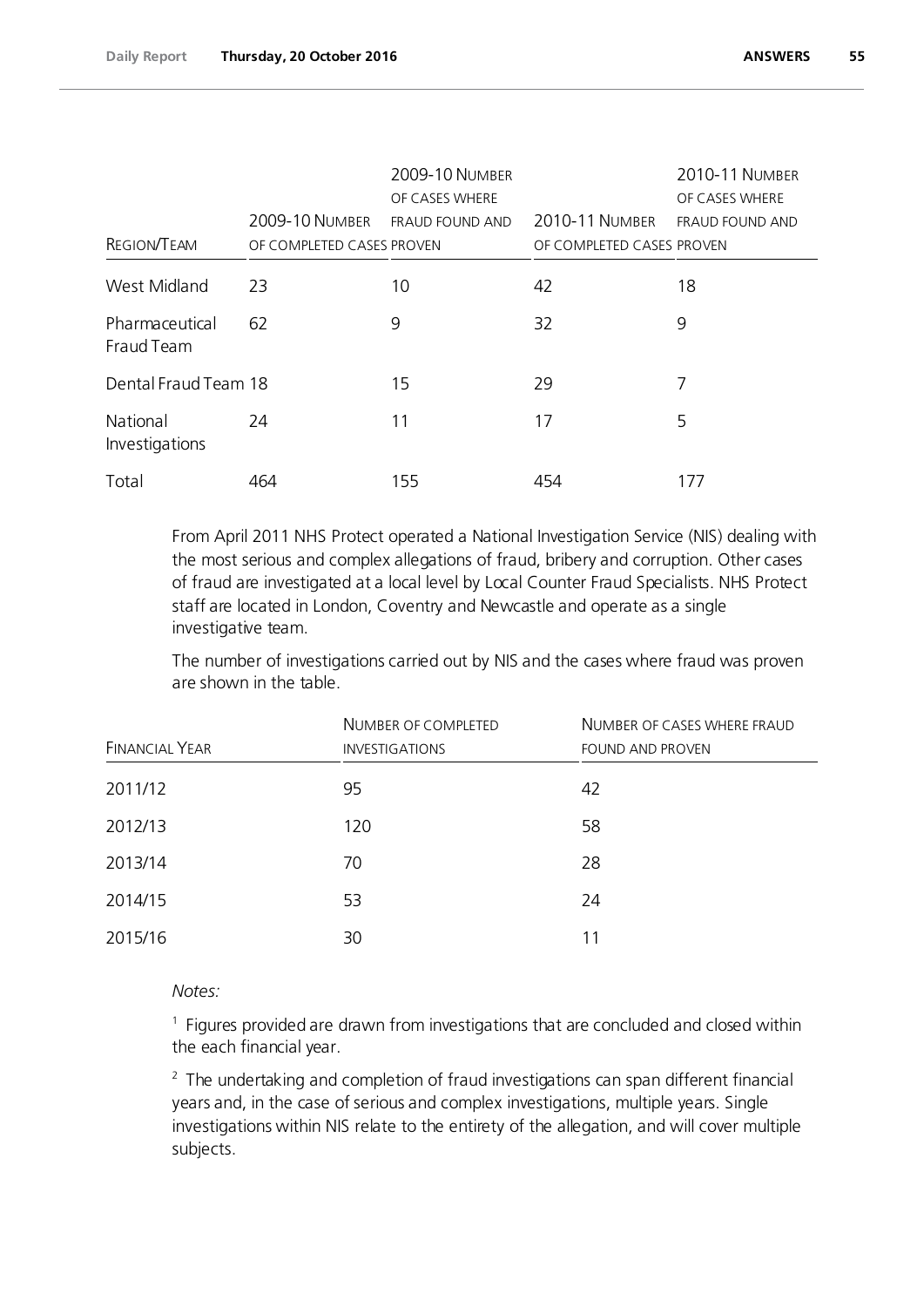# Diana Johnson: [\[48399\]](http://www.parliament.uk/business/publications/written-questions-answers-statements/written-question/Commons/2016-10-12/48399)

To ask the Secretary of State for Health, how many reports of (a) expenses claims, (b) payroll and (c) other fraud NHS Protect have received from each region through the Fraud and Corruption Reporting Line in each year since 2009-10.

# Mr Philip Dunne:

This information could only be obtained at disproportionate cost.

# Diana Johnson: [\[48400\]](http://www.parliament.uk/business/publications/written-questions-answers-statements/written-question/Commons/2016-10-12/48400)

To ask the Secretary of State for Health, how many reports entered into NHS Protect's Fraud Information Reporting System Toolkit have been turned into cases in each year since 2009- 10.

# Mr Philip Dunne:

The information requested is in the table.

| <b>FINANCIAL YEAR</b> | <b>REPORTS ENTERED</b> | <b>RESULTING CASES</b> |  |
|-----------------------|------------------------|------------------------|--|
| 2009/10               | 4,572                  | 4,177                  |  |
| 2010/11               | 4,888                  | 3,746                  |  |
| 2011/12               | 4,333                  | 2,772                  |  |
| 2012/13               | 3,284                  | 1,499                  |  |
| 2013/14               | 2,514                  | 1,251                  |  |
| 2014/15               | 2,881                  | 1,315                  |  |
| 2015/16               | 3,146                  | 1,035                  |  |

### NHS: Sustainable Development T.

# Justin Madders: [\[48767\]](http://www.parliament.uk/business/publications/written-questions-answers-statements/written-question/Commons/2016-10-14/48767)

To ask the Secretary of State for Health, whether the NHS plans to publish Sustainability and Transformation Plans in full or summary form.

# David Mowat:

It is for each Sustainability and Transformation Plan (STP) area to fully update their local communities. We expect that areas will publish a version of their STPs between late October and the end of the year. We would also expect that most areas will undertake public engagement during this period.

# Robert Flello: [\[48982\]](http://www.parliament.uk/business/publications/written-questions-answers-statements/written-question/Commons/2016-10-17/48982)

To ask the Secretary of State for Health, what the proposed salary and permitted allowances are for the chairs of each sustainability and transformation plan body.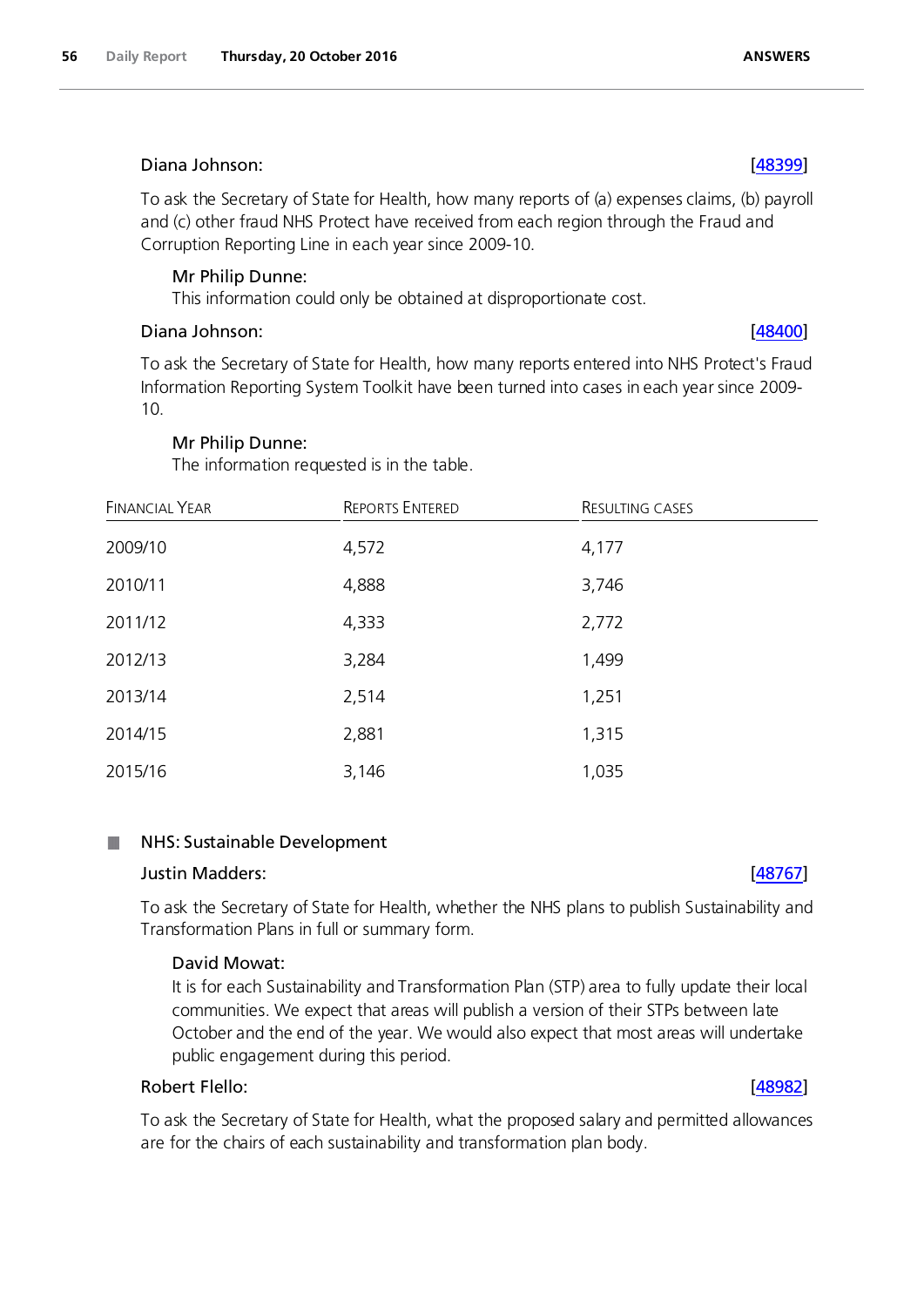## David Mowat:

Sustainability and Transformation Plan (STP) footprints are not statutory bodies, but collective discussion forums which aim to bring together health and care leaders to support the delivery of improved health and care based on the needs of local populations. They do not replace existing local bodies, or change local accountabilities. Each footprint has been asked to determine governance arrangements for agreeing and implementing their STP. Individuals who are leading the development of STPs within each footprint, which include National Health Service provider Chief Executives, clinical commissioning group accountable officers and local authority senior leaders, are responsible for convening and chairing system-wide meetings, facilitating the open and honest conversations that will be necessary to secure sign up to a shared vision and plan. In the overwhelming majority of cases this is a voluntary, non-statutory role and they are not being paid over and above the remuneration they receive for their existing role. Their salary details will be available in the individual annual reports of the organisations by whom they are substantively employed.

## Robert Flello: [\[48983\]](http://www.parliament.uk/business/publications/written-questions-answers-statements/written-question/Commons/2016-10-17/48983)

To ask the Secretary of State for Health, what mechanisms his Department has in place to ensure that areas of deprivation receiving higher levels of health funding per head of population do not subsidise less deprived areas as a result of sustainability and transformation plan footprints covering a wide geographic area.

### David Mowat:

Sustainability and Transformation Plans are designed to set out a local roadmap for closing the health, care and quality and financial gaps faced by the National Health Service over the coming years. The health gap includes inequalities in health and healthcare, and we expect plans to set out how these will be addressed by NHS bodies working with local government. In addition, NHS England's method for allocating funding to clinical commissioning groups corrects for inequalities by allocating greater funding to areas that have historically been underfunded.

## Robert Flello: [\[48984\]](http://www.parliament.uk/business/publications/written-questions-answers-statements/written-question/Commons/2016-10-17/48984)

To ask the Secretary of State for Health, for what reasons hon. Members have not been allowed formally to engage in the discussions of those bodies forming sustainability and transformation plans.

### David Mowat:

We expect all local leaders to be regularly talking to members of the public and stakeholders, including hon. Members. It is vital that people are able to shape the future of their local services. No changes to the services people currently receive will be made without local engagement and, where required, consultation. There are longstanding assurance processes in place to make sure this happens. NHS England, with other national health and care bodies, released guidance to the local areas developing Sustainability and Transformation Plans entitled 'Engaging local people' in September 2016 which can be found on their website.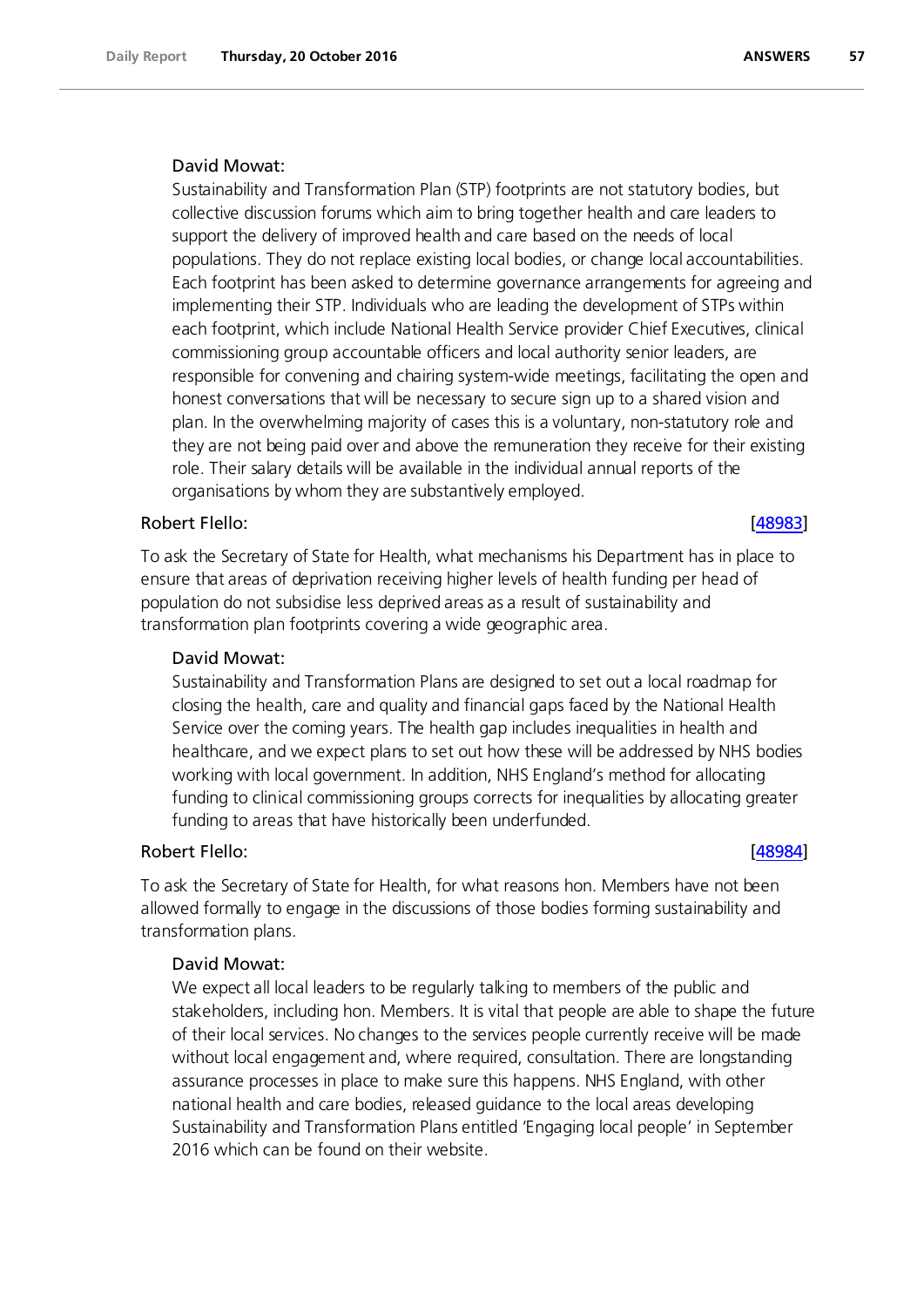### . Patients: Transport

# Paula Sherriff: [\[48242\]](http://www.parliament.uk/business/publications/written-questions-answers-statements/written-question/Commons/2016-10-12/48242)

To ask the Secretary of State for Health, what advice his Department gives to clinical commissioning groups on how to respond in circumstances where a private provider of patient transport services has its ambulances seized by bailiffs; and on how many occasions such a seizure has taken place.

# Mr Philip Dunne:

The contractual arrangements entered into by clinical commissioning groups are matters for the organisations concerned and for NHS England. The Department is aware from media accounts that such a seizure of vehicles took place in June of this year in Sussex.

### Pharmacy: Finance .

# Derek Thomas: [\[48286\]](http://www.parliament.uk/business/publications/written-questions-answers-statements/written-question/Commons/2016-10-12/48286)

To ask the Secretary of State for Health, what estimate he has made of the effect on the number of community pharmacies of proposed changes to pharmacy funding.

# David Mowat:

Community pharmacy is a vital part of the National Health Service and can play an even greater role. In the Spending Review the Government re-affirmed the need for the NHS to deliver £22 billion in efficiency savings by 2020/21 as set out in the NHS's own plan, the Five Year Forward View. Community pharmacy is a core part of NHS primary care and has an important contribution to make as the NHS rises to these challenges. The Government believes efficiencies can be made without compromising the quality of services including public access to medicines. Our aim is to ensure that those community pharmacies upon which people depend continue to thrive and so we have consulted on the introduction of a Pharmacy Access Scheme, which will provide more NHS funds to certain pharmacies compared to others, considering factors such as location and the health needs of the local population.

Our proposals are about improving services for patients and the public and securing efficiencies and savings. A consequence may be the closure of some pharmacies but that is not our aim.

# Ben Howlett: [\[48429\]](http://www.parliament.uk/business/publications/written-questions-answers-statements/written-question/Commons/2016-10-12/48429)

To ask the Secretary of State for Health, what assessment he has made of the effect of potential reductions in the level of pharmacy funding on waiting times for NHS prescriptions.

# Ben Howlett: [\[48430\]](http://www.parliament.uk/business/publications/written-questions-answers-statements/written-question/Commons/2016-10-12/48430)

To ask the Secretary of State for Health, what assessment he has made of the potential effect of reductions in pharmacy funding on the availability of essential medicines.

# David Mowat:

The Government's proposals for community pharmacy in 2016/17 and beyond, on which we have consulted, are being considered against the public sector equality duty,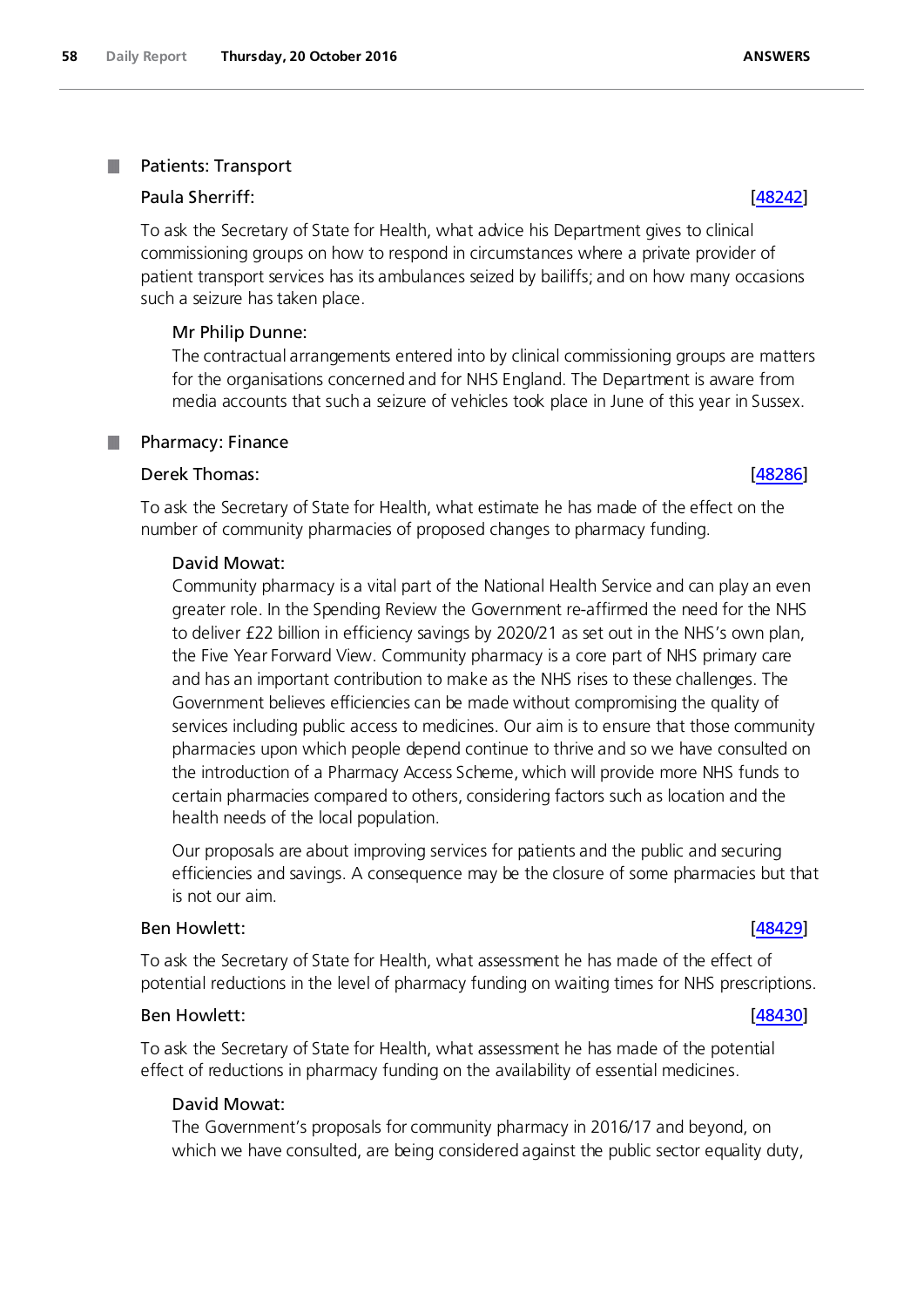Our assessments include consideration of the potential impacts on the adequate provision of NHS pharmaceutical services, including the dispensing of prescriptions and supply of medicines.

An impact assessment will be completed to inform final decisions and published in due course.

Our proposals are about improving services for patients and the public and securing efficiencies and savings. We believe these efficiencies can be made within community pharmacy without compromising the quality of services or public access to them.

Our aim is to ensure that those community pharmacies upon which people depend continue to thrive. We are consulting on the introduction of a Pharmacy Access Scheme, which will provide more NHS funds to certain pharmacies compared with others, considering factors such as location and the health needs of the local population.

# **Pregnancy: Mental Illness**

# Mr Jamie Reed: [\[48985\]](http://www.parliament.uk/business/publications/written-questions-answers-statements/written-question/Commons/2016-10-17/48985)

To ask the Secretary of State for Health, how many diagnoses of perinatal mental illness were made in (a) Copeland, (b) Cumbria and (c) England in each of the last five years.

# Mr Philip Dunne:

The data requested is not collected centrally. Work is underway to improve data collection on perinatal mental health.

# **Vitamin B12: Vaccination**

# Nicky Morgan: [\[48593\]](http://www.parliament.uk/business/publications/written-questions-answers-statements/written-question/Commons/2016-10-13/48593)

To ask the Secretary of State for Health, what recent representations he has received on the availability of injectable B12 over the counter.

# Nicky Morgan: [\[48594\]](http://www.parliament.uk/business/publications/written-questions-answers-statements/written-question/Commons/2016-10-13/48594)

To ask the Secretary of State for Health, whether he will publish the evidence he has concerning B12.

# Nicola Blackwood:

The Department has received a small number of letters about the availability of injectable B12 over the counter and the issue was also raised at a meeting between the B12 Deficiency Group and the then Parliamentary Under-Secretary of State for Public Health (Jane Ellison) in July 2016. All authorised medicines for injection are classified by the Medicines and Healthcare products Regulatory Agency as prescription only. Whether or not a patient could self-administer a prescribed medicine would be a matter of clinical judgement for the patient's doctor to determine.

The diagnosis and treatment for B12 deficiencies is well established and reported in the British Committee for Standards in Haematology (BCSH) guidance document, *Guidelines*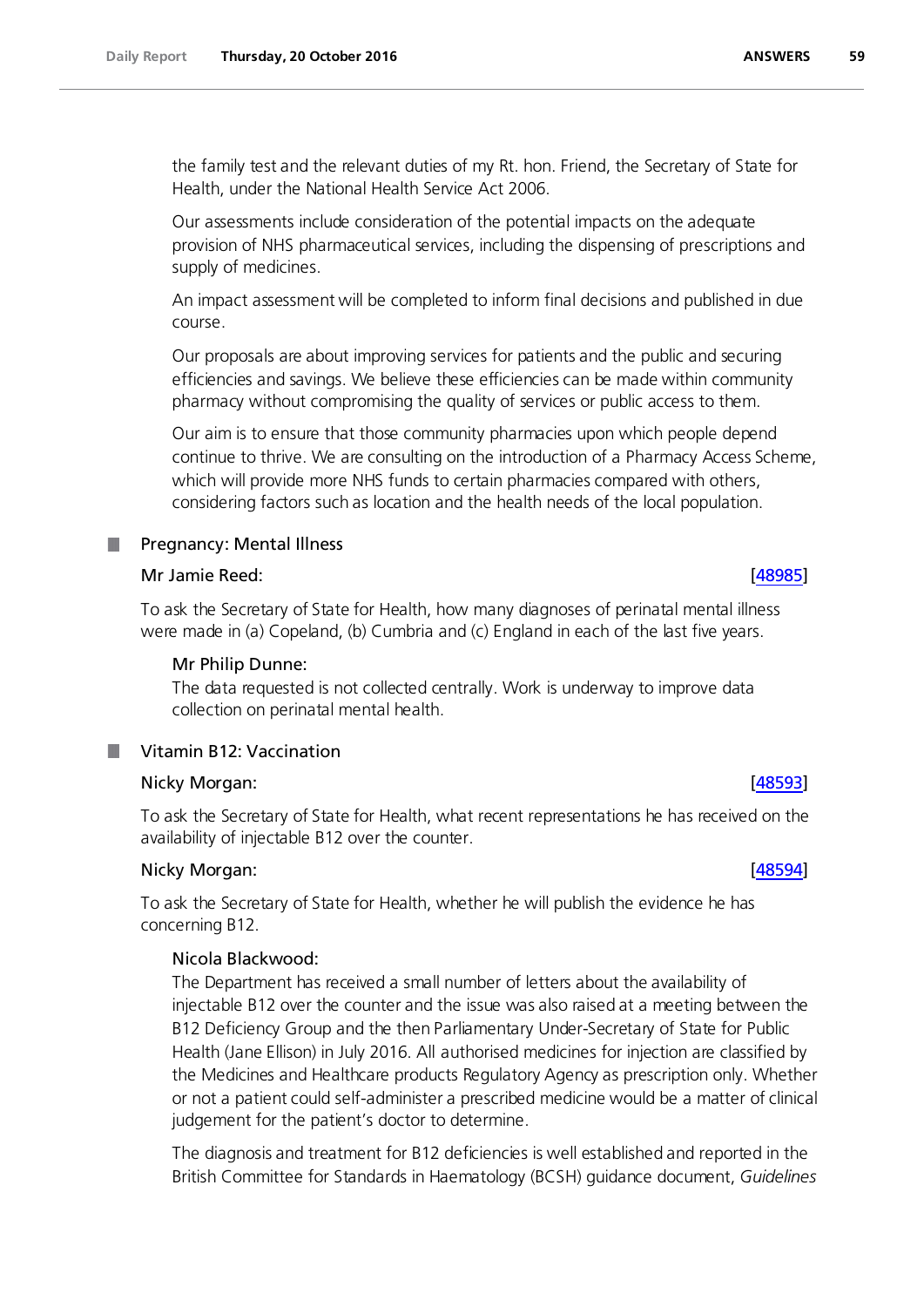*for the diagnosis and treatment of Cobalamin and Folate disorders*. The guidance was last updated in May 2014 and can be found at the following link:

## <http://onlinelibrary.wiley.com/doi/10.1111/bjh.12959/epdf>

The BCSH operates independently of the Department and NHS England and produces evidence-based guidelines for both clinical and laboratory haematologists on the diagnosis and treatment of haematological disease, drawing on the advice of expert consultants and clinical scientists practicing in the United Kingdom.

# Written Questions: Government Responses

### Diana Johnson: [\[48392\]](http://www.parliament.uk/business/publications/written-questions-answers-statements/written-question/Commons/2016-10-12/48392)

To ask the Secretary of State for Health, for what reasons the information in answers to Questions (a) 11426 on 15 October 2015, (b) 11427 on 15 October 2015, (c) 11428 on 15 October 2015 and (d) 40070 on 13 June 2016 contain data from before the 2011-12 financial year when NHS Protect was set up.

### Mr Philip Dunne:

In April 2011, NHS Protect became the operating name for the NHS Counter Fraud and Security Management Service. The pre April 2011 information provided for questions 11426, 11427, 11428 and 40070 relates to NHS Counter Fraud and Security Management Service investigations, prosecutions and budget.

### **HOME OFFICE**

### Abortion: Protest

# Vicky Foxcroft: [\[48322\]](http://www.parliament.uk/business/publications/written-questions-answers-statements/written-question/Commons/2016-10-12/48322)

To ask the Secretary of State for the Home Department, what steps the Government is putting in place to protect women accessing abortion clinics (a) in London and (b) elsewhere against protestors.

### Brandon Lewis:

The Home Office is aware of a number of recent protests outside some abortion clinics which we take extremely seriously. This country has a proud history of allowing free speech but the right to peaceful protest does not extend to harassment or threatening behaviour. The law currently provides protection against such acts.

The police have a range of powers to deal with protests outside clinics. Section 5 of the Public Order Act 1986, makes it an offence to display threatening, or abusive words or images that, within the sight of someone, is likely to cause harassment, alarm or distress. Section 14 of the Public Order Act 1986 allows the police to place conditions on the location, duration or numbers attending a public assembly. This can be applied where the police believe that the assembly may result in serious public disorder, serious damage to property, serious disruption to the life of the community, or that the purpose by the assembly organisers is to intimidate others to compel them not to do an act that they have a right to do.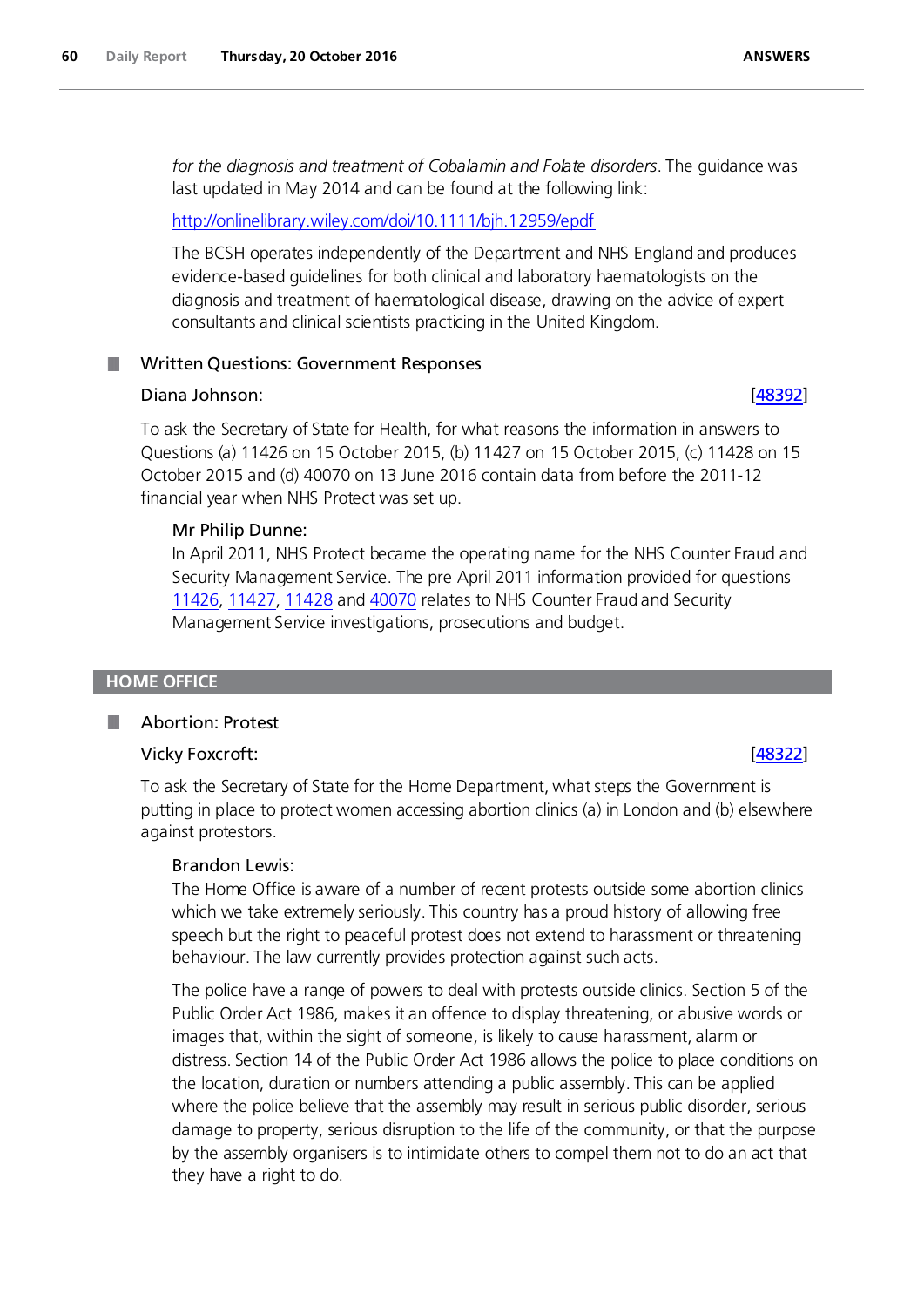The police have dispersal powers (in public places) under sections 34 and 35 of the Antisocial Behaviour, Crime and Policing Act 2014, to remove or reduce the likelihood of members of the public being harassed, alarmed or distressed, or to prevent local crime or disorder.

The Protection from Harassment Act 1997 includes criminal offences that protect individuals, who are conducting lawful activities, from harassment by protestors.

The policing of protests and the use of police powers are an operational matter for the police.

# Assaults on Police

# Mr David Hanson: [\[48334\]](http://www.parliament.uk/business/publications/written-questions-answers-statements/written-question/Commons/2016-10-12/48334)

To ask the Secretary of State for the Home Department, how many (a) police officers and (b) police community support officers have been assaulted in each constabulary in each year since 2010.

# Mr David Hanson: [\[48335\]](http://www.parliament.uk/business/publications/written-questions-answers-statements/written-question/Commons/2016-10-12/48335)

To ask the Secretary of State for the Home Department, how many days of police time were lost in sick leave as a result of assaults on police officers in each constabulary in each year since 2010.

# Brandon Lewis:

The Home Office does not hold all of the data requested. Data that are held are provided in the accompanying tables. These statistics have been supplied to the Home Office from police forces' live operational systems. As such, the numbers may change as information on those systems is updated.

Published data for 2014/15 and 2015/16, along with notes can be found here: https://www.gov.uk/government/collections/police-workforce-england-and-wales

None of the current data sources provide a complete measure of assaults, and the Home Office is currently working with police forces to improve this data.

Information on the number of working days lost by police officers as a result of sickness due to assault ceased to be collected from 2012/13 due to significant issues with the completeness and quality of the data.

The number of working days lost by police community support officers as a result of sickness due to assaults is not held centrally by the Home Office.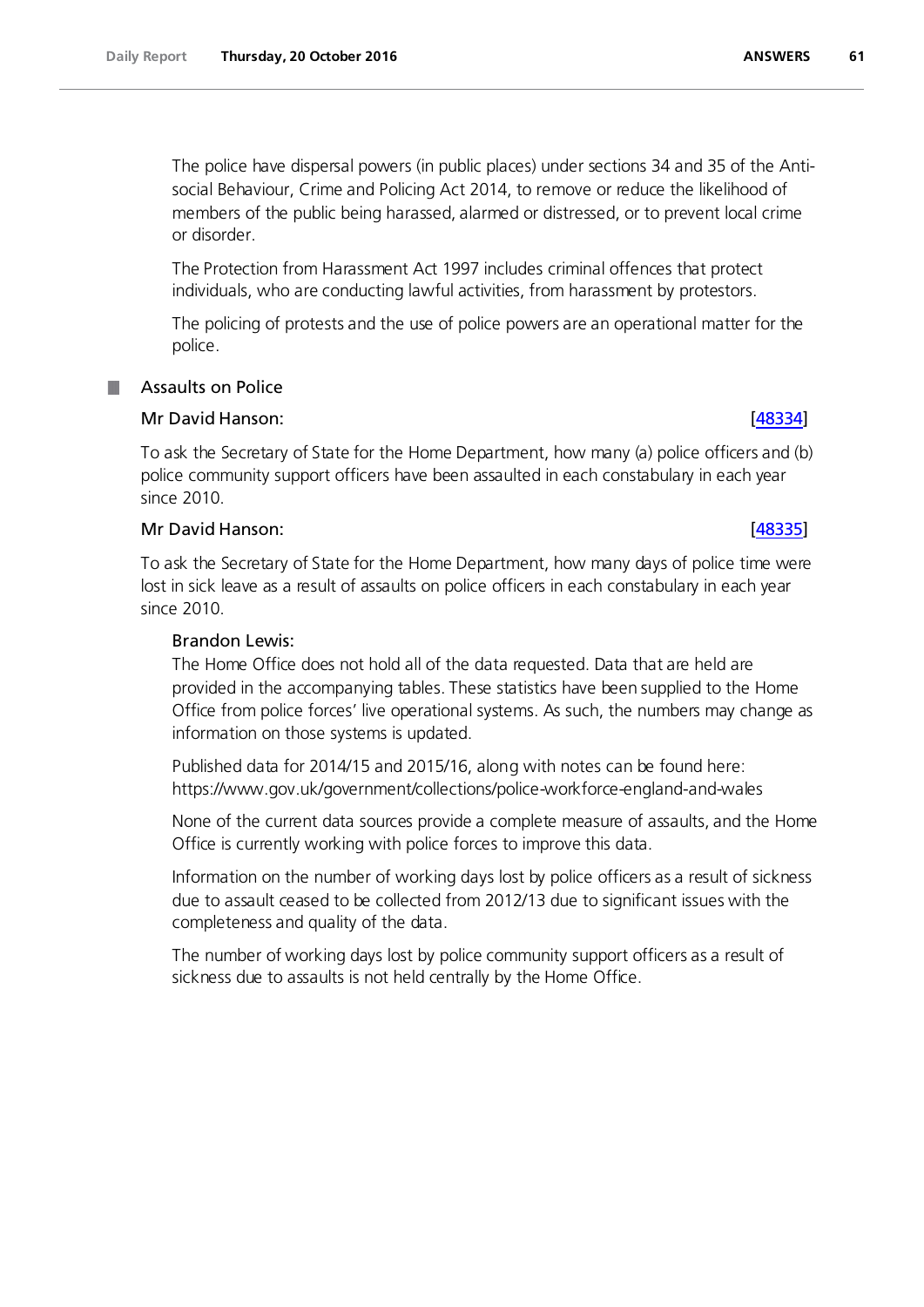**Asylum** 

# Vicky Foxcroft: [\[48324\]](http://www.parliament.uk/business/publications/written-questions-answers-statements/written-question/Commons/2016-10-12/48324)

To ask the Secretary of State for the Home Department, what provision her Department makes for asylum seekers who require documents from their country of origin to normalise their immigration status.

# Mr Robert Goodwill:

All asylum seekers are expected to provide any documents they have as part of the asylum process. We do not expect asylum seekers to contact the authorities of their country of origin while their claim is being processed. Where refugee status is granted, a Biometric Residence Permit is issued. This provides immigration status details.

# **Asylum: Cambridge**

# Daniel Zeichner: [\[48484\]](http://www.parliament.uk/business/publications/written-questions-answers-statements/written-question/Commons/2016-10-12/48484)

To ask the Secretary of State for the Home Department, how many asylum cases have been referred to the Case Assurance and Audit Unit that related to asylum seekers in the City of Cambridge in each of the last three years.

# Mr Robert Goodwill:

Data on the numbers of asylum seekers in Cambridge at specific times in their immigration history (such as their referral to a Home Office unit) cannot be provided without incurring disproportionate cost because checks of individual records would be required.

# Daniel Zeichner: [\[48485\]](http://www.parliament.uk/business/publications/written-questions-answers-statements/written-question/Commons/2016-10-12/48485)

To ask the Secretary of State for the Home Department, how many asylum cases are being processed by her Department in the City of Cambridge.

# Mr Robert Goodwill:

Our records indicate that the number of asylum cases awaiting a decision on their asylum claim at 30 June 2016 where the latest address is in a City of Cambridge postcode area was 15.

# **Notes**

1. The data includes the number of asylum cases awaiting an asylum decision. A case may be for a single claimant or for more than one person (the main asylum claimant and their dependants).

2. The data relates to asylum cases where the claim was raised after 1 October 2006.

3. Cases awaiting a decision are those where there is no asylum decision outcome recorded against the case.

4. The data includes those cases where the claimant's latest postcode begins with CB1, CB2, CB3, CB4 or CB5.

5. The data has been compiled by identifying the latest valid postcode recorded for the main applicant on the Case Information Database (CID) on the day the data was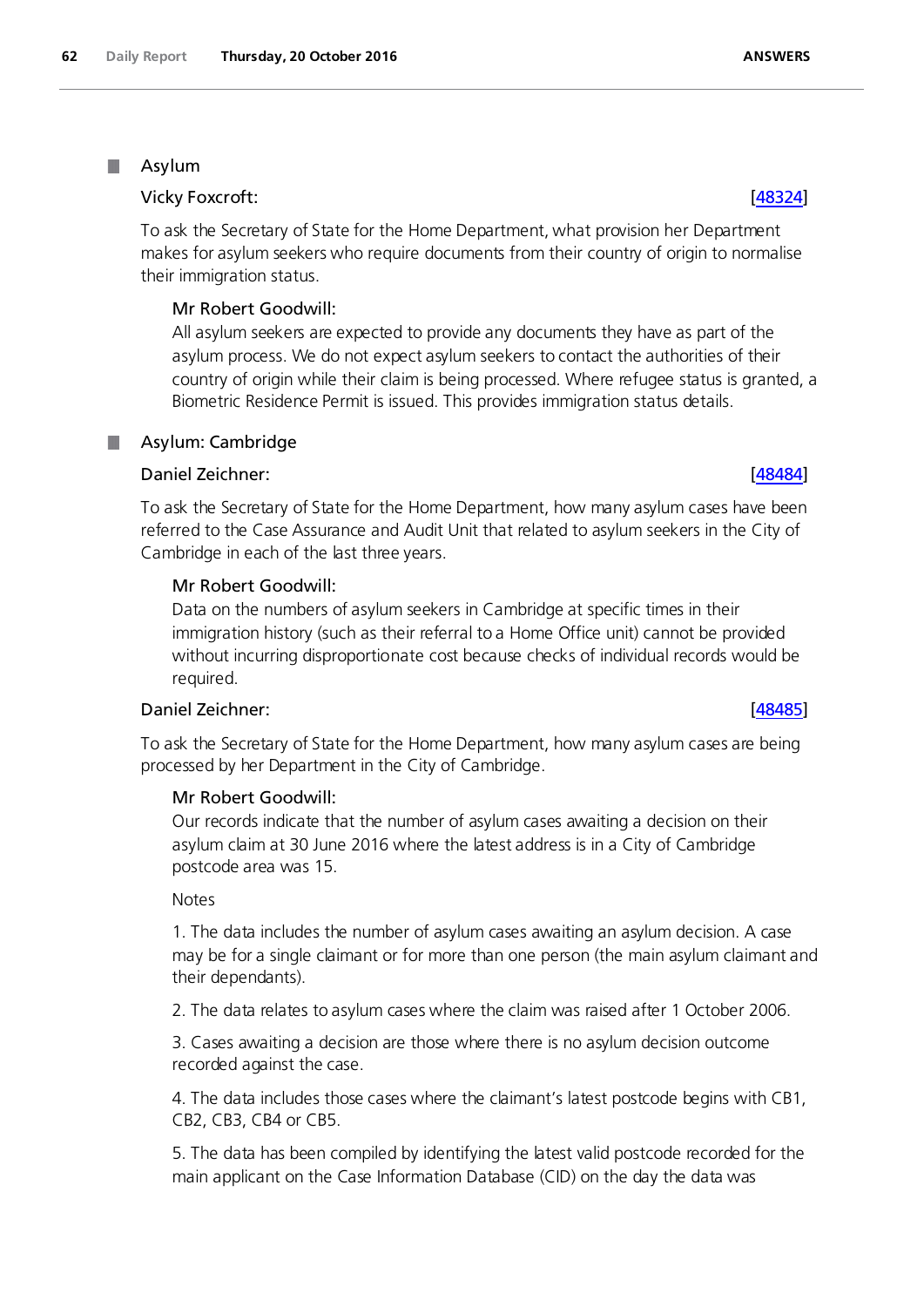extracted. This postcode is the most recently recorded postcode for correspondence purposes and may not represent the claimant's place of residence.

6. Data extracted from CID on 13 October 2016. These statistics have been taken from a live operational database. As such numbers may change as information on that system is updated

# Asylum: Children Deidre Brock: [\[46739\]](http://www.parliament.uk/business/publications/written-questions-answers-statements/written-question/Commons/2016-10-07/46739)

To ask the Secretary of State for the Home Department, what steps the Government is taking to ensure that unaccompanied refugee children in Europe with an existing family connection in the UK have their asylum under the Dublin Regulation processed without undue delay.

# Deidre Brock: [\[46819\]](http://www.parliament.uk/business/publications/written-questions-answers-statements/written-question/Commons/2016-10-07/46819)

To ask the Secretary of State for the Home Department, what the average time is between application for asylum and transfer to the UK for unaccompanied children in Europe who are accepted for humanitarian protection under the Dublin regulation.

# Mr Robert Goodwill:

The Government is fully committed to the efficient and timely operation of the Dublin Regulation and we are working closely with EU partners, including the French, Greek and Italian authorities to identify, assess and transfer children to the UK under the Dublin family reunion process.

We have seconded a UK official to Greece; we have a long-standing secondee working in Italy and we have seconded another official to the French Interior Ministry to support these efforts. We have established a dedicated team in the Home Office Dublin Unit to lead on family reunion cases for unaccompanied children.

Between 1 January and 1 October 2016 over 140 unaccompanied children were accepted for transfer, compared to around 20 children in the whole of 2015.Transfer requests from Member States involving children under the Dublin Regulation are now generally processed within 10 days. Children can then be transferred within weeks and are now arriving in the UK on an almost weekly basis.The Home Secretary made clear on the 10th October that we will transfer as many minors as possible to the UK, who are eligible under the Dublin Regulation before the camp clearance starts.

# Daniel Zeichner: [\[48478\]](http://www.parliament.uk/business/publications/written-questions-answers-statements/written-question/Commons/2016-10-12/48478)

To ask the Secretary of State for the Home Department, when she plans to resettle the unaccompanied child refugees in Calais entitled to be in the UK.

## Mr Robert Goodwill:

As stated by the Home Secretary on Monday 10 October in Parliament, it has been agreed with the French Interior Minister that we should transfer from the camp as many minors as possible eligible under the Dublin Regulation over the next few days before clearance commences.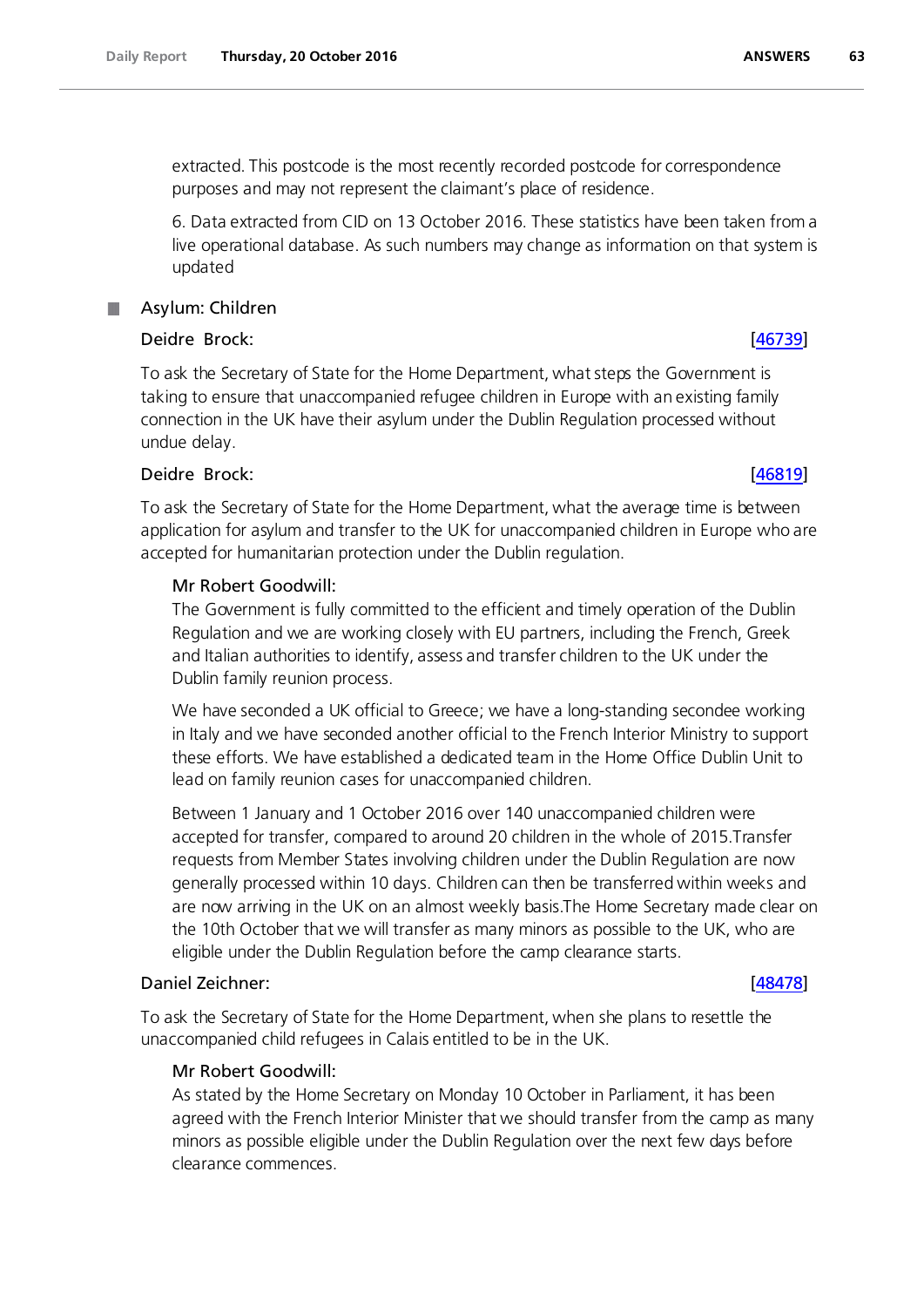It was also outlined that those children eligible for transfer to the UK under the Immigration Act 2016 must be looked after in safe facilities where their best interests are properly considered. The UK Government stands ready to help to fund such facilities and provide the resourcing to aid the decision making. The UK remains committed to upholding our humanitarian responsibilities on protecting minors and the most vulnerable, including children.

# Stella Creasy: [\[48887\]](http://www.parliament.uk/business/publications/written-questions-answers-statements/written-question/Commons/2016-10-17/48887)

To ask the Secretary of State for the Home Department, what records her Department holds of (a) children currently in Europe who potentially qualify for resettlement to the UK under the Dublin III convention and (b) children currently in Europe who potentially qualify for resettlement to the UK under section 67 of the Immigration Act 2016 who do not have a family member in the UK; and what the (i) dates are and (ii) source is from which such records were received since 1 January 2016.

# Mr Robert Goodwill:

The Dublin Regulation is the mechanism to transfer individuals to other Member States for consideration of their asylum claim, rather than a mechanism for resettlement. The number of unaccompanied children in the process of seeking asylum in other Member States is a matter for individual Member States. However, our secondees in France, Greece and Italy are working to identify and assess eligible cases, and transfers are underway.

# Asylum: Housing

## Paula Sherriff: [\[48241\]](http://www.parliament.uk/business/publications/written-questions-answers-statements/written-question/Commons/2016-10-12/48241)

To ask the Secretary of State for the Home Department, which local authorities have signed up to COMPASS for the provision of asylum accommodation.

## Mr Robert Goodwill:

The Immigration and Asylum Act 1999 introduced the policy of national dispersal, designed to share the impact of asylum seekers across the whole of the UK. The Home Office publishes figures on the number of asylum seekers housed in dispersed accommodation by local authority.

### Asylum: Scotland T.

## Stuart C. McDonald: [\[48426\]](http://www.parliament.uk/business/publications/written-questions-answers-statements/written-question/Commons/2016-10-12/48426)

To ask the Secretary of State for the Home Department, what funding her Department is providing for costs associated with (a) health services and (b) civil legal advice and assistance in Scotland for expenditure consequential on dispersing asylum seekers to Scotland.

## Stuart C. McDonald: [\[48462\]](http://www.parliament.uk/business/publications/written-questions-answers-statements/written-question/Commons/2016-10-12/48462)

To ask the Secretary of State for the Home Department, what expenditure her Department made and what funding it provided to the Scottish Government in 2015-16 for the provision to dispersed asylum seekers in Scotland of (a) health services and (b) civil legal advice and assistance and civil legal aid.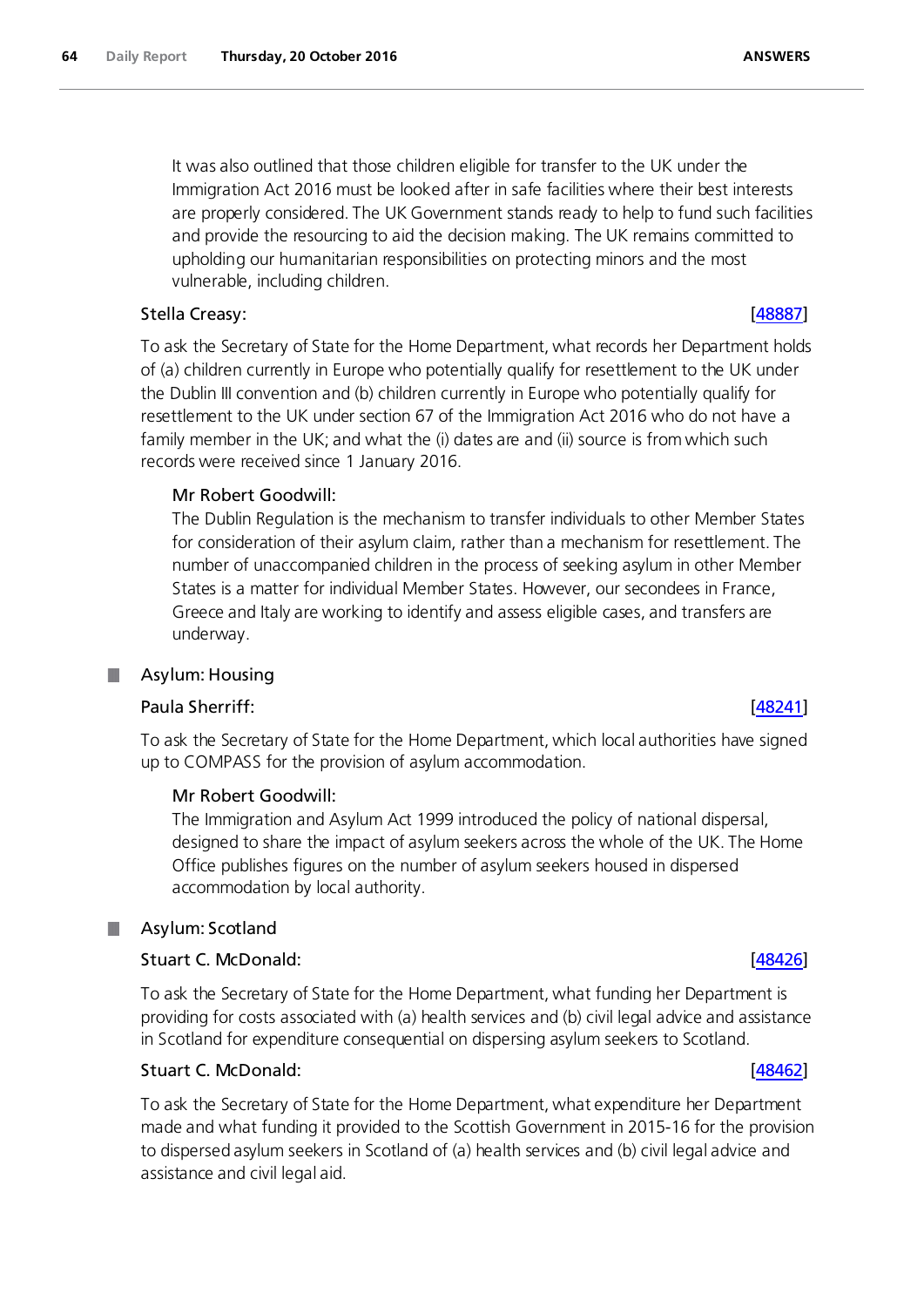# Mr Robert Goodwill:

Health in Scotland is a devolved matter and therefore responsibility for funding would be with the Scottish Government. Legal aid in Scotland is the responsibility of the Scotland Legal Aid Board, an executive non-departmental public body of the Scottish Government.

To ensure statutory duties are met, Home Office funds local migration partnerships to support inter-agency planning of central funded public services for asylum seekers. It also offers 'signposting', independent advice to asylum seekers so they can access health and legal aid, under a contract with Migrant Help. It is however, out with the jurisdiction of Home Office to directly fund health care and legal aid.

### . Asylum: Vetting

# Anne McLaughlin: [\[48326\]](http://www.parliament.uk/business/publications/written-questions-answers-statements/written-question/Commons/2016-10-12/48326)

To ask the Secretary of State for the Home Department, with reference to paragraph 1.2.3.2 of Schedule 2 to the Compass contract for accommodation for asylum seekers in the Midlands and East of England, what arrangements are in place to ensure that all contractor staff and sub-contractors who are likely to have contact with service users are subject to criminal records bureau and disclosure checks prior to working on that contract; who is responsible for applying such checks; and what the pass rate was for any such checks in 2015-16.

# Anne McLaughlin: [\[48327\]](http://www.parliament.uk/business/publications/written-questions-answers-statements/written-question/Commons/2016-10-12/48327)

To ask the Secretary of State for the Home Department, with reference to paragraph 1.2.3.2 of Schedule 2 to the Compass contract for accommodation for asylum seekers in the North-West Region, what arrangements are in place to ensure that all contractor staff and subcontractors who are likely to have contact with service users are subject to criminal records bureau and disclosure checks prior to working on that contract; who is responsible for applying such checks; and what the pass rate was for any such checks in 2015-16.

# Anne McLaughlin: [\[48328\]](http://www.parliament.uk/business/publications/written-questions-answers-statements/written-question/Commons/2016-10-12/48328)

To ask the Secretary of State for the Home Department, with reference to paragraph 1.2.3.2 of Schedule 2 to the Compass contract for accommodation for asylum seekers in Wales and South-West, what arrangements are in place to ensure that all contractor staff and subcontractors who are likely to have contact with service users are subject to a criminal records bureau and disclosure checks prior to working under that contract; who is responsible for applying such checks; and what the pass rate was for any such checks in 2015-16.

# Anne McLaughlin: [\[48329\]](http://www.parliament.uk/business/publications/written-questions-answers-statements/written-question/Commons/2016-10-12/48329)

To ask the Secretary of State for the Home Department, with reference to paragraph 1.2.3.2 of Schedule 2 to the Compass contract for accommodation for asylum seekers in London and the South-East Region, what arrangements are in place to ensure that all contractor staff and sub-contractors who are likely to have contact with service users are subject to a criminal records bureau and disclosure checks prior to working under that contract; who is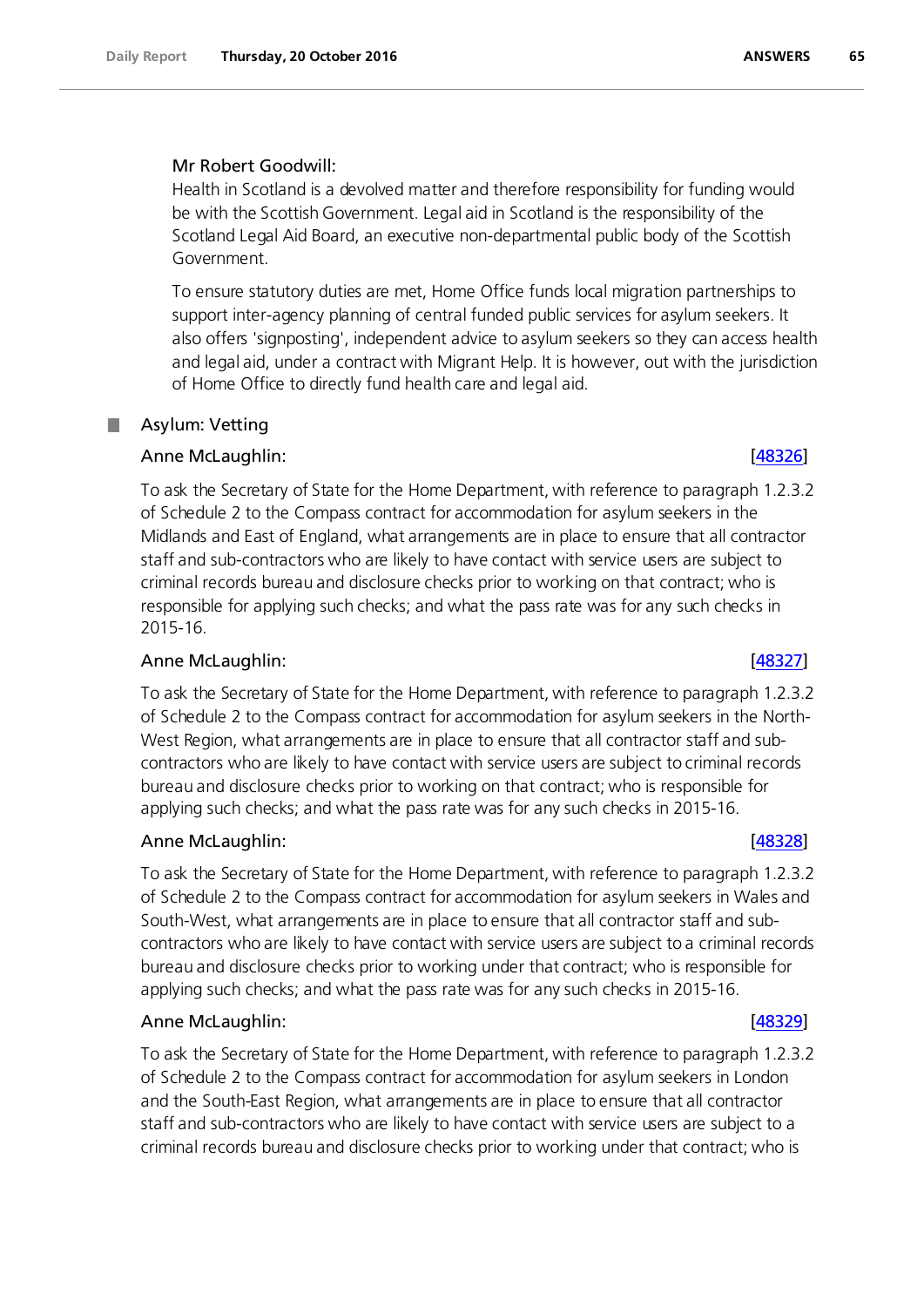responsible for applying such checks; and what the pass rate was for any such checks in 2015-16.

# Anne McLaughlin: [\[48330\]](http://www.parliament.uk/business/publications/written-questions-answers-statements/written-question/Commons/2016-10-12/48330)

To ask the Secretary of State for the Home Department, with reference to paragraph 1.2.3.2 of Schedule 2 to the Compass contract for accommodation for asylum seekers in Scotland and Northern Ireland, what arrangements are in place to ensure that all contractor staff and sub-contractors who are likely to have contact with service users are subject to criminal records bureau and disclosure checks prior to working under that contract; who is responsible for applying such checks; and what the pass rate was for any such checks in 2015-16.

# Anne McLaughlin: [\[48331\]](http://www.parliament.uk/business/publications/written-questions-answers-statements/written-question/Commons/2016-10-12/48331)

To ask the Secretary of State for the Home Department, with reference to paragraph 1.2.3.2 of Schedule 2 to the Compass contract for accommodation for asylum seekers in the North-East, Yorkshire and Humber region, what arrangements are in place to ensure that all contractor staff and sub-contractors who are likely to have contact with service users are subject to criminal records bureau and disclosure checks prior to working under that contract; who is responsible for applying such checks; and what the pass rate was for any such checks in 2015-16.

# Mr Robert Goodwill:

It is the responsibility of the COMPASS providers to ensure that all staff recruitment meets required contractual standards.

Criminal record checks are obtained through the Disclosure and Barring Service (DBS). Eligibility is reserved for a limited range of sensitive roles, most of which involve working closely with children or vulnerable adults. It is the individual who is the subject of the check who must make the application to the DBS, but this application has to be sent via a "registered body" (often the employer) which is responsible for checking eligibility and identity. It is for individual employers and regulators to consider the content of checks and to use that as part of their decision making process.

Providers are monitored extremely closely to ensure that they undertake appropriate risk assessments in relation to their employees and that there is no risk posed to service users.

The COMPASS contracts include measures to ensure any issues are quickly addressed. On a monthly basis providers, in their report to the Contract Management Group, record the detail of personnel changes including specific reference to vetting and disclosure requirements. Personnel who do not meet the requirements cannot be engaged in providing the services. Implementing the requirements and ensuring that all the required pre employment checks are undertaken is completed by the Provider – monthly monitoring of the process is undertaken by both parties at the Contract Management Group.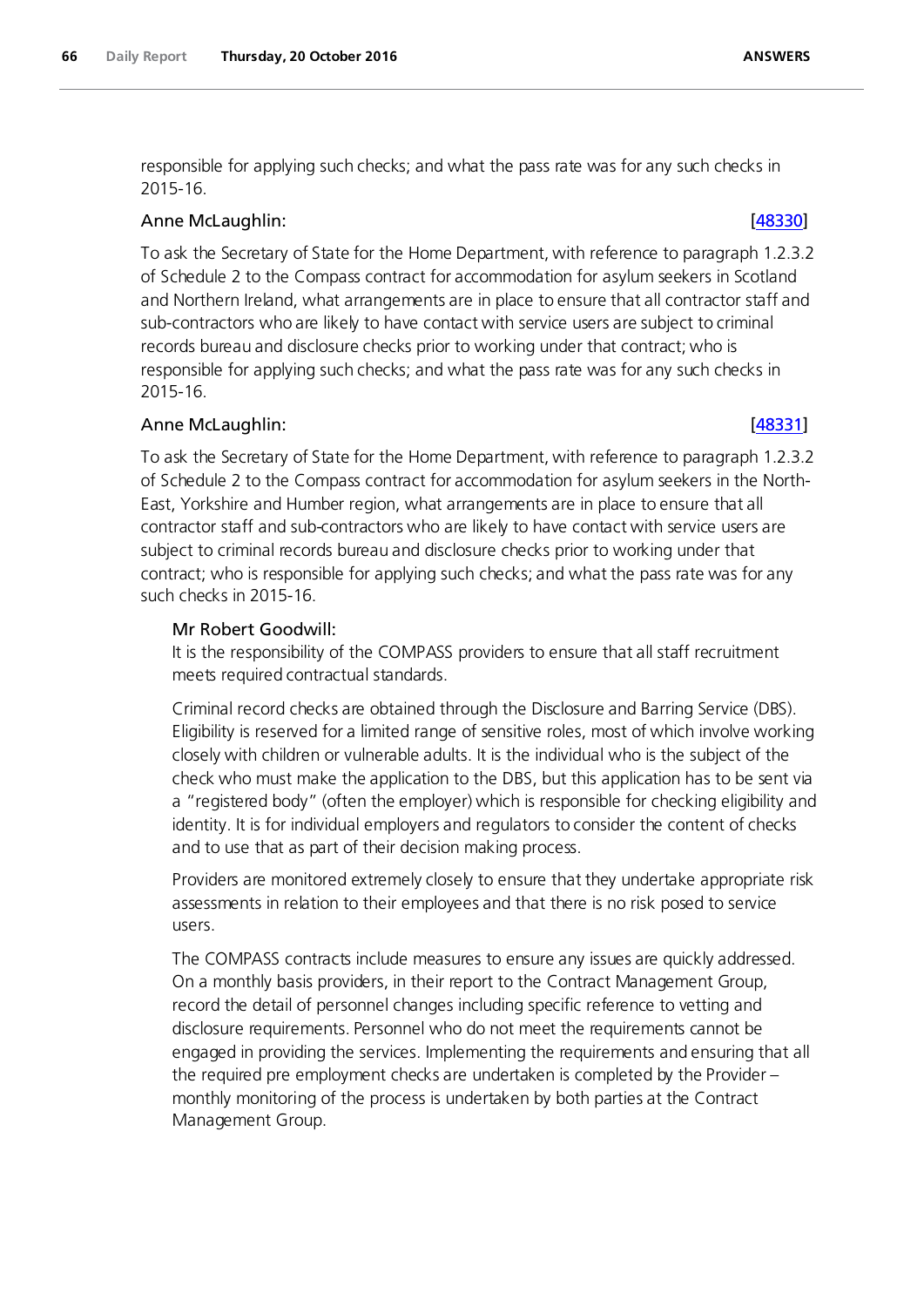### . Child Sexual Abuse Independent Panel Inquiry

## John Mann: [\[49001\]](http://www.parliament.uk/business/publications/written-questions-answers-statements/written-question/Commons/2016-10-17/49001)

To ask the Secretary of State for the Home Department, whether, when setting up the Independent Inquiry into Child Sexual Abuse, the Government stipulated how many members of the counsel team supporting that inquiry were to practise family law.

## Sarah Newton:

The Independent Inquiry into Child Sexual Abuse was established under the Inquiries Act 2005. The appointment of counsel to the inquiry is a matter for the inquiry chair. The only requirement under the Inquiry Rules 2006 is that counsel appointed by the chair should be 'qualified lawyers,' which means they must be a solicitor or barrister in England and Wales.

## Crime: Research

## Stephen Kinnock: [\[47519\]](http://www.parliament.uk/business/publications/written-questions-answers-statements/written-question/Commons/2016-10-07/47519)

To ask the Secretary of State for the Home Department, whether her Department has made an assessment of the correlation between people who commit crimes against animals and go on to commit crimes against the person.

## Brandon Lewis:

The Home Office has made no specific assessment of the correlation between people who commit crimes against animals and go on to commit crimes against the person.

In March this year the Government published the Modern Crime Prevention Strategy. The strategy sets out the evidence that points to six key drivers of crime: drugs; alcohol; the effectiveness of the Criminal Justice System; character (or an individual's propensity to offend); opportunity; and profit. The strategy can be accessed at:

[www.gov.uk/government/uploads/system/uploads/attachment\\_data/file/509831/6.1770](http://www.gov.uk/government/uploads/system/uploads/attachment_data/file/509831/6.1770_Modern_Crime_Prevention_Strategy_final_WEB_version.pd) [\\_Modern\\_Crime\\_Prevention\\_Strategy\\_final\\_WEB\\_version.pd](http://www.gov.uk/government/uploads/system/uploads/attachment_data/file/509831/6.1770_Modern_Crime_Prevention_Strategy_final_WEB_version.pd)

### ш Forced Marriage: Prosecutions

## Richard Burden: [\[48534\]](http://www.parliament.uk/business/publications/written-questions-answers-statements/written-question/Commons/2016-10-13/48534)

To ask the Secretary of State for the Home Department, what assessment her Department has made of the implications for its policies of the number of successful prosecutions for forced marriage.

# Sarah Newton:

The Government is committed to tackling the practice of forced marriage and providing the best protection possible to victims. We made forced marriage a criminal offence in 2014 to better protect victims and send a clear message that this abhorrent practice is totally unacceptable and will not be tolerated in the UK. The recent Crown Prosecution Service Violence Against Women and Girls Crime Report, published in September 2016,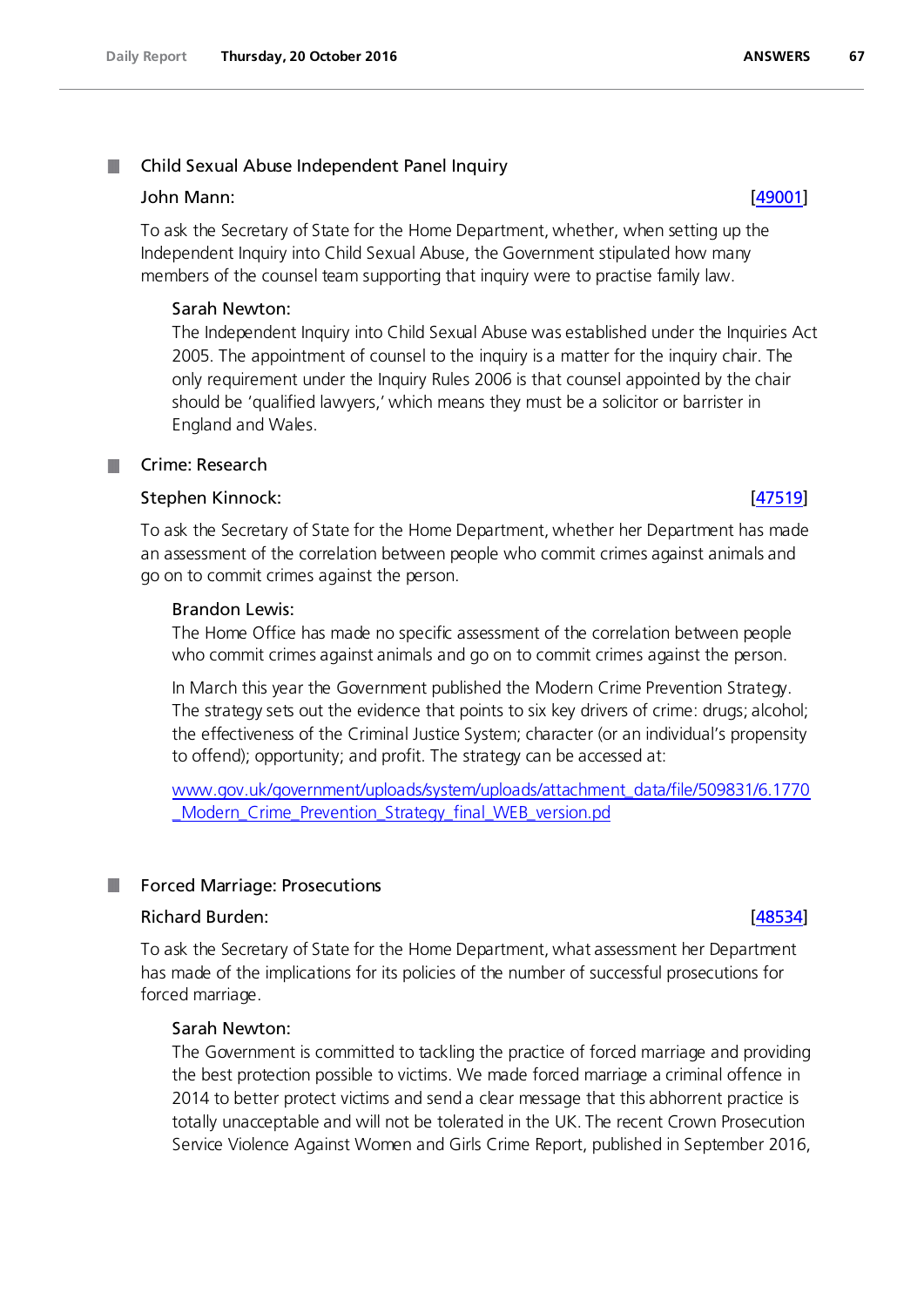shows that the volume of prosecutions completed in 2015-16 rose to 53 – a rise from 46 in 2014-15.

As part of the wider work to improve the police response to so-called 'honour' based violence, we will continue to work with partners to review the implementation of the new forced marriage legislation and lead efforts to tackle this crime. The joint Home Office/ Foreign Office Forced Marriage Unit (FMU) leads efforts to combat forced marriage both at home and abroad.

The FMU works closely with a range of voluntary and community sector and support organisations through an ongoing programme of outreach. We are encouraged by the first conviction secured in June last year, but there is still work to be done. We want to see more victims having the confidence to come forward and to raise awareness of these crimes.

# **Graduates: Migrant Workers**

### Dr Rupa Huq: [\[48535\]](http://www.parliament.uk/business/publications/written-questions-answers-statements/written-question/Commons/2016-10-13/48535)

To ask the Secretary of State for the Home Department, whether her Department plans to retain visa exemptions for PhD-level jobs after the UK leaves the EU.

### Mr Robert Goodwill:

Future immigration arrangements for EU citizens are still to be determined. However, the Government has consistently enhanced the treatment of PhD-level jobs in the immigration system.

Immigration reforms since 2010 have explicitly taken account of the needs of academics, scientists and researchers and will continue to do so.

### Immigrants: Detainees **I**

### Tim Farron: [\[47658\]](http://www.parliament.uk/business/publications/written-questions-answers-statements/written-question/Commons/2016-10-10/47658)

To ask the Secretary of State for the Home Department, how much compensation her Department paid for the unlawful detention of individuals under immigration powers in each of the last three financial years; for what categories of reason such compensation was paid; and how many such payments were made for each such category of reason.

### Mr Robert Goodwill:

*[Holding answer 13 October 2016]:* Our records indicate that over the past 3 financial years (covering 2012-13, 2013-14 and 2014-15), that a total of £13.8 million has been paid out to 573 claimants, as per the below table. All of whom were paid compensation following a period of unlawful detention.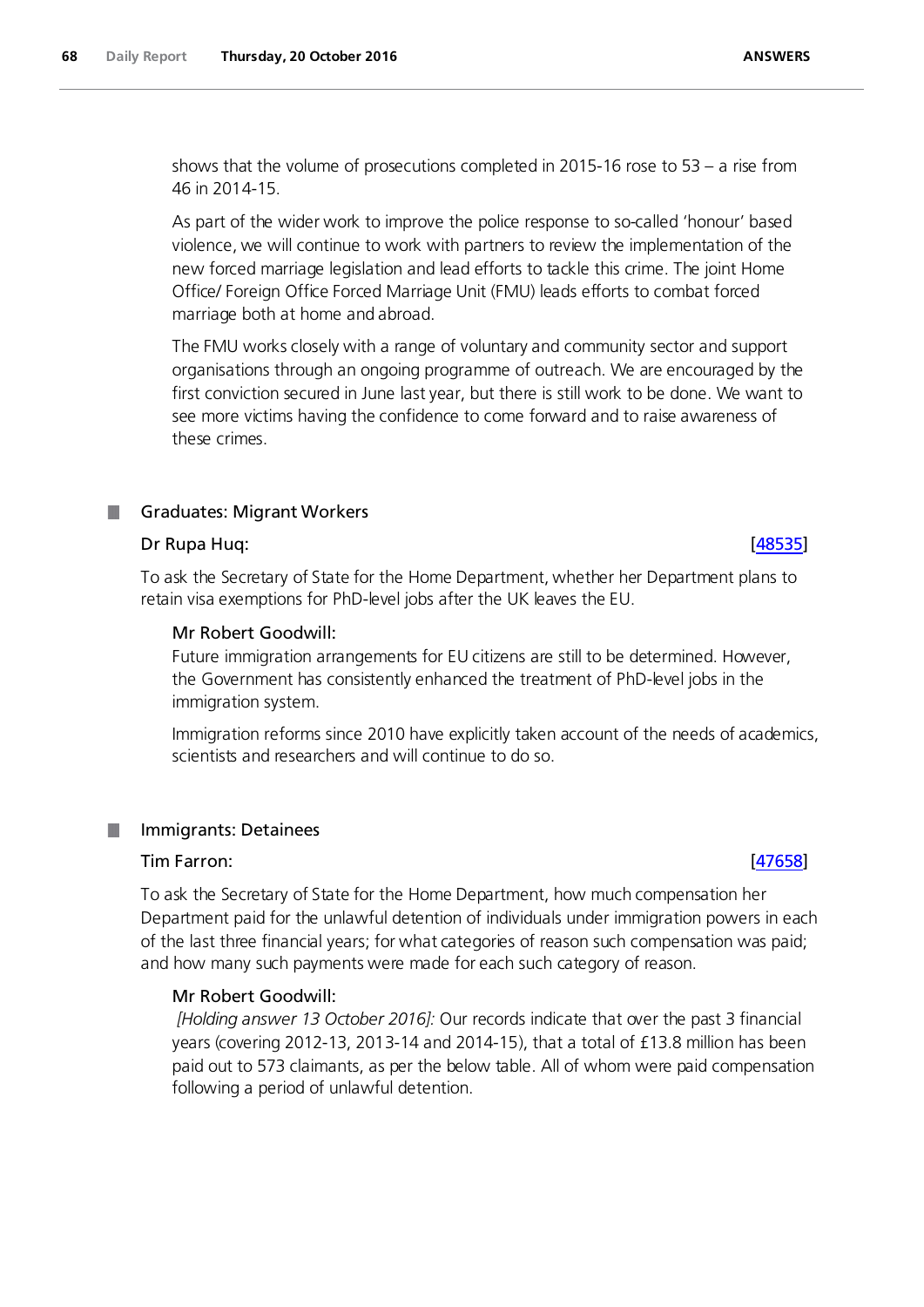| <b>FINANCIAL YEAR</b> | <b>TOTAL UNLAWFUL DETENTION</b><br><b>COMPENSATION PAYMENTS (£</b><br><b>MILLION</b> ) | <b>NUMBER OF CLAIMANTS FOR THE</b><br><b>LAST 3 FINANCIAL YEARS</b> |
|-----------------------|----------------------------------------------------------------------------------------|---------------------------------------------------------------------|
| FY 2012-13            | £ 5.0                                                                                  | 195                                                                 |
| FY 2013-14            | f 4.8                                                                                  | 199                                                                 |
| FY 2014-15            | £4.0                                                                                   | 179                                                                 |

Caveat to provided data: This is provisional management information that is subject to change. It has not been assured to the standard of Official Statistics.

### Kate Osamor: [\[48643\]](http://www.parliament.uk/business/publications/written-questions-answers-statements/written-question/Commons/2016-10-13/48643)

To ask the Secretary of State for the Home Department, for what reasons gender-based violence has been included in the Adults at Risk guidelines to caseworkers under the category mental health conditions.

# Sarah Newton:

The adults at risk guidelines were written specifically for Home Office decision makers and in a way which simply brigaded conditions or events (such as events of sexual or gender based violence) which may have impacted on an individual's mental condition and, in turn, their suitability for detention.

This does not imply that sexual or gender based violence is regarded as being subordinate to mental health conditions generally – it is simply an acknowledgment that sexual or gender based violence may have an impact on the individual's mental health.

### T. Internet: Bullying

# Tulip Siddiq: [\[48852\]](http://www.parliament.uk/business/publications/written-questions-answers-statements/written-question/Commons/2016-10-17/48852)

To ask the Secretary of State for the Home Department, what steps her Department has taken to tackle online abuse and harassment targeted at women on (a) social media networks, (b) Facebook and (c) Twitter.

## Sarah Newton:

We expect social media companies, and internet platforms, to have robust processes in place and to act promptly when abuse is reported, this includes acting quickly to remove inappropriate content, and where appropriate, suspending or terminating the accounts of those breaching the rules in place. The Government continues to work closely with social media companies and other relevant actors and experts to make sure they are committed to protecting those who use their platforms.

The Criminal Justice Act 2015 strengthened two existing communications offences: section 1 of the Malicious Communications Act 1988, and section 127 of the Communications Act 2003 which can now be used to prosecute misuse of social media. The police now have longer to investigate either offence, and the maximum penalty for the former has been increased to two years imprisonment.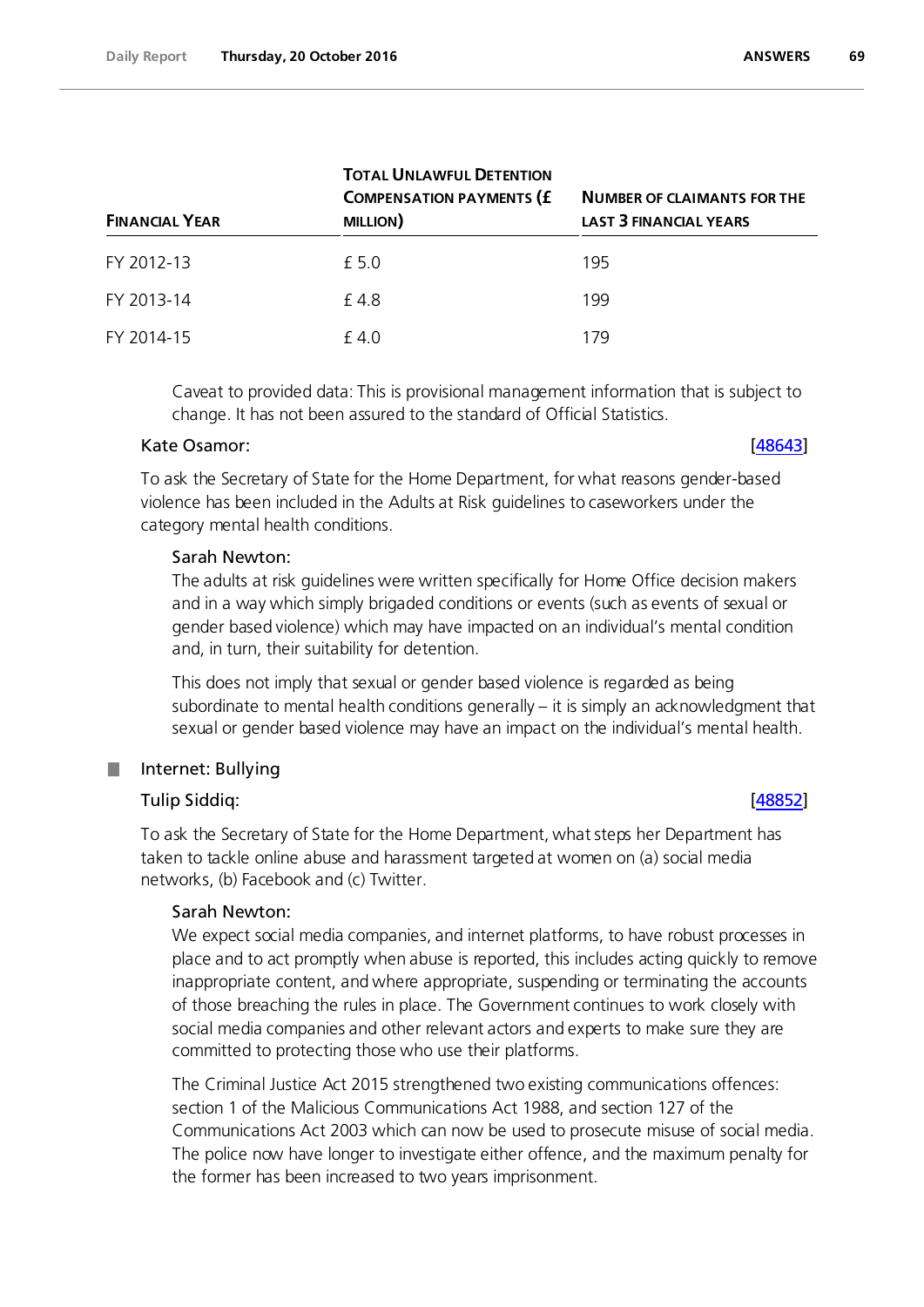### . Metals: Licensing

# Mr David Hanson: [\[48546\]](http://www.parliament.uk/business/publications/written-questions-answers-statements/written-question/Commons/2016-10-13/48546)

To ask the Secretary of State for the Home Department, how many warrants have been issued authorising entry in accordance with section 16(5) of the Scrap Metal Dealers Act 2013 in each year since that Act came into force.

# Mr David Hanson: [\[48547\]](http://www.parliament.uk/business/publications/written-questions-answers-statements/written-question/Commons/2016-10-13/48547)

To ask the Secretary of State for the Home Department, how many scrap metal (a) site and (b) collectors licences have been (i) renewed and (ii) revoked in each year since 2013 in each local authority.

# Mr David Hanson: [\[48548\]](http://www.parliament.uk/business/publications/written-questions-answers-statements/written-question/Commons/2016-10-13/48548)

To ask the Secretary of State for the Home Department, how many scrap metal (a) site and (b) collectors licences have been issued in each year since 2013.

# Mr David Hanson: [\[48592\]](http://www.parliament.uk/business/publications/written-questions-answers-statements/written-question/Commons/2016-10-13/48592)

To ask the Secretary of State for the Home Department, how many scrap metal (a) sites and (b) collectors licences have been modified because of a change of trading name in each year since 2013.

# Mr David Hanson: [\[48633\]](http://www.parliament.uk/business/publications/written-questions-answers-statements/written-question/Commons/2016-10-13/48633)

To ask the Secretary of State for the Home Department, how many scrap metal dealers have had their scrap metal licences revoked for not displaying a copy of their licence (a) at each site identified in the licence and (b) on any vehicle that was being used in the course of the dealer's business in each year since 2013.

# Brandon Lewis:

Information about extant scrap metal dealer licences, both collector and site licences, is available in Wales on the Natural Resources Wales public register of scrap metal dealers and in England on the Environment Agency's public register.

These licences are issued by local authorities and the Home Office does not collect or hold information on the number of licences issued, renewed, modified or revoked by local authorities.

Similarly, the Home Office does not collect or hold information on the number of warrants to enable the police or an officer of a local authority to enter premises for the purposes specified in section 16(5) of the Scrap Metal Dealers Act 2013.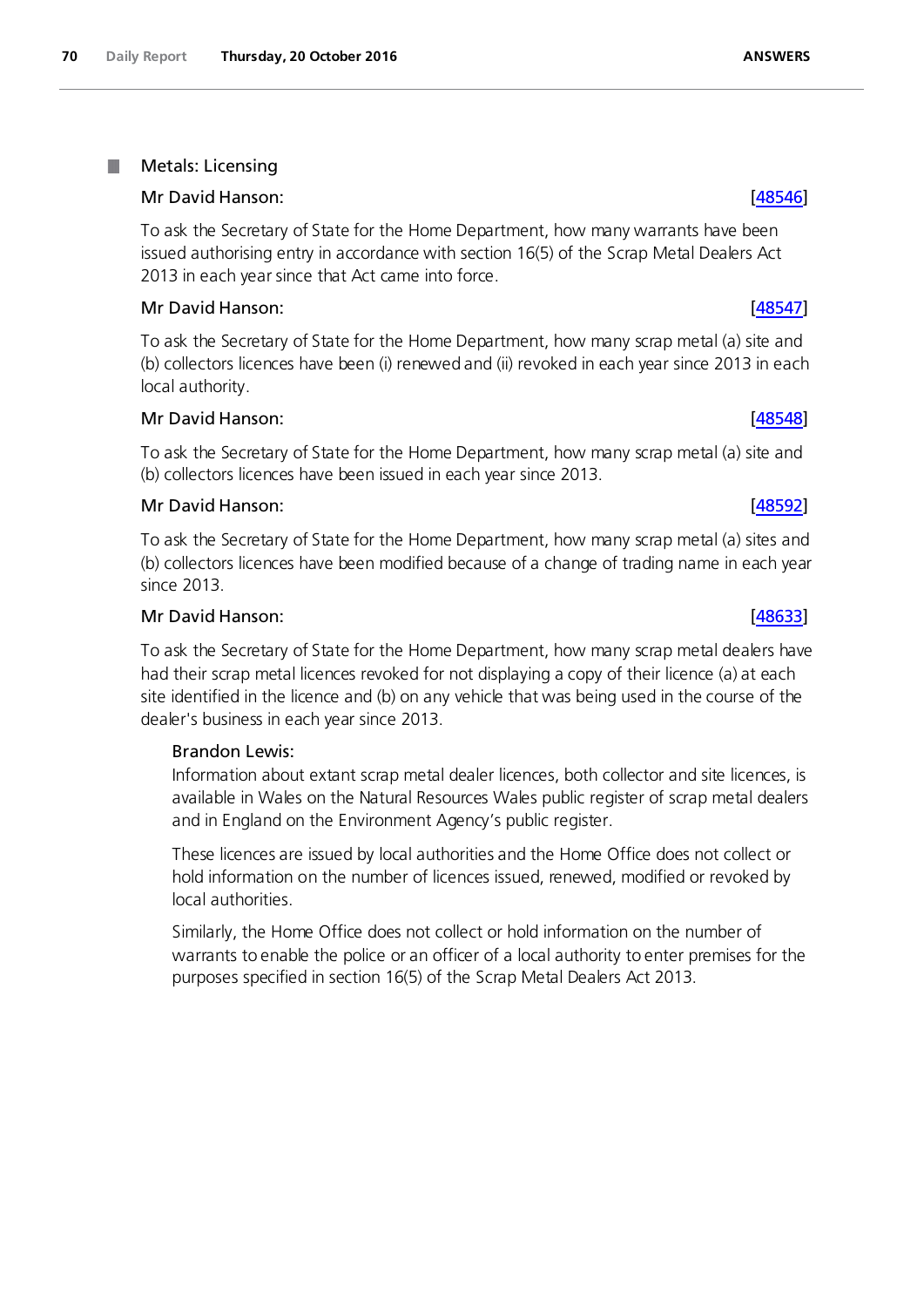### Migrant Camps: France .

### Catherine West: [\[48479\]](http://www.parliament.uk/business/publications/written-questions-answers-statements/written-question/Commons/2016-10-12/48479)

To ask the Secretary of State for the Home Department, what recent assessment she has made of the humanitarian situation in the refugee camps in France.

## Mr Robert Goodwill:

The humanitarian conditions in the camps in northern France are of concern to both the UK and French governments and we are committed to working jointly to resolve the situation.

Both governments are clear that those in northern France in need of protection should claim asylum in France and those not in need should return to their home country. Our priority is to ensure the safety and security of children in the camps, and we are committed to working closely with the French government to ensure as many children as possible with family in the UK who are eligible under the Dublin regulation are transferred here.

# Pathology

### Shabana Mahmood: [\[47373\]](http://www.parliament.uk/business/publications/written-questions-answers-statements/written-question/Commons/2016-10-07/47373)

To ask the Secretary of State for the Home Department, what assessment her Department has made of the implications for its policies of the conclusions and recommendations in the Hutton review of forensic pathology in England and Wales, submitted to the Minister of State for Crime and Prevention in March 2015.

## Brandon Lewis:

Since the completion of Professor Hutton's review the Home Office Forensic Pathology Unit has been consulting with stakeholders on a range of options for implementing the Review's recommendations. This includes an assessment of the strengths and weaknesses of various options to take forward the main recommendation of establishing a 'National Death Investigation Service'.

Recommendations on the preferred option will be presented to Home Office Ministers in October 2016. In parallel, the Pathology Delivery Board, chaired by the Home Office, assessed all the recommendations and established a programme of work to address them individually. This programme has progressed to completion and is set to be formally signed-off at the next meeting of the Pathology Delivery Board, chaired by the Home Office, in November 2016.

### Refugees: Climate Change **I**

# Caroline Lucas: [\[48533\]](http://www.parliament.uk/business/publications/written-questions-answers-statements/written-question/Commons/2016-10-13/48533)

To ask the Secretary of State for the Home Department, what assessment her Department has made of the potential effect of climate change on the number of climate refugees coming to the UK.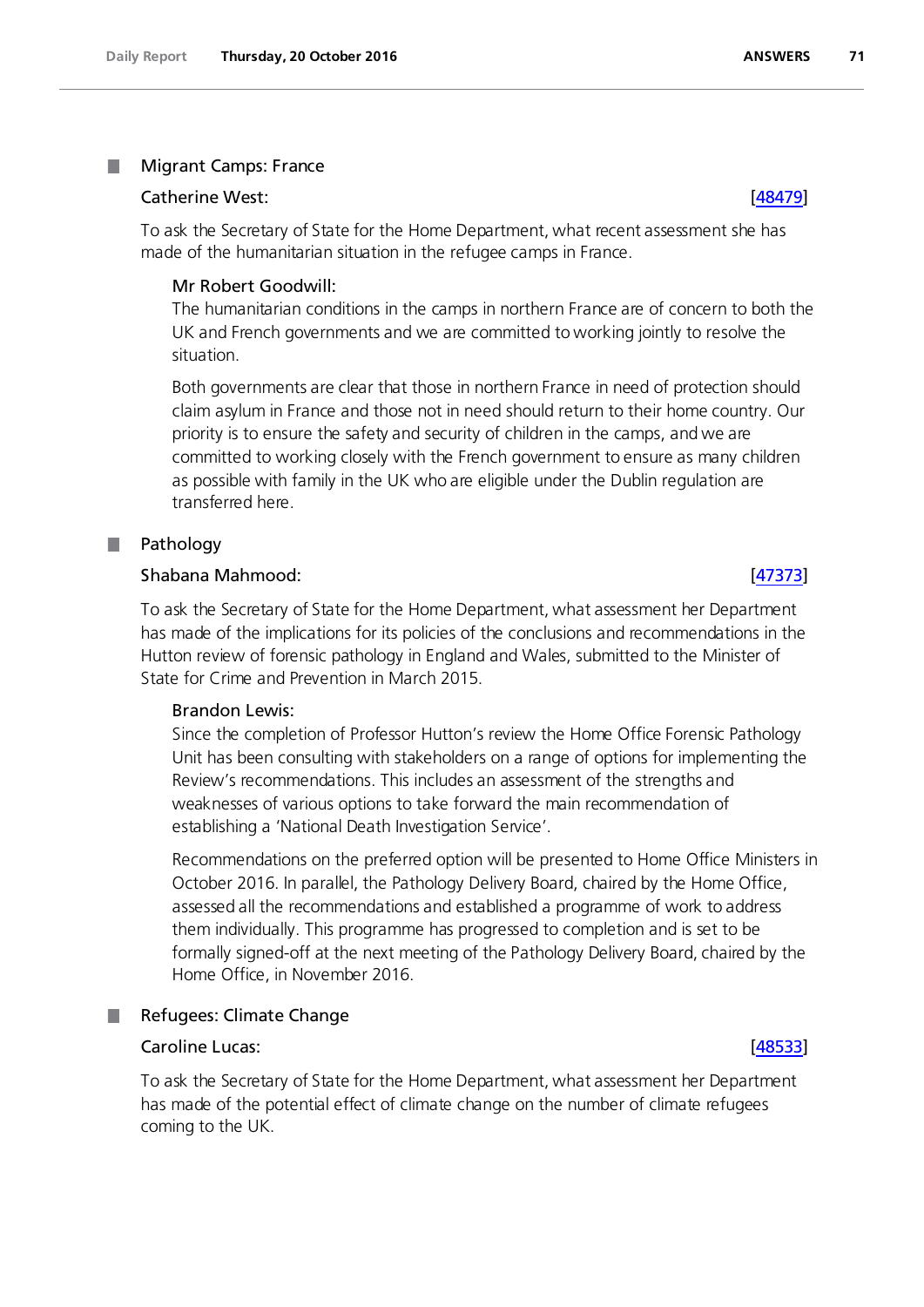# Mr Robert Goodwill:

The government takes the issue of climate change and those displaced as a result of climate change extremely seriously, which is why we are proud of our contribution under the Paris Climate Change Agreement.

The Refugee Convention 1951 is an international treaty which sets the global definition of who is a refugee. It does not have an explicit category that covers those fleeing climate change but the government continues to work with our global partners to address the causes of forced migration, including as part of UN discussions on proposed international compacts on migration and asylum.

# **Refugees: Syria**

# Mr Geoffrey Cox: [\[48244\]](http://www.parliament.uk/business/publications/written-questions-answers-statements/written-question/Commons/2016-10-12/48244)

To ask the Secretary of State for the Home Department, what integrated processes between services in the UK have been organised to receive Syrian child refugees from Calais.

# Mr Geoffrey Cox: [\[48246\]](http://www.parliament.uk/business/publications/written-questions-answers-statements/written-question/Commons/2016-10-12/48246)

To ask the Secretary of State for the Home Department, what recent progress has been made on reaching an agreement on receiving children to the UK from the Calais camps.

# Mr Robert Goodwill:

On 10 October, the Home Secretary met with French Interior Minister Bernard Cazeneuve to discuss a range of issues, including the proposed clearance of the camp in Calais.

The UK Government has made clear its commitment to transfer from Europe to the UK unaccompanied refugee children under the 2016 Immigration Act, and ensure those with close links to the UK are brought here using the Dublin Regulation, where it is in their best interests. Home Office teams are being deployed to France over the coming weeks to work with the French authorities to speed up the identification and transfer of eligible cases. These children originate from a number of countries including Syria.

We are consulting with local authorities in the UK to establish their capacity to host more unaccompanied children, ensuring we have the right accommodation and support for those who may be brought to the UK from Europe. The National Transfer Scheme has been established to promote a fairer distribution of caring responsibilities across the country in a way that protects the best interests of all children.

# Mr Geoffrey Cox: [\[48265\]](http://www.parliament.uk/business/publications/written-questions-answers-statements/written-question/Commons/2016-10-12/48265)

To ask the Secretary of State for the Home Department, what integrated processes between the UK and other countries have been organised to receive Syrian child refugees.

# Mr Robert Goodwill:

Through the Syrian Vulnerable Persons Resettlement scheme we are working with the UN High Commissioner for Refugees and the International Organisation for Migration to resettle Syrian refugee families from Turkey, Jordan, Lebanon, Iraq and Egypt. We continue to work with UK local authorities to ensure reception arrangements, accommodation and appropriate care arrangements are in place.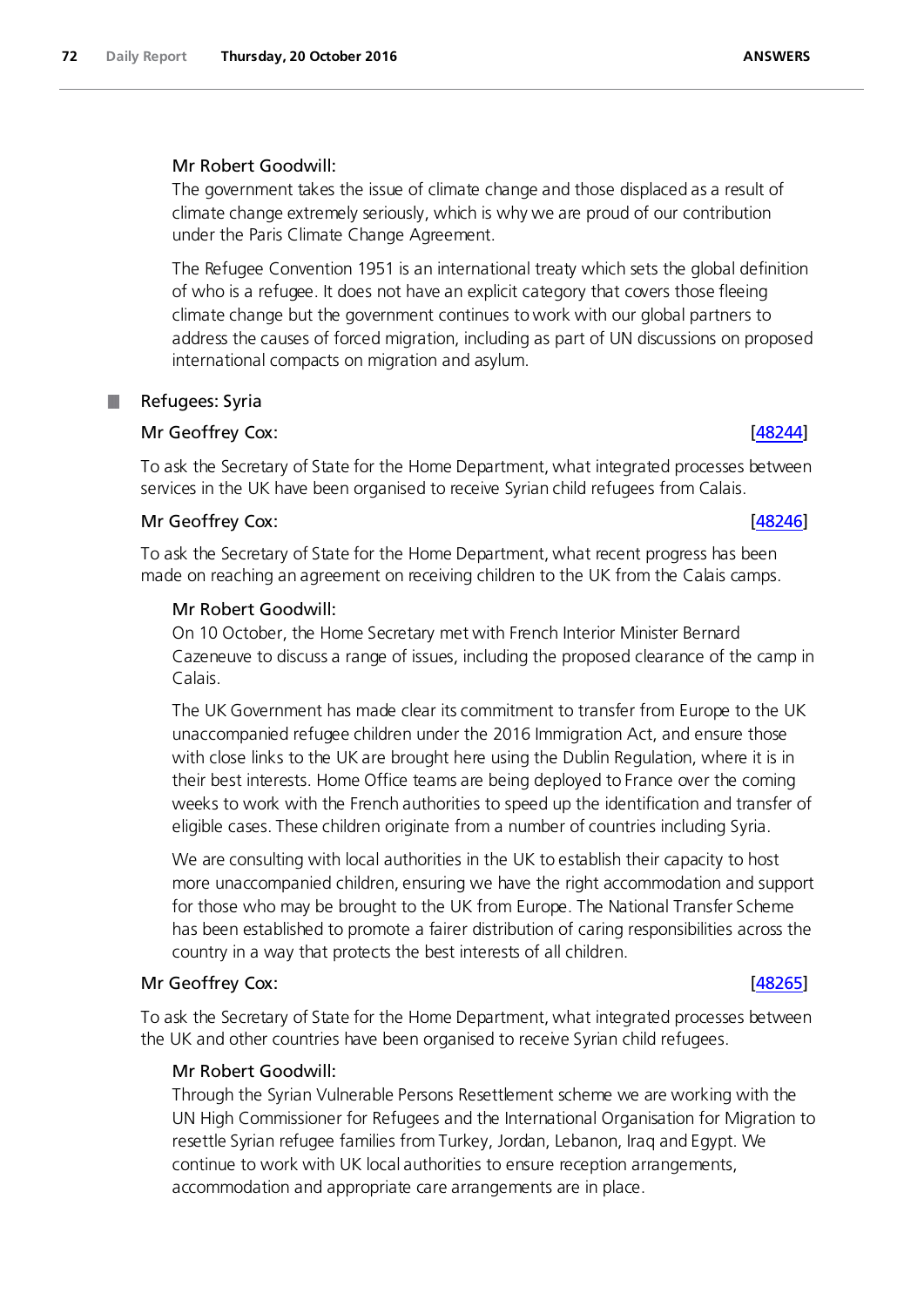### **Social Networking**

#### Anna Turley: [\[48743\]](http://www.parliament.uk/business/publications/written-questions-answers-statements/written-question/Commons/2016-10-14/48743)

To ask the Secretary of State for the Home Department, how many meetings Ministers of her Department have had with social media companies to discuss harmful online content since May 2015.

### Sarah Newton:

Home Office Ministers routinely meet with a range of stakeholders, including social media companies, to discuss action to protect people from harmful online content. Ministers also meet social media companies on specific issues such as online hate crime and extremism.

In addition, they attend meetings of the UK Council for Child Internet Safety (UKCCIS), which brings together industry, law enforcement, academia, charities, parenting groups and government departments and meets on a regular basis.

### Spit Guards

### Amanda Solloway: [\[47542\]](http://www.parliament.uk/business/publications/written-questions-answers-statements/written-question/Commons/2016-10-07/47542)

To ask the Secretary of State for the Home Department, what assessment her Department has made of the effectiveness of spit hoods; and what assessment she has made of the extent of use of such hoods by police forces.

#### Brandon Lewis:

The use of 'spit hoods', as with any other use of restraint or force, is an operational matter for Chief Officers. The Home Office is clear that all uses of force or restraint must be necessary and proportionate.

In recognition of the importance of ensuring transparency in how police forces use various means of restraint, the former Home Secretary asked Chief Constable David Shaw to review what data should be collected and published. The review recommended that forces record a range of data in all instances when significant force is used, including restraint techniques and the use of spit hoods.

The data to be collected includes the age, gender, ethnicity and sex of the subject, the type of force used, reason for the use of force, and the outcome of the incident.

#### Work Permits

#### Vicky Foxcroft: [\[48315\]](http://www.parliament.uk/business/publications/written-questions-answers-statements/written-question/Commons/2016-10-12/48315)

To ask the Secretary of State for the Home Department, what steps her Department is taking to reduce the time taken to issue work permits for foreign workers.

#### Mr Robert Goodwill:

The published service standard for resolving non-settlement visa applications is within 15 working days.

For applications submitted within the UK applicants applying under Tier 2 of the Points Based System can choose between a same-day, ten-day or eight week service.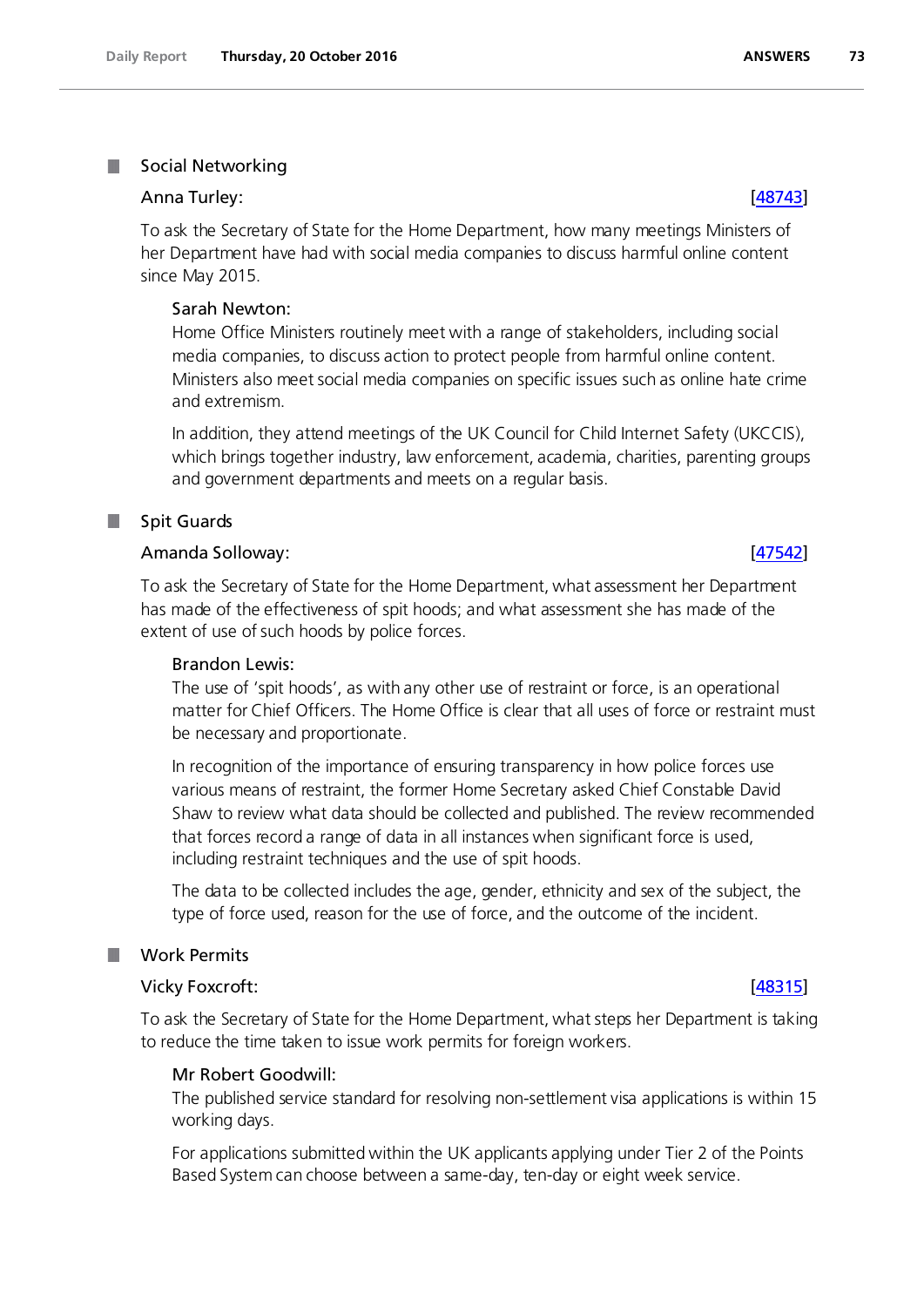Where an application is complex and likely to take longer than the advertised processing times, UK Visas and Immigration will contact the applicant to inform them of this. Customer service is a key priority for UK Visas and Immigration, and the efficiency and effectiveness of the application process is kept under regular review. Customers now apply and pay online in addition to being able to make appointments to submit their documents and biometrics at visa application centres in over 200 locations around the world.

## **INTERNATIONAL DEVELOPMENT**

## Climate Change Convention: Morocco

### Rob Marris: <u>[48992</u>]

To ask the Secretary of State for International Development, what proposals the Government plans to put forward at the Marrakesh Climate Change Conference in November 2016 to try to protect people who are most vulnerable to loss and damage caused by climate change.

### James Wharton:

Protecting those who are vulnerable to loss and damage due to climate change includes responding to disasters, helping people adapt to climate change and reducing greenhouse gas emissions to keep global warming to manageable levels.

The UK Government has committed to increase the UK's climate finance by at least 50%, and will provide £5.8 billion over the next 5 years, of which half will be focused on helping people adapt to climate change including the most vulnerable. We have also committed to contributing to the G7 InsuResilience target of an additional 400 million people gaining access to insurance by 2020. The UK is actively engaged on these issues within the United Nations, including through its seat on the Executive Committee that is responsible for guiding action on loss and damage.

### Rob Marris: [\[48993\]](http://www.parliament.uk/business/publications/written-questions-answers-statements/written-question/Commons/2016-10-17/48993)

To ask the Secretary of State for International Development, what assessment she has made of the potential merits of the Government's support for climate risk insurance as part of her preparations for the COP22 UN Climate Change Summit in Marrakesh, to be held in November 2016.

### Rory Stewart:

The UK is proud to be a global leader in disaster risk finance and insurance and we are committed to contributing to meeting the G7's InsuResilience collective target (set out in the 2015 G7 Leaders Elmau declaration) of helping up to an additional 400 million people in the most vulnerable developing countries to gain access to climate risk insurance by 2020. The Department for International Development (DFID) leads the delivery of the Government's plans to scale up the use of insurance and risk finance instruments in developing countries to enable:

• Increased resilience for millions of the most vulnerable people, through improved access to insurance cover,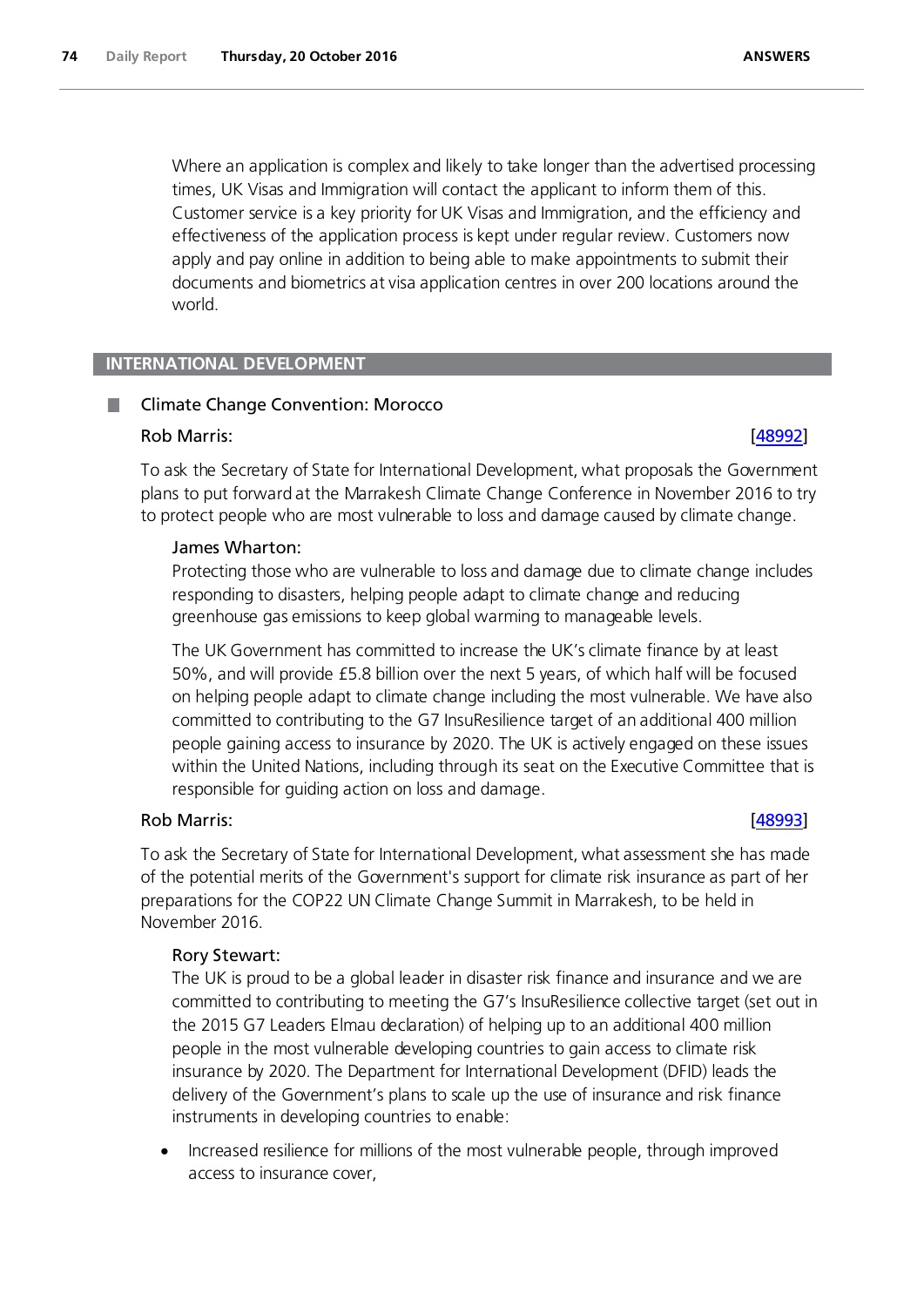- Faster, more efficient emergency response, with a larger proportion of losses in vulnerable developing countries to be covered by insurance systems, taking the strain off the overstretched humanitarian system,
- Stronger and more stable economic development in developing countries, by helping to reduce the costs and barriers to credit.

### Rob Marris: [\[48995\]](http://www.parliament.uk/business/publications/written-questions-answers-statements/written-question/Commons/2016-10-17/48995)

To ask the Secretary of State for International Development, what plans her Department has made to publicise Government support for the (a) African Risk Capacity, (b) Catastrophe Risk Insurance Facility and (c) Pacific Catastrophe Risk Assessment and Financing Initiative at the Marrakesh Climate Conference, to be held in November 2016.

## Rory Stewart:

The UK's support to African Risk Capacity (ARC), the Caribbean Catastrophe Risk Insurance Facility (CCRIF) and the Pacific Catastrophe Risk Assessment and Financing Initiative (PCRAFI) is managed by the Department for International Development (DFID).

In December 2015, every G7 nation set out how they will meet a collective target to reach an additional 400 million people with risk insurance by 2020. The UK has led the way, making excellent progress in delivering on its pledges of support for Climate Risk Insurance in the past year including funding for ARC and PCRAFI. UK Ministers have been invited to participate in side events at the Marrakesh Conference of Parties (COP) meeting to highlight progress with the G7's InsuResilience climate risk insurance initiative and on ARC.

Currently, just 5% of losses from natural disasters in low-income countries are covered by insurance (against around 40% in developed countries), leaving millions with nothing to rebuild their lives after disaster strikes. UK initiatives give countries and people the tools they need to get themselves back on their feet, which is firmly in our national interest.

#### Department for International Development: Visits Abroad .

## Catherine West: [\[48920\]](http://www.parliament.uk/business/publications/written-questions-answers-statements/written-question/Commons/2016-10-17/48920)

To ask the Secretary of State for International Development, what overseas visits she has made since her appointment.

## Priti Patel:

The Secretary of State has visited a range of countries overseas since her appointment. Information on Ministerial Travel is published as part of DFID's quarterly transparency return on www.gov.uk.

## Israel: Palestinians

## Joan Ryan: [\[48704\]](http://www.parliament.uk/business/publications/written-questions-answers-statements/written-question/Commons/2016-10-14/48704)

To ask the Secretary of State for International Development, what recent assessment she has made of the effect of projects that foster co-operation and co-existence have had on the prospects of securing lasting peace between Israelis and Palestinians.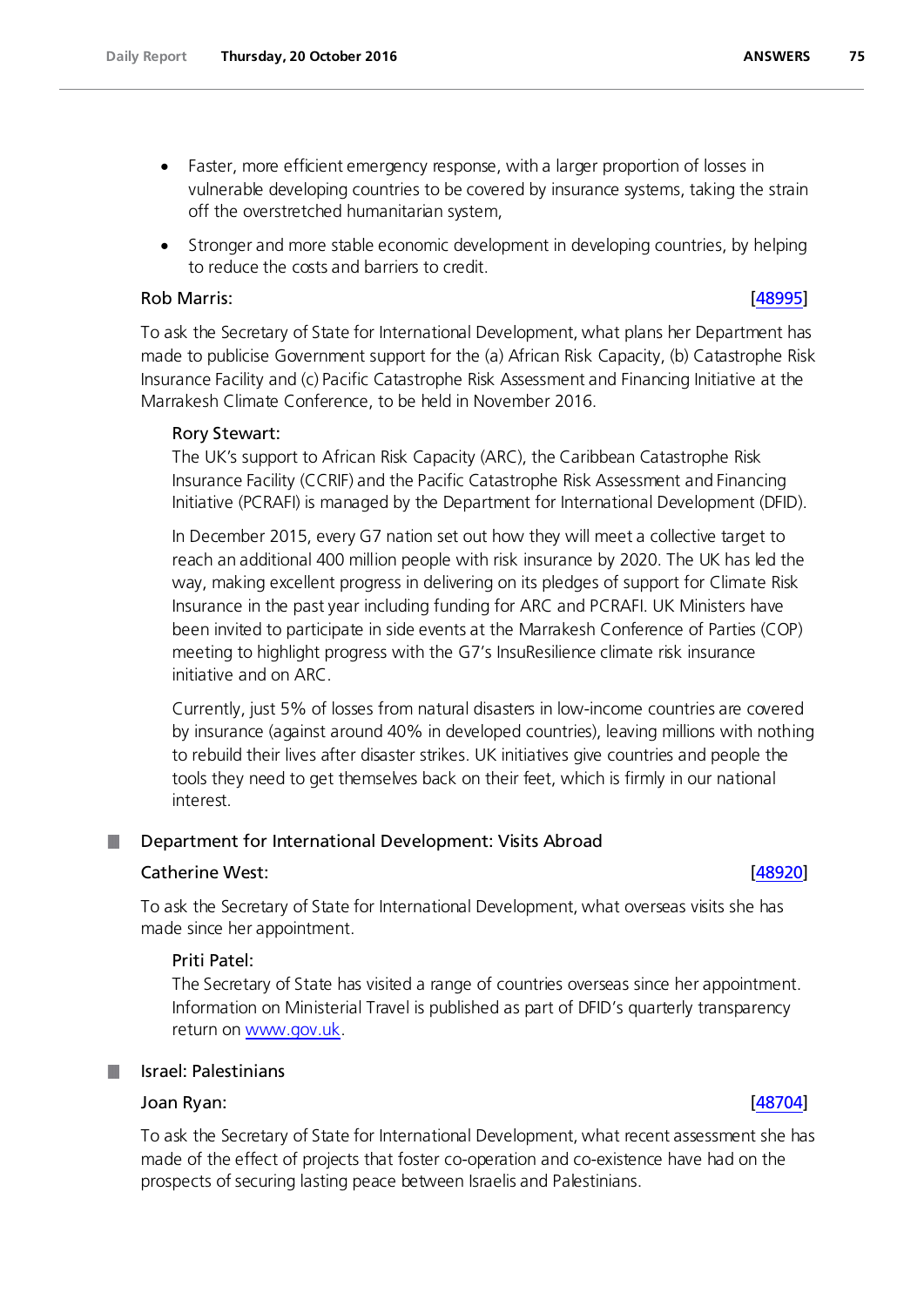# Rory Stewart:

Projects that foster cooperation and coexistence can help to build understanding between Israelis and Palestinians, and maintain a constituency of support for peace. The Secretary of State is currently assessing options for providing further support to coexistence programmes.

# Joan Ryan: [\[48705\]](http://www.parliament.uk/business/publications/written-questions-answers-statements/written-question/Commons/2016-10-14/48705)

To ask the Secretary of State for International Development, what steps she is taking to support projects that foster co-operation and co-existence between Israelis and Palestinians.

# Rory Stewart:

The UK is supportive of coexistence (people-to-people) programmes which bring together Palestinians and Israelis and foster inter-community understanding. The Secretary of State is currently assessing options for providing further support to coexistence programmes.

# Palestinians: Overseas Aid

# Richard Burden: [\[49040\]](http://www.parliament.uk/business/publications/written-questions-answers-statements/written-question/Commons/2016-10-17/49040)

To ask the Secretary of State for International Development, whether she has suspended, or plans to suspend, funding to the Palestinian territories.

# Rory Stewart:

The Secretary of State is conducting a full examination of DFID's programme in the Occupied Palestinian Territories to ensure that UK taxpayer's money is spent in the right places and in the right way.

#### Refugees: Finance **I**

# Frank Field: [\[48875\]](http://www.parliament.uk/business/publications/written-questions-answers-statements/written-question/Commons/2016-10-17/48875)

To ask the Secretary of State for International Development, what changes are being made to funding streams in her Department's budget to help assist refugees close to or in their countries of origin.

# Rory Stewart:

The UK is at the forefront of international efforts to assist refugees close to their countries of origin. The UK has increased its response to the Syria crisis to £2.3 billion and our support is reaching hundreds of thousands of people in Syria, Jordan, Lebanon and Turkey. The UK is pioneering a new model of support to refugees through international Compacts with refugee-hosting countries to provide long-term education and employment opportunities to refugees, while supporting the economic development of the host nation. Refugee-hosting compacts have been agreed so far with Jordan, Lebanon and Ethiopia.

As part of our new approach we have contributed £80m to the World Bank MENA Concessional Finance Facility to support refugees in Jordan and Lebanon and have pledged £30m to the new Education Cannot Wait fund to support education in crises, including refugees.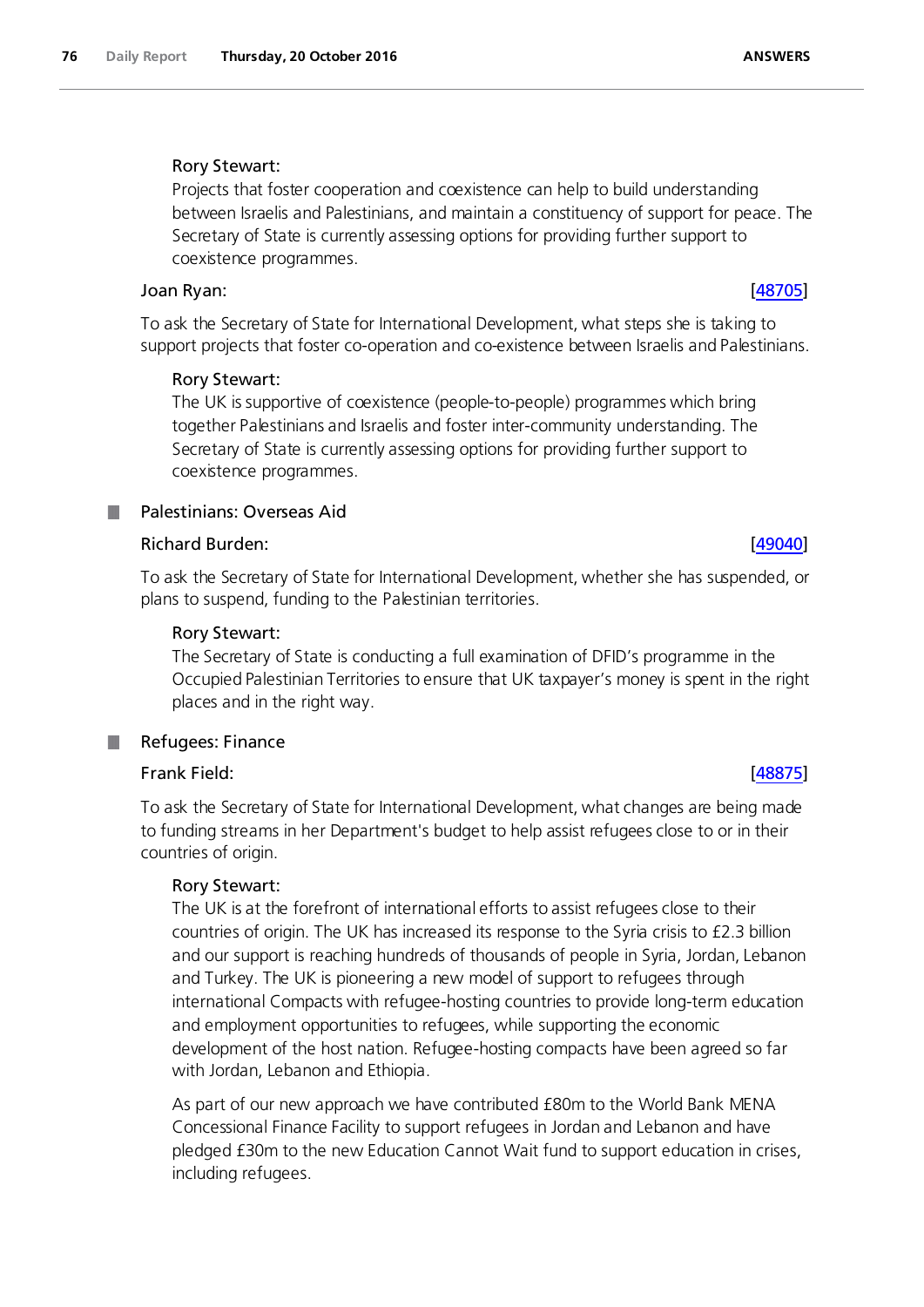#### RMS St Helena a a

## Mr Nigel Evans: [\[48811\]](http://www.parliament.uk/business/publications/written-questions-answers-statements/written-question/Commons/2016-10-17/48811)

To ask the Secretary of State for International Development, what estimate her Department has made of the public expenditure that is required to extend the life of RMS St Helena.

### Rory Stewart:

Through its commitment of Financial Aid to the Government of St Helena, DFID subsidises the costs of the service provided by the RMS St Helena. The subsidy is the difference between the actual costs of operating the service and the actual revenue generated. So it is not possible to calculate the subsidy in advance and without knowing, for example the levels of occupancy on each service and operating costs. For the period between April and July 2016 the RMS service returned a profit of £220,000 so no subsidy was required. The cost of subsidising the operations of the RMS St Helena in FY 2015/16 was £620,000.

### St Helena: Airports

### Mr Nigel Evans: [\[48837\]](http://www.parliament.uk/business/publications/written-questions-answers-statements/written-question/Commons/2016-10-17/48837)

To ask the Secretary of State for International Development, what discussions she had with the Secretary of State for Foreign and Commonwealth Affairs on the future of St Helena airport.

#### Rory Stewart:

DFID officials, acting on behalf of the Secretary of State and DFID Ministers, are in regular contact with FCO officials about the future of St Helena Airport.

#### Mr Nigel Evans: [\[48838\]](http://www.parliament.uk/business/publications/written-questions-answers-statements/written-question/Commons/2016-10-17/48838)

To ask the Secretary of State for International Development, what discussions she had with the Governor of St Helena on the future of St Helena airport.

#### Rory Stewart:

DFID is in regular contact with the Governor of St Helena about the future of St Helena Airport.

#### Mr Nigel Evans: [\[48839\]](http://www.parliament.uk/business/publications/written-questions-answers-statements/written-question/Commons/2016-10-17/48839)

To ask the Secretary of State for International Development, what the composition and remit is of the review she has established to advise her on the future of St Helena airport.

#### Rory Stewart:

The independent Panel is currently being established, a process which will consider its proposed composition and its remit.

# St Helena: Aviation

**Tara** 

#### Mr Nigel Evans: [\[48835\]](http://www.parliament.uk/business/publications/written-questions-answers-statements/written-question/Commons/2016-10-17/48835)

To ask the Secretary of State for International Development, what discussions her officials have had with the St Helena government on an interim air service solution.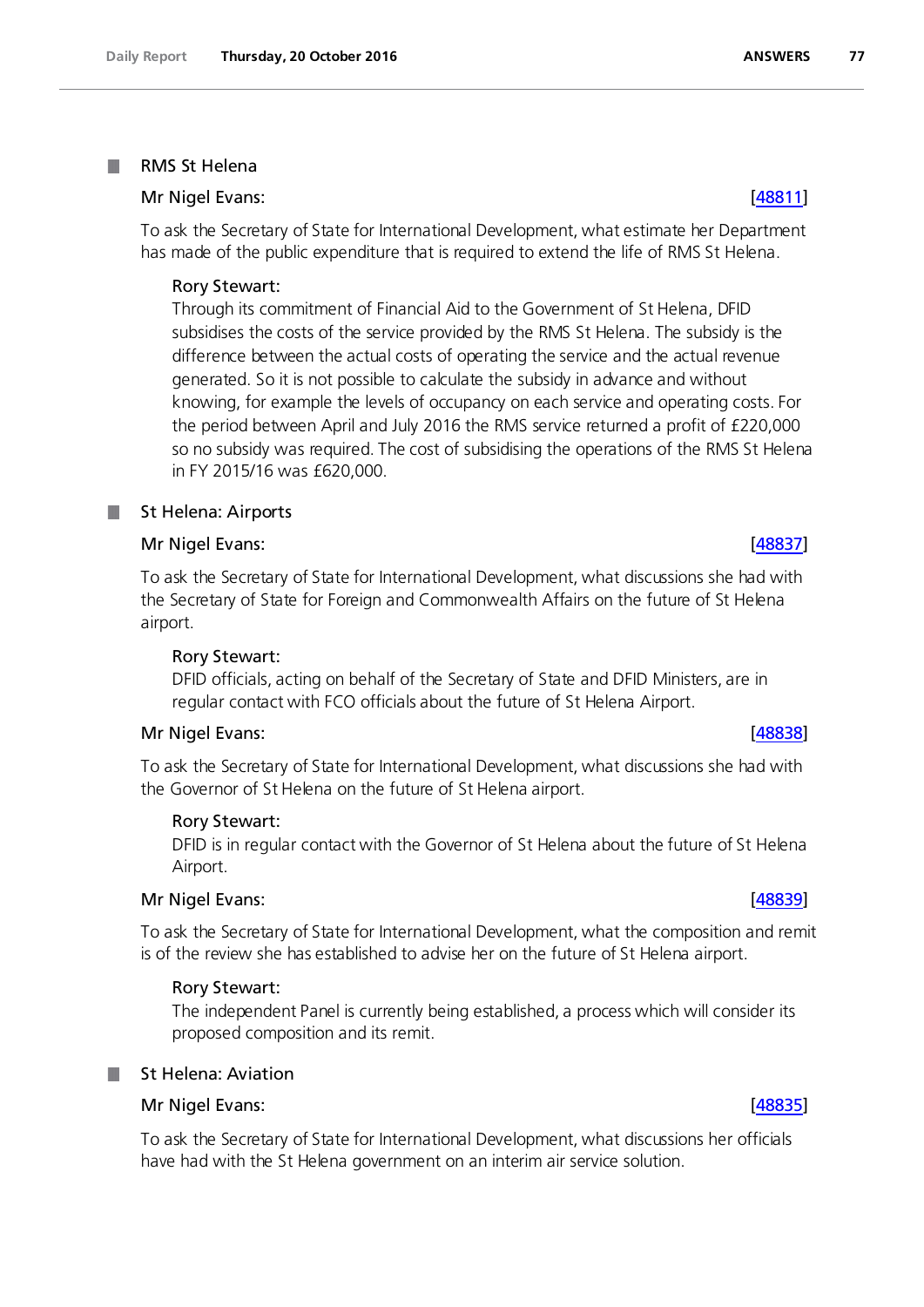### Rory Stewart:

Discussions are ongoing between my officials and the St Helena Government on the prospects for an interim air service using the southern approach to the runway, where the prevailing winds require aircraft to land with a tailwind. All aircraft have performance limits for the maximum tailwind in which they can operate; technical work is underway to assess the frequencies tailwind speeds at the airport exceed these performance limits.

## St Helena: Emigration

## Mr Nigel Evans: [\[48836\]](http://www.parliament.uk/business/publications/written-questions-answers-statements/written-question/Commons/2016-10-17/48836) [48836] [48836] [48836] [48836] [48836] [48836] [48836] [48836] [48836] [48836] [48836] [48836] [48836] [48836] [48836] [48836] [48836] [48836] [48836] [48836] [488] [48836] [48836] [488] [488] [488

To ask the Secretary of State for International Development, what estimate the Government has made of the number of St Helena expats who are currently residing in the UK.

## Rory Stewart:

We understand from the latest (2011) census data provided by the Office of National Statistics, that the number of people in England and Wales, who registered as being born in St Helena, was 2,645. In Scotland the number is 59. In Northern Ireland it is 11. These numbers do not include the children of St Helenian parents

## Turkey: Overseas Aid

### Chris Elmore: [\[48571\]](http://www.parliament.uk/business/publications/written-questions-answers-statements/written-question/Commons/2016-10-13/48571)

.

To ask the Secretary of State for International Development, what steps her Department is taking to ensure that UK aid for Turkey to help address the effects of the conflict in Syria is being used for its intended purposes.

### Rory Stewart:

The UK has committed more than €300 million to the €3 billion Facility for Refugees in Turkey to assist Turkey in hosting refugees. The Facility delivers humanitarian and development assistance through existing EU instruments to meet the objectives articulated in the EU Turkey Joint Action Plan of October 2015. The UK is a member of the Facility Steering Committee. Funds will be monitored through existing governance and fiduciary controls.

DFID's response to the immediate humanitarian crisis in Europe has been a crucial element of HMG's overall migration strategy. The UK will continue to work alongside international partners to tackle the migration crisis, including through programmes such as the EU-Turkey Facility.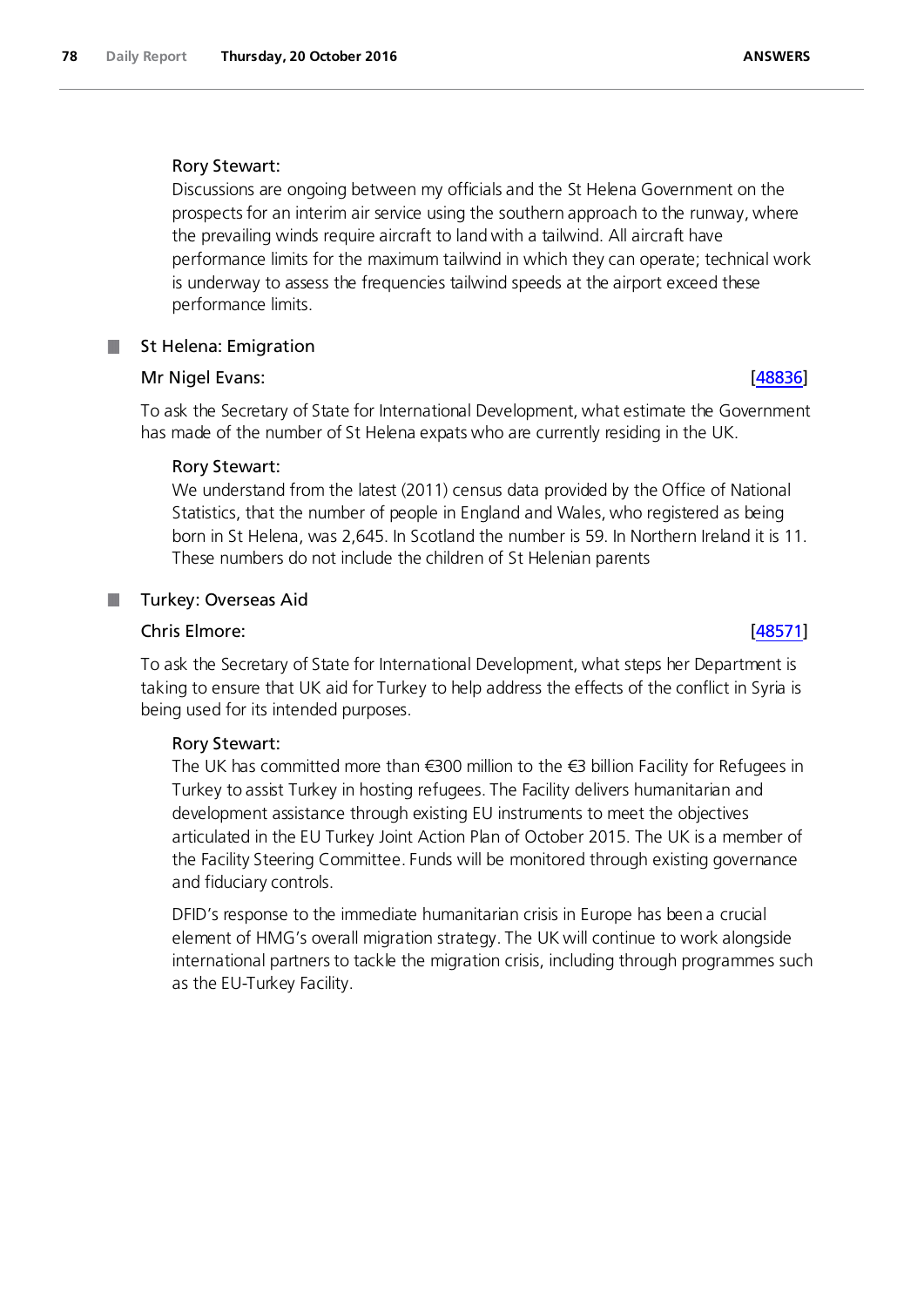### **INTERNATIONAL TRADE**

#### п Overseas Trade: Wales

#### Chris Elmore: [\[48661\]](http://www.parliament.uk/business/publications/written-questions-answers-statements/written-question/Commons/2016-10-13/48661)

To ask the Secretary of State for International Trade, what steps he plans to take to strengthen Wales' international business links.

#### Mark Garnier:

My Rt hon. Friend the Secretary of State for International Trade has visited Scotland and Northern Ireland, and has plans to visit Wales in November 2016.

The Department for International Trade, whilst representing the whole of the United Kingdom, also has an excellent working relationship with Welsh Government.

The five-year Exporting is GREAT campaign is designed to inspire and support UK companies to take advantage of the global appetite for UK products, skills and expertise in markets around the world, driving them to start exporting or increase their international business. This includes launching a Directory of UK businesses in November that will provide a world-leading platform for companies to promote themselves in lucrative global markets.

#### **JUSTICE**

#### Assaults on Police п

### Mr David Hanson: [\[48336\]](http://www.parliament.uk/business/publications/written-questions-answers-statements/written-question/Commons/2016-10-12/48336)

To ask the Secretary of State for Justice, how many people have been (a) charged and (b) prosecuted under section (i) 89(1) and (ii) 89(2) of the Police Act 1996 in each year since 2010.

#### Mr David Hanson: [\[48337\]](http://www.parliament.uk/business/publications/written-questions-answers-statements/written-question/Commons/2016-10-12/48337)

To ask the Secretary of State for Justice, what average length of sentence has been given to people prosecuted under section (a) 89(1) and (b) 89(2) of the Police Act 1996 in each year since 2010.

### Mr Sam Gyimah:

The number of defendants proceeded against at magistrates' courts and offenders found guilty and sentenced at all courts, including those specifically sentenced to immediate custody, with average custodial sentence length, of offences under Section 89(1)&(2) of the Police Act 1996, in England and Wales, from 2010 to 2015, can be viewed in the table.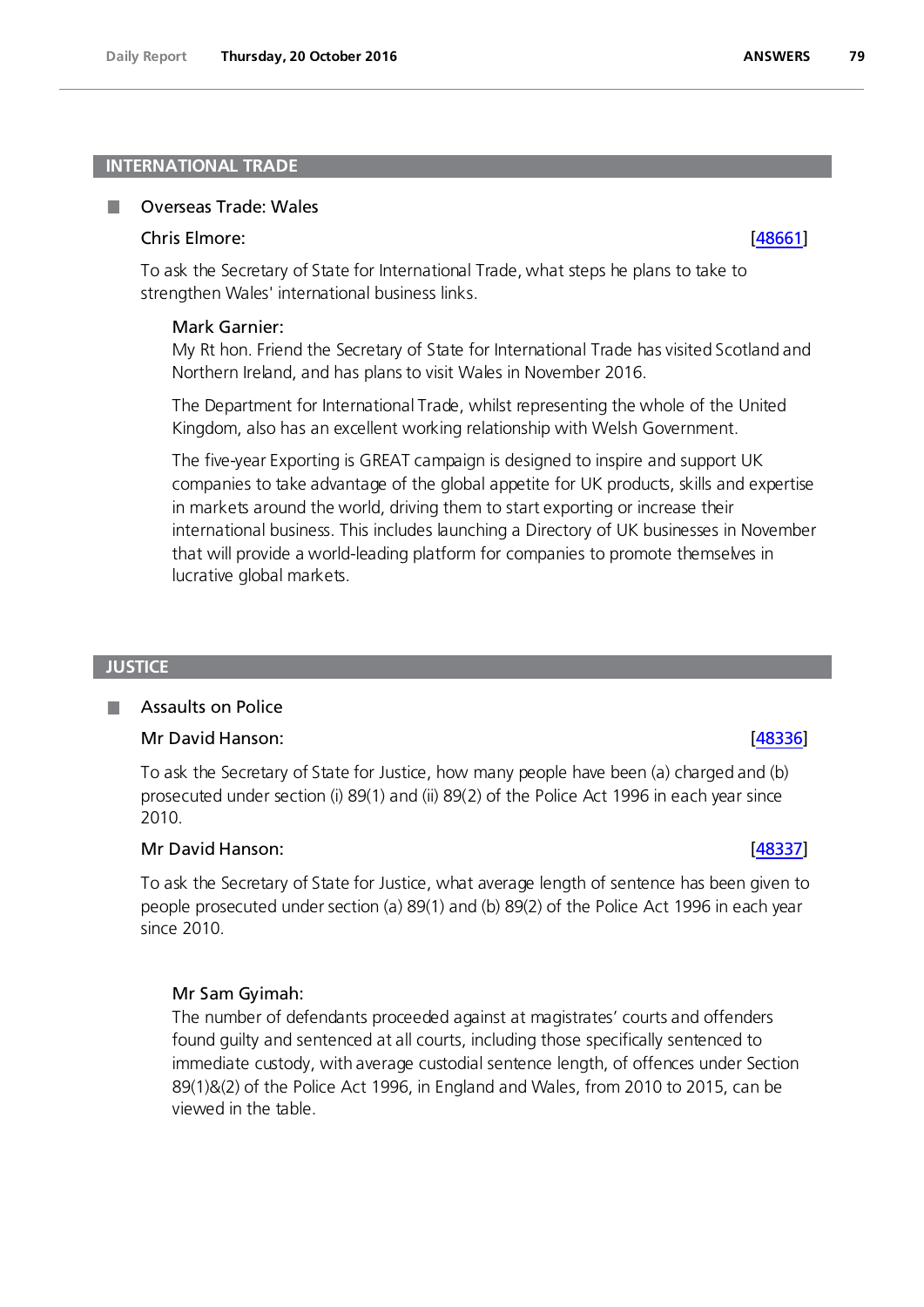| Defendants proceeded against at magistrates courts and found guilty and        |
|--------------------------------------------------------------------------------|
| sentenced at all courts for offences under Section 89 (1) (2) Police Act 1996, |
| <b>England and Wales, 2010 to 2015 (1)(2)(3)</b>                               |

| Offence                                                  | Outcome                                                                                                         | 2010   | 2011   | 2012   | 2013    | 2014    | 2015  |
|----------------------------------------------------------|-----------------------------------------------------------------------------------------------------------------|--------|--------|--------|---------|---------|-------|
|                                                          | Proceeded against                                                                                               | 10,351 | 11,099 | 10,201 | 9,432   | 8,930   | 9,055 |
|                                                          | Found guilty                                                                                                    | 8,695  | 9,424  | 8,592  | 7,840   | 7,486   | 7,629 |
| Assault a<br>constable                                   | Average custodial<br>sentence length for<br>those offenders<br>sentenced to<br>immediate custody <sup>(3)</sup> | 2.5    | 2.4    | 2.4    | 2.3     | 2.2     | 2.2   |
|                                                          | Proceeded against                                                                                               | 6,894  | 6,395  | 5,260  | 4,823   | 4,748   | 4,294 |
| Resist /                                                 | Found guilty                                                                                                    | 5,486  | 5,054  | 4,116  | 3,772   | 3,715   | 3,424 |
| obstruct a<br>constable                                  | Average custodial<br>sentence length for<br>those offenders<br>sentenced to<br>immediate custody <sup>(3)</sup> | 0.7    | 0.7    | 0.7    | 0.8     | 0.7     | 0.7   |
| Assault / resist<br>a person<br>assisting a<br>constable | Proceeded against                                                                                               | 102    | 83     | 99     | 80      | 86      | 93    |
|                                                          | Found guilty                                                                                                    | 76     | 62     | 67     | 59      | 65      | 67    |
|                                                          | Average custodial<br>sentence length for<br>those offenders<br>sentenced to<br>immediate custody <sup>(3)</sup> | 2.6    | 2.1    | *      | $\star$ | $\star$ | 1.8   |
|                                                          | $*$ = Figure suppressed as number too<br>small to give meaningful average.                                      |        |        |        |         |         |       |
|                                                          |                                                                                                                 |        |        |        |         |         |       |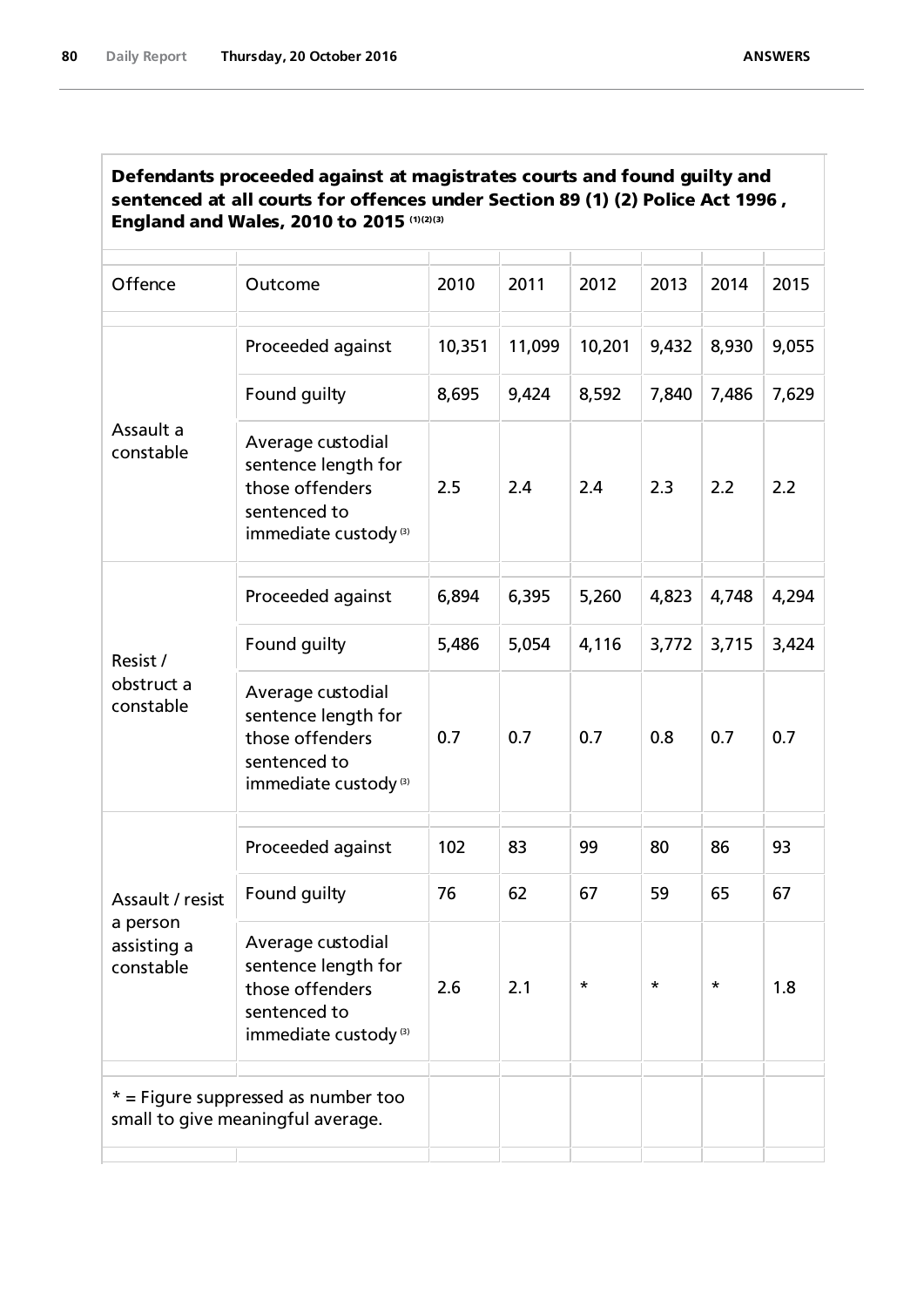(1) The figures given in the table relate to persons for whom these offences were the principal offences for which they were dealt with. When a defendant has been found guilty of two or more offences it is the offence for which the heaviest penalty is imposed. Where the same disposal is imposed for two or more offences, the offence selected is the offence for which the statutory maximum penalty is the most severe.

(2) Every effort is made to ensure that the figures presented are accurate and complete. However, it is important to note that these data have been extracted from large administrative data systems generated by the courts and police forces. As a consequence, care should be taken to ensure data collection processes and their inevitable limitations are taken into account when those data are used.

| (3) Average custodial sentence length is<br>displayed in months, and excludes life and<br>indeterminate sentences. |  |  |  |  |  |  |  |
|--------------------------------------------------------------------------------------------------------------------|--|--|--|--|--|--|--|
| Source: Justice Statistics Analytical<br>Services - Ministry of Justice.                                           |  |  |  |  |  |  |  |
| Ref: PQ 48336-<br>48337                                                                                            |  |  |  |  |  |  |  |

Grouped Questions: [48336](http://www.parliament.uk/business/publications/written-questions-answers-statements/written-question/Commons/2016-10-12/48336/)

## Prisoners' Release: Greater London

#### Vicky Foxcroft: [\[48318\]](http://www.parliament.uk/business/publications/written-questions-answers-statements/written-question/Commons/2016-10-12/48318)

To ask the Secretary of State for Justice, what support her Department provides to people who leave prison in London without having somewhere to live.

### Vicky Foxcroft: [\[48419\]](http://www.parliament.uk/business/publications/written-questions-answers-statements/written-question/Commons/2016-10-12/48419)

To ask the Secretary of State for Justice, what estimate her Department has made of the number of ex-offenders who (a) left prison with no fixed address and (b) became homeless after leaving prison in the latest period for which figures are available.

### Mr Sam Gyimah:

Local Authorities are statutorily responsible for working with and supporting an individual in order to assist them into securing settled accommodation. However, as part of our probation reforms, all offenders get targeted support when they leave prison to help them reintegrate into society. This includes working with local partners to help them find accommodation.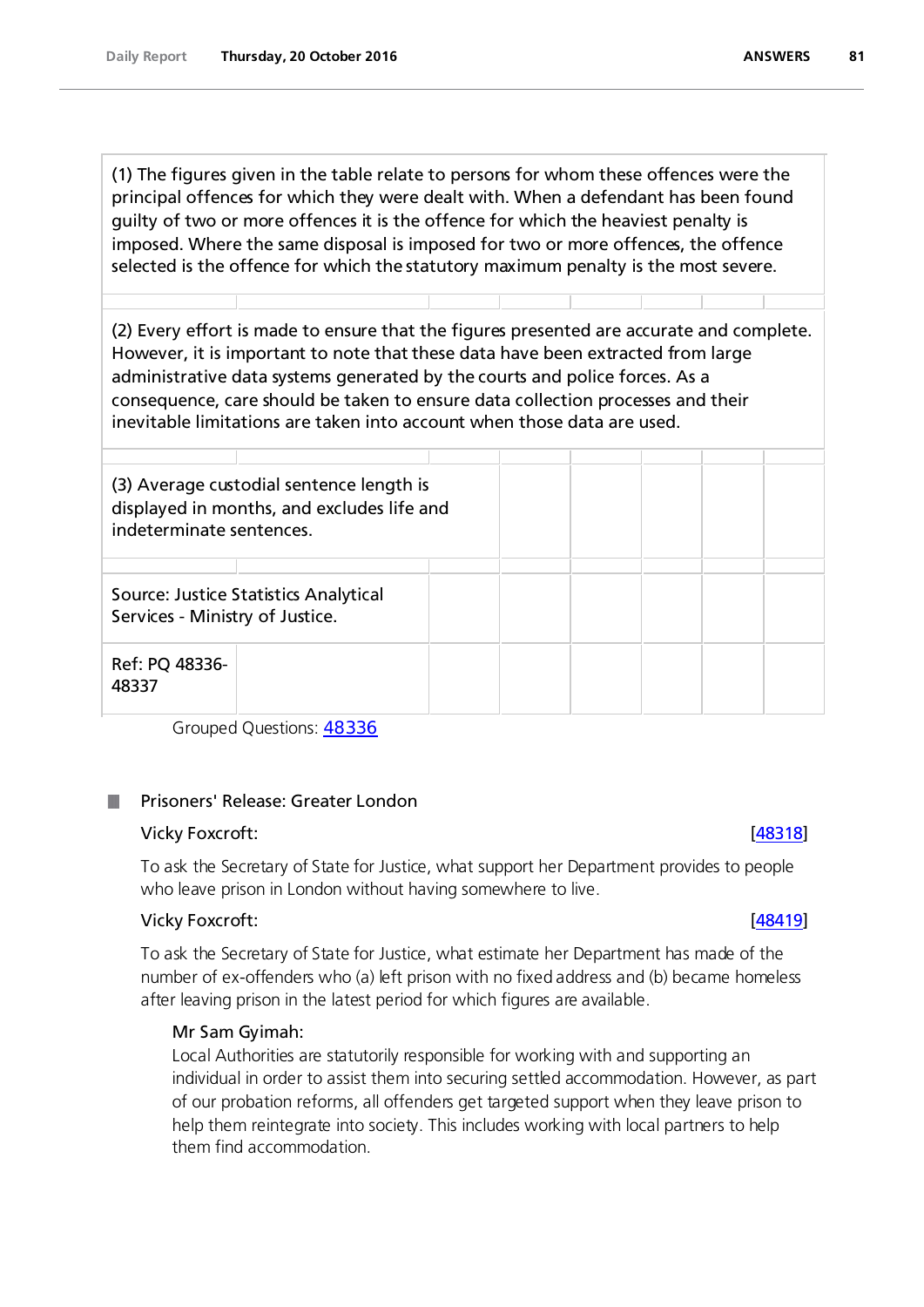Up until 2014/15 prisons were responsible for collecting information on accommodation outcomes for prisoners on release. The figures are based on prisoners self-reporting. Figures for the percentage of prisoners released into settled accommodation for the financial years 2010-11 to 2014-15 are published on gov.uk.

From 1 May 2015 Community Rehabilitation Companies became responsible for helping offenders obtain suitable accommodation as part of their Through the Gate resettlement services. Information on what proportion of prisoners left prisons with settled accommodation for the financial year 2015-2016 and monthly information since April 2016 is not available centrally and could only be provided at disproportionate cost.

## **Prisoners' Release: Housing**

### Richard Burgon: [\[48272\]](http://www.parliament.uk/business/publications/written-questions-answers-statements/written-question/Commons/2016-10-12/48272)

To ask the Secretary of State for Justice, how many prisons are facilitating the Government's Through the Gate provision for offenders serving 12 months or less.

### Mr Sam Gyimah:

As a result of the reforms to probation services, for the first time, adult offenders serving under 12 months in custody can access the Through the Gate resettlement service in prison and into the community. To support this unprecedented resettlement service we established a network of 89 Resettlement Prisons to facilitate the transition from custody into the community to enable the Community Rehabilitation Companies (CRCs) to work with those prisoners returning to their local area. The contracts with CRCs also provide for such services even where a prisoner has not been transferred to a designated resettlement prison prior to release.

# Road Traffic Offences

### Daniel Zeichner: [\[48472\]](http://www.parliament.uk/business/publications/written-questions-answers-statements/written-question/Commons/2016-10-12/48472)

To ask the Secretary of State for Justice, what recent assessment she has made of the efficacy of her Department's communication with the public regarding minor penalty offences.

### Sir Oliver Heald:

Less serious criminal offences may be prosecuted in the courts or in certain cases dealt with by the police or relevant local prosecuting authorities through means of out of court disposals such as fixed penalty notices.

The Ministry is currently consulting on proposals to support of more modern, efficient justice system with improved experiences for users. The consultation is available on gov.uk.

### Sentencing

## Richard Burgon: [\[48270\]](http://www.parliament.uk/business/publications/written-questions-answers-statements/written-question/Commons/2016-10-12/48270)

To ask the Secretary of State for Justice, whether her Department plans to undertake a full review of sentencing guidelines.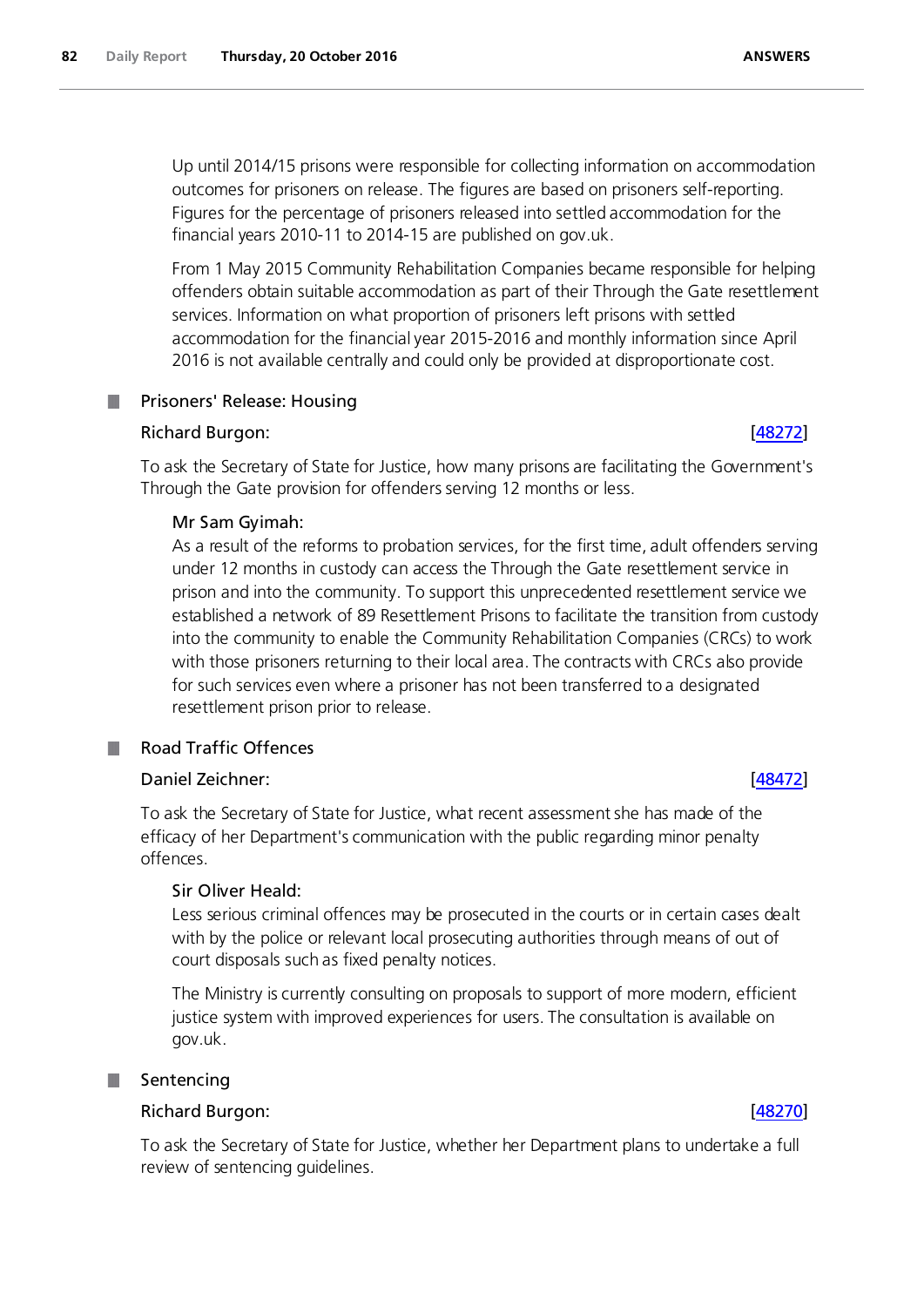### Mr Sam Gyimah:

Sentencing Guidelines are issued by the Sentencing Council for England and Wales, a body independent of Government.

#### Victims: EU Law **The State**

# Liz Saville Roberts: [\[48266\]](http://www.parliament.uk/business/publications/written-questions-answers-statements/written-question/Commons/2016-10-12/48266)

To ask the Secretary of State for Justice, whether it is her policy to retain the measures in the EU Directive on the rights of victims of crime in UK law after the UK leaves the EU.

### Dr Phillip Lee:

The revised Code of Practice for Victims of Crime (the Code) which came into force on 16 November 2015 was used to complete the transposition of the EU Victims' Directive 2012/29/EU into domestic law and there are currently no plans to amend the Code.

### **PRIME MINISTER**

### **Social Networking**

## Anna Turley: [\[48864\]](http://www.parliament.uk/business/publications/written-questions-answers-statements/written-question/Commons/2016-10-17/48864)

To ask the Prime Minister, how many meetings she has had with social media companies to discuss harmful online content since May 2015.

### Mrs Theresa May:

Details of Ministers' meetings with external organisations, including with newspaper and other media proprietors, editors and senior executives, are published on a quarterly basis and made available on the gov.uk website.

#### **TRANSPORT**

#### A595 **I**

### Mr Jamie Reed: [\[48986\]](http://www.parliament.uk/business/publications/written-questions-answers-statements/written-question/Commons/2016-10-17/48986)

To ask the Secretary of State for Transport, if he will visit the A595 in Copeland.

#### Mr John Hayes:

In my capacity as Roads Minister, I will be visiting different parts of the strategic road network around the country over the coming months.

### **Air Routes: Egypt**

### John Spellar: [\[48422\]](http://www.parliament.uk/business/publications/written-questions-answers-statements/written-question/Commons/2016-10-12/48422)

To ask the Secretary of State for Transport, when he expects flights to recommence from the UK to Sharm-el-Sheikh.

### Mr John Hayes:

The Government is working closely with the Egyptian authorities with a view to a resumption of flights as soon as possible.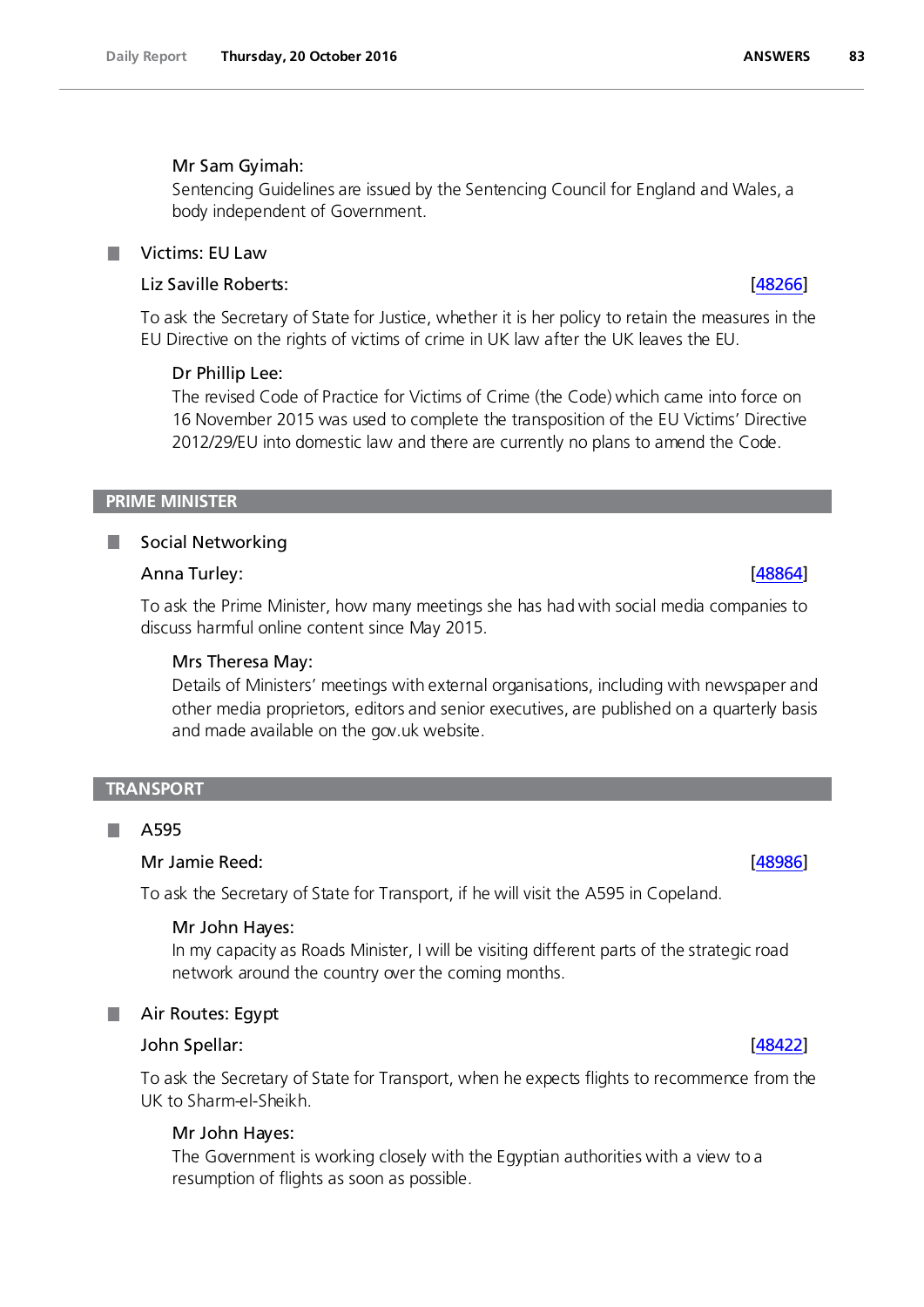### **Air Routes: Iraq**

### Henry Smith: [\[48356\]](http://www.parliament.uk/business/publications/written-questions-answers-statements/written-question/Commons/2016-10-12/48356)

To ask the Secretary of State for Transport, what plans his Department has for further evaluation of the possibility of establishing direct flights from the UK to Erbil International Airport in Iraqi Kurdistan; and if he will make a statement.

### Mr John Hayes:

The Department for Transport would welcome the commencement of direct flights to the United Kingdom from Erbil International Airport, once the security situation permits that. The current advice to UK civil aviation operators from the Department, contained in a Notice to Airmen, is that they should not overfly Iraqi territory.

#### Airports: South East .

### Richard Burden: [\[49041\]](http://www.parliament.uk/business/publications/written-questions-answers-statements/written-question/Commons/2016-10-17/49041)

To ask the Secretary of State for Transport, when he plans to make an announcement on runway expansion in the South East.

### Mr John Hayes:

The case for aviation expansion is clear – but it's vitally important we get the decision right so that it will benefit generations to come. As well as progressing the package of further work announced previously, the government is considering the Commission's evidence before reaching a view on its preferred scheme this month.

### British Transport Police: Staff

### Richard Burden: [\[48347\]](http://www.parliament.uk/business/publications/written-questions-answers-statements/written-question/Commons/2016-10-12/48347)

To ask the Secretary of State for Transport, how many British Transport Police officers there have been in each territorial division in each of the last six years.

#### Paul Maynard:

The two tables below show the number of British Transport Police Officers in each division in each of the last 6 years. It should be noted that British Transport Police underwent a Force-wide restructure in 2014 which changed the geographical structure from 7 divisional areas to 3.

|                      | NO. OF BTP OFFICERS IN EACH DIVISION |      |      |  |
|----------------------|--------------------------------------|------|------|--|
|                      | 2016                                 | 2015 | 2014 |  |
| A Force Headquarters | 436                                  | 421  | 342  |  |
| <b>B</b> Division    | 1460                                 | 1536 | 1475 |  |
| C Division           | 880                                  | 928  | 919  |  |
| D Division           | 218                                  | 215  | 218  |  |
| Total                | 2994                                 | 3100 | 2954 |  |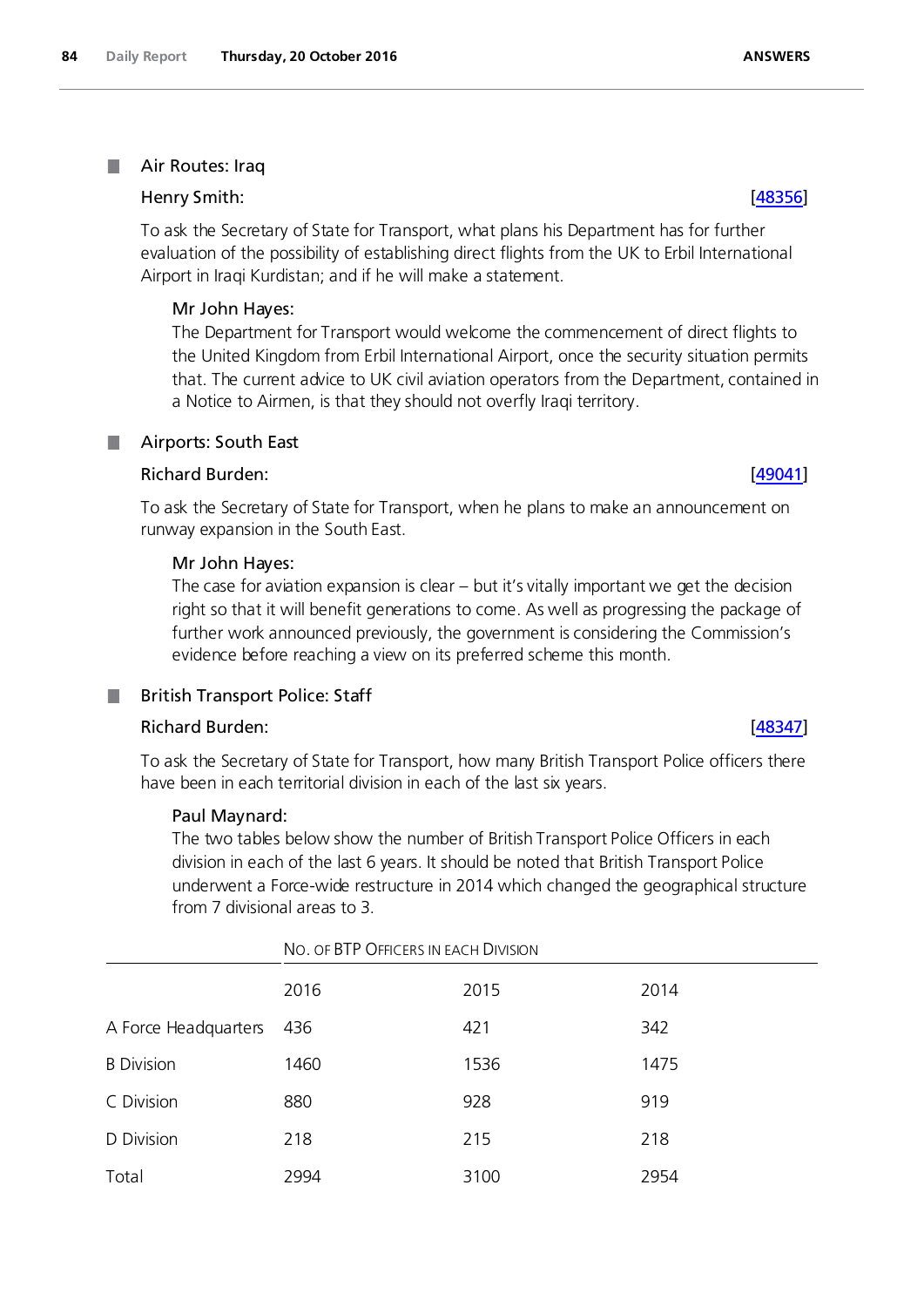|                      | NO. OF BTP OFFICERS IN EACH DIVISION |      |      |  |
|----------------------|--------------------------------------|------|------|--|
|                      | 2013                                 | 2012 | 2011 |  |
| A Force Headquarters | - 331                                | 353  | 315  |  |
| <b>B</b> Division    | 1521                                 | 1503 | 1537 |  |
| C Division           | 800                                  | 776  | 770  |  |
| D Division           | 231                                  | 216  | 214  |  |
| Total                | 2883                                 | 2848 | 2836 |  |

A Force Headquarters = Camden Town, London

B Division = East and South of England and Transport for London

C Division = Pennine, Midlands, South West and Wales

D Division = Scotland

#### Dartford-Thurrock Crossing: Tolls .

### Kirsten Oswald: [\[48468\]](http://www.parliament.uk/business/publications/written-questions-answers-statements/written-question/Commons/2016-10-12/48468)

To ask the Secretary of State for Transport, how many appeals against charges for use of the Dartford Crossing have been passed to the Traffic Penalty Tribunal in each of the last three years; and how many of those cases have subsequently been conceded by Highways England before being heard by the Tribunal.

#### Mr John Hayes:

The figures requested are provided below

| <b>PERIOD</b> | NO. CROSSINGS (IN<br><b>CHARGING HOURS) NO. PCNS</b> |           | <b>NO. APPEALS</b> | <b>NO. APPEALS - NON</b><br><b>CONTEST</b> |
|---------------|------------------------------------------------------|-----------|--------------------|--------------------------------------------|
| 2014*         | 3,552,348                                            | 13,509    |                    | $\left( \right)$                           |
| 2015          | 46,658,806                                           | 2,220,816 | 2392               | 939                                        |
| 2016**        | 36, 155, 277                                         | 1,898,215 | 7947               | 3255                                       |

\*from Dart Charge Start date (30/11/14)

\*\*up to and including 30/09/2016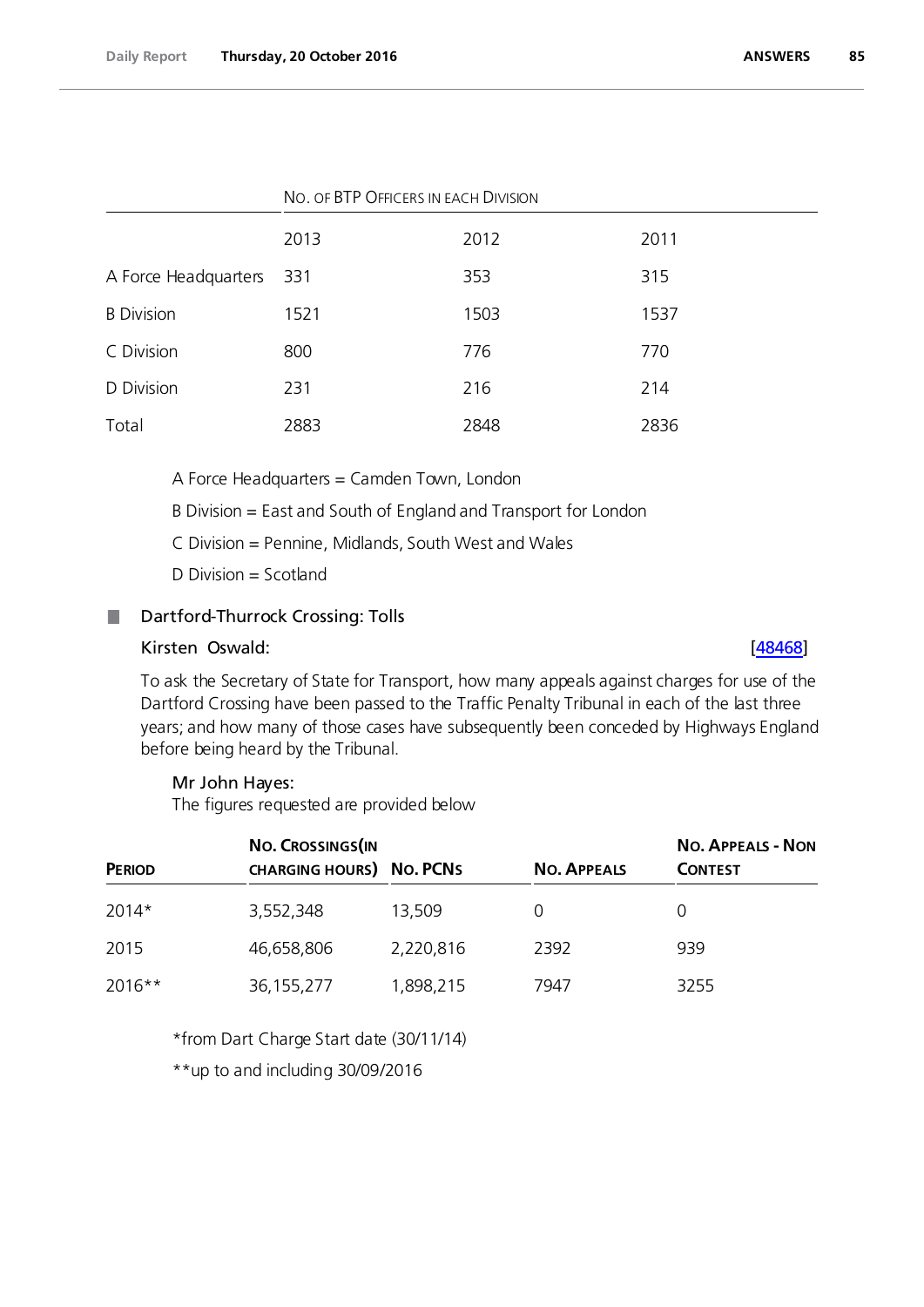#### П Driving: First Aid

### Dr Alasdair McDonnell: [\[48980\]](http://www.parliament.uk/business/publications/written-questions-answers-statements/written-question/Commons/2016-10-17/48980)

To ask the Secretary of State for Transport, if he will detail how his Department provides support for a not-for-profit training programme for drivers in administering first aid; and how many drivers this programme has trained.

### Mr John Hayes:

The Department has provided a grant payment of £70,000 to Driver First Assist for its 2016-17 programme.

Driver First Assist is a not for profit organisation training large goods vehicle drivers to provide lifesaving first aid and manage the scene at a road traffic collision prior to the arrival of the emergency services. So far the organisation has trained 738 drivers to act as first responders.

#### ш Egypt: Terrorism

### John Howell: [\[48227\]](http://www.parliament.uk/business/publications/written-questions-answers-statements/written-question/Commons/2016-10-12/48227)

To ask the Secretary of State for Transport, what assessment he has made of the effect on the travel industry of continuing threat-level warnings in relation to travel to Sharm el-Sheikh in Egypt.

### Mr John Hayes:

The Government's first priority is the safety and security of British citizens. The UK Government is fully focussed on enabling a return of flights Sharm el-Sheikh as soon as possible and appreciates the co-operation of the travel industry.

#### . London Airports: Northern Ireland

## Dr Andrew Murrison: [\[48467\]](http://www.parliament.uk/business/publications/written-questions-answers-statements/written-question/Commons/2016-10-12/48467)

To ask the Secretary of State for Transport, on which dates (a) Ministers and (b) officials of his Department met representatives of (i) George Best Airport and (ii) the Northern Ireland Assembly to discuss the potential effect on jobs in Northern Ireland of airport expansion in South East England.

### Mr John Hayes:

My Hon Friend, Robert Goodwill, Minister of State for Transport until July 2016, met with Brian Ambrose from George Best Airport on Thursday 25 February 2016 and my Rt Hon Friend, Patrick McLoughlin, Secretary of State for Transport until July 2016, met with Brian Ambrose on Friday 17 June 2016. As usual for meetings with aviation stakeholders, the meetings covered a number of issues, including airport capacity.

The Airports Commission shortlisted three airport expansion schemes, two at Heathrow and one at Gatwick. The Government accepted the Commission's shortlist in December 2015 and is considering all of the evidence very carefully before reaching a view on its preferred scheme.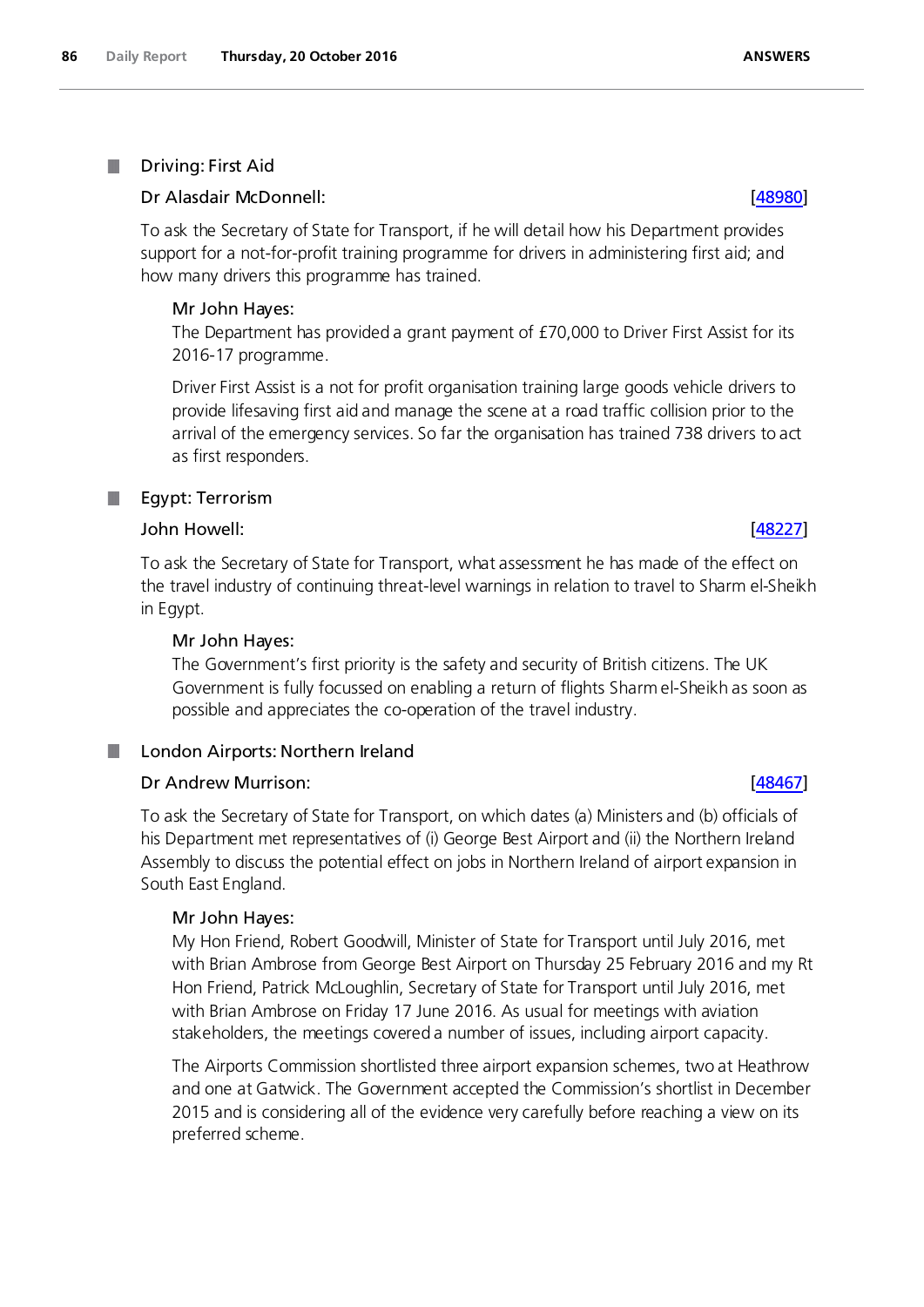#### M56: Accidents **The State**

### Justin Madders: [\[48769\]](http://www.parliament.uk/business/publications/written-questions-answers-statements/written-question/Commons/2016-10-14/48769)

To ask the Secretary of State for Transport, what assessment he has made of the effect on the local economy of delays caused by accidents between junctions 12 and 14 of the M56 motorway.

### Mr John Hayes:

Highways England has not made any assessment of the effect on the local economy of delays caused by accidents between junctions 12 and 14 of the M56 motorway. Highways England have been working with the Police and local authority to ensure that contingency plans for such incidents are as robust as possible.

### Motor Vehicles: Registration

#### Mrs Cheryl Gillan: [\[48874\]](http://www.parliament.uk/business/publications/written-questions-answers-statements/written-question/Commons/2016-10-17/48874)

To ask the Secretary of State for Transport, how many car owners whose car tax has expired have not made a SORN declaration since the tax licence disc was abolished in 2015.

#### Andrew Jones:

The Department for Transport conducts a roadside survey every two years. This survey estimates the number of vehicles without a valid licence or Statutory Off Road Notification (SORN) to determine the rate of vehicle excise duty evasion.

The last survey took place in June 2015, which was eight months after the DVLA stopped issuing paper tax discs. The survey estimated that 1.4% of vehicles on UK roads were unlicensed and were not subject to a SORN.

The DVLA aims to make vehicle excise duty easy to pay and hard to avoid and operates a comprehensive package of measures to tackle vehicle excise duty evasion. These measures range from reminder letters, penalties and court prosecutions through to the use of Automatic Number Plate Recognition cameras, wheel clamping and the removal of unlicensed vehicles.

#### **WORK AND PENSIONS**

#### Attendance Allowance **Tara**

#### Mrs Madeleine Moon: **and South American Control** Control of the Control Control Control Control Control Control Control Control Control Control Control Control Control Control Control Control Control Control Control Contro

To ask the Secretary of State for Work and Pensions, pursuant to the Answer of 12 October 2016 to Question 47504, whether the Welsh Government has agreed to take responsibility for attendance allowance.

#### Penny Mordaunt:

The consultation "Self-sufficient local government: 100% business rates retention", published by the Department for Communities and Local Government, sought views on a range of options for devolving new responsibilities to local government in England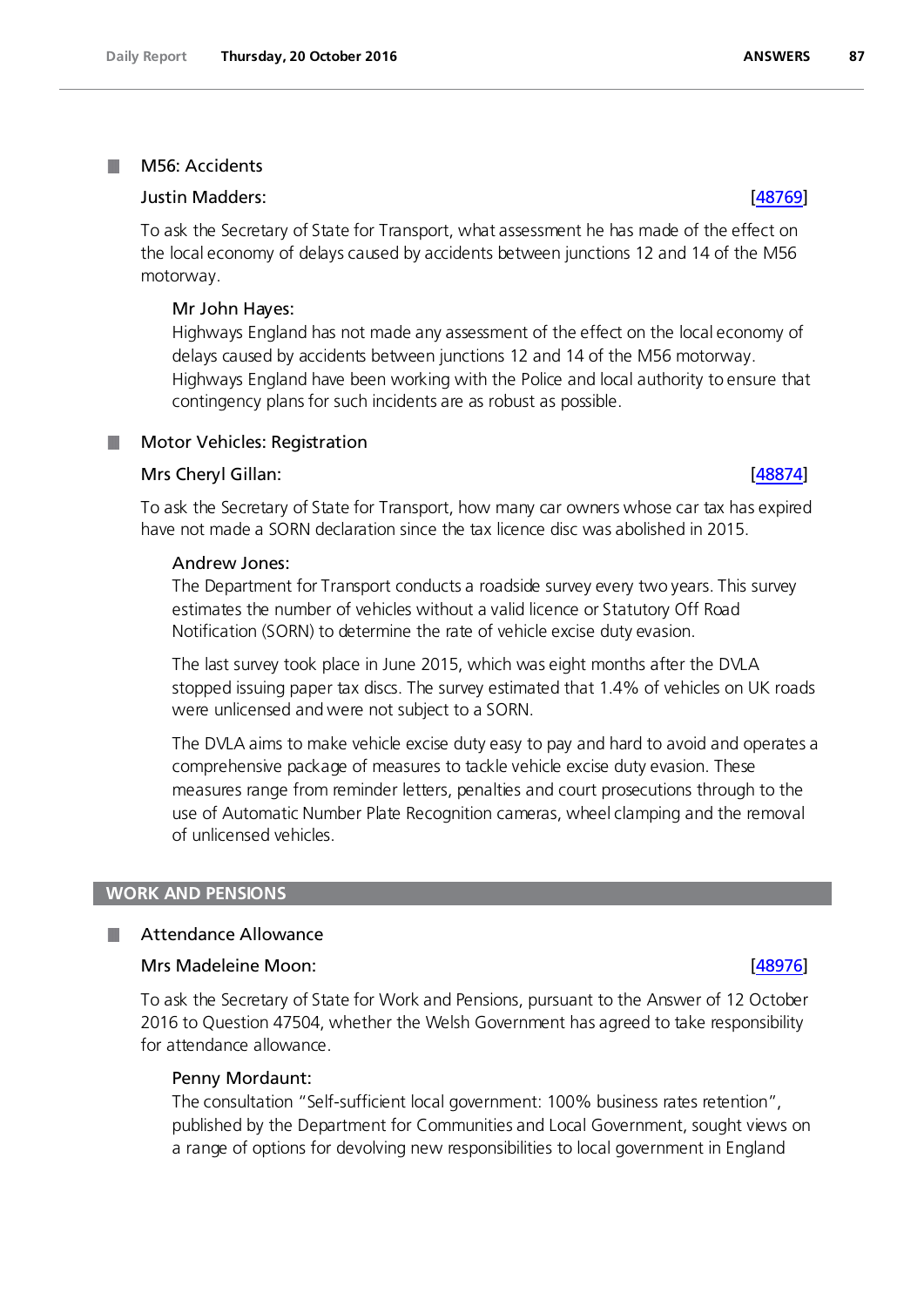including more responsibility for caring for older people. This was not a consultation on the devolution of Attendance Allowance.

If changes were to be considered in respect of Attendance Allowance for England and Wales, there would be further consultation and any proposals would be discussed with the Welsh Government.

# Attendance Allowance: Terminal Illnesses

### Mr Jamie Reed: [\[48239\]](http://www.parliament.uk/business/publications/written-questions-answers-statements/written-question/Commons/2016-10-12/48239)

To ask the Secretary of State for Work and Pensions, pursuant to the Answer of 8 September 2016 to Question 44899, if he will make readily available the number of people who applied for attendance allowance under the special rules for people with terminal illness in each of the last five years (a) before and (b) during the consultation on the devolution of attendance allowance.

### Penny Mordaunt:

The consultation "Self-sufficient local government: 100% business rates retention" published by the Department for Communities and Local Government sought views on a range of options for devolving new responsibilities to local government including more responsibility for caring for older people.

The feedback from that consultation which closed on 26 September is currently being analysed and a response will be published in due course. The Government would undertake a further consultation, including any required impact assessment if any changes were to be proposed in relation to Attendance Allowance.

Information on claims awarded under the special rules for people with terminal illness is available from the DWP Tabulation Tool: [http://tabulation](http://tabulation-tool.dwp.gov.uk/100pc/tabtool.html)[tool.dwp.gov.uk/100pc/tabtool.html.](http://tabulation-tool.dwp.gov.uk/100pc/tabtool.html)

#### British Steel: Pensions **Tara**

### Tom Blenkinsop: [\[48991\]](http://www.parliament.uk/business/publications/written-questions-answers-statements/written-question/Commons/2016-10-17/48991)

To ask the Secretary of State for Work and Pensions, what discussions he has had with the Pensions Regulator on using its powers to oblige Tata Steel to increase its support for the British Steel Pension Scheme.

### Richard Harrington:

The Pensions Regulator is independent, and how it uses its powers is a matter for the regulator. The Secretary of State and I regularly meet the independent Pensions Regulator about a variety of matters.

### **Children: Maintenance**

### Dr Andrew Murrison: [\[48346\]](http://www.parliament.uk/business/publications/written-questions-answers-statements/written-question/Commons/2016-10-12/48346)

To ask the Secretary of State for Work and Pensions, how many officials employed by the Child Maintenance Service are responsible for (a) identifying and (b) supporting victims of (i) domestic and (ii) financial abuse.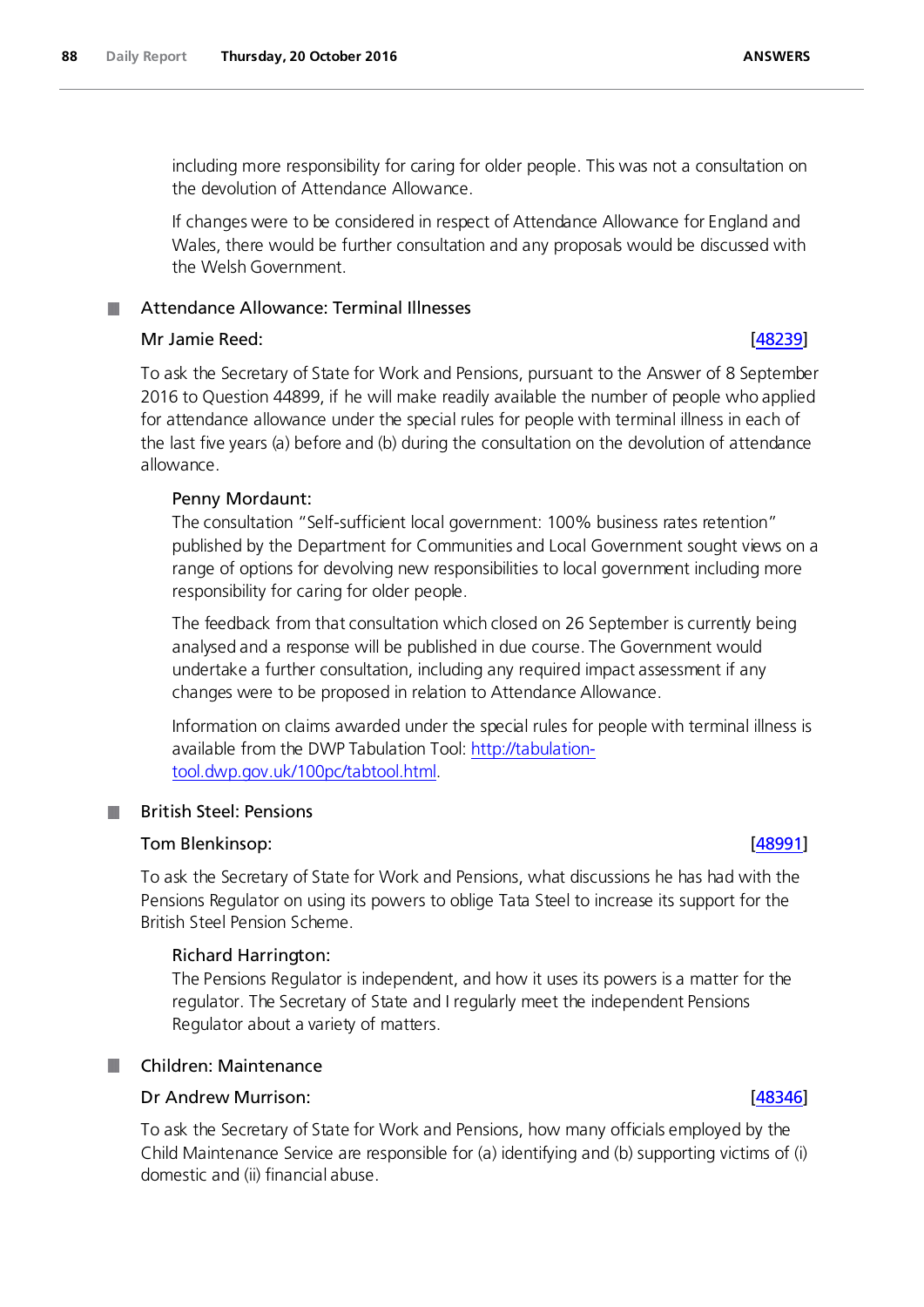### Caroline Nokes:

During the Child Maintenance Service application process, clients can identify to us that they were subject to domestic violence, and during the process of establishing payment mechanisms we can help with discussing accounts that have no traceable characteristics. These functions are carried out in Applications and New Case teams. However, all caseworkers across both the Child Maintenance Service and Child Support Agency are trained to be sensitive and to take appropriate action, such as signposting to relevant support organisations. As at 30 September 2016, there were over 6500 dedicated caseworkers working across all child maintenance schemes, which excludes team leaders and all managers who would also be able to undertake similar signposting as required.

## Duro Dakovic TEP

### Tom Blenkinsop: [\[48988\]](http://www.parliament.uk/business/publications/written-questions-answers-statements/written-question/Commons/2016-10-17/48988)

To ask the Secretary of State for Work and Pensions, what representations he has received on Duro Dakovic TEP and its treatment of its employees.

### Damian Hinds:

DWP has received no representations on Duro Dakovic TEP and its treatment of its employees.

## Long Term Unemployed People

### Stephen Timms: [\[48996\]](http://www.parliament.uk/business/publications/written-questions-answers-statements/written-question/Commons/2016-10-17/48996)

To ask the Secretary of State for Work and Pensions, what plans he has to help reduce longterm unemployment.

### Damian Hinds:

The number of people in employment is increasing and the latest figures show that the employment rate has remained at the record high of 74.5%. There are more people in work than ever before (31.81 million) – up 106,000 on the quarter and 560,000 on the year.

The number of long term unemployment is 443,000 – the lowest level since 2008.

Universal Credit, the Work Programme and the Jobcentre Plus Offer, is reforming the welfare system to improve incentives and provide more effective support to those without work.

Work Coaches have the flexibility to offer all claimants a comprehensive menu of help which includes skills provision and job search support. All claimants who are long term unemployed can access the tailored, back to work support on offer from the Work Programme, which provides support for those who are more at risk of long-term unemployment.

An Employment and Health Related Service is being launched in 2017. The Work and Health Programme is a new programme that will harness the expertise of private, public, voluntary and community sector providers to deliver sustained work for disabled people, disadvantaged groups and the long term unemployed.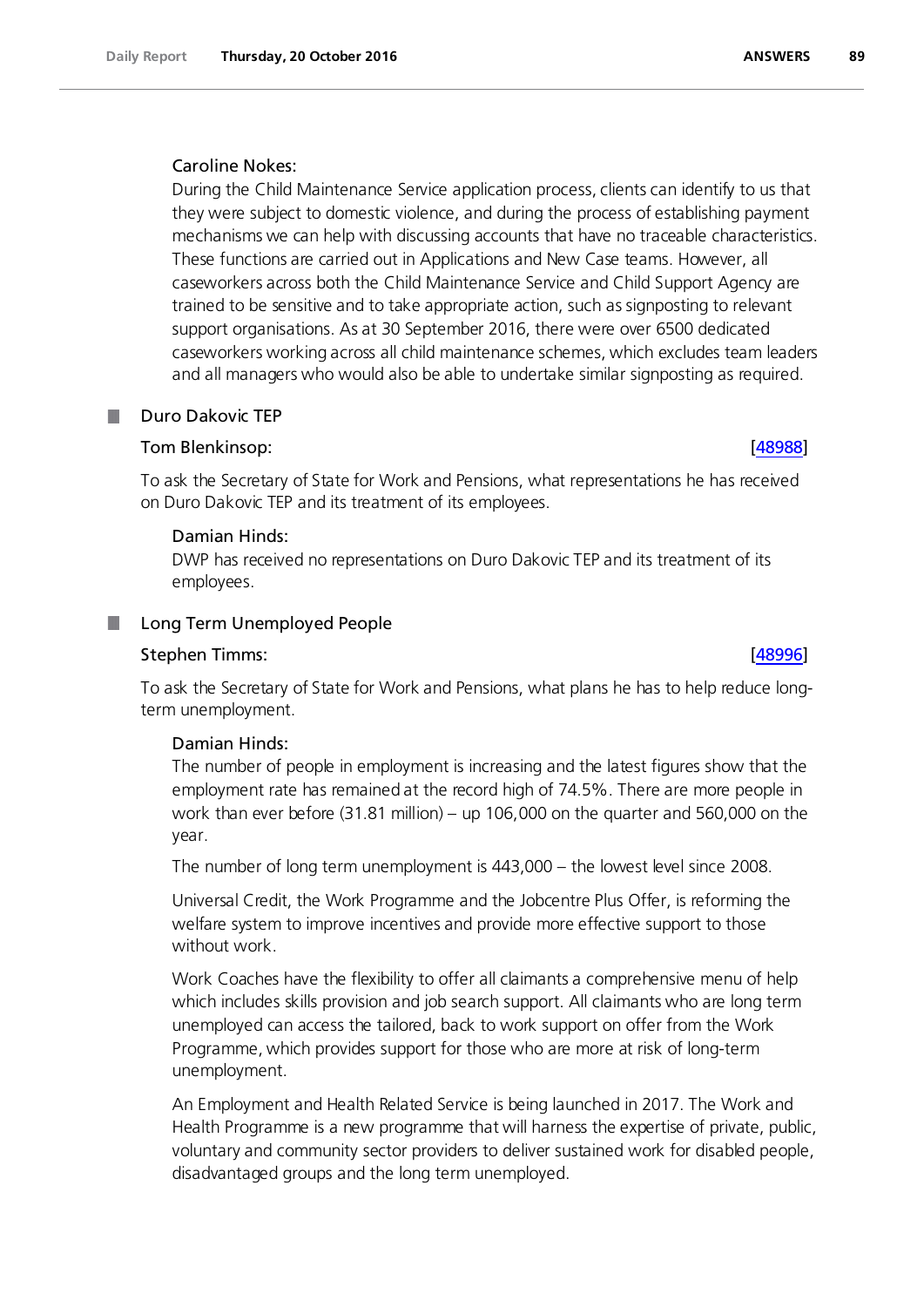There is also to be a new Youth Obligation from April 2017. From day 1 of their claim, young people will participate in an intensive support regime equipping them with vital skills to not only find a job, but build capability to sustain work. After six months they will be expected to apply for an appropriate apprenticeship, a traineeship, gain work skills or go on a mandatory work placement to give them the opportunities they need to get on in work.

#### Migrant Workers: Pay .

## Tom Blenkinsop: [\[48989\]](http://www.parliament.uk/business/publications/written-questions-answers-statements/written-question/Commons/2016-10-17/48989)

To ask the Secretary of State for Work and Pensions, what representations he has received on migrant employees in the UK being forced to repay funds paid to them as a result of shortfalls in wages to their employers upon return to their country of origin; and if he will make a statement.

## Damian Hinds:

DWP has received no representations on migrant employees in the UK being forced to repay funds paid to them as a result of shortfalls in wages to their employers upon return to their country of origin.

## Tom Blenkinsop: [\[48990\]](http://www.parliament.uk/business/publications/written-questions-answers-statements/written-question/Commons/2016-10-17/48990)

To ask the Secretary of State for Work and Pensions, whether he made an estimate of the number of foreign companies employing migrant workers in the UK who have sued their employees for overpayment of wages upon their return to their country of origin.

### Damian Hinds:

DWP has received no representations on migrant employees in the UK being forced to repay funds paid to them as a result of shortfalls in wages to their employers upon return to their country of origin.

#### Mining: Industrial Health and Safety .

### Tom Blenkinsop: [\[48471\]](http://www.parliament.uk/business/publications/written-questions-answers-statements/written-question/Commons/2016-10-12/48471)

To ask the Secretary of State for Work and Pensions, pursuant to the Answer of 7 September 2016 to Question 44365, whether the Health and Safety Executive holds any data on changes to work patterns in the mining industry in each of the last five years.

### Penny Mordaunt:

The Health and Safety Executive do not hold any statistical data on changes to work patterns in the mining industry in the last five years.

#### Occupational Pensions .

### Dr Andrew Murrison: [\[48345\]](http://www.parliament.uk/business/publications/written-questions-answers-statements/written-question/Commons/2016-10-12/48345)

To ask the Secretary of State for Work and Pensions, how many people have opted out of workplace pensions in each month since the inception of that scheme.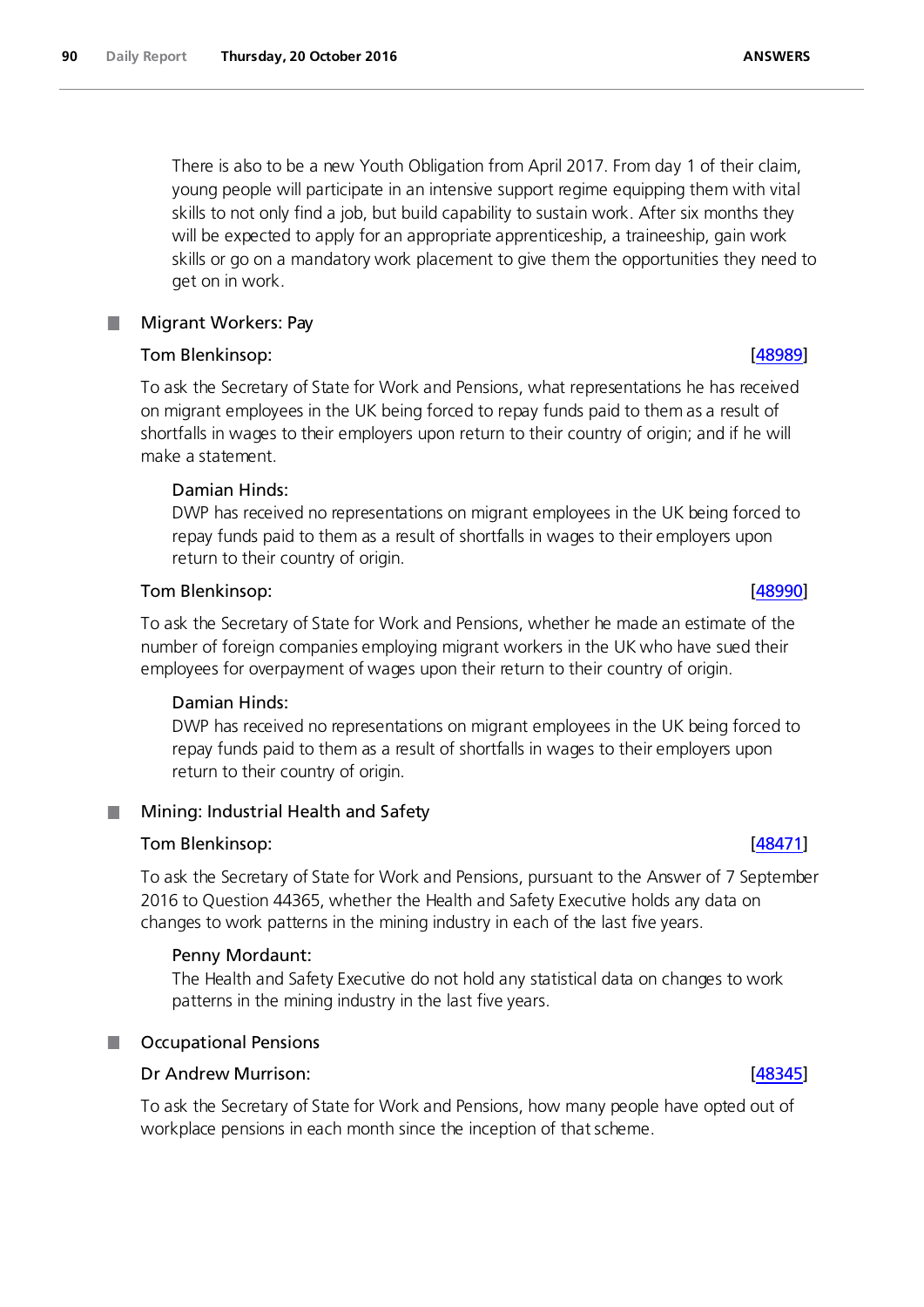### Richard Harrington:

Since automatic enrolment began rolling out in 2012, DWP has collected data on the proportion of automatically enrolled employees opting out of schemes via its Employers' Pension Provision (EPP) survey, which is run every two years. In 2013, the EPP survey found that the proportion of employees who had opted out of, or left, a scheme after being automatically enrolled was between nine and ten per cent. The 2015 EPP survey findings were similar, with nine per cent of automatically enrolled workers having chosen to opt out.

# Pension Funds

### Ian Murray: [\[48888\]](http://www.parliament.uk/business/publications/written-questions-answers-statements/written-question/Commons/2016-10-17/48888)

To ask the Secretary of State for Work and Pensions, when he plans to publish the response to the Government's consultation on section 75 employer debt in pension funds, published in March 2015.

### Richard Harrington:

My Department is currently considering further changes to employer debt legislation, following a Call for Evidence about section 75 employer debt in non-associated multiemployer schemes last year with a view to consulting on any specific proposals in due course.

### **Personal Independence Payment**

### Diana Johnson: [\[48492\]](http://www.parliament.uk/business/publications/written-questions-answers-statements/written-question/Commons/2016-10-13/48492)

To ask the Secretary of State for Work and Pensions, with reference to his Department's document, Personal Independence Payment: Detailed medical condition, July 2016 caseload, if he will provide the same subcategories of data broken down by the size of the award in the most recent period for which figures are available.

### Penny Mordaunt:

The information requested is not readily available and to provide it would incur disproportionate cost.

#### Personal Independence Payment: Yorkshire and the Humber .

#### Diana Johnson: [\[48493\]](http://www.parliament.uk/business/publications/written-questions-answers-statements/written-question/Commons/2016-10-13/48493)

To ask the Secretary of State for Work and Pensions, if he will provide an update on the rollout of personal independence payment re-assessments for the HU postcode area.

#### Penny Mordaunt:

We started full roll out of Personal Independence Payment (PIP) in a controlled way, to test and learn in specific postcode areas in July 2015 and this was followed in August and September with additional postcodes and increased volumes. We extended this across all postcodes from October 2015, selecting Disability Living Allowance claimants at random, learning as we go.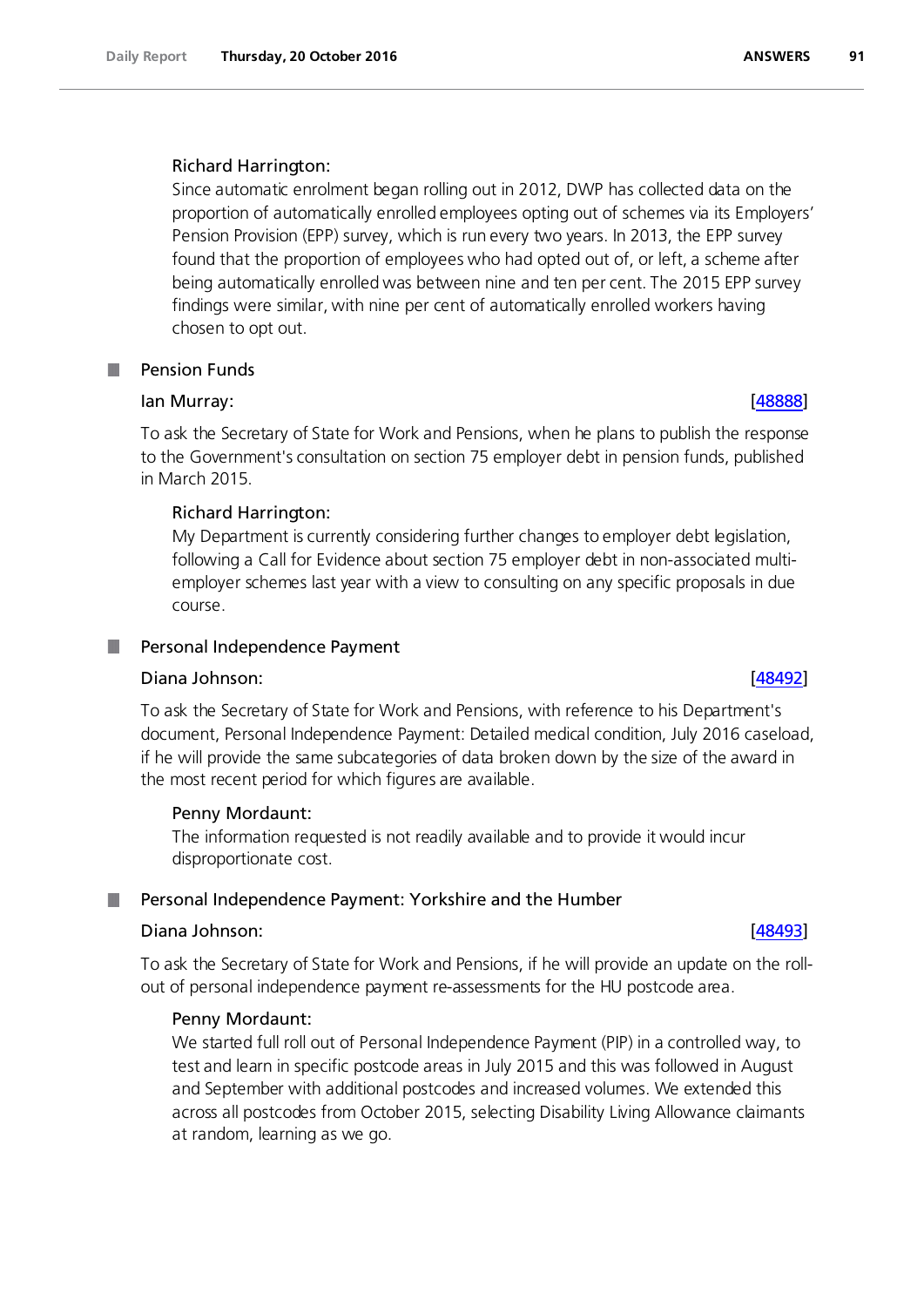Guidance on how to use Stat-Xplore can be found here[: https://sw.stat](https://sw.stat-xplore.dwp.gov.uk/webapi/online-help/index.html)[xplore.dwp.gov.uk/webapi/online-help/index.html.](https://sw.stat-xplore.dwp.gov.uk/webapi/online-help/index.html)

# **Nork Capability Assessment: Chronic Illnesses**

# Stephen Timms: [\[48978\]](http://www.parliament.uk/business/publications/written-questions-answers-statements/written-question/Commons/2016-10-17/48978)

To ask the Secretary of State for Work and Pensions, pursuant to the announcement of 1 October 2016 that people with long-term degenerative conditions will be exempt from repeat work capability assessments, if he will set out those medical conditions a diagnosis for which will provide such exemption.

# Stephen Timms: [\[48979\]](http://www.parliament.uk/business/publications/written-questions-answers-statements/written-question/Commons/2016-10-17/48979)

To ask the Secretary of State for Work and Pensions, pursuant to the announcement of 1 October 2016 that people with long-term degenerative conditions will be exempt from repeat work capability assessments, if he will confirm that that exemption will apply to people who have been found eligible for employment and support allowance and who have a diagnosis of (a) motor neurone disease or (b) Parkinson's disease.

# Penny Mordaunt:

There is no condition based entitlement to Employment Support Allowance.

We will be working over the coming months with medical professionals and other stakeholders to develop functional criteria that will help us identify those with the most severe health conditions or disabilities, for whom repeat work capability assessments can be stopped.

Rather than a list of specific medical conditions, the criteria will be based on identifying claimants with the most severe health conditions or disabilities where it would be unreasonable to expect the individual to undertake any form or amount of work or work-related activity. This change will only apply to those placed in the Support Group and UC equivalent.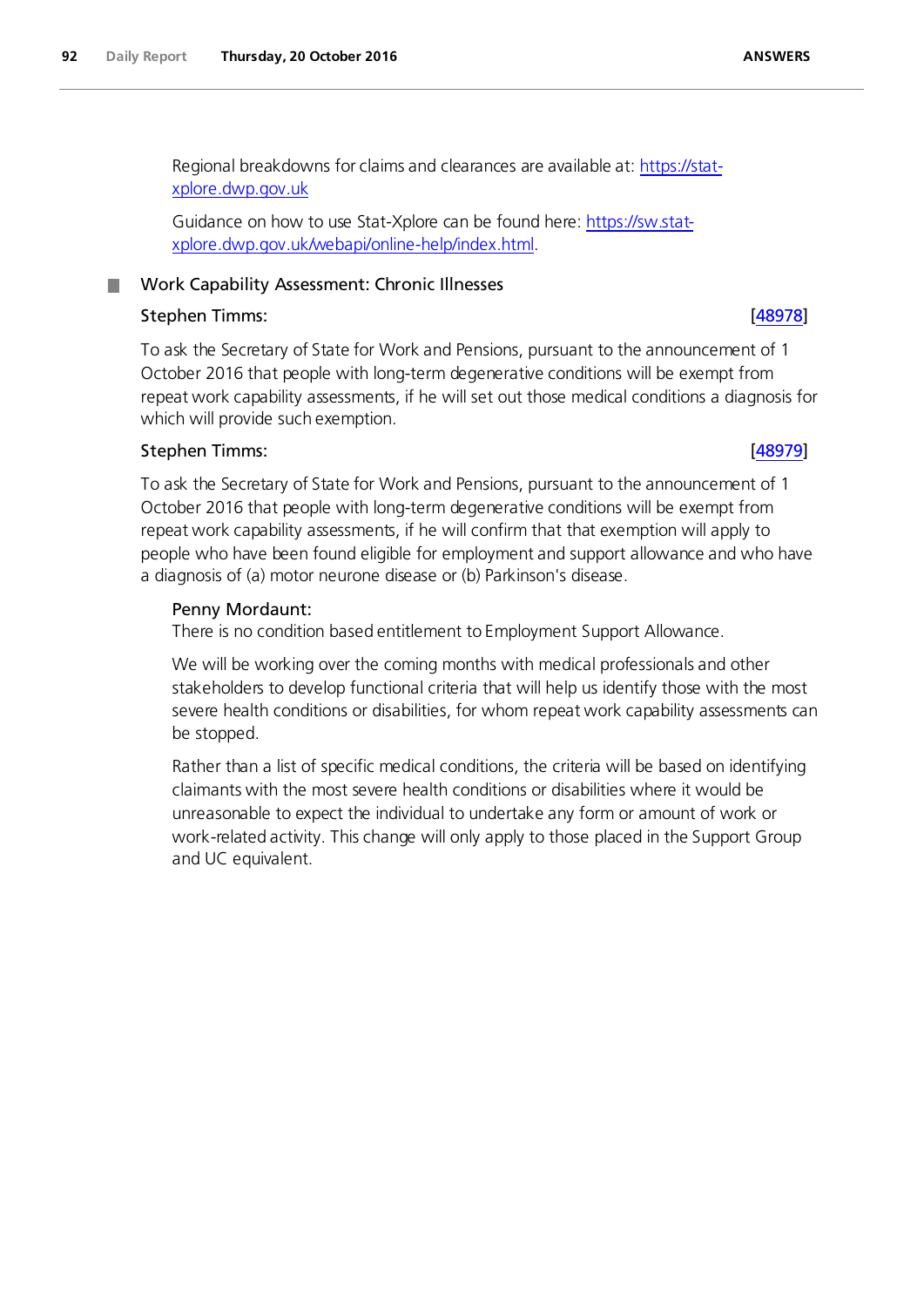# **WRITTEN STATEMENTS**

#### **INTERNATIONAL DEVELOPMENT**

The Global Fund to Fight AIDS, Tuberculosis and Malaria (The Global Fund)

The Secretary of State for International Development (Priti Patel): [\[HCWS205\]](http://www.parliament.uk/business/publications/written-questions-answers-statements/written-statement/Commons/2016-10-20/HCWS205/) 

I would like to update the House on my attendance at the Fifth Replenishment Conference of the Global Fund.

The Fifth Replenishment Conference took place on 15 and 16 September in Montreal, Canada. The conference was hosted by Prime Minister Justin Trudeau and brought together participants from governments, the private sector, civil society and non-governmental organisations to raise funds for the fight against the three diseases – HIV/AIDS, tuberculosis and malaria – up to 2020.

At the conference, I announced that the UK would make £1.1 billion available to tackle these three diseases. Our investment will help the Global Fund to save eight million lives, avert 300 million infections, and help build resilient and sustainable systems for health.

To support the fight against malaria, I structured our investment to increase contributions from the private sector by agreeing to double private sector contributions to the Global Fund for malaria up to a maximum of £200 million.

I also made it clear that the UK, as an engaged, outward-looking nation, has a duty both to the people we are trying to help and to the UK taxpayer to ensure the aid system is as effective as possible. I therefore announced that, starting with the Global Fund, I will be rolling out performance agreements with all major organisations in order to challenge, change and reform the global development system so that it properly serves the poorest people in the world. We will therefore use our investment to secure a step change in the Global Fund's performance to ensure every penny of UK taxpayers' money is achieving the maximum possible impact. As a result, I have agreed a new £90 million performance agreement with the Global Fund, which is based on delivery in ten key areas of improvement, including increasing the impact of our investment by ensuring the most vulnerable and hardest to reach parts of society receive the support they need, by rooting out corruption and inefficiency and by focusing resources on countries with the least ability to pay.

By helping to free developing countries from the burden of the three diseases, we are not only saving lives; we are boosting economies and helping countries leave aid dependency behind to become trading partners of the future. But ending the three diseases as epidemics by 2030 is an enormous challenge. Britain has a proud record as a global leader in development and following the referendum result, we now have the opportunity to further build on our place in the world. UK support to the Global Fund over the next three years will:

- Fund 40 million bednets to tackle malaria
- Provide enough lifesaving anti-retroviral therapy for 1.3 million people with HIV